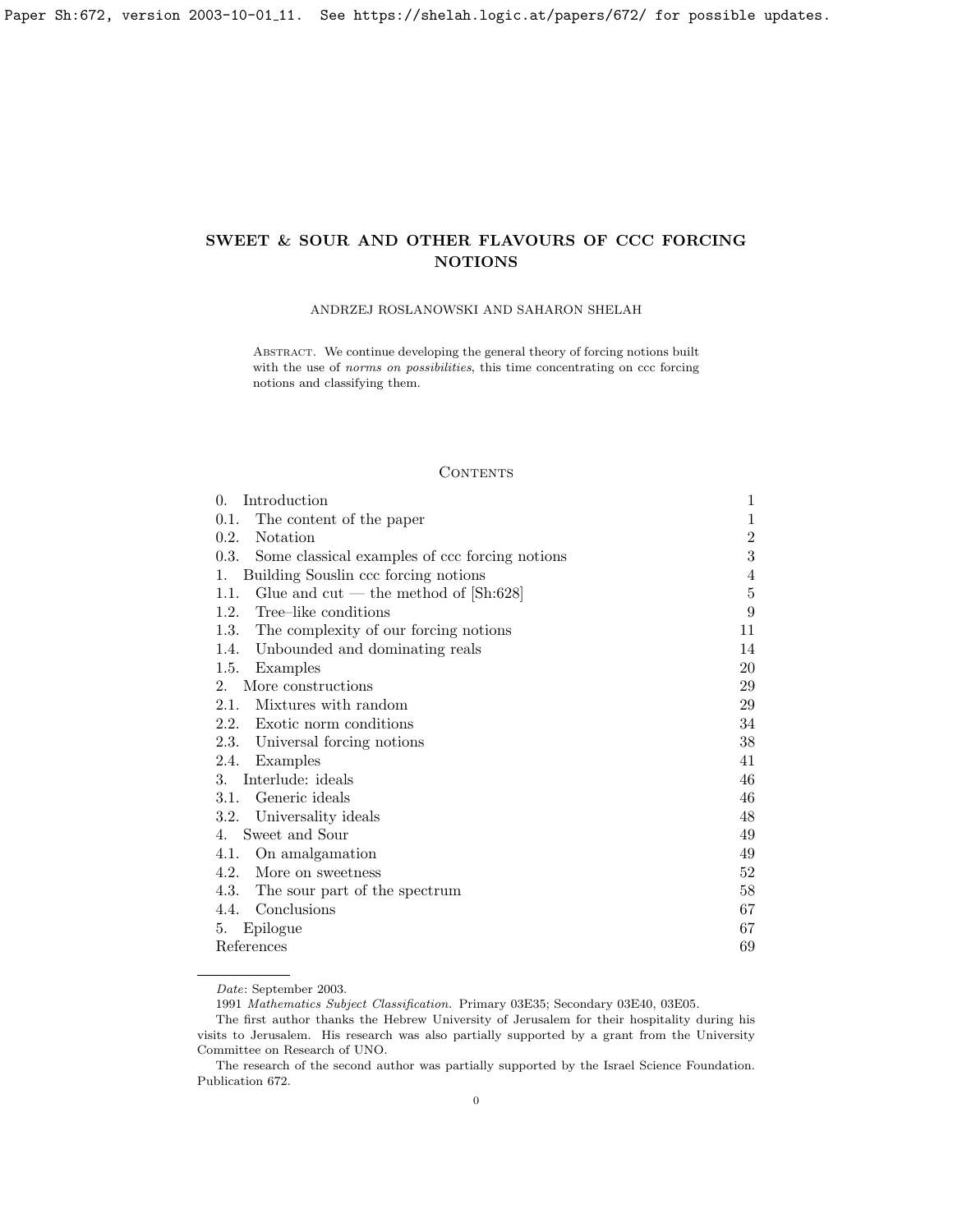#### ${\tt SWEET\ \&\ SOUR} \qquad \qquad {\tt 1}$

#### 0. INTRODUCTION

<span id="page-1-0"></span>The present paper has three themes. First, we continue the research started started in Judah, Rosłanowski and Shelah [\[JRS94\]](#page-70-0) and Rosłanowski and Shelah [\[RS99\]](#page-70-1), [\[RS97\]](#page-70-2), and we investigate the method of norms on possibilities in the context of ccc forcing notions, getting a number of constructions of nicely definable ccc forcings. Most of them belong to the class of nep–forcing notions of Shelah [\[She04\]](#page-70-3), [\[She06\]](#page-70-4), [\[She05\]](#page-70-5) (giving yet more examples to which the general theory developed there can be applied).

The second theme of the paper is a part of the general program "how special are random and Cohen forcing notions (or: the respective ideals)". Kunen (see [\[Kun84,](#page-70-6) Question 1.2]) suspected that the null ideal and the meager ideal on  $2^{\omega}$ can be somehow characterized by their combinatorial properties, but in [\[RS97\]](#page-70-2) we constructed  $\sigma$ -ideals (or rather forcing notions) that have nice properties, however are different from the two. (But see also Kechris and Solecki [\[KS95\]](#page-70-7) and Solecki [\[Sol99\]](#page-70-8) for results in the opposite direction.) Shelah [\[She94\]](#page-70-9) shows that the two forcing notions may occupy special positions in the realm of nicely definable forcing notions. In this realm we may classify forcing notions using the methods of  $[She04]$ , [\[She05\]](#page-70-5) and, for example, declare that very Souslin (or generally  $\omega$ -nw-nep) ccc forcing notions (see [1.3.1\)](#page-5-1) are really nice. Both the Cohen forcing notion and the random forcing notion and their FS iterations (and nice subforcings) are all ccc  $\omega$ –nw–nep, and [\[She00a,](#page-70-10) Problem 4.24] asked if we have more examples. It occurs that our method relatively easily results in very Souslin ccc forcing notions (see  $1.3.4(3), 1.5.8(2), 1.5.11, 1.5.15(3)$  $1.3.4(3), 1.5.8(2), 1.5.11, 1.5.15(3)$  $1.3.4(3), 1.5.8(2), 1.5.11, 1.5.15(3)$  $1.3.4(3), 1.5.8(2), 1.5.11, 1.5.15(3)$  $1.3.4(3), 1.5.8(2), 1.5.11, 1.5.15(3)$  $1.3.4(3), 1.5.8(2), 1.5.11, 1.5.15(3)$  $1.3.4(3), 1.5.8(2), 1.5.11, 1.5.15(3)$ .

The third theme is *sweet*  $\mathcal{C}$  sour and it is related to one of the most striking differences between the random and the Cohen forcing notions which appears when we consider the respective regularity properties of projective set. In [\[She84\]](#page-70-11), Shelah proved that the Lebesgue measurability of  $\Sigma_3^1$  sets implies  $\omega_1$  is inaccessible in **L**, while one can construct (in ZFC) a forcing notion  $\mathbb P$  such that  $V^{\mathbb P} \models$  "projective" subsets of  $\mathbb R$  have the Baire property". The latter construction involved a strong version of ccc, so called "sweetness" (see [4.1.2\)](#page-50-0). The heart of the former result is that the composition of two Amoeba for measure forcing notions is sour (see [4.3.2\)](#page-50-0) over random. Also from a sequence of  $\omega_1$  reals we can define a non-measurable set, but not one without the Baire Property.

It seems that sweet–sour properties of forcing notions could be used to classify them as either close to Cohen or as more random–like. Again, our methods result in examples for both cases. Surprisingly, there are sour examples which may appear to be not so much different from the sweet ones - see [4.4.3.](#page-51-0)

Let us postpone the discussion of the general context of this paper till *Epiloque*, when we can easier refer to the definitions and notions discussed in the paper. (But the curious reader may start reading this paper from the last section.)

We try to make this work self contained, citing the most important definitions and results from [\[RS99\]](#page-70-1), [\[RS97\]](#page-70-2) whenever needed. However, at least superficial familiarity with those papers could be of some help in reading this paper.

<span id="page-1-1"></span>0.1. The content of the paper. Like in [\[RS99\]](#page-70-1), the basic intention of this paper is to present "the general theory" rather than particular examples. Therefore, we extract those properties of an example we want to construct which are responsible for the fact that it works and we separate "the general theory" from its applications.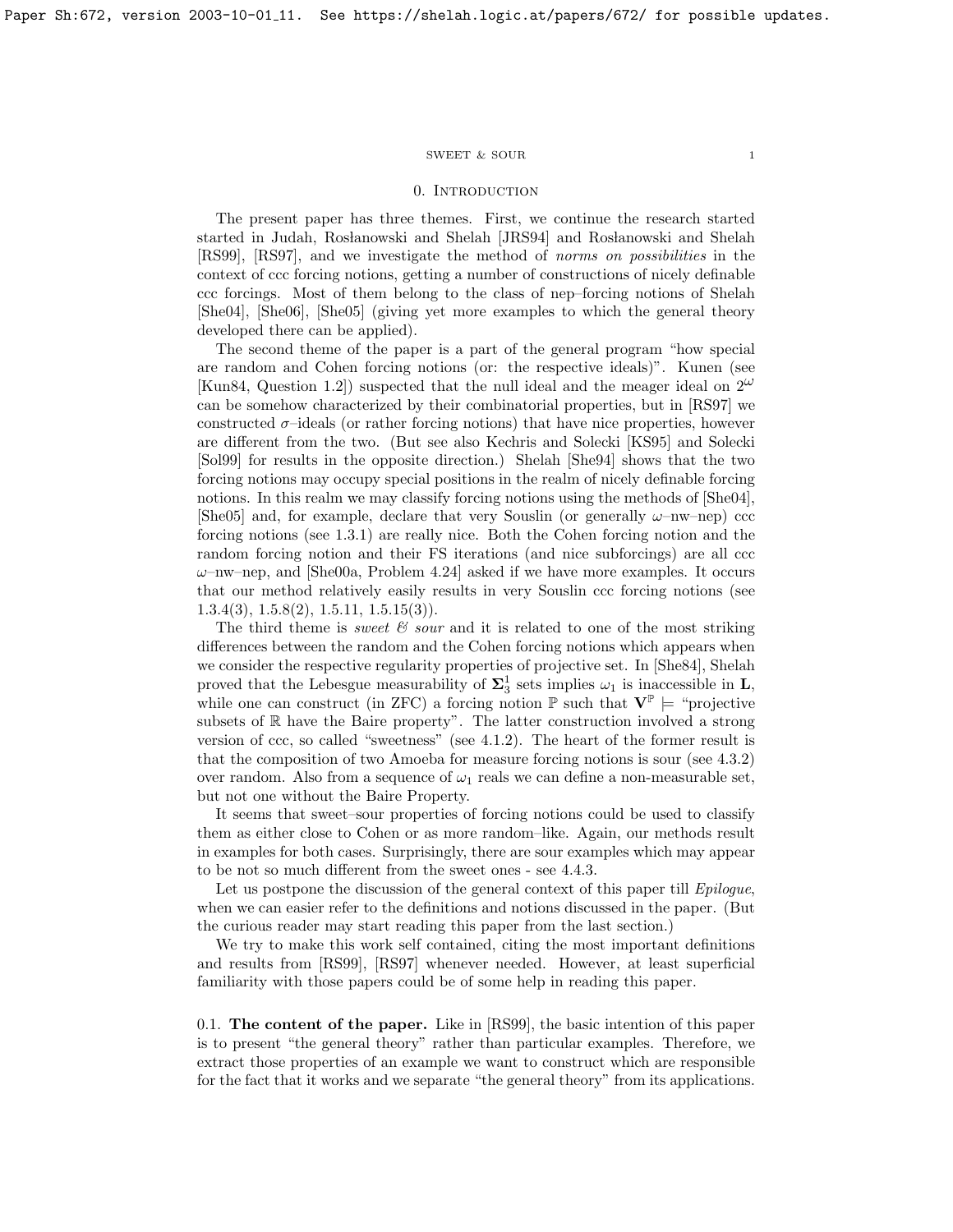But to make the paper more readable, in most cases, we sacrifice generality for clarity.

In the first section we uniformize and generalize the constructions of [\[JRS94\]](#page-70-0) and [\[RS97\]](#page-70-2). We investigate the complexity of the resulting forcing notions as well as properties like "adding unbounded reals", "preserving unbounded families", etc.

The next section introduces more ways in which creatures (or tree–creatures) can be used to build ccc forcing notions. We discuss mixtures with randoms, some relatives of the Universal Meager forcing notion, as well as as "artificial" modifications of previously introduced forcings.

The third part formalizes definitions of  $\sigma$ -ideals corresponding to our forcing notions.

The following section discusses sweet–sour properties of our forcing notions. We recall the notions of sweetness and introduce yet another sweet property, and we show that very often our constructions are (somewhat) sweet. However, there are exceptions to this rule. So we define some strong negations of sweetness (sourness) and we show how our schema may end up with very sour results.

Finally, the last section is (in some sense) a continuation of the introduction. We discuss the results of the paper and formulate some problems.

<span id="page-2-0"></span>0.2. Notation. Most of our notation is standard and compatible with that of clas-sical textbooks on Set Theory (like Bartoszyński and Judah [\[BJ95\]](#page-69-1)). However in forcing we keep the convention that a stronger condition is the larger one.

BASIC NOTATION: In this paper **H** will stand for a function with domain  $\omega$  and such that  $(\forall m \in \omega)(|\mathbf{H}(m)| \geq 2)$ . We usually assume that  $0 \in \mathbf{H}(m)$  (for all  $m \in \omega$ ; if it is not the case then we fix an element of  $\mathbf{H}(m)$  and we use it whenever appropriate notions refer to 0. Moreover we demand  $\mathbf{H} \in \mathcal{H}(\omega_1)$  (i.e.,  $\mathbf{H}$  is hereditarily countable.

MORE NOTATION:

- (1)  $\mathbb{R}^{\geq 0}$  stands for the set of non-negative reals. The integer part of a real  $r \in \mathbb{R}^{\geq 0}$  is denoted by  $|r|$ .
- (2) For two sequences  $\eta$ ,  $\nu$  we write  $\nu \leq \eta$  whenever  $\nu$  is a proper initial segment of  $\eta$ , and  $\nu \leq \eta$  when either  $\nu \leq \eta$  or  $\nu = \eta$ . The length of a sequence  $\eta$  is denoted by  $lh(\eta)$ .
- (3) A tree is a family T of finite sequences such that for some root $(T) \in T$  we have

 $(\forall \nu \in T)(\text{root}(T) \leq \nu)$  and  $\text{root}(T) \leq \nu \leq \eta \in T \Rightarrow \nu \in T$ .

For a tree T, the family of all  $\omega$ -branches through T is denoted by [T], and we let

 $\max(T) \stackrel{\text{def}}{=} {\{\nu \in T : \text{ there is no } \rho \in T \text{ such that } \nu \vartriangleleft \rho\}}.$ 

If  $\eta$  is a node in the tree T then

 $succ_T(\eta) = \{ \nu \in T : \eta \vartriangleleft \nu \& \mathrm{lh}(\nu) = \mathrm{lh}(\eta) + 1 \}$  and  $T^{[\eta]}$  $= \{\nu \in T : \eta \leq \nu\}.$ 

(4) The quantifiers  $(\forall^{\infty} n)$  and  $(\exists^{\infty} n)$  are abbreviations for

$$
(\exists m \in \omega)(\forall n > m)
$$
 and  $(\forall m \in \omega)(\exists n > m),$ 

respectively.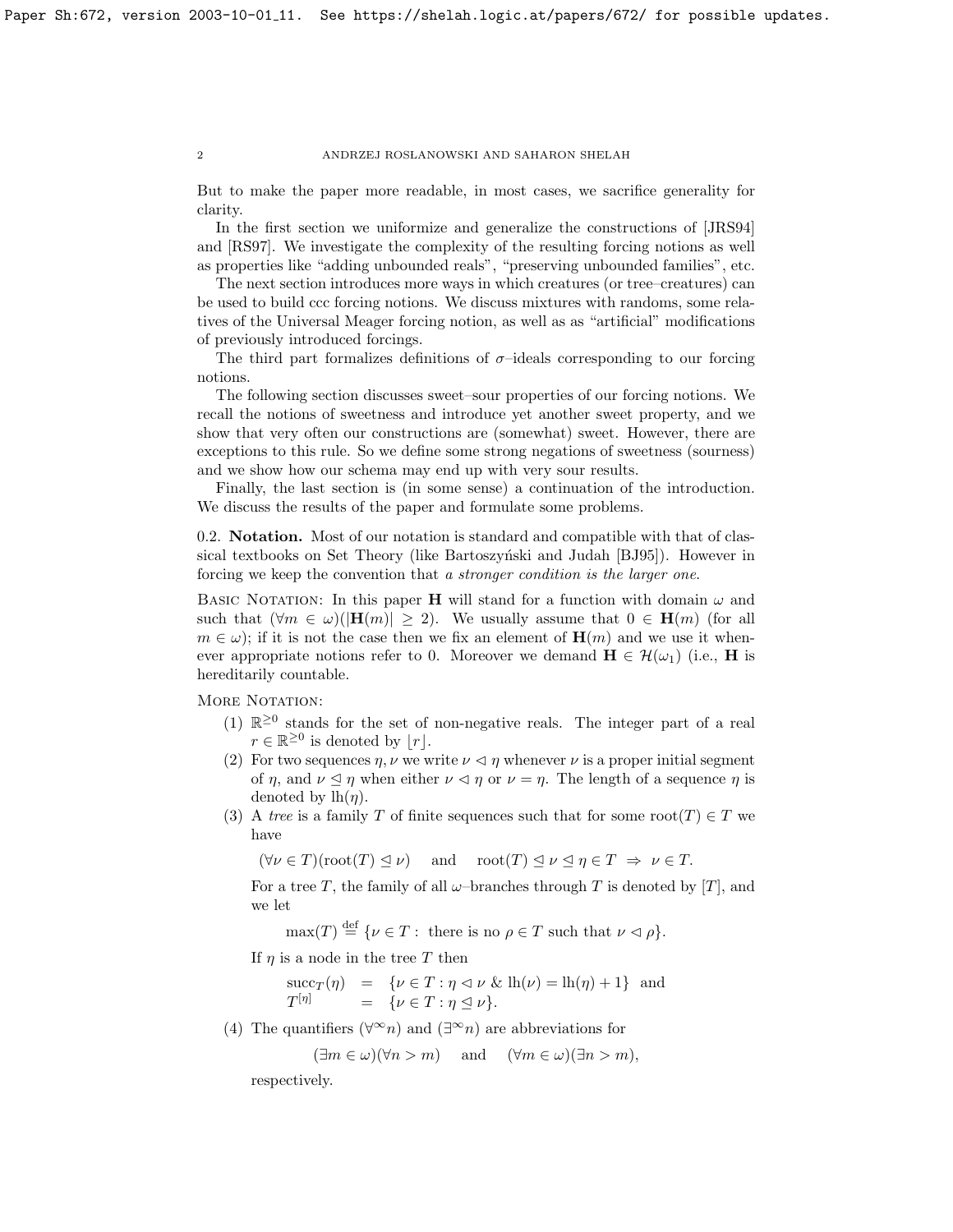## $\begin{tabular}{ll} \multicolumn{2}{c}{\text{SWEET}} & $\&$ \text{SOUR} \end{tabular} \label{eq:swEFT}$

- (5) For a set X,  $[X]^{\leq \omega}$ ,  $[X]^{\leq \omega}$  and  $\mathcal{P}(X)$  will stand for families of countable, finite and all, respectively, subsets of the set  $X$ . The family of  $k$ -element subsets of X will be denoted by  $[X]^k$ . The set of all finite sequences with values in X is called  $X^{\leq \omega}$  (so domains of elements of  $X^{\leq \omega}$  are integers). The collection of all *finite partial* functions from  $\omega$  to X is  $X^{\omega}$ .
- (6) For a relation R (a set of ordered pairs), dom(R) stands for the domain of R and rng(R) denotes the range of R.
- (7) The Cantor space  $2^{\omega}$  and the Baire space  $\omega^{\omega}$  are the spaces of all functions from  $\omega$  to 2,  $\omega$ , respectively, equipped with the natural (Polish) topology.
- (8) For  $f, g \in \omega^{\omega}$  we write  $f \lt^* g$  ( $f \leq^* g$ , respectively) whenever  $(\forall^{\infty} n \in$  $\omega$ )(f(n) < g(n)) ( $(\forall^{\infty} n \in \omega)$ (f(n)  $\leq g(n)$ ), respectively).
- (9) For a forcing notion  $\mathbb{P}, \Gamma_{\mathbb{P}}$  stands for the canonical  $\mathbb{P}-$ name for the generic filter in P. With this one exception, all P–names for objects in the extension via P will be denoted with a dot above (e.g.  $\dot{\tau}$ ,  $\dot{X}$ ). The weakest element of  $\mathbb P$  will be denoted by  $\mathbb{Q}_\mathbb P$  (and we will always assume that there is one, and that there is no other condition equivalent to it).

<span id="page-3-0"></span>0.3. Some classical examples of ccc forcing notions. Many classical ccc forcing notions for the reals are covered by the general methods introduced in this paper. Let us recall some of those forcing notions and point to which cases of our method they belong.

Often, a forcing notion for the Reals fits the following pattern. A condition determines an initial segment of the generic real  $\dot{W}$  and it puts some restrictions on possible further extensions of the initial segment. When we pass to a stronger condition we extend the determined part of the generic real and we put more restrictions on possible extensions. To guarantee that the forcing notion satisfies the ccc we require that the set of allowed values for  $W(n)$  is "large" (and "large" sets are supposed to behave somewhat like a filter). Let us look at two most popular examples: the Hechler forcing notion D and Miller's Eventually Different Real forcing notion E.

A condition in  $\mathbb D$  is a pair  $(s, f)$  where  $s \in \omega^{\text{&} \omega}$  and  $f \in \omega^\omega$  are such that  $s \subseteq f$ ; the order of  $D$  is defined by

 $(s, f) \leq_{\mathbb{D}} (s', f')$  if and only if  $s \subseteq s'$  and  $(\forall n < \omega)(f(n) \leq f'(n)).$ 

A condition in E is a pair  $(s, F)$  where  $s \in \omega^{\text{&} \omega}$  and  $\emptyset \neq F \in [\omega^{\omega}]^{\text{&} \omega}$ ; the order of  $E$  is defined by

$$
(s, F) \leq_{\mathbb{E}} (s', F')
$$
 if and only if  $s \subseteq s', F \subseteq F'$  and  
 $(\forall n \in [\text{lh}(s), \text{lh}(s')))(\forall f \in F)(s'(n) \neq f(n)).$ 

In both examples the part of the generic real decided by a condition is the first coordinate s. Let us look at the restrictions on possible extensions: in  $\mathbb{D}$ , a condition  $(s, f)$  says that (basically) the generic real  $\overrightarrow{W}_{\mathbb{D}} \in \omega^{\omega}$  extends s so that it never gets below f, i.e.,  $\dot{W}_D(n) \ge f(n)$  for all n. Thus, the possible values of  $\dot{W}_D(n)$  (from point of view of  $(s, f) \in \mathbb{D}$ ) are elements of the set  $\{m \in \omega : m \ge f(n)\}\$ . Similarly, in the case of  $E$ , a condition  $(s, F)$  in this forcing decides that the generic real  $\dot{W}_{\mathbb{E}} \in \omega^{\omega}$  extends s and satisfies  $\dot{W}_{\mathbb{E}}(n) \notin \{f(n): f \in F\}.$ 

Both  $\mathbb D$  and  $\mathbb E$  could be represented as follows. A condition is a sequence  $(s, A_0, A_1, A_2, \ldots)$ , where  $s \in \omega^{\text{&} \omega}$  and  $\emptyset \neq A_n \subseteq \omega$ , and the sets  $A_n$  are "large"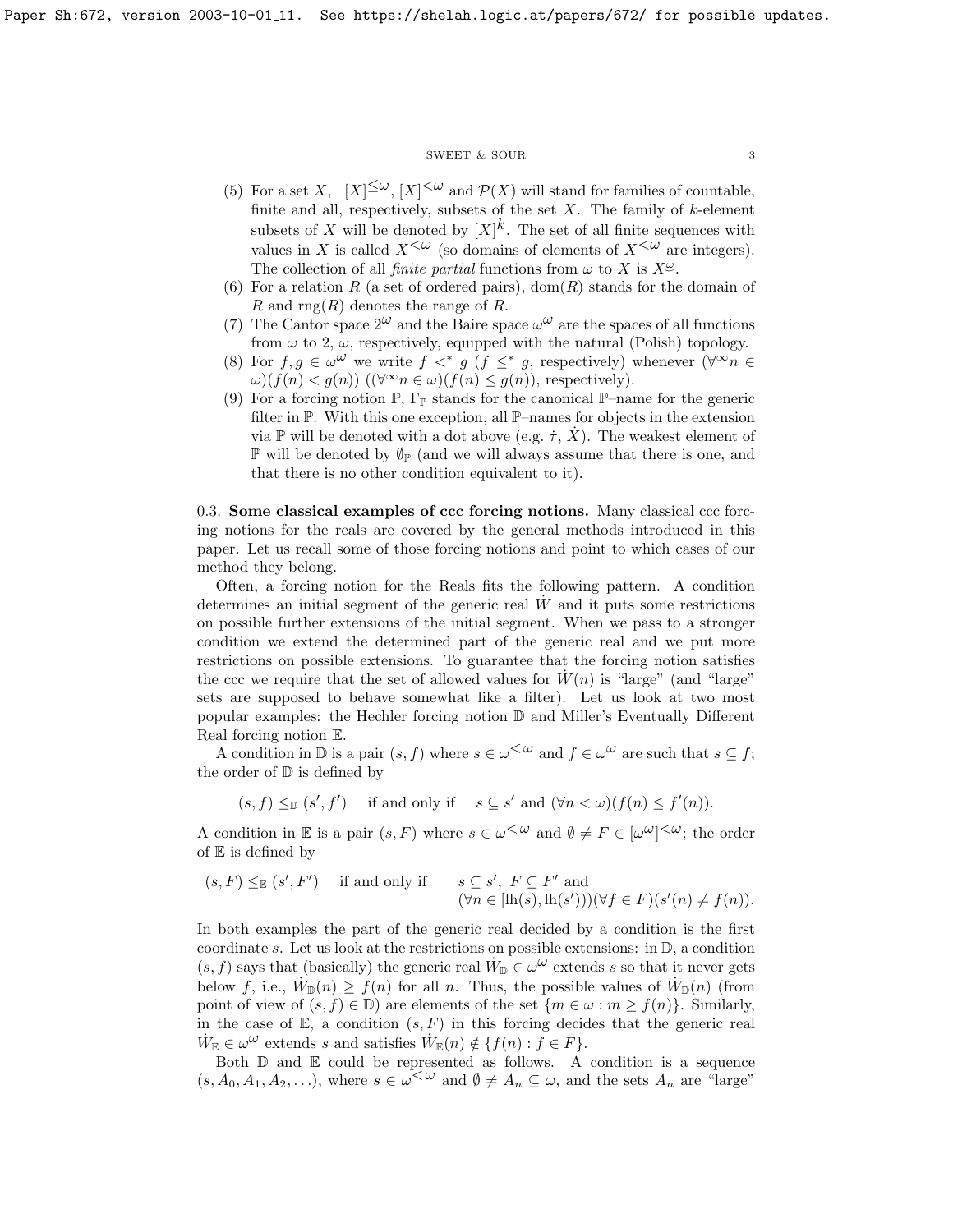in appropriate sense (see later). The order is such that

$$
(s, A_0, A_1, A_2, \ldots) \le (s', A'_0, A'_1, A'_2, \ldots) \text{ if and only if } s \subseteq s', \ (\forall n \in [\text{lh}(s), \text{lh}(s'))(s'(n) \in A_{n-\text{lh}(s)}) \text{ and } (\forall n < \omega)(A'_n \subseteq A_{k+n}), \text{ where } k = \text{lh}(s') - \text{lh}(s).
$$

The difference between  $\mathbb D$  and  $\mathbb E$  comes from deciding the meaning of "large": for the former forcing we just demand that all sets  $A_n$  are co-finite, in the case of  $\mathbb E$  we demand that the sets  $\omega \setminus A_n$  are finite and their sizes have a common upper bound. Thus the two forcing notions fit the scheme of subsection 1.1 for local creating pairs (so no  $\Sigma^{\perp}$ ; in relation with E see Example [1.5.9\)](#page-8-1).

In a similar way we may look at the Mathias forcing with an ultrafilter. Let D be an ultrafilter on  $\omega$ . A condition in the forcing notion  $M_D$  is a pair  $(u, B)$  such that  $u \in [\omega]^{<\omega}$ ,  $B \in D$  and  $\max(u) < \min(B)$ . The order of  $\mathbb{M}_D$  is such that

$$
(u, B) \le (u', B')
$$
 if and only if  $u \subseteq u', B' \subseteq B$ , and  $u' \setminus u \subseteq B$ .

We may think of this forcing notion as adding a real  $\dot{W}_{\mathbb{M}_D} \in 2^{\omega}$  and then treat conditions in the forcing as sequences  $(s, A_0, A_1, A_2, \ldots)$ , where  $s \in 2^{\langle \omega \rangle}$ ,  $A_n \in$  $\{\{0\},2\}$  and "large" means "equal to 2", but here we demand also that  $A_n$ 's are large on a set from the ultrafilter. This type of constructions is considered in the first part of subsection 2.2.

But we have also ccc forcing notions with conditions of a different nature: forcing with trees. Let us recall the "Laver with an ultrafilter" forcing notion. Suppose that D is an ultrafilter on  $\omega$ . A condition in  $\mathbb{L}_D$  is a tree  $T \subseteq \omega^{\langle\omega\rangle}$  with root root(T) and such that if  $\nu \in T$  then the set  $\{n : \nu^{\frown}\langle n \rangle\}$  is in D. Thus again, we may think that a condition  $T \in \mathbb{L}_D$  gives us a finite part of the generic real  $\dot{W}_{\mathbb{L}_D}$  (it is root(T)) and then it gives some possibilities for the successive values of  $\hat{W}_{\mathbb{L}_D}(n)$ , but this time the possibilities for  $\hat{W}_{\mathbb{L}_D}(n)$  depend on  $\hat{W}_{\mathbb{L}_D}(n)$ . Still, if  $\nu \in T$  (so it may be the initial segment of  $\dot{W}_{\mathbb{L}_D}$ ), then the set of all possible values for  $\hat{W}_{\mathbb{L}_D}(\mathrm{lh}(\nu))$  is "large" - it belongs to the ultrafilter D. Note also that conditions  $T \in \mathbb{L}_D$  may be thought of as systems  $\langle A_\nu : \nu \in T \rangle$  where  $A_\nu = \text{succ}_T(\nu)$  (and our demand is that each  $A_{\nu}$  belongs to D). This is exactly the setting of subsection 1.2. (The particular case of  $\mathbb{L}_D$  is also covered by the construction of subsection 2.1.)

Yet another type of classical ccc forcing notions is represented by the Universal Meager forcing UM. A condition in UM is a pair  $(N, T)$  where  $N < \omega$  and  $T \subseteq 2<sup>{\omega}</sup>$ is a tree such that  $[T]$  is a nowhere dense subset of  $2^{\omega}$ . The extension relation is defined by

$$
(N,T) \leq_{\text{UM}} (N',T')
$$
 if and only if  $N \leq N', T \subseteq T'$ , and  $T' \cap 2^{\leq N} = T \cap 2^{\leq N}$ .

The generic object here is a nowhere dense subtree of  $2<sup>{\omega}</sup>$ , and to really reflect all the properties of this type of forcing notions, in subsection 2.3 we introduce another variation of our method: tree forcings determined by universality parameters. (For the representation of UM as one of those forcing notions see Example [2.4.7.](#page-32-0))

## 1. Building Souslin ccc forcing notions

<span id="page-4-0"></span>In this section we will review methods for building ccc forcing notions announced or present in some form in [\[JRS94\]](#page-70-0), [\[RS99\]](#page-70-1), and [\[RS97\]](#page-70-2).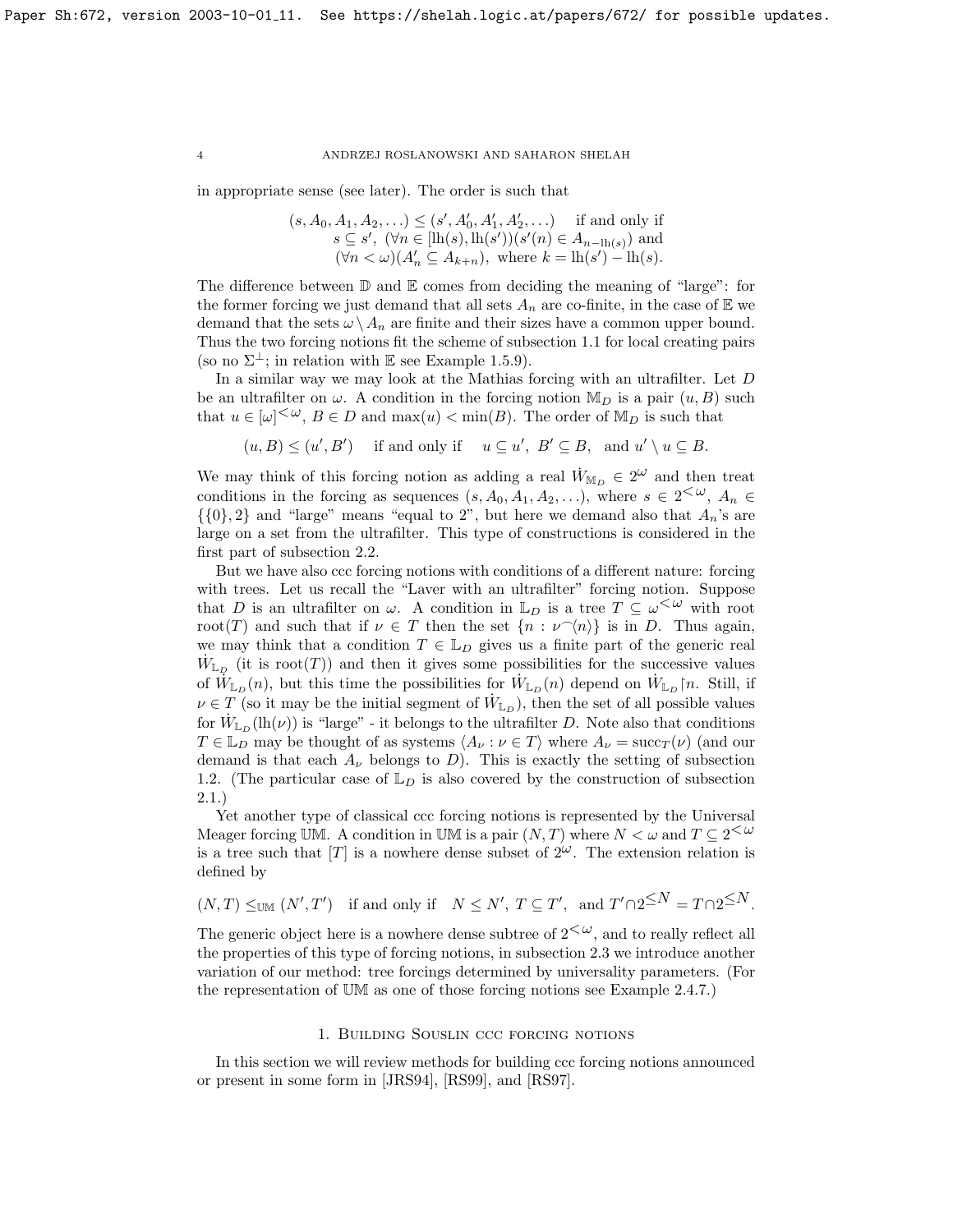#### ${\tt SWEET\ \&\ SOUR} \eqno{5}$

<span id="page-5-0"></span>1.1. Glue and cut — the method of  $\left[\text{Sh:628}\right]$ . Here we re-present the method of building ccc forcing notions with use of (semi–) creating triples from [\[RS97\]](#page-70-2). We will slightly modify the definitions loosing some generality. However, we will gain more direct connection to the method of [\[RS99\]](#page-70-1) and (hopefully) a better clarity of arguments. Note that the main difference is that here we do not worry about "the permutation invariance" of our forcing notions, so the creatures get back their  $m<sub>dn</sub><sup>t</sup>, m<sub>up</sub><sup>t</sup>$  (and they are like those of [\[RS99\]](#page-70-1)).

<span id="page-5-1"></span>Definition 1.1.1. Let  $H : \omega \longrightarrow \mathcal{H}(\omega_1)$ .

(1) (See [\[RS99,](#page-70-1) Def. 1.1.1, 1.2.1]) A creature for **H** is a triple

$$
t = (\mathbf{nor}, \mathbf{val}, \mathbf{dis}) = (\mathbf{nor}[t], \mathbf{val}[t], \mathbf{dis}[t])
$$

such that **nor**  $\in \mathbb{R}^{\geq 0}$ , **dis**  $\in \mathcal{H}(\omega_1)$ , and for some integers  $m_{dn}^t < m_{up}^t < \omega$ 

$$
\emptyset \neq \mathbf{val} \subseteq \{ \langle u, v \rangle \in \prod_{i < m_{\rm dn}^t} \mathbf{H}(i) \times \prod_{i < m_{\rm up}^t} \mathbf{H}(i) : u \vartriangleleft v \}.
$$

The set of all creatures for **H** will be denoted by CR[**H**], and for  $m_0$  <  $m_1 < \omega$  we let  $CR_{m_0,m_1}[\mathbf{H}] = \{t \in \text{CR}[\mathbf{H}] : m_{\text{dn}}^t = m_0 \& m_{\text{up}}^t = m_1\}.$ 

- (2) (See [\[RS99,](#page-70-1) Def. 1.1.4, 1.2.2, 1.2.5]) Let  $K \subseteq \text{CR}[\mathbf{H}]$ . We say that a function  $\Sigma : [K]^{<\omega} \longrightarrow \mathcal{P}(K)$  is a composition operation on K whenever the following conditions are satisfied.
	- (a) If  $S \in [K]^{<\omega}$  and  $\Sigma(S) \neq \emptyset$ , then for some enumeration  $S = \{t_0, \ldots, t_k\}$ we have  $m_{\text{up}}^{t_i} = m_{\text{dn}}^{t_{i+1}}$  for all  $i < k$  [from now on, whenever we write  $\Sigma(t_0,\ldots,t_k)$ , we mean the enumeration in which  $m_{\text{up}}^{t_i} = m_{\text{dn}}^{t_{i+1}}$ , and
	- (b) if  $s \in \Sigma(t_0,\ldots,t_k)$ , then  $m_{dn}^s = m_{dn}^{t_0}$  and  $m_{up}^s = m_{up}^{t_k}$ , and
	- (c)  $t \in \Sigma(t)$  for each  $t \in K$ ,  $\Sigma(\emptyset) = \emptyset$ , and
	- (d) [transitivity] if  $s_i \in \Sigma(t_0^i, \ldots, t_{k_i}^i)$  (for  $i \leq n$ ), then

$$
\Sigma(s_0,\ldots,s_n)\subseteq\Sigma(t_j^i : i\leq n \ \& \ j\leq k_i),
$$

(e) [niceness & smoothness] if  $s \in \Sigma(t_0,\ldots,t_k)$ ,  $m_{\text{up}}^{t_i} = m_{\text{dn}}^{t_{i+1}}$  (for  $i < k$ ), then  $\text{dom}(\textbf{val}[t_0]) = \text{dom}(\textbf{val}[s])$  and

$$
(\forall \langle u,v\rangle \in \mathbf{val}[s])(\forall i\leq k)(\langle v{\restriction} m^{t_i}_{{\rm dn}},v{\restriction} m^{t_i}_{{\rm up}}\rangle\in \mathbf{val}[t_i]).
$$

- (3) (See [\[RS97,](#page-70-2) Def. 1.1]) A function  $\Sigma^{\perp} : K \longrightarrow [K]^{<\omega} \setminus {\emptyset}$  is called a decomposition operation on K if for each  $t \in K$ :
	- $(a)^{\perp}$  if  $S \in \Sigma^{\perp}(t)$ , then for some enumeration  $S = \{s_0, \ldots, s_k\}$  we have  $m_{\rm up}^{s_i} = m_{\rm dn}^{s_{i+1}}$  (for  $i < k$ ) [from now on, if we write  $\{s_0, \ldots, s_k\} \in \Sigma^{\perp}(t)$ , we mean the enumeration in which  $m_{\text{up}}^{s_i} = m_{\text{dn}}^{s_{i+1}}$ , and
	- $(b)^{\perp}$  if  $\{s_0, \ldots, s_k\} \in \Sigma^{\perp}(t)$  then  $m_{dn}^{s_0} = m_{dn}^{t}$ ,  $m_{up}^{s_k} = m_{up}^{t}$ ,

$$
(c)^{\perp} \{t\} \in \Sigma^{\perp}(t),
$$

 $(d)^{\perp}$  [transitivity] if  $S = \{s_0, \ldots, s_k\} \in \Sigma^{\perp}(t)$  and  $S_i \in \Sigma^{\perp}(s_i)$  (for  $i \leq k$ ), then  $S_0 \cup \ldots \cup S_k \in \Sigma^{\perp}(t)$ ,

(e<sup>1</sup> if 
$$
\{s_0, ..., s_k\} \in \Sigma^{\perp}(t)
$$
,  $m_{\rm up}^{s_i} = m_{\rm dn}^{s_{i+1}}$  (for  $i < k$ ), then

 $dom(\textbf{val}[t]) = dom(\textbf{val}[s_0])$  and  $(\forall i < k)(\text{rng}(\textbf{val}[s_i]) \subseteq dom(\textbf{val}[s_{i+1}]))$ ,

and

 $\{\langle u, v \rangle : u \in \text{dom}(\textbf{val}[s_0]) \& u \prec v \& (\forall i \leq k)(\langle v \upharpoonright m_{\text{dn}}^{s_i}, v \upharpoonright m_{\text{up}}^{s_i}) \in \textbf{val}[s_i])\} \subseteq \textbf{val}[t].$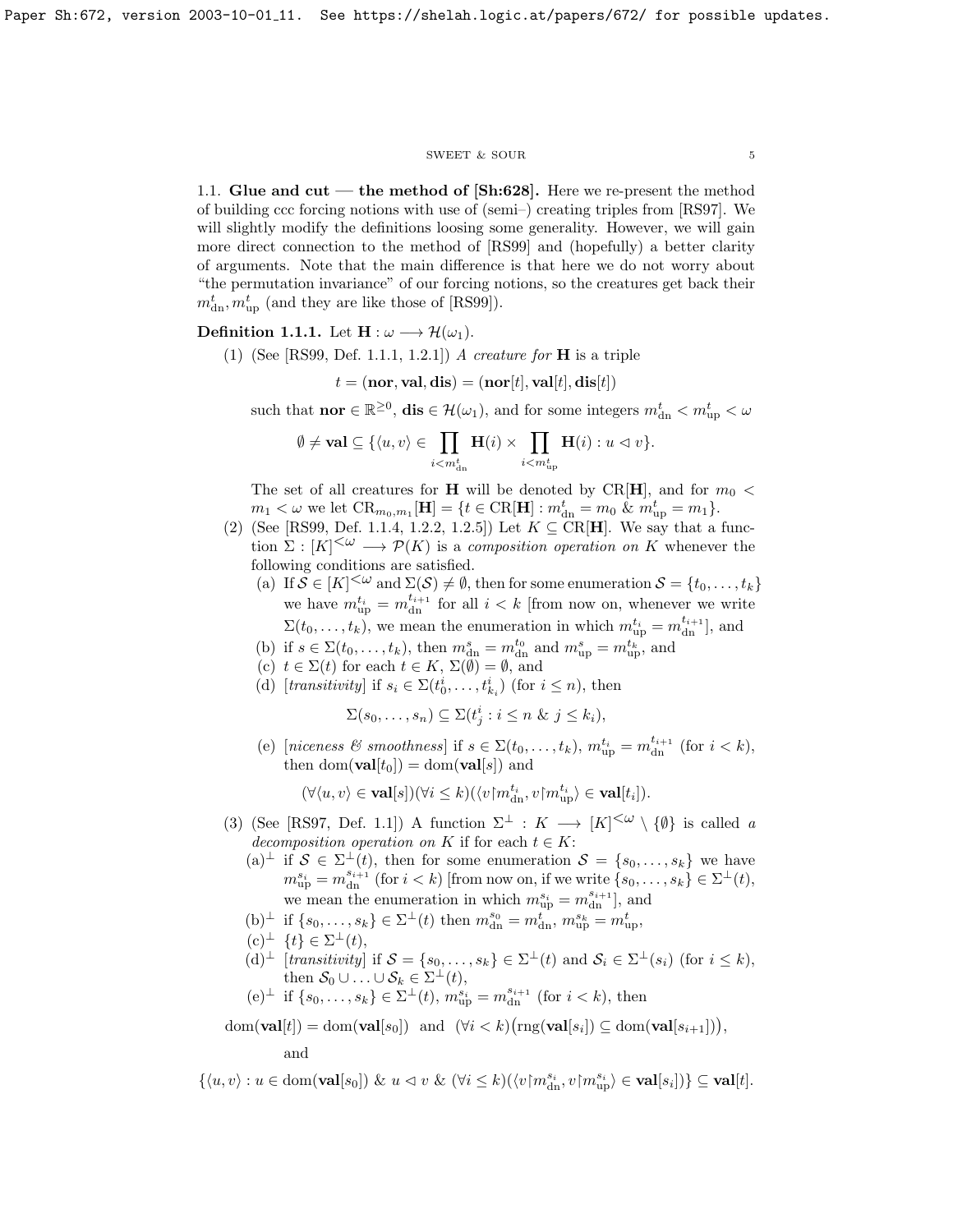- (4) If  $K \subseteq \text{CR}[\mathbf{H}]$  and  $\Sigma$  is a composition operation on K, then  $(K, \Sigma)$  is called a creating pair for **H**. If, additionally,  $\Sigma^{\perp}$  is a decomposition operation on K, then  $(K, \Sigma, \Sigma^{\perp})$  is called a ⊗-creating triple for **H**.
- (5) If  $t_0, \ldots, t_n \in K$  are such that  $m_{\text{up}}^{t_i} = m_{\text{dn}}^{t_{i+1}}$  (for  $i < n$ ) and  $w \in \text{dom}(\textbf{val}[t_0]),$ then we let

$$
pos(w, t_0, \ldots, t_n) \stackrel{\text{def}}{=} \{ v \in \prod_{j < m_{\text{up}}^{t_n}} \mathbf{H}(j) \colon w \vartriangleleft v \ \& (\forall i \leq n) (\langle v \rangle m_{\text{dn}}^{t_i}, v \rangle m_{\text{up}}^{t_i}) \in \mathbf{val}[t_i] ) \}.
$$

<span id="page-6-1"></span>**Definition 1.1.2.** Let  $(K, \Sigma, \Sigma^{\perp})$  be a ⊗-creating triple for **H**. We say that

- (1)  $\Sigma^{\perp}$  is trivial if  $\Sigma^{\perp}(t) = \{\{t\}\}\$ for each  $t \in K$ ;
- (2)  $(K, \Sigma)$  is *simple* if  $\Sigma(\mathcal{S})$  is non-empty for singletons only; if additionally  $\Sigma^{\perp}$ is trivial, then we say that  $(K, \Sigma, \Sigma^{\perp})$  is simple;
- (3) K (or  $(K, \Sigma)$  or  $(K, \Sigma, \Sigma^{\perp})$ ) is *local* if  $m_{\text{up}}^t = m_{\text{dn}}^t + 1$  for each creature  $t \in K$  (so then necessarily  $(K, \Sigma, \Sigma^{\perp})$  is simple);
- (4) K is forgetful if for every creature  $t \in K$  we have

$$
[\langle u, v \rangle \in \mathbf{val}[t] \& w \in \prod_{i < m_{dn}^t} \mathbf{H}(i)] \Rightarrow \langle w, w^\frown v | [m_{dn}^t, m_{up}^t] \rangle \in \mathbf{val}[t];
$$

(5) *K* is *full* if dom(
$$
\mathbf{val}[t]
$$
) =  $\prod_{i < m_{dn}^t} \mathbf{H}(i)$  for each  $t \in K$ .

<span id="page-6-0"></span>**Definition 1.1.3.** [See [\[RS99,](#page-70-1) Def. 1.1.7, 1.2.6], [\[RS97,](#page-70-2) Def. 1.3]] Let  $(K, \Sigma, \Sigma^{\perp})$  be a ⊗–creating triple for **H** and let  $C(nor)$  be a property of  $\omega$ –sequences of creatures from K (so  $\mathcal{C}$ (nor) can be thought of as a subset of  $K^{\omega}$ ). We define a forcing notion  $\mathbb{Q}^*_{\mathcal{C}(\textbf{nor})}(K,\Sigma,\Sigma^{\perp})$  as follows.

**A condition** in  $\mathbb{Q}^*_{\mathcal{C}(\text{nor})}(K,\Sigma,\Sigma^{\perp})$  is a sequence  $p=(w^p,t^p_0,t^p_1,t^p_2,\ldots)$  such that

- (a)  $t_i^p \in K$  and  $m_{\text{up}}^{t_i^p} = m_{\text{dn}}^{t_{i+1}^p}$  (for  $i < \omega$ ),
- (b)  $w \in \text{dom}(\textbf{val}[t_0^p]) \text{ and } \langle t_0^p, t_1^p, t_2^p, \ldots \rangle \in \mathcal{C}(\textbf{nor}),$
- (c)  $pos(w^p, t_0^p, \ldots, t_i^p) \subseteq dom(\textbf{val}[t_{i+1}^p])$  for each  $i < \omega$ .

 $\mathbb{Q}_{\emptyset}^{*}(K,\Sigma,\Sigma^{\perp})$  is defined similarly, but we skip the demand  $\ulcorner \langle t_0^p,t_1^p,\ldots \rangle \in \mathcal{C}(\mathbf{nor})$ " in clause (b) above (or we just let  $C(nor) = K^{\omega}$ ; it is perhaps unfortunate to use  $\emptyset$  in this context, but that notation was established in [\[RS99\]](#page-70-1)).

The relation  $\leq$  on  $\mathbb{Q}^*_{\mathcal{C}(nor)}(K,\Sigma,\Sigma^{\perp})$  is given by:  $p \leq q$  if and only if  $(w^q, t_0^q, t_1^q, t_2^q, \ldots)$  can be obtained from  $(w^p, t_0^p, t_1^p, t_2^p, \ldots)$  by applying finitely many times the following operations (describing the operations, we say what are the results of applying the operation to a condition  $(w, t_0, t_1, t_2, ...) \in \mathbb{Q}_{\mathcal{C}(\textbf{nor})}^*(K, \Sigma, \Sigma^{\perp})$ .

Deciding the value for  $(w, t_0, t_1, t_2, \ldots)$ : a result of this operation is a condition  $(w^*, t_n, t_{n+1}, t_{n+2}, ...) \in \mathbb{Q}_{\mathcal{C}(\textbf{nor})}^*(K, \Sigma, \Sigma^{\perp})$ such that  $w^* \in \text{pos}(w, t_0, \ldots, t_{n-1})$  for some  $n < \omega$ .

Applying  $\Sigma$  to  $(w, t_0, t_1, t_2, \ldots)$ :

a result of this operation is a condition  $(w, t_0^*, t_1^*, t_2^*, \ldots) \in \mathbb{Q}_{\mathcal{C}(\text{nor})}^*(K, \Sigma, \Sigma^{\perp})$  such that for some increasing sequence  $0 = n_0 < n_1 < n_2 < \ldots < \omega$ , for each  $i < \omega$ , we have  $t_i^* \in \Sigma(t_{n_i}, \ldots, t_{n_{i+1}-1}).$ 

Applying  $\Sigma^{\perp}$  to  $(w, t_0, t_1, t_2, \ldots)$ :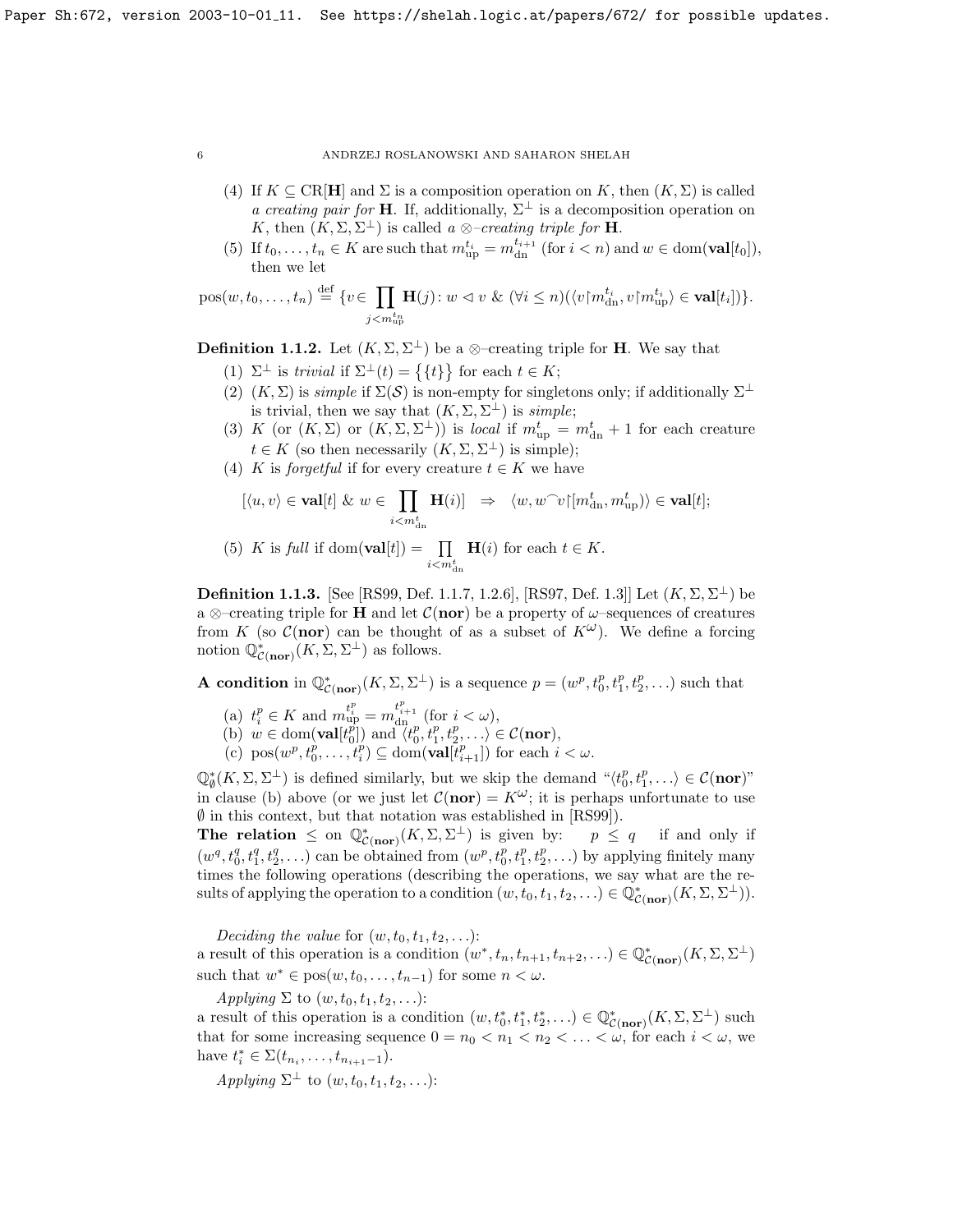## $\begin{tabular}{ll} \bf SWEET & & \bf SOUR \\ \bf 7 & & \bf 7 \\ \end{tabular}$

a result of this operation is a condition  $(w, t_0^*, t_1^*, t_2^*, \ldots) \in \mathbb{Q}_{\mathcal{C}(\text{nor})}^*(K, \Sigma, \Sigma^{\perp})$  such that for some increasing sequence  $0 = n_0 < n_1 < n_2 < \ldots < \omega$ , for each  $i < \omega$ , we have  $\{t_{n_i}^*, \ldots, t_{n_{i+1}-1}^*\} \in \Sigma^{\perp}(t_i)$ .

<span id="page-7-0"></span>Remark 1.1.4. In the definition of the relation  $\leq$  on  $\mathbb{Q}^*_{\mathcal{C}(\text{nor})}(K,\Sigma,\Sigma^{\perp})$  we do require that the intermediate steps satisfy the norm condition  $\mathcal{C}(nor)$ . However, one may consider a variant when the intermediate stages are just from  $\mathbb{Q}_{\emptyset}^{*}(K,\Sigma,\Sigma^{\perp})$ . Many properties of the resulting forcing notion will remain unchanged.

If  $\Sigma^{\perp}$  is trivial we may omit it; note that then we are exactly in the setting of [\[RS99,](#page-70-1) §1.2].

<span id="page-7-3"></span>**Definition 1.1.5.** We will consider the following norm conditions  $\mathcal{C}(\mathbf{nor})$ :

- A sequence  $\langle t_i : i < \omega \rangle$  satisfies  $\mathcal{C}^{\infty}(\text{nor})$  if  $\lim_{n \to \infty} \text{nor}[t_i] = \infty$ [the respective forcing notion is called  $\mathbb{Q}_{\infty}^{*}(\overline{K}, \Sigma, \Sigma^{\perp})$ ].
- Let  $\mathcal{F} \subseteq \omega^{\omega}$ ; a sequence  $\langle t_i : i \langle \omega \rangle$  satisfies  $\mathcal{C}^{\mathcal{F}}(\text{nor})$  if

 $(\exists f \in \mathcal{F})(\forall^\infty i \in \omega)(\textbf{nor}[t_i] \geq f(m^{t_i}_{{\rm dn}}))$ 

[the respective forcing notion is denoted  $\mathbb{Q}_{\mathcal{F}}^{*}(K,\Sigma,\Sigma^{\perp})]$ .

• Let  $f: \omega \times \omega \longrightarrow \omega$ ; a sequence  $\langle t_i : i < \omega \rangle$  satisfies  $C^f(\text{nor})$  if

 $(\forall n \in \omega)(\forall^\infty i \in \omega)(\textbf{nor}[t_i] \geq f(n, m^{t_i}_{{\rm dn}}))$ 

[the respective forcing notion is denoted  $\mathbb{Q}_f^*(K,\Sigma,\Sigma^{\perp})$ ].

We will consider the norm conditions  $\mathcal{C}^{\mathcal{F}}(\mathbf{nor}), \mathcal{C}^f(\mathbf{nor})$  only for h-closed families  $F$  and fast functions  $f$ , see [1.1.6](#page-17-0) below. Later we will introduce more methods for building ccc forcing notions, including more norm conditions.

**Definition 1.1.6.** (1) A function  $f : \omega \times \omega \longrightarrow \omega$  is fast if

$$
(\forall k, \ell \in \omega)(f(k,\ell) \le f(k,\ell+1) \& 2 \cdot f(k,\ell) < f(k+1,\ell)).
$$

(2) A function  $h : \omega \times \omega \longrightarrow \omega$  is regressive if

$$
(\forall m \in \omega) \big( (\forall k > 1)(1 \leq h(m, k) < k) \& (\forall k < \ell < \omega) (h(m, k) \leq h(m, \ell)) \big).
$$

- (3) Let  $h : \omega \times \omega \longrightarrow \omega$ . We say that a family  $\mathcal{F} \subseteq \omega^{\omega}$  is  $h$ -closed if for every  $f \in \mathcal{F}$  there is  $f^* \in \mathcal{F}$  such that  $(\forall^\infty n \in \omega)(f^*(n) \leq h(n, f(n))).$
- (4) A family  $\mathcal{F} \subseteq \mathcal{L}^{\omega}$  is  $\geq^*$ -directed if

$$
(\forall f_0, f_1 \in \mathcal{F})(\exists f^* \in \mathcal{F})(\forall^\infty n \in \omega)(f^*(n) \le \min\{f_0(n), f_1(n)\}).
$$

Similarly we define  $\leq^*$ -directed families (just reversing the inequality).

<span id="page-7-2"></span>Remark 1.1.7. Let  $f(n,m) = 2^{2n}$  (for  $n, m \in \omega$ ). Then the function f is fast and the norm conditions  $\mathcal{C}^f(\mathbf{nor})$  and  $\mathcal{C}^\infty(\mathbf{nor})$  agree (and thus  $\mathbb{Q}_f^*(K,\Sigma) = \mathbb{Q}_\infty^*(K,\Sigma)$ ) for a local creating pair  $(K, \Sigma)$ ). In practical applications, when we consider the norm condition  $\mathcal{C}^f(\text{nor})$ , the function f is such that  $f(n, m) < f(n, m + 1)$  (for all  $n, m \in \omega$ ) and thus the norm condition  $\mathcal{C}^f(\mathbf{nor})$  is stronger than  $\mathcal{C}^{\infty}(\mathbf{nor})$ .

<span id="page-7-1"></span>**Proposition 1.1.8.** If  $(K, \Sigma, \Sigma^{\perp})$  is a  $\otimes$ -creating triple for **H**,  $\mathcal{C}(\textbf{nor}) \subseteq K^{\omega}$ , then  $\mathbb{Q}^*_{\mathcal{C}(\textbf{nor})}(K,\Sigma,\Sigma^{\perp})$  is a forcing notion (i.e., the relation  $\leq$  of  $\mathbb{Q}^*_{\mathcal{C}(\textbf{nor})}(K,\Sigma,\Sigma^{\perp})$  is transitive).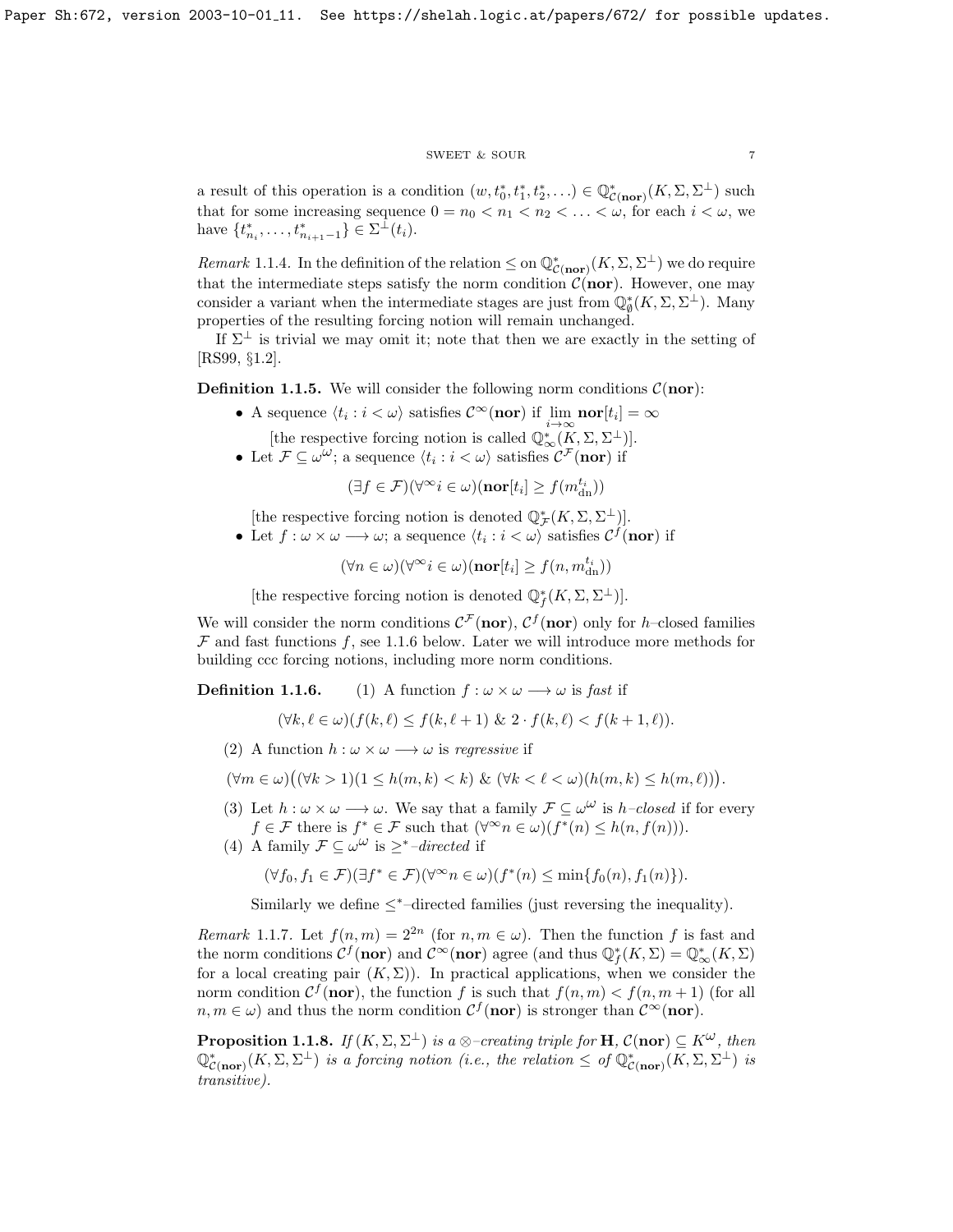<span id="page-8-1"></span>**Definition 1.1.9.** [See [\[RS99,](#page-70-1) Def. 1.2.4]] Let  $(K, \Sigma, \Sigma^{\perp})$  be a  $\otimes$ -creating triple for H. We define finite candidates (FC) and pure finite candidates (PFC) with respect to  $(K,\Sigma,\Sigma^{\perp})$ :

$$
\text{FC}(K,\Sigma,\Sigma^{\perp}) = \{ (w,t_0,\ldots,t_n) : w \in \text{dom}(\textbf{val}[t_0]) \text{ and for each } i \leq n : t_i \in K, m_{\text{up}}^{t_i} = m_{\text{dn}}^{t_{i+1}} \text{ and } \text{pos}(w,t_0,\ldots,t_i) \subseteq \text{dom}(\textbf{val}[t_{i+1}]) \},
$$

 $\mathrm{PFC}(K,\Sigma,\Sigma^{\perp}) = \{(t_0,\ldots,t_n): (\exists w \in \mathrm{dom}(\mathbf{val}[t_0]))((w,t_0,\ldots,t_n) \in \mathrm{FC}(K,\Sigma,\Sigma^{\perp}))\}.$ We have a natural relation  $\leq$  on  $FC(K, \Sigma, \Sigma^{\perp})$  (defined like in [1.1.3\)](#page-6-0). [Note that  $\Sigma, \Sigma^{\perp}$  have no influence on  $FC(K, \Sigma, \Sigma^{\perp})$ , that is they are not present in the definition of finite candidates, and we could have written  $FC(K, \Sigma)$  or  $FC(K)$ . However, they come to the game when the relation  $\leq$  on  $FC(K,\Sigma,\Sigma^{\perp})$  is considered.

A sequence  $\langle t_0, t_1, t_2, \ldots \rangle$  of creatures from K is a pure candidate with respect to  $(K, \Sigma, \Sigma^{\perp})$  if

$$
(\forall i < \omega)(m_{\rm up}^{t_i} = m_{\rm dn}^{t_{i+1}})
$$
 and

 $(\exists w \in \text{dom}(\textbf{val}[t_0]))(\forall i < \omega)(\text{pos}(w, t_0, \ldots, t_i) \subseteq \text{dom}(\textbf{val}[t_{i+1}])).$ 

The set of pure candidates with respect to  $(K, \Sigma)$  is denoted by  $PC(K, \Sigma, \Sigma^{\perp})$ . The relation  $\leq$  on  $\mathrm{PC}(K,\Sigma,\Sigma^{\perp})$  is defined naturally.

For a norm condition  $C(\text{nor})$  the family of  $C(\text{nor})$ –normed pure candidates is  $PC_{\mathcal{C}(nor)}(K, \Sigma, \Sigma^{\perp}) = \{ \langle t_0, t_1, \ldots \rangle \in PC(K, \Sigma, \Sigma^{\perp}) : \langle t_0, t_1, \ldots, \rangle \text{ satisfies } \mathcal{C}(nor) \}.$ 

<span id="page-8-3"></span>**Definition 1.1.10.** Let  $(K, \Sigma, \Sigma^{\perp})$  be a ⊗-creating triple for **H**.

(1) For a condition  $p\in \mathbb{Q}_{\emptyset}^*(K,\Sigma,\Sigma^{\perp})$  we let

$$
\mathrm{POS}(p) \stackrel{\text{def}}{=} \{u \in \bigcup_{n < \omega} \prod_{i < n} \mathbf{H}(i) : (\exists \ell < \omega) (\exists v \in \mathrm{pos}(w^p, t_0^p, \ldots, t_\ell^p))(u \leq v)\}.
$$

(2) For a finite candidate  $c = (w, t_0, \ldots, t_k) \in \text{FC}(K, \Sigma, \Sigma^{\perp})$  we define

$$
\mathrm{POS}(c) \stackrel{\text{def}}{=} \{u \in \bigcup_{n \le m_{\mathrm{up}}^{t_k}} \prod_{i < n} \mathbf{H}(i) : (\exists v \in \mathrm{pos}(w, t_0, \ldots, t_k))(u \le v)\}.
$$

<span id="page-8-0"></span>**Proposition 1.1.11.** Suppose  $(K, \Sigma, \Sigma^{\perp})$  is a ⊗-creating triple for **H**.

- (1) If  $p, q \in \mathbb{Q}_{\emptyset}^*(K, \Sigma, \Sigma^{\perp}), p \leq q$  then  $\mathrm{POS}(p) \subseteq \mathrm{POS}(q)$ , and if  $\mathrm{lh}(w^q) = m_{\mathrm{up}}^{t_p^p}$ for some  $\ell < \omega$ , then  $w^q \in \text{pos}(w^p, t^p_0, \ldots, t^p_\ell)$ .
- (2) The same holds if one replaces conditions from  $\mathbb{Q}_{\emptyset}^{*}(K,\Sigma,\Sigma^{\perp})$  by finite candidates from  $FC(K, \Sigma, \Sigma^{\perp}).$

Proof. Note that each of the three operations described in [1.1.3](#page-6-0) shrinks POS (re-member [1.1.1\(](#page-5-1)2e) and 1.1.1(3e $^{\perp}$ ).

<span id="page-8-2"></span>**Definition 1.1.12.** [See [\[RS97,](#page-70-2) Def. 2.1], [\[RS99,](#page-70-1) Def. 2.1.7]] Assume that  $(K, \Sigma, \Sigma^{\perp})$ is a ⊗–creating triple for H.

(1) We say that  $(K, \Sigma)$  (or  $(K, \Sigma, \Sigma^{\perp})$ ) is *linked* if for each  $t_0, t_1 \in K$  such that  $\textbf{nor}[t_0], \textbf{nor}[t_1] > 1$  and  $m_{dn}^{t_0} = m_{dn}^{t_1}, m_{up}^{t_0} = m_{up}^{t_1}$ , there is  $s \in \Sigma(t_0) \cap \Sigma(t_1)$ with

 $\mathbf{nor}[s] \geq \min\{\mathbf{nor}[t_0], \mathbf{nor}[t_1]\} - 1.$ 

Let  $h : \omega \times \omega \longrightarrow \omega$ . The pair  $(K, \Sigma)$  is said to be h–linked if for each  $k > 1$ , and creatures  $t_0, t_1 \in K$  such that  $\textbf{nor}[t_0], \textbf{nor}[t_1] \geq k$  and  $m_{dn}^{t_0} = m_{dn}^{t_1}$ ,  $m_{\text{up}}^{t_0} = m_{\text{up}}^{t_1}$ , there is  $s \in \Sigma(t_0) \cap \Sigma(t_1)$  with  $\text{nor}[s] \geq h(m_{\text{dn}}^{t_0}, k)$ .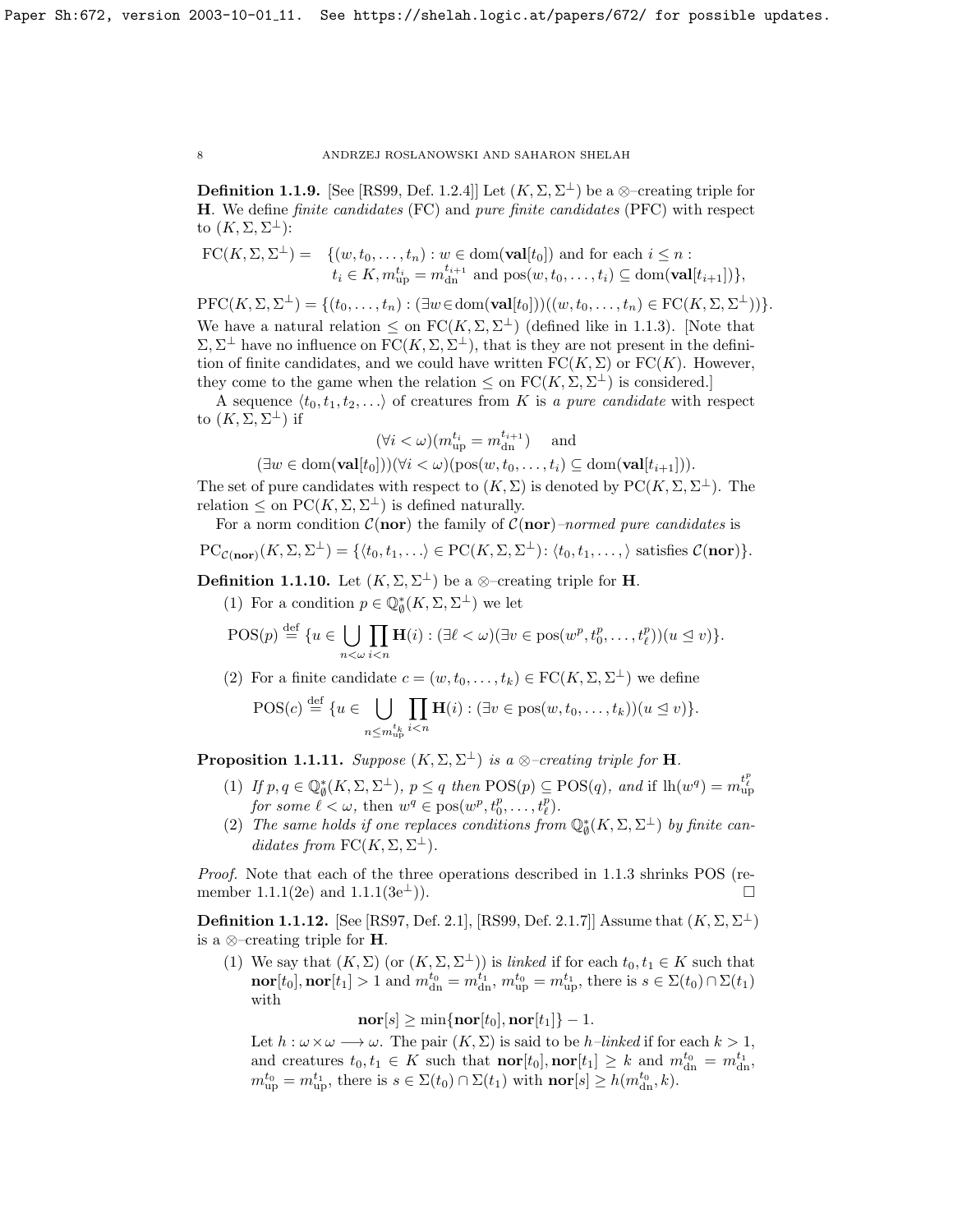## ${\tt SWEET\ \&\ SOUR} \eqno{9}$

(2) We say that  $(K, \Sigma)$  (or  $(K, \Sigma, \Sigma^{\perp})$ ) is *gluing* if it is full and for each  $k < \omega$ there is  $n_0 = n_0(k) < \omega$  such that for every  $n \geq n_0$  and  $(t_0, \ldots, t_n) \in$ PFC( $K, \Sigma$ ), there is  $s \in \Sigma(t_0, \ldots, t_n)$  such that

 $\mathbf{nor}[s] \geq \min\{k, \mathbf{nor}[t_0], \ldots, \mathbf{nor}[t_n]\}.$ 

We say that  $(K, \Sigma)$  is *straightforward gluing* if for every  $(t_0, \ldots, t_n) \in$ PFC( $K, \Sigma$ ) there is  $s \in \Sigma(t_0, \ldots, t_n)$  such that

 $\mathbf{nor}[s] \geq \min\{\mathbf{nor}[t_0],\ldots,\mathbf{nor}[t_n]\}.$ 

- (3) We say that  $(K, \Sigma^{\perp})$  (or  $(K, \Sigma, \Sigma^{\perp})$ ) has the cutting property if for every  $t \in K$  with **nor** $[t] > 1$  and an integer  $m \in (m_{\text{dn}}^t, m_{\text{up}}^t)$ , there are  $s_0, s_1 \in K$ such that
	- ( $\alpha$ )  $m_{\rm dn}^{s_0} = m_{\rm dn}^t$ ,  $m_{\rm up}^{s_0} = m = m_{\rm dn}^{s_1}$ ,  $m_{\rm up}^{s_1} = m_{\rm up}^t$ ,
	- ( $\beta$ ) nor[ $s_{\ell}$ ]  $\geq$  min{nor[t] 1,  $m_{dn}^{t}$ } (for  $\ell = 0, 1$ ),
	- $(\gamma) \ \{s_0, s_1\} \in \Sigma^{\perp}(K).$

**Definition 1.1.13.** A forcing notion  $\mathbb{Q}$  is  $\sigma$ -n-linked if there is a partition  $\langle A_i :$  $i < \omega$  of Q such that

if  $q_0, \ldots, q_{n-1} \in A_i, i \in \omega$  then  $(\exists q \in \mathbb{Q})(q_0 \leq q \& \ldots \& q_{n-1} \leq q).$ 

We say that  $\mathbb Q$  is  $\sigma$ -*\**-linked if it is  $\sigma$ -n-linked for every  $n \in \omega$ .

<span id="page-9-1"></span>**Proposition 1.1.14.** Let  $\mathbf{H} : \omega \longrightarrow \mathcal{H}(\omega_1)$  and let  $(K, \Sigma, \Sigma^{\perp})$  be a  $\otimes$ -creating triple for H.

- (1) If  $(K, \Sigma, \Sigma^{\perp})$  is linked, gluing and has the cutting property, then the forcing notion  $\mathbb{Q}_{\infty}^*(K, \Sigma, \Sigma^{\perp})$  is  $\sigma$ - $\ast$ -linked.
- (2) If  $f: \omega \times \omega \longrightarrow \omega$  is fast and  $(K, \Sigma, \Sigma^{\perp})$  is local and linked, then the forcing notions  $\mathbb{Q}^*_{\infty}(K,\Sigma,\Sigma^{\perp})$  and  $\mathbb{Q}_f^*(K,\Sigma,\Sigma^{\perp})$  are  $\sigma$ -\*-linked.
- (3) Assume that  $h : \omega \times \omega \longrightarrow \omega$  is regressive and  $\mathcal{F} \subseteq (\omega \setminus 2)^{\omega}$  is an h–closed family which is either countable, or  $\geq^*$ -directed. Suppose  $(K, \Sigma, \Sigma^{\perp})$  is local and h–linked. Then the forcing notion  $\mathbb{Q}_{\mathcal{F}}^*(K,\Sigma,\Sigma^{\perp})$  is  $\sigma$ - $*$ –linked.

Proof. Straightforward (and the proof of the first part is essentially the same as that of [\[RS97,](#page-70-2) Thm 2.4]; compare the proof of [1.3.4.1\)](#page-12-0).

<span id="page-9-0"></span>1.2. Tree–like conditions. Here we recall the setting of [\[RS99,](#page-70-1) §1.3] and [\[JRS94\]](#page-70-0). Since in getting the ccc we will have to require that the tree–creating pair under considerations is local, we will restrict our attention to that case only. So our definitions here are much simpler than those in the general case, but we still try to keep the notation and flavour of the tree case of [\[RS99\]](#page-70-1).

**Definition 1.2.1.** Let  $\mathbf{H} : \omega \longrightarrow \mathcal{H}(\omega_1)$ .

(1) A local tree–creature for **H** is a triple

 $t = (nor, val, dis) = (nor[t], val[t], dis[t])$ 

such that **nor**  $\in \mathbb{R}^{\geq 0}$ , **dis**  $\in \mathcal{H}(\omega_1)$ , and for some sequence  $\eta \in \prod \mathbf{H}(i)$ ,

 $i$  $\lt$ n

 $n < \omega$ , we have

$$
\emptyset \neq \mathbf{val} \subseteq \{ \langle \eta, \nu \rangle : \eta \vartriangleleft \nu \in \prod_{i \leq n} \mathbf{H}(i) \}.
$$

For a tree–creature t we let  $pos(t) \stackrel{\text{def}}{=} rng(\text{val}[t]).$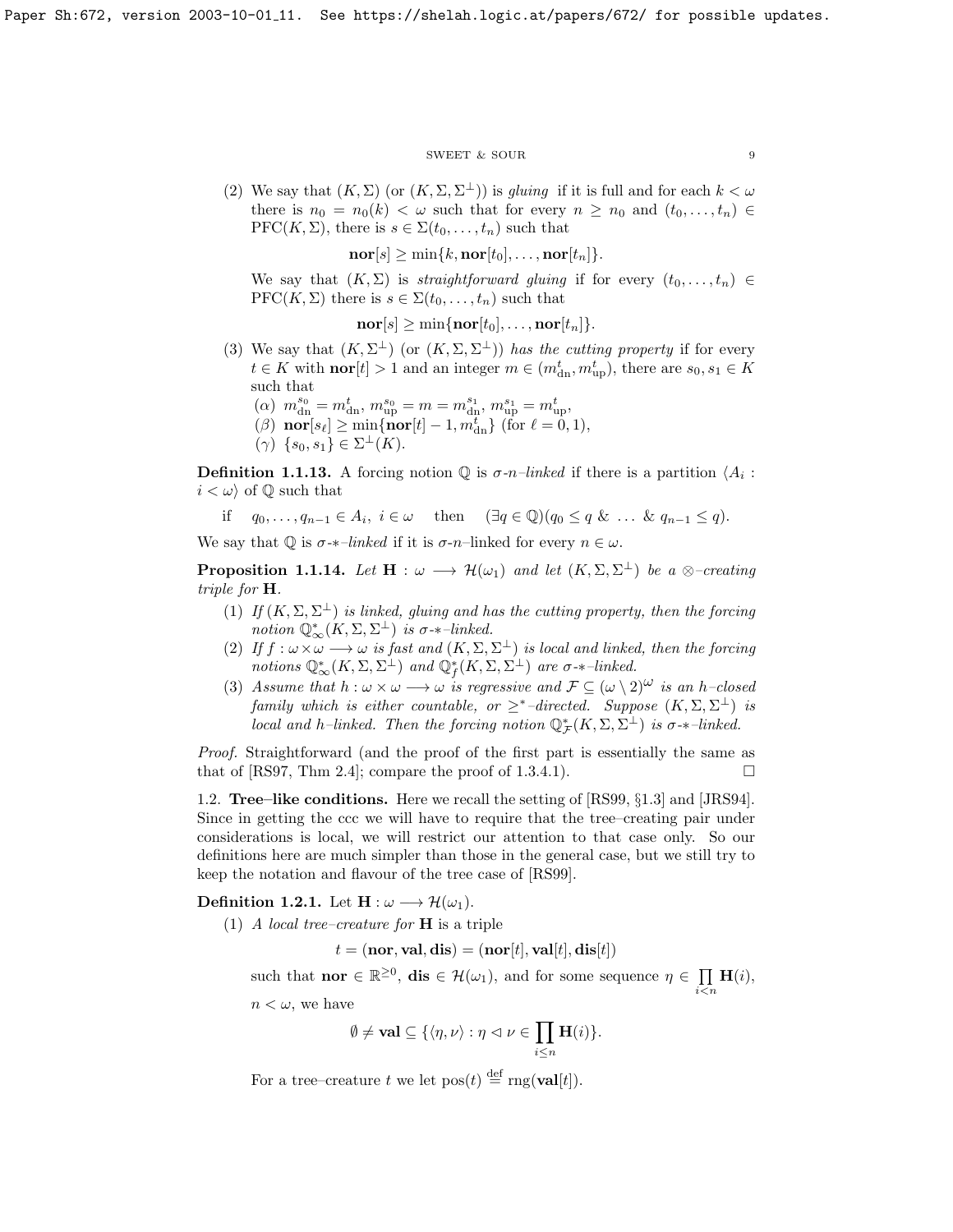The set of all local tree–creatures for  $H$  will be denoted by  $LTCR[H]$ , and for  $\eta \in \bigcup \prod \mathbf{H}(i)$  we let  $\text{LTCR}_{\eta}[\mathbf{H}] = \{t \in \text{LTCR}[\mathbf{H}] : \text{dom}(\mathbf{val}[t]) = \emptyset\}$  $n<\omega$   $i< n$  $\{\eta\}\}.$ 

- (2) Let  $K \subseteq \text{LTCR}[\mathbf{H}]$ . We say that a function  $\Sigma : K \longrightarrow \mathcal{P}(K)$  is a local tree composition on K whenever the following conditions are satisfied.
	- (a) If  $t \in \text{LTCR}_{\eta}[\mathbf{H}], \eta \in \prod$  $\prod_{i \leq n} \mathbf{H}(i), n \leq \omega$ , then  $\Sigma(t) \subseteq \text{LTCR}_{\eta}[\mathbf{H}].$
	- (b) If  $s \in \Sigma(t)$  then **val**[s]  $\subseteq$  **val**[t].
	- (c)  $[transitivity]$  If  $s \in \Sigma(t)$  then  $\Sigma(s) \subseteq \Sigma(t)$ .
- (3) If  $K \subseteq \text{LTCR}[\mathbf{H}]$  and  $\Sigma$  is a local tree composition operation on K then  $(K, \Sigma)$  is called a local tree-creating pair for **H**. We may forget the adjective local as other cases will not be considered in the present paper.

**Definition 1.2.2.** Let  $(K, \Sigma)$  be a (local) tree–creating pair for **H**.

- (1) We define the forcing notion  $\mathbb Q^{\rm tree}_1(K,\Sigma)$  as follows.
	- **A condition** is a system  $p = \langle t_{\eta} : \eta \in T \rangle$  such that
	- (a)  $T \subseteq \bigcup$  $n\in\omega$  $\Pi$  H(i) is a non-empty tree with max(T) =  $\emptyset$ , (b)  $t_{\eta} \in \text{LTCR}_{\eta}[\mathbf{H}] \cap K$  and  $\text{pos}(t_{\eta}) = \text{succ}_{T}(\eta)$  (for  $\eta \in T$ ),
	-
	- $(c)_1$  for every  $\eta \in [T]$  we have:

the sequence  $\langle \mathbf{nor}[t_{n\upharpoonright k}] : \mathrm{lh}(\mathrm{root}(T)) \leq k < \omega \rangle$  diverges to infinity.

The order is given by:

 $\langle t^1_\eta : \eta \in T^1 \rangle \leq \langle t^2_\eta : \eta \in T^2 \rangle$  if and only if  $T^2 \subseteq T^1$  and  $t^2_{\eta} \in \Sigma(t^1_{\eta})$  for each  $\eta \in T^2$ .

If  $p = \langle t_\eta : \eta \in T \rangle$ , then we write  $\text{root}(p) = \text{root}(T)$ ,  $T^p = T$ ,  $t_\eta^p = t_\eta$  etc.

(2) Similarly, we define forcing notions  $\mathbb{Q}_{\mathcal{F}}^{\text{tree}}(K,\Sigma)$  for a family  $\mathcal{F} \subseteq \omega^{\omega}$  and  $\mathbb{Q}_f^{\text{tree}}(K,\Sigma)$  for a function  $f:\omega\times\omega\longrightarrow\omega$ , replacing the condition  $(c)_1$  by  $(c)_{\mathcal{F}}$ ,  $(c)_{f}$ , respectively, where:

 $(c)_{\mathcal{F}} \quad (\exists f \in \mathcal{F})(\exists N < \omega)(\forall \eta \in T)(\mathrm{lh}(\eta) \geq N \Rightarrow \mathbf{nor}[t_{\eta}] \geq f(\mathrm{lh}(\eta))),$ 

$$
(c)_f \ (\forall n \in \omega)(\exists N < \omega)(\forall \eta \in T)(\mathrm{lh}(\eta) \ge N \implies \mathbf{nor}[t_\eta] \ge f(n, \mathrm{lh}(\eta))).
$$

(3) If  $p \in \mathbb{Q}_x^{\text{tree}}(K,\Sigma)$  then, for  $\eta \in T^p$ , we let  $p^{[\eta]} = \langle t^p_\nu : \nu \in (T^p)^{[\eta]} \rangle$ .

**Definition 1.2.3.** Assume that  $(K, \Sigma)$  is a tree–creating pair for **H**.

- (1) We say that  $(K, \Sigma)$  is linked if for each  $\eta \in \bigcup$  $n<\omega$  $\Pi$  $i$  $\lt$ n  $H(i)$  and tree–creatures  $t_0, t_1 \in K \cap \text{LTCR}_{\eta}[\mathbf{H}]$  with  $\textbf{nor}[t_0], \textbf{nor}[t_1] > 1$ , there is  $s \in \Sigma(t_0) \cap \Sigma(t_1)$ 
	- such that  $\mathbf{nor}[s] \geq \min\{\mathbf{nor}[t_0], \mathbf{nor}[t_1]\} 1.$
- (2) Let  $h : \omega \times \omega \longrightarrow \omega$ . The pair  $(K, \Sigma)$  is *h*-linked if for each  $t_0, t_1 \in K \cap$ LTCR<sub>n</sub>[H] such that **nor**[t<sub>0</sub>], **nor**[t<sub>1</sub>]  $\geq k, k > 1$ , there is  $s \in \Sigma(t_0) \cap \Sigma(t_1)$ with  $\mathbf{nor}[s] \geq h(\ln(\eta), k)$ .

**Proposition 1.2.4.** Let  $\mathbf{H} : \omega \longrightarrow \mathcal{H}(\omega_1)$  and let  $(K, \Sigma)$  be a local tree–creating pair for H.

- (1) If  $f : \omega \times \omega \longrightarrow \omega$  is fast and  $(K, \Sigma)$  is linked, then the forcing notions  $\mathbb{Q}_1^{\text{tree}}(K,\Sigma)$  and  $\mathbb{Q}_f^{\text{tree}}(K,\Sigma)$  are  $\sigma$ - $\ast$ -linked.
- (2) Assume that  $h : \omega \times \omega \longrightarrow \omega$  is regressive and a family  $\mathcal{F} \subseteq (\omega \setminus 2)^{\omega}$  is h–closed and either countable, or  $\geq^*$ –directed. Suppose  $(K, \Sigma)$  is h–linked. Then the forcing notion  $\mathbb{Q}^{\text{tree}}_{\mathcal{F}}(K,\Sigma)$  is  $\sigma$ - $*$ -linked.

*Proof.* Straightforward. □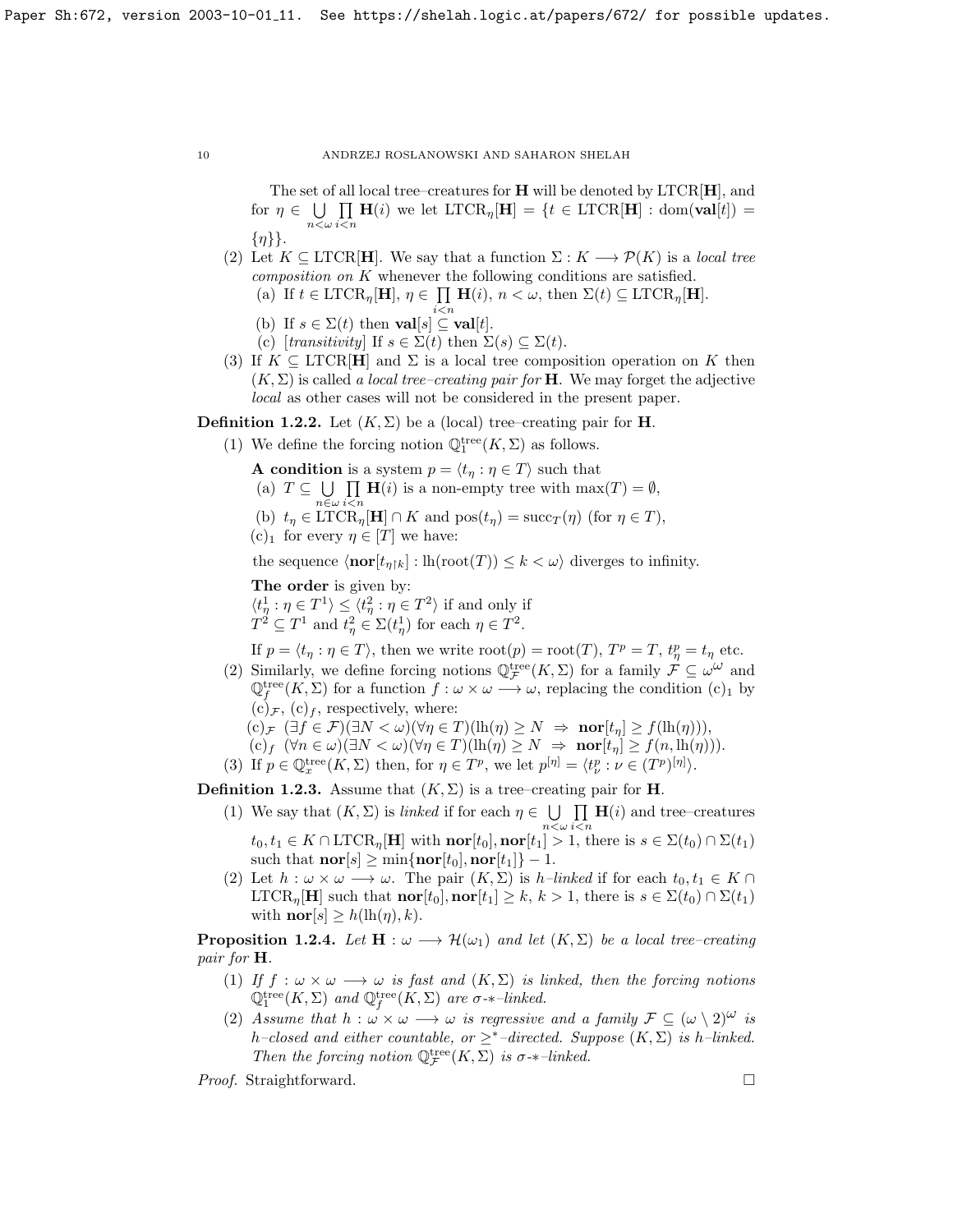#### $\begin{tabular}{ll} \multicolumn{2}{c}{\text{SWEET}} & $\&$ \text{SOUR} \end{tabular} \begin{tabular}{ll} \multicolumn{2}{c}{\text{1}} & \multicolumn{2}{c}{\text{1}} \\ \multicolumn{2}{c}{\text{SWEET}} & $\&$ \text{SOUR} \end{tabular}$

<span id="page-11-0"></span>1.3. The complexity of our forcing notions.

- **Definition 1.3.1.** (1) A forcing notion  $(\mathbb{P}, \leq_{\mathbb{P}})$  is *Souslin (Borel*, respectively) if  $\mathbb{P}, \leq_{\mathbb{P}}$  and the incompatibility relation  $\perp_{\mathbb{P}}$  are  $\Sigma_1^1$  (Borel, respectively) subsets of  $\mathbb{R}$  and  $\mathbb{R} \times \mathbb{R}$ .
	- (2) A forcing notion  $(\mathbb{P}, \leq_{\mathbb{P}})$  is very Souslin ccc (very Borel ccc, respectively), if it is Souslin (Borel, resp.), satisfies the ccc and the notion

"  $\langle r_n : n < \omega \rangle$  is a maximal antichain "

is  $\Sigma_1^1$  (Borel, resp.)

On Souslin forcing notions and their applications see Judah and Shelah [\[JS88\]](#page-70-12) and Goldstern and Judah [\[GJ92\]](#page-69-2) (the results of these two and many other papers on the topic are presented in Bartoszyński and Judah [\[BJ95\]](#page-69-1)). A systematic treatment of definable forcing notions is presented in [\[She04\]](#page-70-3), [\[She06\]](#page-70-4) (note that very Souslin ccc forcing notions are  $\omega$ –nw–nep). Here we are going to show that the forcing notions built according to the schemes presented above typically are Borel ccc and (sometimes) even very Borel ccc. Thus we have tools for constructing new ccc  $\omega$ nw–nep forcing notions (the only examples known before were those coming from random forcing, the Cohen forcing and their FS iterations; see [\[She00a,](#page-70-10) §4] for a discussion of this topic). Note that, by Shelah [\[She05\]](#page-70-5), ccc  $\omega$ –nw–nep forcing notions cannot add dominating reals. Thus the forcing notions that are covered by [1.4.4](#page-7-0) cannot be represented as very Souslin ccc forcing notions.

**Definition 1.3.2.** A ⊗–creating triple  $(K, \Sigma, \Sigma^{\perp})$  for **H** is *regular* if the following condition is satisfied.

( $\Box$ ) Assume  $(w, t_0, \ldots, t_n), (u, s_0, \ldots, s_m) \in \mathrm{FC}(K, \Sigma, \Sigma^{\perp})$  are such that

- $m_{\text{dn}}^{t_{\ell}} < m_{\text{dn}}^{s_0} < m_{\text{up}}^{t_{\ell}} \le m_{\text{up}}^{s_0}$  for some  $\ell \le n$ ,
- nor $[t_\ell] \geq 3$  (for the  $\ell$  as above), and

•  $(w, t_0, \ldots, t_n) \le (u, s_0, \ldots, s_m), m_{\text{up}}^{s_m} \le m_{\text{up}}^{t_n}$ , and  $\text{nor}[s_0] \ge 3$ . Then there are  $t', t''$  such that  $\{t', t''\} \in \Sigma^{\perp}(t_\ell), m_{\text{up}}^{t'} = m_{\text{dn}}^{s_0} = m_{\text{dn}}^{t''}$  $\mathbf{nor}[t''] \geq 2$  and  $u \in \text{pos}(w, t_0, \ldots, t_{\ell-1}, t').$ 

**Definition 1.3.3.** Let  $\mathbf{H} : \omega \longrightarrow \mathcal{H}(\omega_1)$  and let  $(K, \Sigma)$  be either a creating pair for **H** or a (local) tree–creating pair for **H**. We say that  $(K, \Sigma)$  is really finitary if the following conditions are satisfied:

- (a)  $\mathbf{H}(n)$  is finite for all  $n < \omega$  (so **val**[t] is finite for all  $t \in K$ ), and
- (b) for each  $n \in \omega$ , the set  $\{t \in K : \text{rng}(\textbf{val}[t]) \subseteq \prod$  $H(i)$  is finite.

Theorem 1.3.4. Let  $H : \omega \longrightarrow \mathcal{H}(\omega_1)$ .

- (1) Let  $(K, \Sigma, \Sigma^{\perp})$  be a  $\otimes$ -creating triple for **H** such that K is countable.
	- (a) If  $(K, \Sigma, \Sigma^{\perp})$  is regular, linked, gluing and has the cutting property, then the forcing notion  $\mathbb{Q}^*_{\infty}(K,\Sigma,\Sigma^{\perp})$  is Souslin ccc.

 $i$  $\lt$  $n$ 

- (b) If  $f : \omega \times \omega \longrightarrow \omega$  is fast and  $(K, \Sigma, \Sigma^{\perp})$  is local and linked then  $\mathbb{Q}^*_{\infty}(K,\Sigma,\Sigma^{\perp})$  and  $\mathbb{Q}_f^*(K,\Sigma,\Sigma^{\perp})$  are Borel ccc.
- (c) Assume that  $h : \omega \times \omega \longrightarrow \omega$  is a regressive function and  $\mathcal{F} \subseteq (\omega \setminus 2)^{\omega}$ is a countable h-closed family which is  $\geq^*$ -directed. If  $(K, \Sigma, \Sigma^{\perp})$  is local and h–linked, then  $\mathbb{Q}_{\mathcal{F}}^*(K,\Sigma,\Sigma^{\perp})$  is Borel ccc.
- (2) Assume that  $(K, \Sigma)$  is a local tree-creating pair for **H** and K is countable.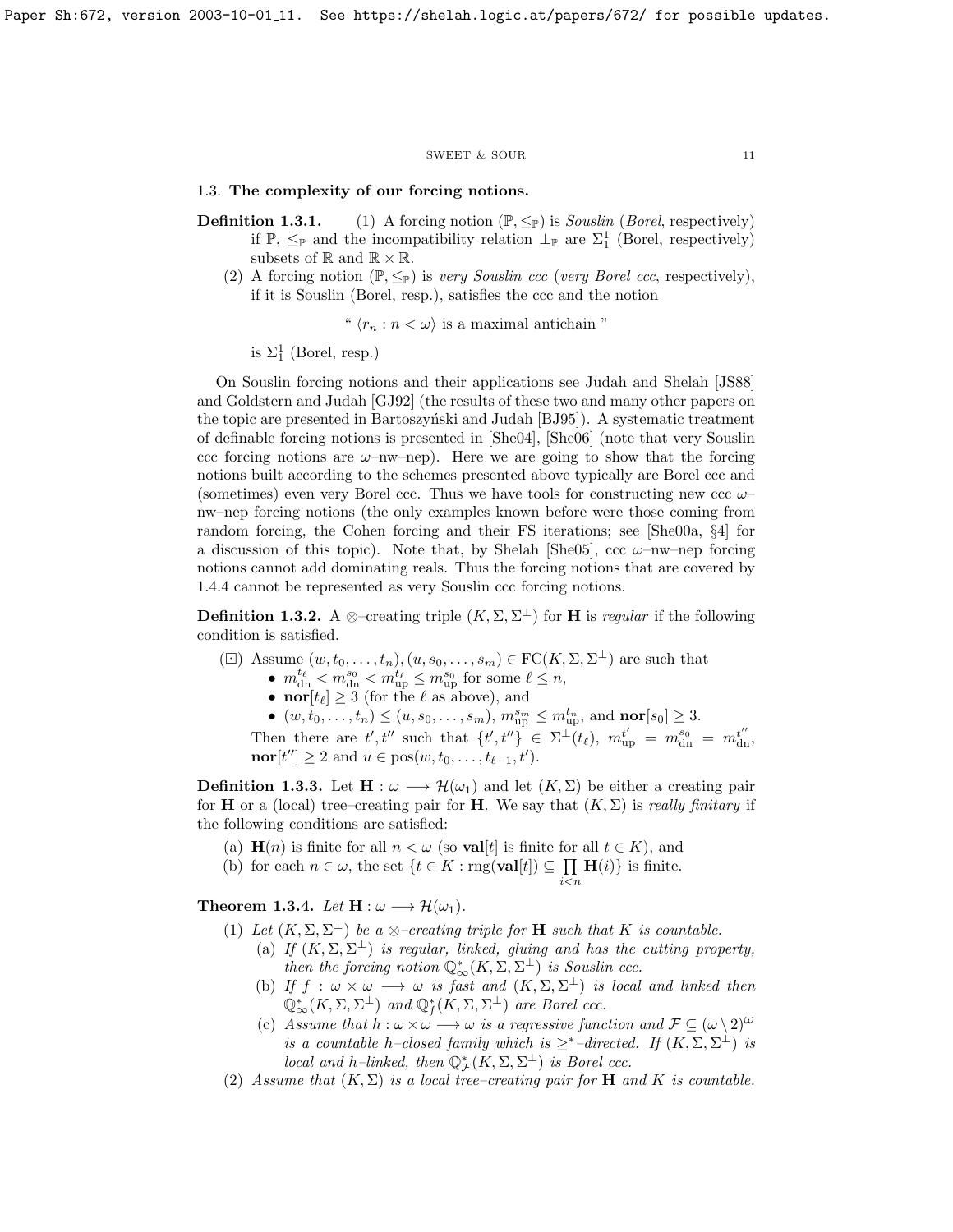- (a) If  $f: \omega \times \omega \longrightarrow \omega$  is fast and  $(K, \Sigma)$  is linked, then  $\mathbb{Q}_f^{\text{tree}}(K, \Sigma)$  is Borel ccc.
- (b) Suppose that  $h : \omega \times \omega \longrightarrow \omega$  is regressive and  $\mathcal{F} \subseteq (\omega \setminus 2)^{\omega}$  is a countable h–closed family which is  $\geq^*$ –directed. If  $(K, \Sigma)$  is h–linked, then  $\mathbb{Q}_{\mathcal{F}}^{\text{tree}}(K,\Sigma)$  is Borel ccc.
- (3) If in  $1(c)$  and  $2(b)$  above the pair  $(K, \Sigma)$  is really finitary, then the respective forcing notions are very Borel ccc.

*Proof.* 1(a) Let  $\mathcal{X} = (\bigcup_{n < \omega}$  $\Pi$  $i$  $\lt$ n  $\mathbf{H}(i) \times K^{\omega}$  be equipped with the product topology (of countably many countable discrete spaces). So  $\mathcal X$  is a Polish space and it should be clear that  $\mathbb{Q}_{\emptyset}^*(K,\Sigma,\Sigma^{\perp}), \mathbb{Q}_{\infty}^*(K,\Sigma,\Sigma^{\perp})$  are its Borel subsets. To express " $p \leq q$ " we have to say that *there is* a sequence  $p = p_0, \ldots, p_n = q$  of elements of  $\mathbb{Q}_{\emptyset}^*(K,\Sigma,\Sigma^{\perp})$  such that  $p_{i+1}$  is obtained from  $p_i$  by one of the operations described in [1.1.3.](#page-6-0) Each of these operations corresponds to a Borel subset of  $\mathcal{X} \times \mathcal{X}$ , so easily  $\leq_{\mathbb{Q}_{\phi}^{*}(K,\Sigma,\Sigma^{\perp})} \leq_{\mathbb{Q}_{\infty}^{*}(K,\Sigma,\Sigma^{\perp})}$  are  $\Sigma_{1}^{1}$  subsets of  $\mathcal{X}\times\mathcal{X}$ . The main difficulty is to show that the incompatibility relation  $\perp_{\mathbb{Q}^*_{\infty}(K,\Sigma,\Sigma^{\perp})}$  is a  $\Sigma^1_1$  subset of  $\mathcal{X}\times\mathcal{X}$ . But this follows from the following observation (note that this is the place where we use the assumption that  $(K, \Sigma, \Sigma^{\perp})$  is regular).

<span id="page-12-0"></span>Claim 1.3.4.1. Conditions  $p, q \in \mathbb{Q}_{\infty}^{*}(K, \Sigma, \Sigma^{\perp})$  are compatible if and only if there are  $N, \ell, m < \omega, t'_0, t'_1, t''_0, t''_1 \in K$  and u such that

- $m_{\rm dn}^{t_{\ell}^p} \leq N < m_{\rm up}^{t_{\ell}^p}, \quad m_{\rm dn}^{t_{\rm m}^q} \leq N < m_{\rm up}^{t_{\rm m}^q},$
- $\{t'_0,t'_1\}\in\Sigma^{\perp}(t^p_{\ell}),\quad \{t''_0,t''_1\}\in\Sigma^{\perp}(t^q_{m}),\quad m^{t'_1}_{\rm dn}=m^{t''_1}_{\rm dn}=N,$
- $\text{nor}[t'_1] \geq 2, \quad \text{nor}[t''_1] \geq 2,$
- $u \in \text{pos}(w^p, t^p_0, \ldots, t^p_{\ell-1}, t'_0) \cap \text{pos}(w^q, t^q_0, \ldots, t^q_{m-1}, t''_0),$
- $(\forall n > \ell)$ (nor $[t_n^p] \ge 2)$  and  $(\forall n > m)$ (nor $[t_n^q] \ge 2$ ).

(If  $N = m_{dn}^{t_{\ell}^p}$  then  $t_0'$  is not present; similarly on the q side.)

Proof of the claim. First assume that conditions  $p, q \in \mathbb{Q}_{\infty}^*(K, \Sigma, \Sigma^{\perp})$  are compatible and let  $r \in \mathbb{Q}_{\infty}^*(K, \Sigma, \Sigma^{\perp})$  be stronger than both p and q. Passing to a stronger condition we may demand that if  $\ell, m$  are such that

$$
m^{t^p_\ell}_{{\rm dn}}\leq m^{t^r_0}_{{\rm dn}}
$$

then  $m_{up}^{t_{\ell}^p} \leq m_{up}^{t_0^r}$ ,  $m_{up}^{t_m^q} \leq m_{up}^{t_0^r}$  and that  $\textbf{nor}[t_0^r] \geq 5$  and

 $m_{\textrm{up}}^{t_{n}^{p}} \geq \textrm{lh}(w^{r}) \quad \Rightarrow \quad \textrm{nor}[t_{n}^{p}] \geq 5, \quad \textrm{and} \quad m_{\textrm{up}}^{t_{n}^{q}} \geq \textrm{lh}(w^{r}) \quad \Rightarrow \quad \textrm{nor}[t_{n}^{q}] \geq 5.$ Now we may apply the regularity of  $(K, \Sigma, \Sigma^{\perp})$  (see [1.3.2\)](#page-6-1) to get  $t'_{0}, t'_{1}, t''_{0}, t''_{1} \in K$ 

such that p

$$
\{t'_0, t'_1\} \in \Sigma^{\perp}(t_\ell^p), \quad \{t''_0, t''_1\} \in \Sigma^{\perp}(t_m^q), \quad \textbf{nor}[t'_1] \ge 2, \quad \textbf{nor}[t''_1] \ge 2 \quad \text{and}
$$
\n
$$
u = w^r \in \text{pos}(w^p, t_0^p, \dots, t_{\ell-1}^p, t'_0) \cap \text{pos}(w^q, t_0^q, \dots, t_{m-1}^q, t''_0).
$$

Put  $N = \ln(w^r)$  and check that all demands are satisfied.

For the other implication suppose that  $N, \ell, m, t'_{0}, t'_{1}, t''_{0}, t''_{1}$  and u are as in the second statement. Just for simplicity, let us also assume that  $(K, \Sigma)$  is straightforward gluing (see the second half of  $1.1.12(2)$ ; the case of "gluing" requires a small change in the choice of  $\bar{n}, \bar{k}$  below). Choose increasing sequences  $\bar{n} = \langle n_i : i < \omega \rangle$ and  $\overline{\overline{k}} = \langle k_i : i < \omega \rangle$  such that  $n_0 > \ell + 5$ ,  $k_0 > m + 5$  and

•  $(\forall n \ge n_i)(\textbf{nor}[t_n^p] \ge i+5)$  and  $(\forall n \ge k_i)(\textbf{nor}[t_n^q] \ge i+5)$ , and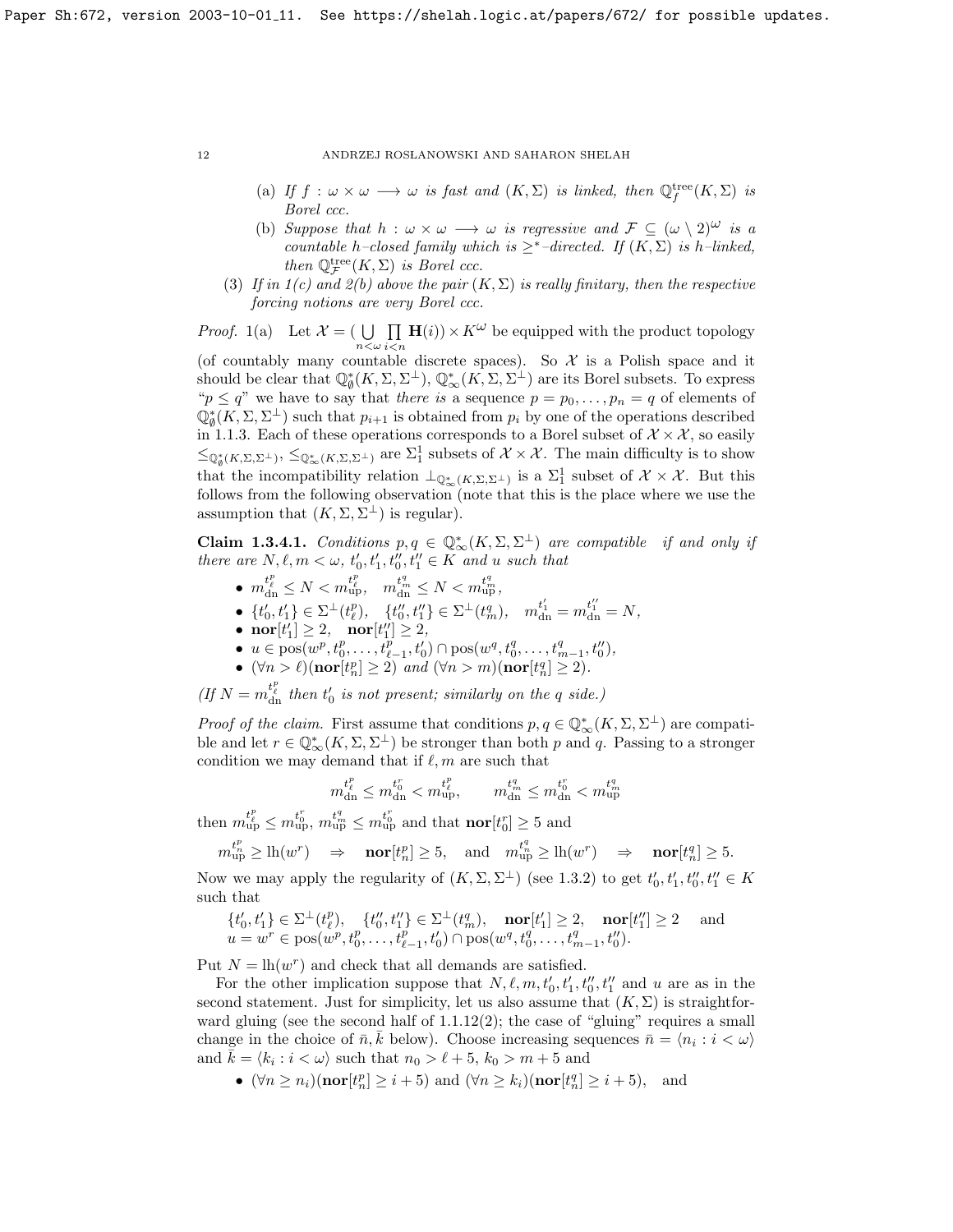$\begin{tabular}{ll} \multicolumn{2}{c}{\text{SWEET}} & $\&$ \text{SOUR} \end{tabular} \tag{13}$ 

$$
\bullet \hspace{0.2cm} m^{t^q_{k_i}}_{{\rm dn}}\leq m^{t^p_{n_i}}_{{\rm dn}}
$$

Apply the cutting property to choose (for each  $i < \omega$ )  $s'_i, s''_i \in K$  such that

$$
\{s_i',s_i''\}\in\Sigma^{\perp}(t_{k_i}^q),\quad m_{\mathrm{dn}}^{s_i'}=m_{\mathrm{dn}}^{t_{k_i}^q},\quad m_{\mathrm{dn}}^{s_i''}=m_{\mathrm{dn}}^{t_{n_i}^p},\quad\text{and}\quad\textbf{nor}[s_i'],\textbf{nor}[s_i'']\geq i+4.
$$

(If  $m_{\text{dn}}^{t_{n_i}^p} = m_{\text{dn}}^{t_{k_i}^q}$  then the  $s_i'$  is not present.) Next use gluing to choose  $r_i, s_i$  so that

$$
r_0 \in \Sigma(t'_1, t^p_{\ell+1}, \dots, t^p_{n_0-1}), \quad s_0 \in \Sigma(t''_1, t^q_{m+1}, \dots, t^q_{k_0-1}, s'_0)
$$
  
\n
$$
r_{i+1} \in \Sigma(t^n_{n_i}, \dots, t^n_{n_{i+1}-1}), \quad s_{i+1} \in \Sigma(s''_i, t^q_{k_i+1}, \dots, t^q_{k_{i+1}-1}, s'_{i+1}),
$$
  
\n
$$
\mathbf{nor}[r_i], \mathbf{nor}[s_i] \geq i+2.
$$

Since  $(K, \Sigma)$  is linked we may choose  $t_i \in \Sigma(r_i) \cap \Sigma(s_i)$  such that  $\textbf{nor}[t_i] \geq i+1$ . Now look at  $(u, t_0, t_1, \ldots)$ . It is a condition in  $\mathbb{Q}^*_{\infty}(K, \Sigma, \Sigma^{\perp})$  stronger than both p and q.

 $1(b,c)$  and  $2(a,b)$  Similarly (and much easier).

3. Let  $h \in \omega^{\omega}$  be a regressive function and let  $\mathcal{F} \subseteq (\omega \setminus 2)^{\omega}$  be a countable h–closed family which is  $\geq^*$ -directed. Suppose that  $(K, \Sigma)$  is a local, h–linked and really finitary creating pair (because of the "local"  $\Sigma^{\perp}$  can be omitted as it is trivial). We are going to show that "being a (countable) pre-dense subset of  $\mathbb{Q}_{\mathcal{F}}^*(K,\Sigma)$ " is a Borel property.

Let  $\mathcal{X} = (\bigcup_{n<\omega}$  $\Pi$  $i$  $\lt$ n  $\mathbf{H}(i) \times K^{\omega}, \mathcal{X}^{\omega}$  and  $\mathcal{Y} = \mathcal{P}(\text{FC}(K,\Sigma))$  be equipped with the natural (product) Polish topologies (note that  $FC(K,\Sigma)$  is a countable set). For

 $\bar{p} = \langle p_n : n < \omega \rangle \in \mathcal{X}^{\omega}, \, \bar{p} \subseteq \mathbb{Q}_{\mathcal{F}}^*(K, \Sigma), \, w \in \ \bigcup$  $m<\omega$  $\Pi$  $i$  $<$ m  $H(i)$  and  $f \in \mathcal{F}$  we define

$$
N^{\bar{p}}(n) = \min\{m_{\rm dn}^{t_i^{p_n}} : (\forall j \ge i)(\textbf{nor}[t_j^{p_n}] \ge 2)\},\
$$

and

$$
\mathcal{T}^{\bar{p}}_{w,f} = \{ (w, t_0, \dots, t_k) \in \mathrm{FC}(K, \Sigma) : (\forall i \leq k)(\mathrm{\bf nor}[t_i] \geq f(m_{\mathrm{dn}}^{t_i})) \text{ and } (\forall n < \omega)(N^{\bar{p}}(n) \leq m_{\mathrm{up}}^{t_k} \Rightarrow \mathrm{pos}(w, t_0, \dots, t_k) \cap \mathrm{POS}(p_n) = \emptyset) \}.
$$

Note that  $(\mathbb{Q}_{\mathcal{F}}^*(K,\Sigma))^{\omega}$  is a Borel subset of  $\mathcal{X}^{\omega}$  and the functions

$$
\bar{p}\mapsto N^{\bar{p}}:(\mathbb{Q}^*_{\mathcal{F}}(K,\Sigma))^{\omega}\longrightarrow\omega^{\omega}\quad \text{ and }\quad \bar{p}\mapsto \mathcal{T}^{\bar{p}}_{w,f}:(\mathbb{Q}^*_{\mathcal{F}}(K,\Sigma))^{\omega}\longrightarrow\mathcal{Y}
$$

are Borel. Now, each  $\mathcal{T}^{\bar{p}}_{w,f}$  is essentially a finitary tree, so

 $\mathcal{T}_{w,f}^{\bar{p}}$  is well founded if and only if  $\mathcal{T}_{w,f}^{\bar{p}}$  is finite.

Consequently, for each  $w$  and  $f$ , the set

$$
\{\bar{p}\in (\mathbb{Q}^*_{\mathcal{F}}(K,\Sigma))^{\omega}: \mathcal{T}^{\bar{p}}_{w,f}
$$
 is well founded  $\}$ 

is Borel. Since there are countably many possibilities for  $w$  and  $f$ , we easily finish the proof using the following observation.

**Claim 1.3.4.2.** Let  $\bar{p} = \langle p_n : n \langle \omega \rangle \in (\mathbb{Q}_{\mathcal{F}}^*(K, \Sigma))^{\omega}$ . Then  $\bar{p}$  is pre-dense in  $\mathbb{Q}_{\mathcal{F}}^{*}(K,\Sigma)$  if and only if for each  $w \in \bigcup$  $m<\omega$  $\Pi$ i<m  $\mathbf{H}(i)$  and  $f \in \mathcal{F}$  the tree  $\mathcal{T}_{w,f}^{\overline{p}}$  is well-founded.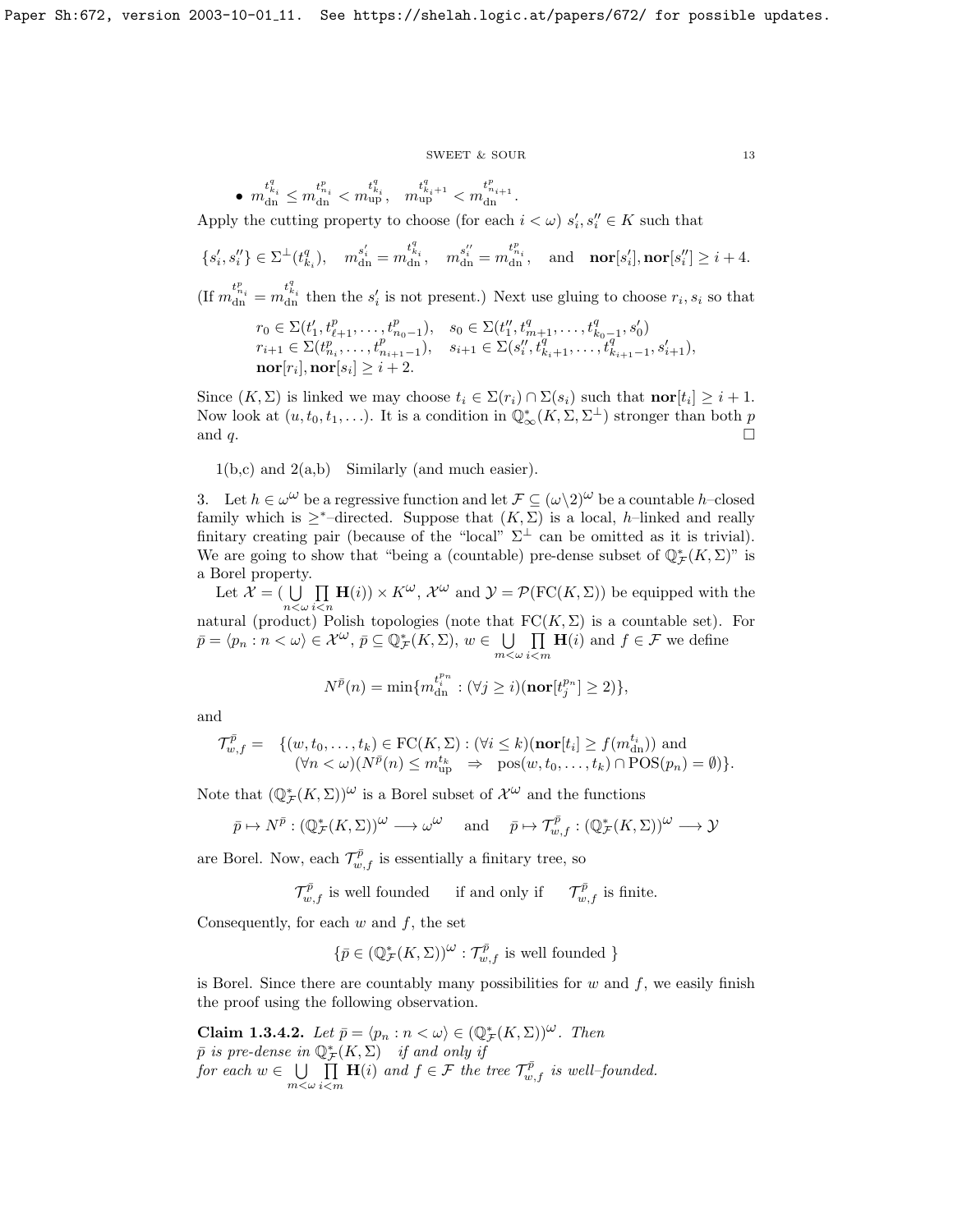*Proof of the claim.* Suppose that, for some w and f, the tree  $\mathcal{T}_{w,f}^{\bar{p}}$  has an  $\omega$ -branch and let  $q = (w, t_0, t_1, \ldots)$  be such a branch. Necessarily  $q \in \mathbb{Q}_{\mathcal{F}}^*(K, \Sigma)$  (as witnessed by f). If follows from the definition of  $\mathcal{T}_{w,f}^{\bar{p}}$  that  $POS(q) \cap POS(p_n)$  is finite for each  $n \in \omega$  and therefore  $q \perp_{\mathbb{Q}_{\mathcal{F}}^*(K,\Sigma)} p_n$  (remember [1.1.11\)](#page-8-0).

Now assume that  $\bar{p}$  is not pre-dense in  $\mathbb{Q}_{\mathcal{F}}^*(K,\Sigma)$  and let  $q \in \mathbb{Q}_{\mathcal{F}}^*(K,\Sigma)$  be a condition incompatible with all  $p_n$ . We may demand that for some  $f \in \mathcal{F}$  we have  $(\forall i \in \omega)(\textbf{nor}[t_i^q] \geq f(m_{\text{dn}}^{t_i^q}))$ . It should be clear that q determines an  $\omega$ -branch in the tree  $\mathcal{T}_{w^q,f}^{\bar{p}}$  (remember that  $(K,\Sigma)$  is h-linked).

Similarly we deal with the respective variant of  $2(b)$ .

# <span id="page-14-0"></span>1.4. Unbounded and dominating reals.

**Lemma 1.4.1.** Let  $V \subseteq V^*$  be universes of ZFC<sup>\*</sup>. Assume that  $\langle f_i : i < \omega \rangle \in V$ and  $g \in V^*$  are such that

- (a)  $g \in \omega^{\omega}$ ,  $f_i \in \omega^{\omega}$ ,  $f_{i+1} <^* f_i$  for all  $i \in \omega$ ,
- (b)  $(\forall i \in \omega)(\exists^{\infty} k \in \omega)(g(k) < f_i(k)),$
- (c) if  $h \in \omega^{\omega} \cap \mathbf{V}$  is such that  $(\forall i \in \omega)(h \lt^* f_i)$ , then  $h \lt^* g$ .

Then  $\omega^{\omega} \cap \mathbf{V}$  is bounded in  $\mathbf{V}^*$ .

Proof. It follows from the assumptions (a), (b) that we may find an infinite set  $K = \{k_0, k_1, k_2, \ldots\} \in \mathbf{V}^* \cap [\omega]^\omega$  such that for each  $i \in \omega$  we have

(\*)  $f_0(k_i) > f_1(k_i) > \ldots > f_i(k_i) > g(k_i).$ 

Let  $\varphi \in \omega^{\omega} \cap \mathbf{V}^*$  be such that  $(\forall n \in \omega)(|K \cap (n, \varphi(n))| > 2^{n+1})$ . We claim that the function  $\varphi$  dominates  $\omega^{\omega} \cap \mathbf{V}$ , i.e.

$$
(\forall f \in \omega^{\omega} \cap \mathbf{V})(\forall^{\infty} n \in \omega)(f(n) < \varphi(n)).
$$

If not, then we may choose an increasing sequence  $\langle n_i : i < \omega \rangle \in V$  of integers such that  $n_0 = 0$  and

- (i)  $(\exists^{\infty} i \in \omega)(|(n_i, n_{i+1}) \cap K| > 2^{n_i}),$
- (ii)  $(\forall i \in \omega)(\forall n \geq n_{i+1})(f_{i+1}(n) < f_i(n)).$

Define  $h \in \omega^{\omega} \cap \mathbf{V}$  by  $h\upharpoonright [n_i, n_{i+1}) = f_i\upharpoonright [n_i, n_{i+1})$  (for  $i \in \omega$ ). It follows from (ii) that  $h <^* f_i$  for each  $i \in \omega$ , so we may apply the assumption (c) to conclude that  $h \lt^* g$ . But look at the clauses (\*) and (i) above. Whenever  $|(n_i, n_{i+1}) \cap K| > 2^{n_i}$ , there is  $\ell \in \omega$  such that  $k_{\ell} \in (n_i, n_{i+1}), \ell > i$  and

$$
f_0(k_{\ell}) > \ldots > f_i(k_{\ell}) = h(k_{\ell}) > \ldots > f_{\ell}(k_{\ell}) > g(k_{\ell}),
$$

so easily we get a contradiction.

**Definition 1.4.2.** Let  $(K, \Sigma)$  be a creating pair or a (local) tree–creating pair.

- (1) (See [\[RS99,](#page-70-1) Def. 5.1.6]) We say that  $(K, \Sigma)$  is *reducible* if for each  $t \in K$ with **nor**[ $t$ ]  $\geq$  3, there is  $s \in \Sigma(t)$  such that  $\frac{\mathbf{nor}[t]}{2} \leq \mathbf{nor}[s] \leq \mathbf{nor}[t] - 1$ .
- (2) The pair  $(K, \Sigma)$  is normal if it is reducible, linked and if ( $\boxplus$ ) for each  $s, t \in K$ :

 $\mathbf{nor}[s] < \mathbf{nor}[t] \Rightarrow (\forall u \in \text{dom}(\mathbf{val}[t]))(\exists v)(\langle u, v \rangle \in \mathbf{val}[t] \setminus \mathbf{val}[s]).$ 

- (3) A creating pair  $(K, \Sigma)$  is *semi–normal* if it is linked, and for each  $n \in \omega$ and  $t \in K$  such that  $\textbf{nor}[t] > 2^{n+2}$ ,  $m_{\text{up}}^t - m_{\text{dn}}^t > 2^{2^{n+4}}$ , there is a sequence  $\langle s_\ell : \ell \leq n \rangle \subseteq K$  satisfying
	- $(\alpha)$   $s_0 = t$ ,  $s_{\ell+1} \in \Sigma(s_{\ell}), 2^{n+1-\ell} < \text{nor}[s_{\ell+1}] \leq 2^{n-\ell+2}$  (for  $\ell < n$ ), and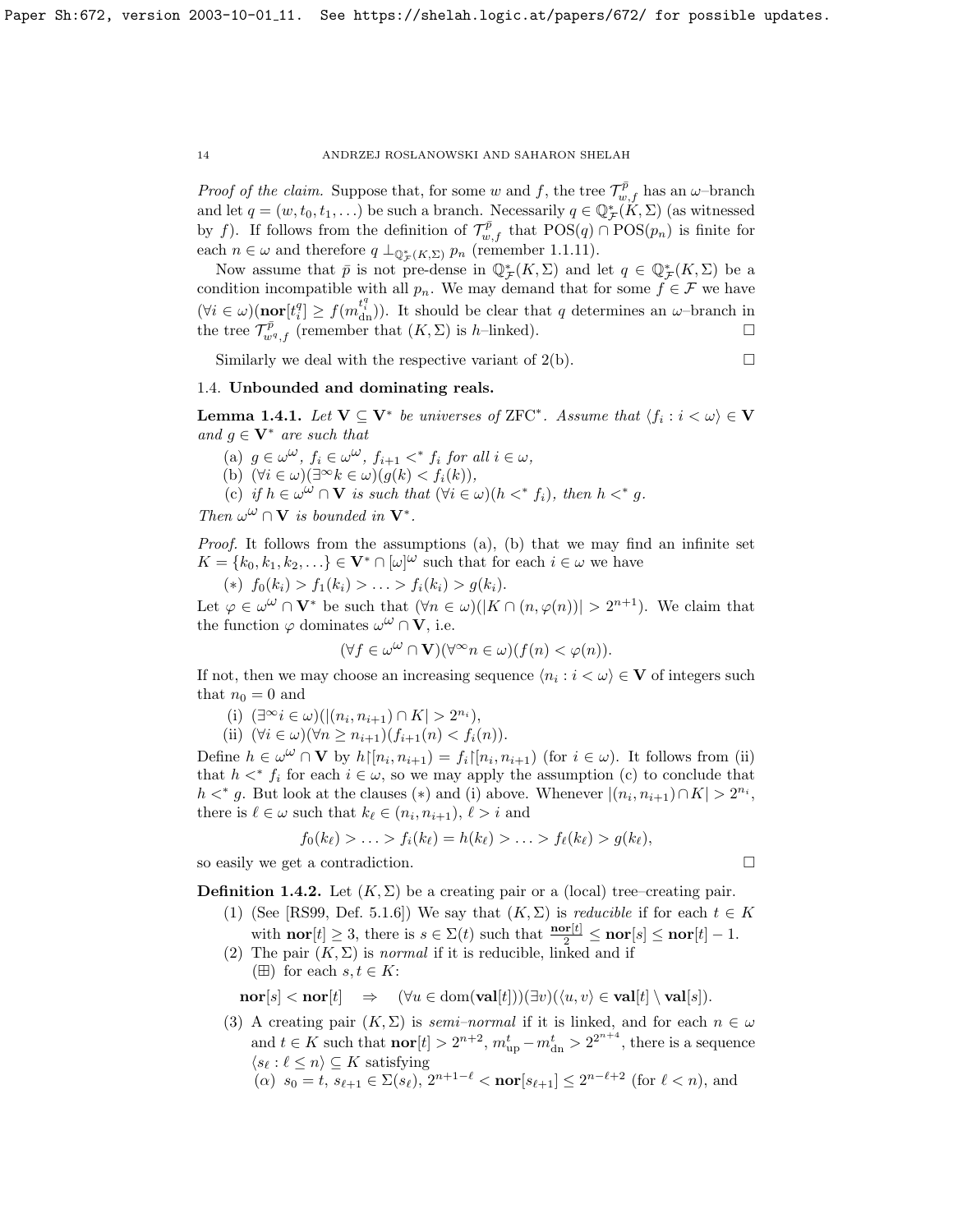#### ${\tt SWEET\ \&\ SOUR} \eqno{15}$

$$
\begin{aligned} &(\beta) \text{ if } s \in K, \, m^s_{\text{dn}} = m^t_{\text{dn}}, \, m^s_{\text{up}} = m^t_{\text{up}} \text{ and } \text{nor}[s] > 2^{n-\ell+3}, \, \ell < n, \text{ then} \\ & (\forall u \in \text{dom}(\textbf{val}[s]))(\exists v)(\langle u, v \rangle \in \textbf{val}[s] \setminus \textbf{val}[s_{\ell+1}]). \end{aligned}
$$

- (4) A ⊗–creating triple  $(K, \Sigma, \Sigma^{\perp})$  (or just  $(K, \Sigma)$ ) is super–gluing if it is gluing and for every  $s_0, \ldots, s_k \in K$  and  $N \in \omega$  such that  $m_{\text{up}}^{s_i} \leq m_{\text{dn}}^{s_{i+1}}$  for  $i < k$ and  $m_{\text{up}}^{s_k} \leq N$ , there is  $s \in K$  satisfying:
	- $m_{\text{dn}}^{s} = m_{\text{dn}}^{s_0}, m_{\text{up}}^{s} = N$ , dom $(\text{val}[s]) = \text{dom}(\text{val}[s_0])$ , and
	- nor  $[s] \ge \min\{\mathbf{nor}[s_i] : i \le k\} 1$ , and
	- $(\forall \langle u, v \rangle \in \textbf{val}[s])(\forall i \leq k)(\langle v \lceil m_{\text{dn}}^{s_i}, v \lceil m_{\text{up}}^{s_i} \rangle \in \textbf{val}[s_i]).$

Remark 1.4.3. Note that "normal" implies "semi–normal". What we really need in the proofs of  $1.4.4(1,2)$  is semi–normality (or rather a suitable variant of it). However, the normality is more natural and only in the case of  $\otimes$ –creating triples (which are gluing and have the cutting property) the natural norms are semi–normal but not normal; see Examples at the end of this section.

- **Theorem 1.4.4.** (1) Let  $f : \omega \times \omega \longrightarrow \omega$  be a fast function, and let  $(K, \Sigma)$  be a local creating pair (a local tree–creating pair, respectively). Assume that  $(K, \Sigma)$  is normal and  $\mathbb{Q}_f^*(K, \Sigma) \neq \emptyset$  ( $\mathbb{Q}_f^{\text{tree}}(K, \Sigma) \neq \emptyset$ , resp.). Then the  $\hbox{forcing notion } \mathbb Q_f^*(K,\Sigma) \,\,\,\,\, (\mathbb Q_f^{\rm tree}(K,\Sigma),\,\, resp.)\,\,\, adds\,\,a\,\, dominating\,\, real.$ 
	- (2) If  $(K, \Sigma)$  is a normal (local) tree-creating pair and  $\mathbb{Q}_1^{\text{tree}}(K, \Sigma) \neq \emptyset$ , then the forcing notion  $\mathbb{Q}_1^{\text{tree}}(K,\Sigma) \neq \emptyset$  adds a dominating real.
	- (3) Assume that  $(K, \Sigma, \Sigma^{\perp})$  is a semi–normal  $\otimes$ –creating triple which is super– gluing and has the cutting property (and  $\mathbb{Q}^*_{\infty}(K,\Sigma,\Sigma^{\perp}) \neq \emptyset$ ). Then the  $\textit{forcing notion} \ \mathbb Q_\infty^*(K,\Sigma,\Sigma^\perp) \ \textit{ adds a dominating real.}$

*Proof.* In all cases we will use Lemma [1.4.1](#page-5-1) for functions  $f_i \in \prod$  $\prod_{n\in\omega}(n+1)$  defined by  $f_i|[0, i) \equiv 0, f_i(n) = n - i$  for  $n \geq i$  (for  $i \in \omega$ ) and a suitably chosen name  $\dot{g}$ for a function in  $\prod_{n\in\omega}(n+1)$ .

(1) We consider the case when  $(K, \Sigma)$  is a local creating pair only.

Let  $p \in \mathbb{Q}_f^*(K,\Sigma)$ . Using the normality of  $(K,\Sigma)$ , choose an increasing sequence  $\langle m_n : n \langle \omega \rangle \subseteq \omega$  and a sequence  $\langle s_n^{\ell} : \ell \leq n, n \langle \omega \rangle \subseteq K$  such that for each  $n \in \omega$ and  $\ell < n$ :

(a)  $s_n^0 = t_{m_n}^p$ ,  $\text{nor}[t_{m_n}^p] > f(n+2, m_{\text{dn}}^{t_{m_n}^p}),$ 

(b) 
$$
s_n^{\ell+1} \in \Sigma(s_n^{\ell}), f(n-\ell+1, m_{\text{dn}}^{s_n^{\ell+1}}) < \text{nor}[s_n^{\ell+1}] \le f(n-\ell+2, m_{\text{dn}}^{s_n^{\ell+1}}).
$$

Let  $\dot{W}$  be the name for  $\mathbb{Q}_f^*(K,\Sigma)$ -generic real, i.e.

$$
\Vdash_{\mathbb{Q}_f^*(K,\Sigma)} \dot{W} = \bigcup \{ w^q : q \in \Gamma_{\mathbb{Q}_f^*(K,\Sigma)} \}
$$

(see [\[RS99,](#page-70-1) Def. 1.1.13, Prop. 1.1.14]). Let  $\dot{g}$  be a  $\mathbb{Q}_f^*(K,\Sigma)$ -name for a function in  $\prod$  $\prod_{n\in\omega}(n+1)$  defined by

 $p \Vdash ``(\forall n\in\omega)(\forall \ell\leq n)(\dot{g}(n)=\ell \ \Leftrightarrow \ \langle \dot{W} {\restriction} m^{s^{\ell}_{n}}_{{\rm dn}}, \dot{W}{\restriction} m^{s^{\ell}_{n}}_{{\rm up}} \rangle \in{\bf val}[s^{\ell}_{n}] \setminus {\bf val}[s^{\ell+1}_{n}])\;"$ (if  $\langle \dot{W} {\restriction} m^{s^{n}_{n}}_{{\rm dn}}, \dot{W} {\restriction} m^{s^{n}_{n}}_{{\rm up}} \rangle \in \textbf{val}[s^{n}_{n}]$  then  $\dot{g}(n) = n$ ).

 $Claim\ 1.4.4.1.$  $f_{f(K,\Sigma)} (\forall i \in \omega)(\exists^{\infty} n \in \omega)(\dot{g}(n) < f_i(n)),$ ( $\beta$ ) Assume that  $h \in \omega^{\omega}$  is such that  $h \lt^* f_i$  for all  $i \in \omega$ . Then  $p \Vdash "h \lt^* \dot{g}$ ".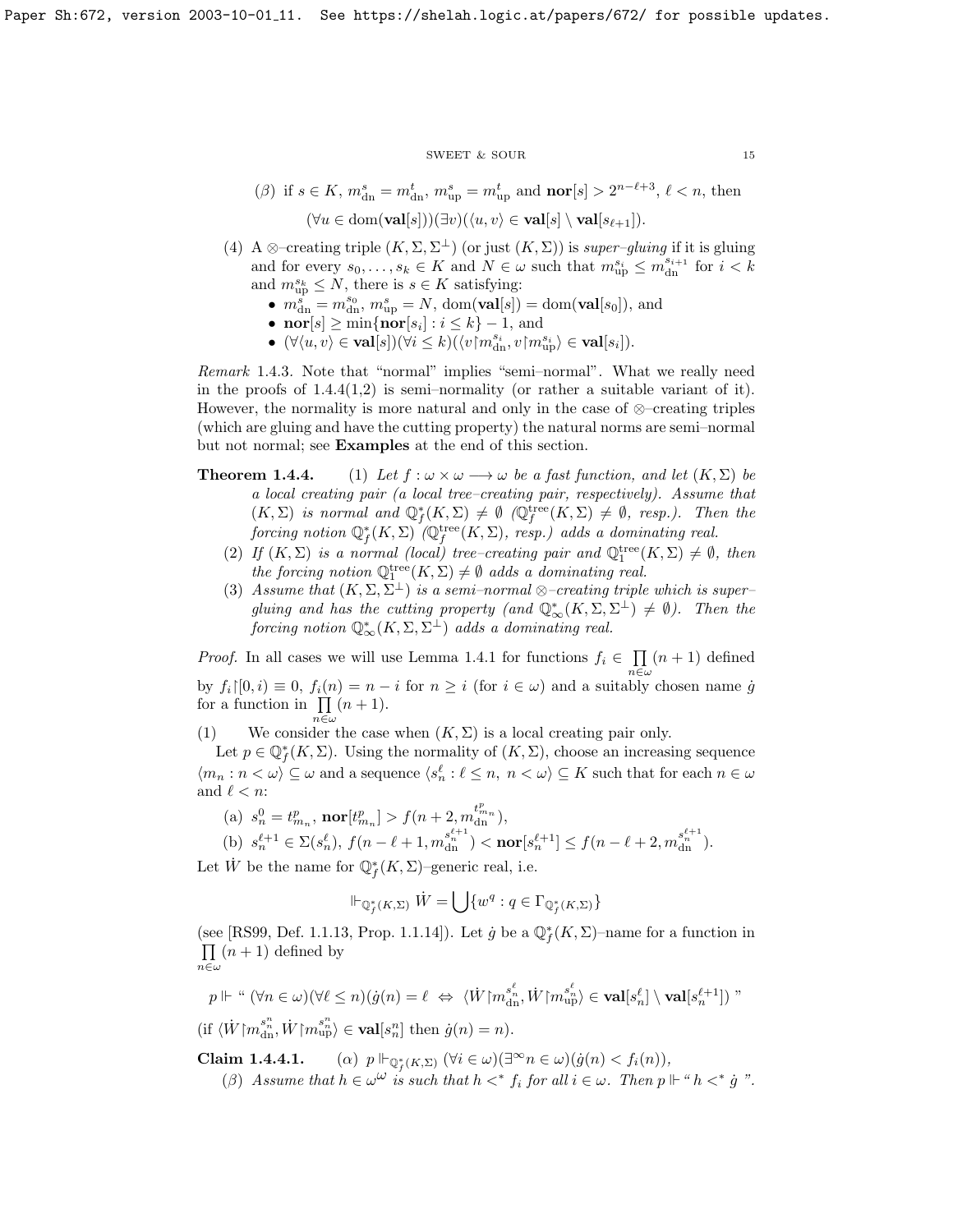Proof of the claim. ( $\alpha$ ) Let  $i \in \omega$  and let  $p_0 \geq p$ ,  $N \in \omega$ . Take  $n > N + i$  so that for some  $k < \omega$  we have  $t_k^{p_0} \in \Sigma(t_{m_n}^p)$  and  $\textbf{nor}[t_k^{p_0}] > f(i+3, m_{dn}^{t_k^{p_0}})$ . Since  $(K, \Sigma)$ is normal, we may find  $w \in \text{pos}(w^{p_0}, t_0^{p_0}, \ldots, t_k^{p_0})$  such that  $\langle w | m_{\text{dn}}^{t_k^{p_0}}, w | m_{\text{up}}^{t_k^{p_0}} \rangle \notin$ **val** $[s_n^{n-i}]$  (remember **nor** $[s_n^{n-i}] \leq f(i+3,m_{\text{dn}}^{s_n^{n-i}})$ ). Clearly the condition  $q =$  $(w, t^{p_0}_{k+1}, t^{p_0}_{k+2}, \ldots)$  forces that  $\dot{g}(n) < n - i = f_i(n)$ .

( $\beta$ ) Let  $h \in \omega^{\omega}$  be such that  $h \lt^* f_i$  for all  $i \in \omega$  and let  $p_0 \geq p$ . Let  $\ell$  be such that  $t_0^{p_0} \in \Sigma(t_\ell^p)$  (so  $t_k^{p_0} \in \Sigma(t_{k+\ell}^p)$  for each k). We may assume that if  $m_n \geq \ell$  then  $h(n) < n-5$  and that  $(\forall k < \omega)(\textbf{nor}[t_k^{p_0}] > f(5, m_{\text{dn}}^{t_k^{p_0}}))$ . For each  $k \in \omega$  choose  $t_k$ as follows:

- if  $k + \ell \notin \{m_n : n \in \omega\}$ , then  $t_k = t_k^{p_0}$ ,
- if  $k + \ell = m_n$ ,  $n \in \omega$ , then  $t_k \in \Sigma(t_k^{p_0}) \cap \Sigma(s_n^{h(n)+1})$  is such that  $\textbf{nor}[t_k] \geq$  $\min\{\mathbf{nor}[t_k^{p_0}],\mathbf{nor}[s_n^{h(n)+1}]\}-1$

(remember that  $(K, \Sigma)$  is linked). Since  $\text{nor}[s_n^{h(n)+1}] > f(n-h(n)+1, m_{\text{dn}}^{s_n^0})$  we easily see that  $q = (w^{p_0}, t_0, t_1, \ldots) \in \mathbb{Q}_f^*(K, \Sigma)$ , and clearly it is a condition stronger than  $p_0$ . As  $q \Vdash_{\mathbb{Q}_f^*(K,\Sigma)} (\forall n \in \omega)(m_n \geq \ell \Rightarrow \dot{g}(n) > h(n)),$  the claim follows.  $\Box$ 

Now, the first clause of the theorem is an immediate consequence of [1.4.4.1](#page-0-0) and [1.4.1.](#page-5-1)

(2) The proof is similar to the one above. Let  $p \in \mathbb{Q}_1^{\text{tree}}(K,\Sigma)$ . Choose fronts  $F_n$  of  $T^p$  (for  $n \in \omega$ ) such that for each n:

- $(\forall \eta \in F_{n+1})(\exists \nu \in F_n)(\nu \vartriangleleft \eta),$
- $(\forall \eta \in F_n)(\mathrm{\bf nor}[t^p_\eta] > 2^{n+2})$

(clearly possible; see [\[RS99,](#page-70-1) Prop. 1.3.8]). For each  $n \in \omega$  and  $\eta \in F_n$  choose a sequence  $\langle s^\ell_\eta : \ell \leq n \rangle \subseteq K$  such that

$$
s_\eta^0=t_\eta^p,\quad s_\eta^{\ell+1}\in\Sigma(s_\eta^\ell)\quad\text{ and }\quad 2^{n-\ell+1}<\mathbf{nor}[s_\eta^{\ell+1}]\le 2^{n-\ell+2}.
$$

Let  $\dot{W}$  be the name for the  $\mathbb{Q}_1^{\text{tree}}(K,\Sigma)$ -generic real and let  $\dot{g}$  be a  $\mathbb{Q}_1^{\text{tree}}(K,\Sigma)$ -name for a real in  $\prod (n + 1)$  such that (the condition p forces that) if  $\eta = W \mid m \in F_n$ (for some  $m, n \in \omega$ ) and  $\dot{W} \upharpoonright (m+1) \in \text{pos}(s_n^{\ell}) \setminus \text{pos}(s_n^{\ell+1}),$  then  $\dot{g}(n) = \ell$ .

**Claim 1.4.4.2.** (a)  $p \Vdash_{\mathbb{Q}_1^{\text{tree}}(K,\Sigma)} (\forall i \in \omega)(\exists^{\infty} n \in \omega)(\dot{g}(n) < f_i(n)),$ (β) If  $h \in \omega^{\omega}$  is such that  $h \lt^* f_i$  for all  $i \in \omega$ , then  $p \Vdash_{\mathbb{Q}_1^{\text{tree}}(K,\Sigma)} "h \lt^* \dot{g}$ .

*Proof of the claim.* ( $\alpha$ ) Like [1.4.4.1\(](#page-0-0) $\alpha$ ).

(β) Let  $q \geq p$ . We may assume that for some  $m > 2$  we have: root(q)  $\in F_m$ ,  $\text{nor}[t^q_\nu] > 8$  for all  $\nu \in T^q$ , and  $h(n) < n-5$  for all  $n \geq m$ . We build inductively a tree  $T \subseteq T^q$  and a system  $\langle t_\eta : \eta \in T \rangle$  as follows. We declare that root $(q)$  = root(T)  $\in$  T. Suppose we have declared that  $\eta \in T$ . If  $\eta \notin \bigcup F_n$ , then we let  $t_{\eta} = t_{\eta}^q$  and we declare  $pos(t_{\eta}) \subseteq T$ . If  $\eta \in F_n$  for some  $n \geq m$ , then we choose  $t_{\eta} \in \Sigma(t_{\eta}^q) \cap \Sigma(s_{\eta}^{h(n)+1})$  such that  $\textbf{nor}[t_{\eta}] \geq \min\{\textbf{nor}[t_{\eta}^q], 2^{n-h(n)+1}\}-1$ , and we declare  $pos(t_n) \subseteq T$ .

Finally, we let  $q^* = \langle t_\eta : \eta \in T \rangle$  and we notice that  $q^* \Vdash h <^*$  $\dot{g}$ .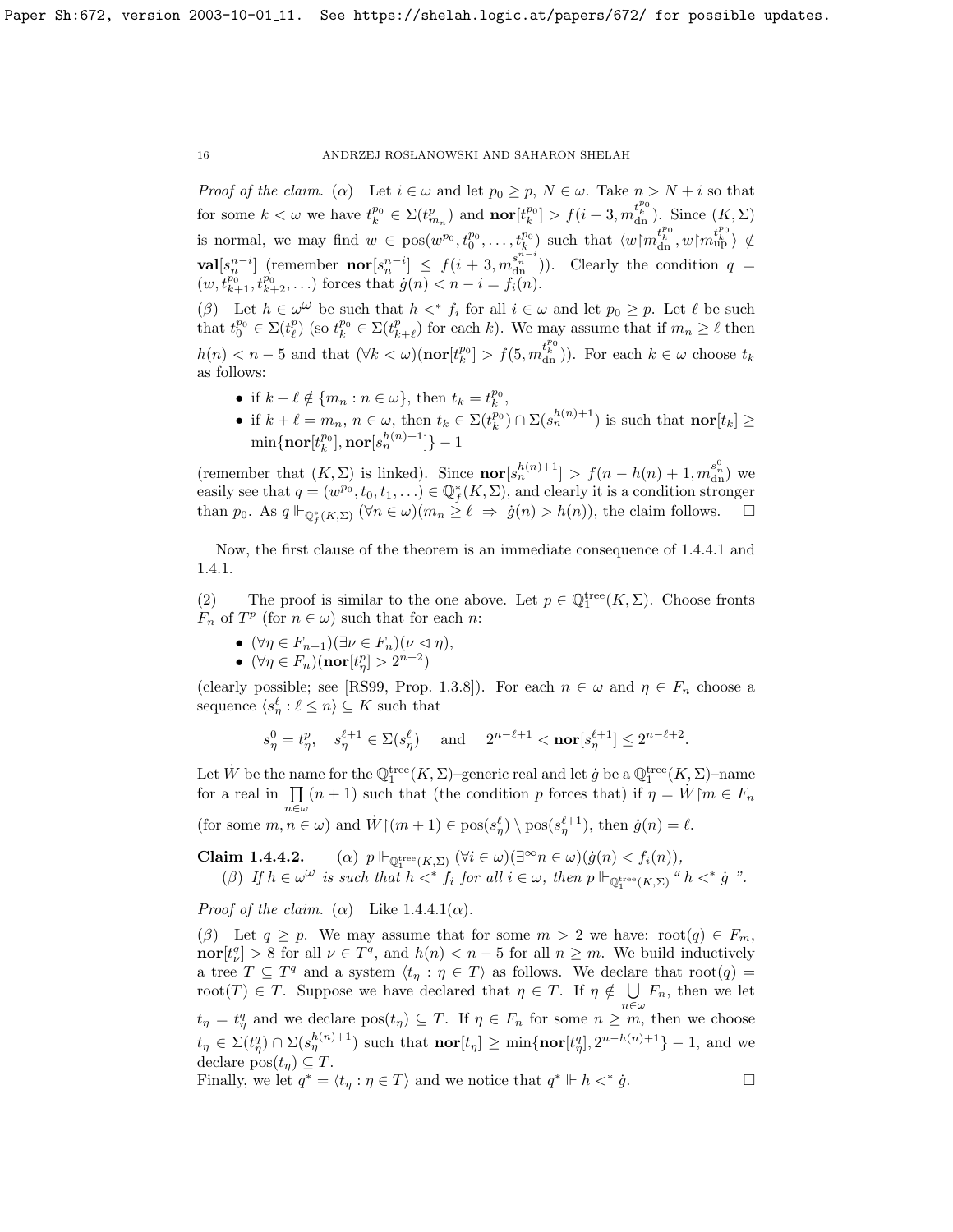## $\begin{tabular}{ll} \multicolumn{2}{c}{\text{SWEET}} & $\&$ \text{SOUR} \end{tabular} \begin{tabular}{ll} \multicolumn{2}{c}{\text{3.17}}\\ \multicolumn{2}{c}{\text{SWEET}} & $\&$ \text{SOUR} \end{tabular}$

(3) Let  $p \in \mathbb{Q}_{\infty}^*(K, \Sigma, \Sigma^{\perp})$ . By "gluing", we may assume that  $m_{\textrm{up}}^{t_k^p} - m_{\textrm{dn}}^{t_k^p} >$  $2^{2^{k+4}}$  for each  $k < \omega$ . Using semi-normality we may choose an increasing sequence  $\langle m_n : n \langle \omega \rangle$  and a sequence  $\langle s_n^{\ell} : \ell \leq n, n \langle \omega \rangle \subseteq K$  such that

- (a)  $s_n^0 = t_{m_n}^p$ ,  $\text{nor}[t_{m_n}^p] > 2^{n+2}$ ,  $s_n^{\ell+1} \in \Sigma(s_n^{\ell}), 2^{n-\ell+1} < \text{nor}[s_n^{\ell+1}] \leq 2^{n-\ell+2}$ (for  $\ell < n < \omega$ ),
- (b) if  $t \in K$ ,  $m_{dn}^t = m_{dn}^{s_n^0}$ ,  $m_{up}^t = m_{up}^{s_n^0}$ , and  $\mathbf{nor}[t] > 2^{n-\ell+3}$ ,  $\ell < n < \omega$ , then

$$
(\forall u \in \text{dom}(\mathbf{val}[t]))(\exists v)(\langle u, v \rangle \in \mathbf{val}[t] \setminus \mathbf{val}[s_n^{\ell+1}]).
$$

Now we define the name  $\dot{g}$  like before, so for  $n \in \omega$  and  $\ell < n$ ,

$$
p \Vdash_{\mathbb{Q}^*_{\infty}(K,\Sigma,\Sigma^{\perp})} \text{``}\; \dot{g}(n) = \ell \; \Leftrightarrow \; \langle \dot{W} \rangle \text{``} \text{''}^{\text{''}_{n}}_{\text{dn}}, \dot{W} \rangle \text{``} \text{''}^{\text{''}_{n}}_{\text{up}} \rangle \in \textbf{val}[s_n^{\ell}] \setminus \textbf{val}[s_n^{\ell+1}] \text{''}.
$$

**Claim 1.4.4.3.** (a)  $p \Vdash_{\mathbb{Q}^*_{\infty}(K,\Sigma,\Sigma^{\perp})} (\forall i \in \omega)(\exists^{\infty} n \in \omega)(\dot{g}(n) < f_i(n)),$ ( $\beta$ ) If  $h \lt^* f_i$  for all  $i \in \mathbb{Z}$ , then  $p \Vdash_{\mathbb{Q}^*_{\infty}(K,\Sigma,\Sigma^{\perp})}$  " $h \lt^* g$ ".

Proof of the claim. ( $\alpha$ ) Suppose  $q \geq p$ , and  $i, N < \omega$ . Passing to a stronger condition (using "gluing and cutting") we may assume that

- **nor**  $[t_0^q] > 2^{i+4}$  and
- $m_{\text{dn}}^{t_0^q} = m_{\text{dn}}^{t_{m_n}^p}$ ,  $m_{\text{up}}^{t_0^q} = m_{\text{up}}^{t_{m_n}^p}$  for some  $n > N + i + 1$ .

Choose  $w \in \text{pos}(w^q, t_0^q)$  such that  $\langle w^q, w \rangle \notin s_n^{n-i}$  and look at the condition  $q' =$  $(w, t_1^q, t_2^q, \ldots).$ 

(β) Let  $q \geq p$ . Passing to a stronger condition if necessary, we may assume that for some increasing sequence  $\langle N_k : k < \omega \rangle \subseteq \omega$  we have:

•  $m_{\mathrm{dn}}^{t^q_k} = m_{\mathrm{dn}}^{t^p_{m_{N_k}}}, m_{\mathrm{up}}^{t^q_k} = m_{\mathrm{dn}}^{t^p_{m_{N_{k+1}}}}, \, \textbf{nor}[t^q_k] > 5$  for all  $k < \omega$ , • if  $n \geq N_0$  then  $h(n) < n-5$ .

Using "super–gluing" choose creatures  $s_k \in K$  (for  $k \in \omega$ ) such that

- $\bullet \hspace{0.1cm} m^{s_k}_{\rm dn} = m^{t^p_{m_{N_k}}}_{\rm dn}, \hspace{0.1cm} m^{s_k}_{\rm up} = m^{t^p_{m_{N_k+1}}}_{\rm dn}, \hspace{0.1cm} \text{and}$
- **nor**  $[s_k] \ge \min\{\textbf{nor}[s_n^{h(n)+1}] : N_k \le n < N_{k+1}\} 1, \text{ and}$
- $\bullet \ (\forall \langle u, v \rangle \in \mathbf{val}[s_k]) (\forall n \in [N_k, N_{k+1})) (\langle v \mathord{\restriction} m^{s_n^0}_{\text{dn}}, v \mathord{\restriction} m^{s_n^0}_{\text{up}} \rangle \in \mathbf{val}[s_n^{h(n)+1}]).$

Apply "linked" to choose creatures  $t_k \in \Sigma(s_k) \cap \Sigma(t_k^q)$  such that

$$
1+\mathbf{nor}[t_k] \ge \min\{\mathbf{nor}[s_k], \mathbf{nor}[t_k^q]\} \ge \min\{\mathbf{nor}[t_k^q], 2^{n-h(n)} : N_k \le n < N_{k+1}\}.
$$

Then  $q^* = (w^q, s_0, s_1, s_2, \ldots)$  is a condition in  $\mathbb{Q}_{\infty}^*(K, \Sigma, \Sigma^{\perp}), q^* \ge q$  and it forces that  $(\forall n \ge N_0)(h(n) < \dot{g}(n)).$ 

 $\Box$ 

Remark 1.4.5. Note that [1.4.4\(](#page-7-0)1) applies to forcing notions  $\mathbb{Q}^*_{\infty}(K,\Sigma)$  too, see [1.1.7.](#page-7-2)

<span id="page-17-0"></span>**Definition 1.4.6.** A ccc forcing notion  $\mathbb{P}$  is nice if there is a partition  $\langle P_m : m < \omega \rangle$ of P such that

 $(\bigstar)$  if  $\langle p_n : n < \omega \rangle \subseteq \mathbb{P}$  is a maximal antichain in  $\mathbb{P}, m \in \omega$ , then there is  $N < \omega$  such that

$$
(\forall p \in P_m)(\exists n < N)(p, p_n \text{ are compatible}).
$$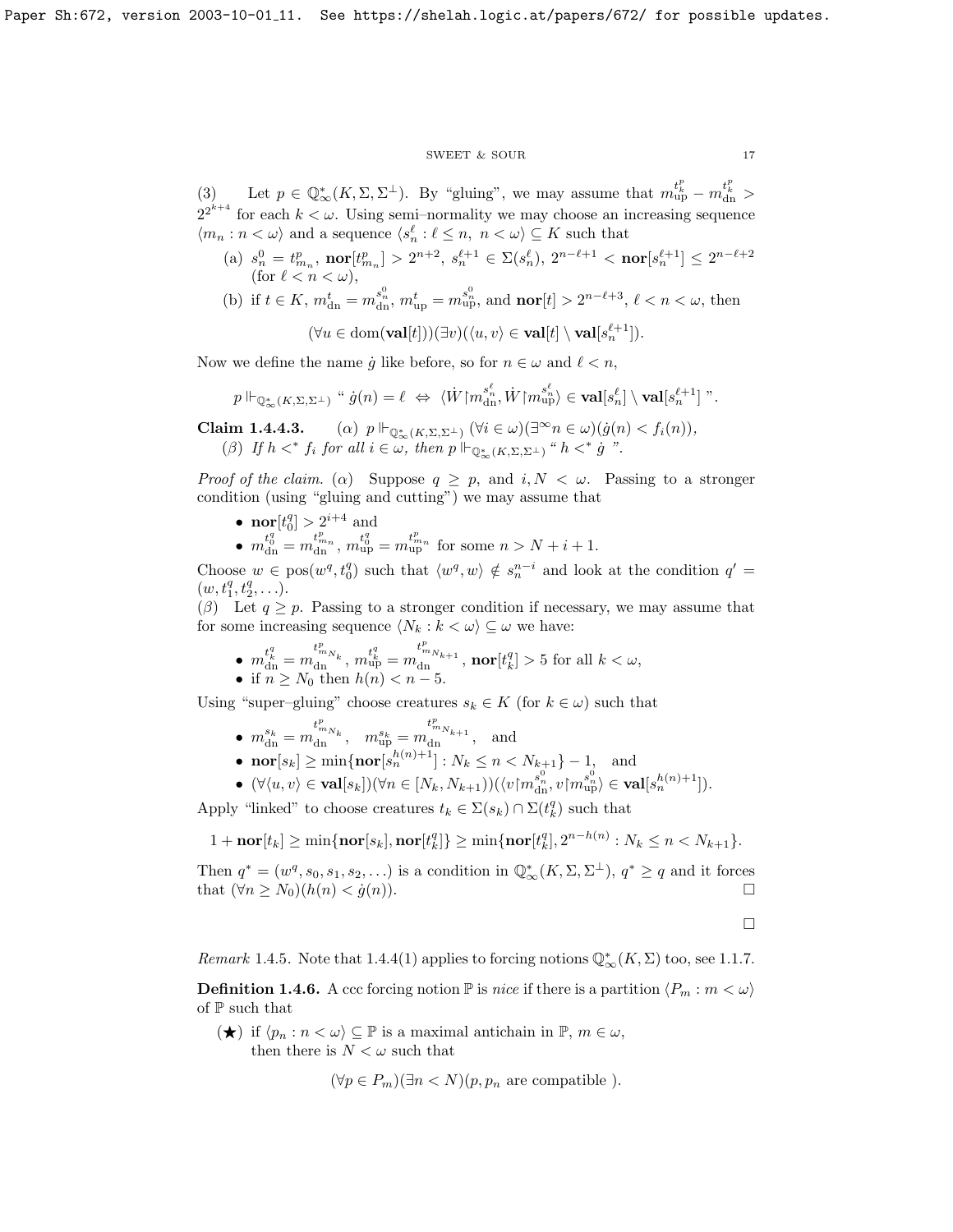Theorem 1.4.7 (Miller [\[Mil81\]](#page-70-13), Brendle and Judah [\[BJ93\]](#page-69-3); see [\[BJ95,](#page-69-1) Thm. 6.5.11). If  $\mathcal{F} \subseteq \omega^{\omega}$  is an unbounded family and  $\mathbb{P}$  is a nice ccc forcing notion, then

 $\Vdash_{\mathbb{P}}$  " the family F is unbounded ".

Remark 1.4.8. Since no dominating reals can be added at limit stages of FS iterations of ccc forcing notions (see [\[She98,](#page-70-14) Con. VI.3.17]), it follows from [1.4.7](#page-7-2) that FS iterations of nice forcing notions do not add dominating reals.

- **Definition 1.4.9.** (1) Let  $(K, \Sigma)$  be a local creating pair (or a local tree– creating pair) for **H**. We say that  $(K, \Sigma)$  is *Cohen–producing* if for each  $n \in \omega$  there is a set  $A_n \subseteq \mathbf{H}(n)$  such that
	- if  $t \in K$ ,  $\mathbf{nor}[t] > 1$ ,  $u \in \text{dom}(\mathbf{val}[t])$ ,  $\text{lh}(u) = n$ , then there are  $v_0, v_1$  such that  $\langle u, v_0 \rangle, \langle u, v_1 \rangle \in \textbf{val}[t]$  and  $v_1(n) \in A_n$  and  $v_0(n) \notin A_n$ .
	- (2) A creating pair  $(K, \Sigma)$  is of the BCB–type if it is local, forgetful and satisfies the following condition:
	- ( $\circledast^{\text{BCB}}$ ) for every sequence  $\langle s_n : n \langle \omega \rangle$  of creatures from K with  $m_{\text{dn}}^{s_n} = i$ , **nor**[ $s_n$ ]  $\geq 2$  (for all *n*), there are  $a_0, \ldots, a_m \in \mathbf{H}(i)$  and an increasing sequence  $\langle n_k : k < \omega \rangle \subseteq \omega$  such that

 $(\forall a \in \mathbf{H}(i) \setminus \{a_0, \ldots, a_m\})(\forall^{\infty} k \in \omega)(\forall u \in \text{dom}(\mathbf{val}[s_{n_k}]))(\langle u, u^{\frown}\langle a \rangle \rangle \in \mathbf{val}[s_{n_k}]).$ 

- (3) A local tree–creating pair  $(K, \Sigma)$  is of the BCB<sup>tree</sup>–type if
- $(\overset{\sim}{\otimes}_{\text{tree}}^{\text{BCB}})$  $_{\text{tree}}^{\text{BCB}}$  for every  $\eta \in \bigcup$  $n<\omega$  $\prod$  **H**(i) and a sequence  $\langle s_n : n < \omega \rangle \subseteq \text{LTCR}_{\eta} \cap$  $i$  $\lt$ n

K such that  $\mathbf{nor}[s_n] \geq 2$ , there are  $a_0, \ldots, a_m \in \mathbf{H}(\mathrm{lh}(\eta))$  and an increasing sequence  $\langle n_k : k < \omega \rangle \subseteq \omega$  such that

 $(\forall a \in \mathbf{H}(\mathrm{lh}(\eta)) \setminus \{a_0, \ldots, a_m\}) (\forall^\infty k \in \omega) (\eta^\frown \langle a \rangle \in \mathrm{pos}(s_{n_k})).$ 

- Remark 1.4.10. (1) Note that if  $H(i)$  is finite for each  $i \in \omega$  then any local forgetful creating pair (local tree creating pair) is of the BCB–type  $(BCB<sup>tree</sup>–type, respectively).$ 
	- (2) The difference between BCB and BCB<sup>tree</sup> is not serious, the two notions are just fitted to their contexts.
	- (3) "BCB" stands for "bounded co-bounded". The "bounded" part reflects what is stated in (1) above, and the "co-bounded" is supposed to point out the analogy to the co-bounded topology on  $\omega$  in the case when each  $\mathbf{H}(i)$ is infinite; compare Miller [\[Mil81\]](#page-70-13).

**Theorem 1.4.11.** Assume that  $h : \omega \times \omega \longrightarrow \omega$  is a regressive function and  $\mathcal{F} \subseteq (\omega \setminus 2)^{\omega}$  is a countable h–closed family which is  $\geq^*$ –directed.

- (1) If  $(K, \Sigma)$  is a local Cohen–producing h–linked creating pair (tree–creating pair, respectively), then the forcing notion  $\mathbb{Q}_{\mathcal{F}}^*(K,\Sigma)$  ( $\mathbb{Q}_{\mathcal{F}}^{\text{tree}}(K,\Sigma)$ , resp.) adds a Cohen real.
- (2) If  $(K, \Sigma)$  is an h–linked tree–creating pair of the BCB<sup>tree</sup>–type, then the forcing notion  $\mathbb{Q}^{\text{tree}}_{\mathcal{F}}(K,\Sigma)$  is nice.
- (3) If a creating pair  $(K, \Sigma)$  is h–linked and of the BCB–type, then the forcing notion  $\mathbb{Q}_{\mathcal{F}}^{*}(K,\Sigma)$  is nice.

*Proof.* (1) Let  $(K, \Sigma)$  be a creating pair for **H** and let sets  $A_n \subseteq \mathbf{H}(n)$  (for  $n \in \omega$ ) witness that it is Cohen–producing. Let  $\dot{c}$  be a  $\mathbb{Q}_{\mathcal{F}}^*(K,\Sigma)$ –name for a real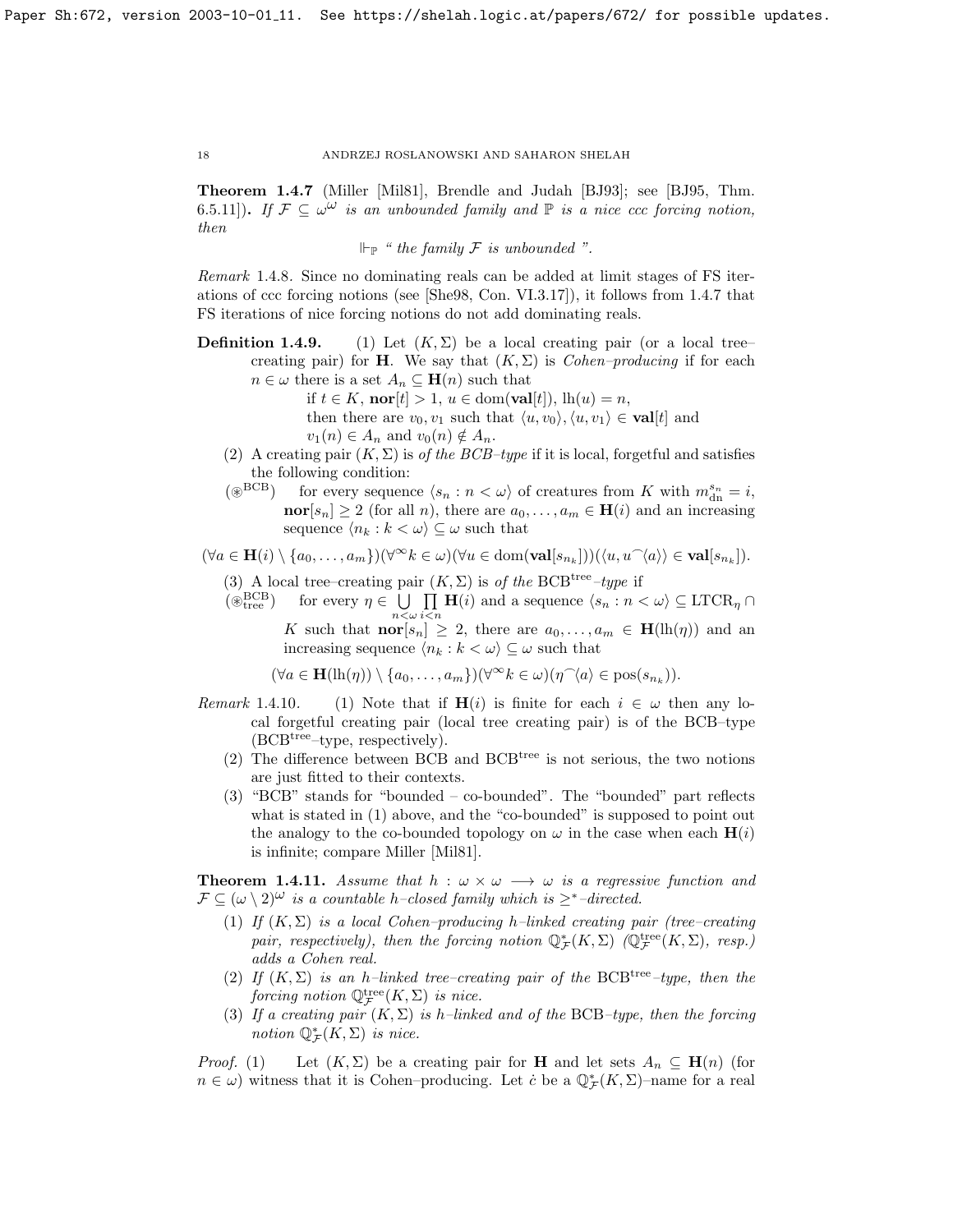#### $\begin{tabular}{ll} \multicolumn{2}{c}{\text{SWEET}} & $\&$ \text{SOUR} \end{tabular} \begin{tabular}{ll} \multicolumn{2}{c}{\text{3.19}}\\ \multicolumn{2}{c}{\text{SWEET}} & $\&$ \text{SOUR} \end{tabular}$

in  $2^{\omega}$  defined by

$$
\Vdash_{\mathbb{Q}^*_{\mathcal{F}}(K,\Sigma)} (\forall n \in \omega)(\dot{c}(n) = 1 \Leftrightarrow \dot{W}(n) \in A_n)
$$

(where  $\dot{W}$  is the name for the  $\mathbb{Q}_{\mathcal{F}}^*(K,\Sigma)$ -generic real). Suppose that a condition  $p \in \mathbb{Q}_{\mathcal{F}}^{*}(K,\Sigma)$  is such that  $\textbf{nor}[t_{n}^{p}] > 1$  for all  $n \in \omega$ . Let  $\sigma : [\text{lh}(w^{p}), N] \longrightarrow 2$ ,  $\text{lh}(w^p) \leq N < \omega$ . It should be clear that there is  $w \in \text{pos}(w^p, t_0^p, \ldots, t_{N-\text{lh}(w^p)}^p)$ such that

$$
(\forall n \in [\mathrm{lh}(w^p), N])(w(n) \in A_n \Leftrightarrow \sigma(n) = 1).
$$

Hence easily  $\dot{c}$  is a name for a Cohen real.

(2) Let  $\nu \in \bigcup$  $n\in\omega$  $\Pi$  $i$  $\lt$ n  $\mathbf{H}(i), f \in \mathcal{F}$  and let  $P_{\nu,f} \stackrel{\text{def}}{=} \{p \in \mathbb{Q}_{\mathcal{F}}^{\text{tree}}(K,\Sigma) : \text{root}(p) = \nu \& (\forall \eta \in T^p)(\textbf{nor}[t^p_\eta] \ge f(\text{lh}(\eta)))\}.$ 

Suppose that  $\langle p_n : n < \omega \rangle \subseteq \mathbb{Q}_{\mathcal{F}}^{\text{tree}}(K, \Sigma)$  is a maximal antichain such that, for each  $n \in \omega$  and  $\eta \in T^{p_n}$ , we have  $\textbf{nor}[t^{p_n}_{\eta}] \geq 2$ .

Claim 1.4.11.1. There is  $N < \omega$  such that

 $(\forall q \in P_{\nu,f})(\exists n < N)(q,p_n$  are compatible).

*Proof of the claim.* Assume not. Then we may choose a sequence  $\langle q_k : k < \omega \rangle \subseteq$  $P_{\nu,f}$  such that for each  $n < k < \omega$  the conditions  $q_k$  and  $p_n$  are incompatible. We inductively build a tree T and a system  $\langle s_\eta : \eta \in T \rangle$  together with a sequence  $\langle X_n, Y_n : n < \omega \rangle$  so that

- $(\alpha)$   $X_n \subseteq \bigcup$  $m \in \omega$  $\Pi$  $\prod_{i \leq m} \mathbf{H}(i), Y_{n+1} \subseteq Y_n \in [\omega]^\omega,$
- ( $\beta$ )  $(\forall \eta \in X_n)(\forall^{\infty} k \in Y_n)(\eta \in T^{q_k}),$
- $(\gamma)$  nor $[s_\eta] \geq f(\text{lh}(\eta)), T = \bigcup$  $\bigcup_{n\in\omega}X_n.$

Fix a bijection  $\# : \bigcup_{m \in \omega}$  $\Pi$  $\prod_{i \leq m} \mathbf{H}(i) \longrightarrow \omega$  such that  $\eta_0 \triangleleft \eta_1$  implies  $\#(\eta_0) \leq \#(\eta_1)$ .

We declare that  $\nu = \text{root}(T)$ ,  $X_0 = {\nu}$ ,  $Y_0 = \omega$ .

Suppose we have arrived to the  $(n+1)$ <sup>th</sup> stage of the construction and  $X_n, Y_n$ have been already defined so that the clauses  $(\alpha)$ ,  $(\beta)$  above are satisfied. Let  $\eta \in X_n$  be such that

$$
\#(\eta) = \min\{\#(\eta') : \eta' \in X_n\}.
$$

Let  $Y'_n \in [\omega]^\omega$  consist of these  $k \in Y_n$  that  $\eta \in T^{q_k}$  (remember  $(\beta)$ ). Apply  $(\circledast_{\text{tree}}^{\text{BCB}})$ of [1.4.9\(](#page-8-1)3) to the sequence  $\langle t_n^{q_k} : k \in Y_n' \rangle$  to choose an infinite set  $Y_{n+1} \subseteq Y_n'$  such that, letting  $k^* = \min(Y_{n+1})$  and  $s_\eta = t_\eta^{q_{k^*}}$  we have

$$
(\forall \eta' \in \text{pos}(s_{\eta}))(\forall^{\infty} k \in Y_{n+1})(\eta' \in \text{pos}(t_{\eta}^{q_k})).
$$

Finally, we let  $X_{n+1} = (X_n \setminus \{\eta\}) \cup \text{pos}(s_n)$ . This finishes the description of the inductive step.

After the construction is carried out we let  $q^* = \langle s_\eta : \eta \in T \rangle$ . It should be clear that  $q^* \in \mathbb{Q}_{\mathcal{F}}^{\text{tree}}(K,\Sigma)$  (and even  $q^* \in P_{\nu,f}$ ). Consequently we find  $n < \omega$  such that the conditions  $p_n$  and  $q^*$  are compatible.

Suppose that  $\nu \leq \text{root}(p_n)$ . Then necessarily  $\text{root}(p_n) \in T$ . It follows from our construction (remember clause  $(\beta)$ ) that we may find  $k > n$  such that root $(p_n) \in$  $T^{q_k}$ . But then, using the assumption that  $(K, \Sigma)$  is h-linked and F is h-closed and  $\geq^*$ –directed, we immediately get that the conditions  $p_n, q_k$  are compatible,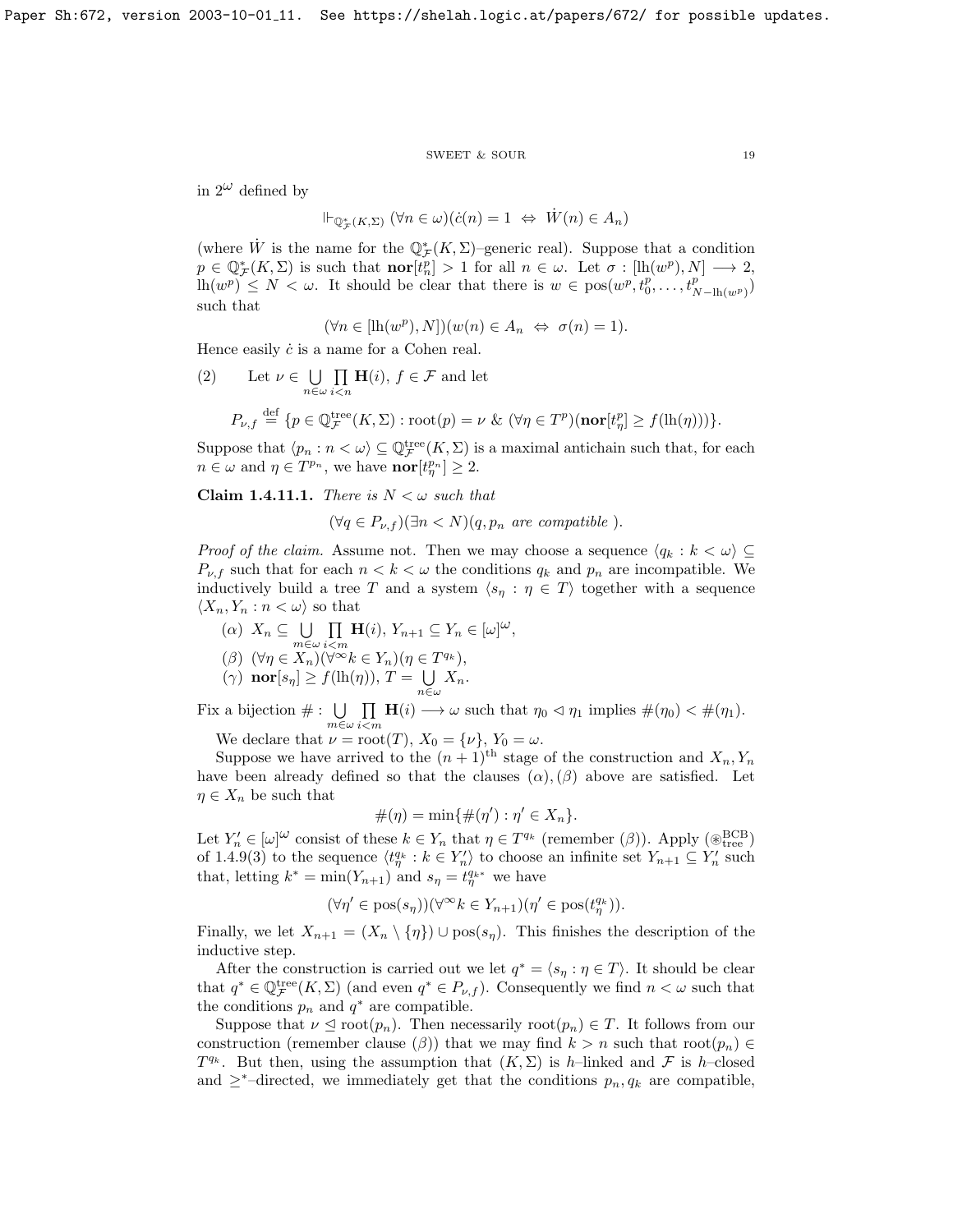contradicting the choice of the  $q_k$ . Similarly, if  $\text{root}(p_n) \lhd \nu$  then taking any  $k > n$ we get that the conditions  $q_k, p_n$  are compatible, again a contradiction.  $\Box$ 

Since the conditions of the form used above are dense in  $\mathbb{Q}^{\text{tree}}_{\mathcal{F}}(K,\Sigma)$  one easily concludes that the forcing notion  $\mathbb{Q}^{\text{tree}}_{\mathcal{F}}(K,\Sigma)$  is nice.

(3) Similarly.

<span id="page-20-0"></span>1.5. Examples. Our first example recalls the forcing notion of [\[RS97,](#page-70-2) §3]. Let us start with presenting the main tool for this type of constructions – norms determined by Hall's Marriage Theorem.

Definition 1.5.1. Let  $H : \omega \longrightarrow \mathcal{H}(\omega_1)$ .

(1) Let  $\mathcal{K}^{\mathbf{H}}$  be the collection of all finite non-empty families  $\Delta$  of finite partial functions f such that  $\emptyset \neq \text{dom}(f) \subseteq \omega$  and  $f(n) \in \mathbf{H}(n)$  for all  $n \in \text{dom}(f)$ . For integers  $m_0 < m_1$  let

$$
\mathcal{K}_{m_0,m_1}^{\mathbf{H}} \stackrel{\text{def}}{=} {\{\Delta \in \mathcal{K}^{\mathbf{H}} : (\forall f \in \Delta)(\text{dom}(f) \subseteq [m_0, m_1))\} }.
$$

- (2) Let  $\Delta \in \mathcal{K}^{\mathbf{H}}, k \in \omega$ . A function  $F : \Delta \longrightarrow |\omega|^{k}$  is a k-selector for  $\Delta$  if  $(\forall f, f' \in \Delta) (F(f) \subseteq \text{dom}(f) \text{ and } f \neq f' \Rightarrow F(f) \cap F(f') = \emptyset).$
- (3) For  $\Delta_0, \Delta_1 \in \mathcal{K}^H$  we write  $\Delta_0 \preceq \Delta_1$  whenever

$$
(\forall f \in \Delta_0)(\exists g \in \Delta_1)(g \subseteq f).
$$

(4) We define the Hall norms of a set  $\Delta \in \mathcal{K}^{\mathbf{H}}$  as follows:

 $\mathbf{hn}^+(\Delta) \stackrel{\text{def}}{=} \max\{k+1 : k \in \omega \text{ and there is an } k\text{-selector for } \Delta\},\$  $\text{hn}(\Delta) \stackrel{\text{def}}{=} \max\{k+1 : k \in \omega \text{ and for every } \Delta' \subseteq \Delta \text{ there is } \Delta'' \subseteq \Delta' \text{ such that }$ elements of  $\Delta$ <sup>*n*</sup> have pairwise disjoint domains and  $\vert \ \ \cup$  $f\in\Delta^{\prime\prime}$  $\text{dom}(f)| \geq k \cdot |\Delta'|$  $HN(\Delta) \stackrel{\text{def}}{=} \max\{\text{hn}(\Delta') : \Delta \preceq \Delta'\}.$ 

**Lemma 1.5.2.** (1) If  $\Delta \in \mathcal{K}^H$  and  $k_0 \in \omega$  then

$$
\mathbf{hn}^+(\Delta) > k_0 \quad \text{if and only if} \quad (\forall \Delta' \subseteq \Delta)(|\bigcup \{\mathrm{dom}(f) : f \in \Delta'\}| \geq k_0 \cdot |\Delta'|)
$$

and  $1 \leq \mathbf{hn}(\Delta) \leq \mathbf{hn}^+(\Delta) \leq \mathbf{HN}(\Delta)$ . (2) If  $\Delta_0, \Delta_1 \in \mathcal{K}^H$  and  $\mathbf{xx} \in \{\mathbf{hn}, \mathbf{hn}^+, \mathbf{HN}\}\)$  then

$$
\mathbf{x}\mathbf{x}(\Delta_0\cup\Delta_1)\geq \lfloor\min\{\frac{\mathbf{x}\mathbf{x}(\Delta_0)}{2},\frac{\mathbf{x}\mathbf{x}(\Delta_1)}{2}\}\rfloor.
$$

(3) If  $m_0^0 < m_1^0 \le m_0^1 < m_1^1 \le \ldots \le m_0^k < m_1^k < \omega$ ,  $\Delta_i \in \mathcal{K}_{m_0^i, m_1^i}^{\mathbf{H}}$  (for  $i \le k$ ) and  $\mathbf{x} \mathbf{x} \in \{\text{hn}, \text{hn}^+, \text{HN}\}\$  then

$$
\mathbf{xx}(\bigcup_{i\leq k}\Delta_i)=\min\{\mathbf{xx}(\Delta_i):i\leq k\}.
$$

- (4) Suppose that  $m_0 < m < m_1 < \omega$  and  $\Delta \in \mathcal{K}_{m_0,m_1}^{\mathbf{H}}$ . Let
	- $\Delta_0 = \{f \mid [m_0, m) : f \in \Delta \& \, |\text{dom}(f) \cap [m_0, m)| \geq \frac{1}{2} |\text{dom}(f)| \},$  $\Delta_1 = \{f | [m, m_1) : f \in \Delta \& \, |dom(f) \cap [m, m_1)| \geq \frac{1}{2} |dom(f)| \}.$ Then, for  $i < 2$ , either  $\Delta_i = \emptyset$  or  $\text{hn}(\Delta_i) \geq \frac{1}{2}\text{hn}(\Delta)$ .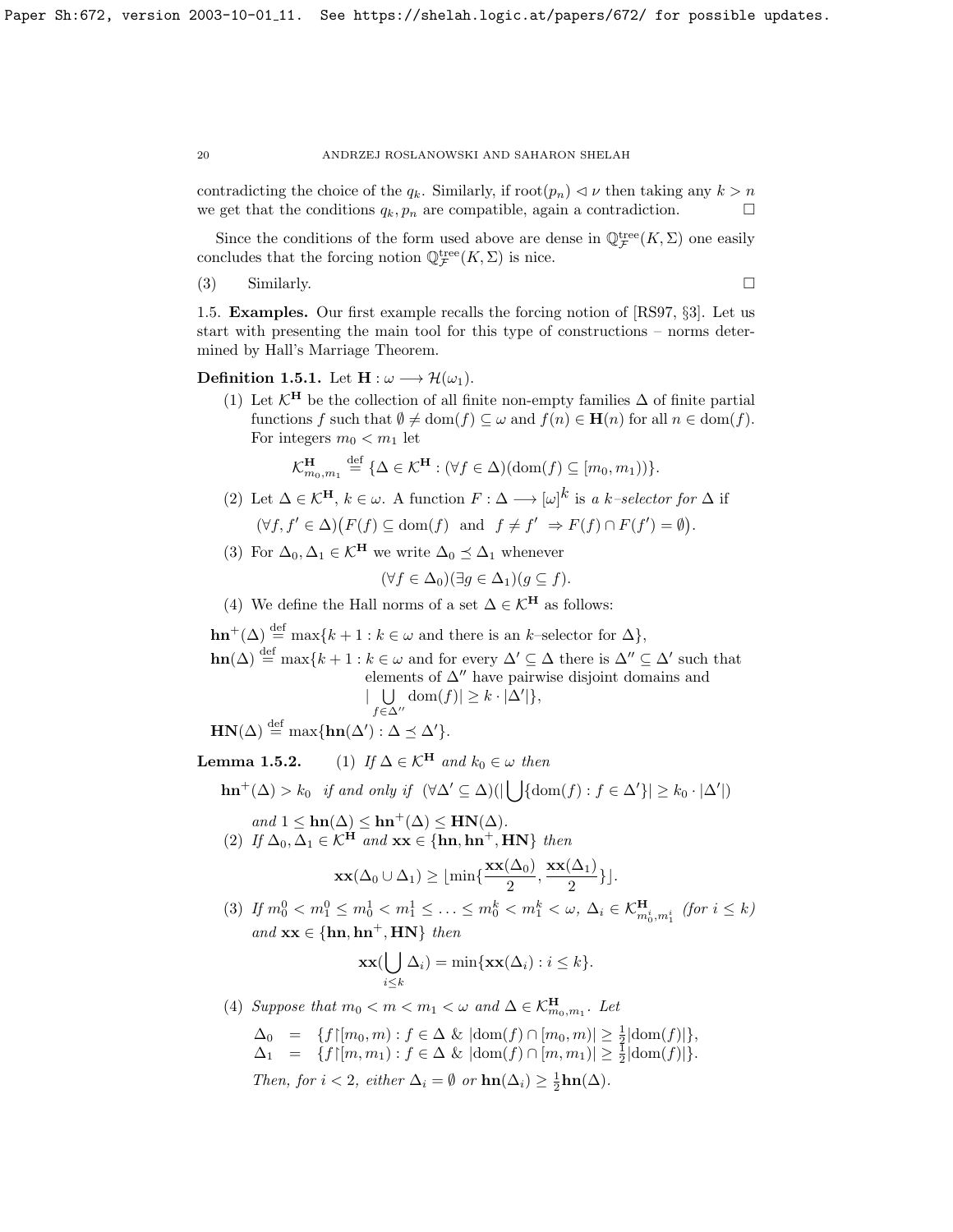#### $\begin{tabular}{ll} \multicolumn{2}{c}{\text{SWEET}} & $\&$ \text{SOUR} \end{tabular} \begin{tabular}{ll} \multicolumn{2}{c}{\text{SWEET}} & $\&$ \multicolumn{2}{c}{\text{SWEET}} & $\&$ \multicolumn{2}{c}{\text{SOWR}} \end{tabular}$

Proof. (1) It follows from Hall's Theorem (see Hall [\[Hal35\]](#page-70-15)) and the definitions of the norms.

 $(2)$ – $(4)$  Straightforward (compare [\[RS97,](#page-70-2) Claim 3.1.2]).

**Example 1.5.3.** Let  $\mathbf{H} : \omega \longrightarrow \mathcal{H}(\omega_1), |\mathbf{H}(n)| \geq 2$  for all  $n \in \omega$ . We construct a ⊗–creating triple  $(K_{\mathbf{H}}, \Sigma_{\mathbf{H}}, \Sigma_{\mathbf{H}}^{\perp})$  for **H** which:

- (1) is semi–normal (see  $1.4.2(3)$ ), forgetful (see  $1.1.2(4)$ ) and super–gluing (see  $1.4.2(4)$  $1.4.2(4)$ ,
- $(2)$  has the cutting property (see 1.1.12 $(3)$ ),
- (3) is really finitary (see [1.3.3\)](#page-6-0) provided  $\mathbf{H}(n)$  is finite for each  $n \in \omega$ .

Construction. Let  $K_{\mathbf{H}}$  consist of all creatures  $t \in \text{CR}[\mathbf{H}]$  such that

- dis $[t] = (m_{\text{dn}}^t, m_{\text{up}}^t, \Delta_t)$  for some  $\Delta_t \in \mathcal{K}_{m_0, m_1}^{\mathbf{H}} \cup \{\emptyset\}$  such that, if  $\Delta_t \neq \emptyset$ ,  $\mathbf{hn}^+(\Delta_t) > 1,$
- val $[t] = \{\langle u, v \rangle \in \Pi$  $i$   $\lt m^t_{\rm dn}$  $H(i) \times$   $\prod$  $i$   $m_{\text{up}}^t$  $\mathbf{H}(i): u \vartriangleleft v \ \& \ (\forall f \in \Delta_t)(f \nsubseteq v) \},\$
- if  $\Delta_t = \emptyset$  then  $\textbf{nor}[t] = m_{dn}^t + 1$ , otherwise  $\textbf{nor}[t] = \log_8(\textbf{hn}(\Delta_t)).$

(Note that  $\text{hn}^+(\Delta_t) > 1$  implies  $\text{val}[t] \neq \emptyset$ .) For  $t_0, \ldots, t_n \in K_\mathbf{H}$  such that  $m_{\text{up}}^{t_i} = m_{\text{dn}}^{t_{i+1}}$  (for  $i < n$ ) let

$$
\Sigma_{\mathbf{H}}(t_0,\ldots,t_n)=\{t\in K_{\mathbf{H}}: m^t_{\rm dn}=m^{t_0}_{\rm dn}~\&~m^{t}_{\rm up}=m^{t_n}_{\rm up}~\&~\bigcup_{i\leq n}\Delta_{t_i}\subseteq\Delta_t\}.
$$

It should be clear that  $\Sigma_H$  is a composition operation on  $K_H$ ,  $K_H$  is countable and forgetful, and if each  $\mathbf{H}(n)$  is finite then  $K_{\mathbf{H}}$  is really finitary.

For a creature  $t \in K_{\mathbf{H}}$  we define  $\Sigma_{\mathbf{H}}^{\perp}(t)$  as follows. It consists of all finite sets  $\{s_0, \ldots, s_n\} \subseteq K_\mathbf{H}$  (a suitable enumeration) such that

•  $m_{\text{dn}}^t = m_{\text{dn}}^{s_0} < m_{\text{up}}^{s_0} = m_{\text{dn}}^{s_1} < \ldots < m_{\text{up}}^{s_{n-1}} = m_{\text{dn}}^{s_n} < m_{\text{up}}^{s_n} = m_{\text{up}}^t$ , and •  $(\forall f \in \Delta_t)(\exists \ell \leq n)(f\upharpoonright[m_{\rm dn}^{s_{\ell}}, m_{\rm up}^{s_{\ell}}) \in \Delta_{s_{\ell}}).$ 

It is clear that  $\Sigma_{\bf H}^{\perp}$  is a decomposition operation on  $K_{\bf H}$ , so  $(K_{\bf H}, \Sigma_{\bf H}, \Sigma_{\bf H}^{\perp})$  is a ⊗–creating triple.

It follows from [1.5.2\(](#page-6-1)2) that  $(K_{\mathbf{H}}, \Sigma_{\mathbf{H}})$  is linked, and using 1.5.2(3) one easily shows that it is super–gluing. Similarly,  $(K_{\mathbf{H}}, \Sigma_{\mathbf{H}}, \Sigma_{\mathbf{H}}^{\perp})$  has the cutting property by  $1.5.2(4)$  $1.5.2(4)$ .

Note that

(\*) if 
$$
f \in \prod_{i=m_0}^{m_1-1} \mathbf{H}(i)
$$
, then  $\mathbf{hn}(\{f\}) = \mathbf{HN}(\{f\}) = m_1 - m_0 + 1$ .

Hence, using [1.5.2\(](#page-6-1)2), we may easily conclude that  $(K_{\mathbf{H}}, \Sigma_{\mathbf{H}})$  is reducible. However, it is not normal – one can build  $s, t \in K_H$  such that  $\mathbf{nor}[s] < \mathbf{nor}[t]$  but  $\mathbf{val}[t] \subseteq$ **val**[s] (which is in some sense paradoxical, and this is why we modify this example in [1.5.5\)](#page-7-3).

# Claim 1.5.3.1.  $(K_{\mathbf{H}}, \Sigma_{\mathbf{H}}, \Sigma_{\mathbf{H}}^{\perp})$  is semi-normal.

*Proof of the claim.* Let  $n \in \omega$ ,  $t \in K_H$  be such that  $\textbf{nor}[t] > 2^{n+2}$ ,  $m_{\text{up}}^t - m_{\text{dn}}^t >$  $2^{2^{n+4}}$ . We may assume that  $\Delta_t \neq \emptyset$  (remember (\*)). We choose inductively a sequence  $\langle \Delta_{\ell}, A_{\ell} : \ell \leq n \rangle$  such that

$$
(1) \ \Delta_\ell \in {\mathcal K}^{\mathbf{H}}_{m^t_{{\rm dn}}, m^t_{{\rm up}}}, \ A_\ell \subseteq \prod_{i=m^t_{{\rm dn}}}^{m^t_{{\rm up}}-1} {\mathbf{H}}(i), \ A_\ell \preceq \Delta_\ell,
$$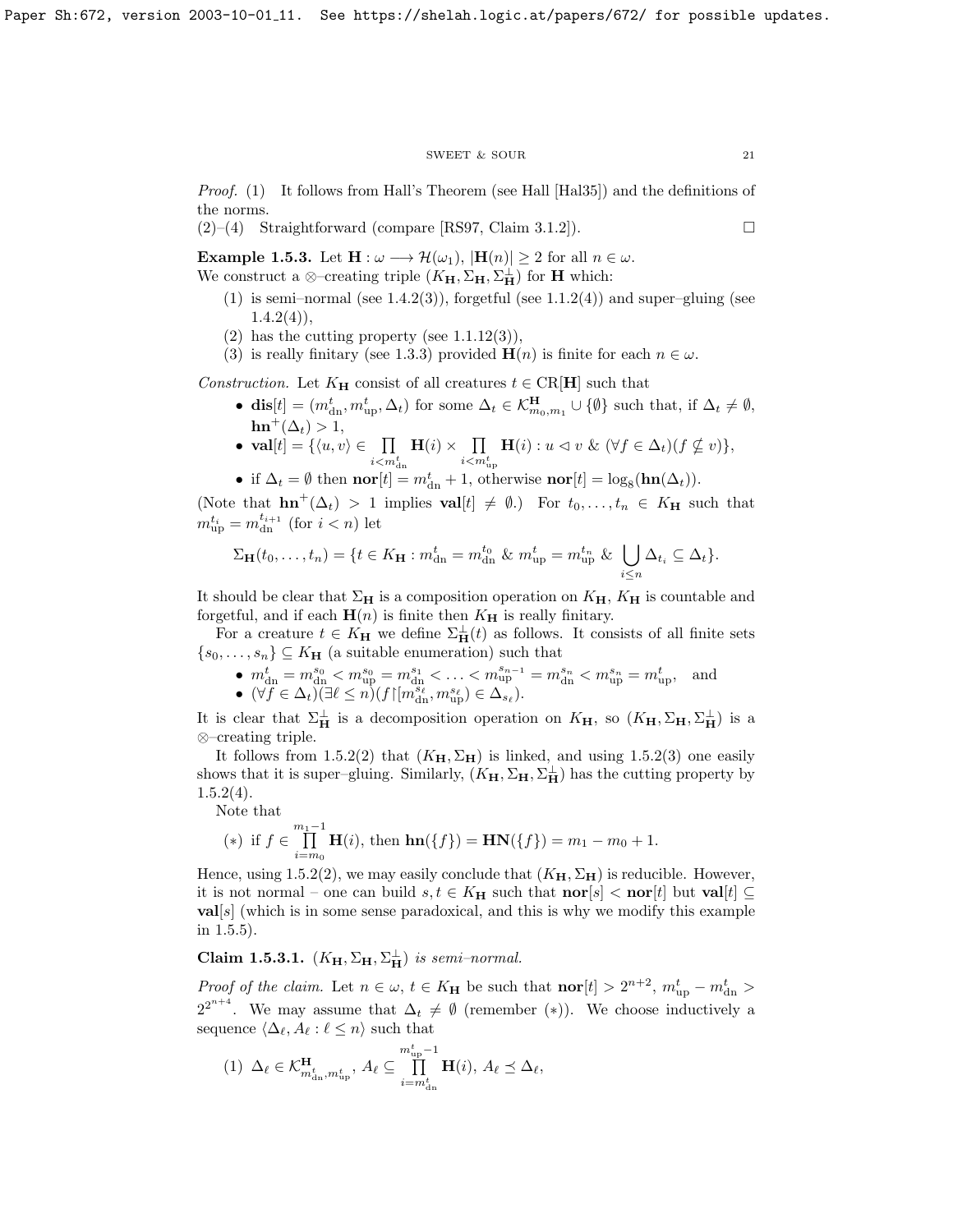$(2)$   $\Delta_0 = \Delta_t$ , (3)  $8^{2^{n+2-\ell}-1} \leq \ln(\Delta_{\ell+1}) = \text{HN}(\Delta_{\ell+1}) = \text{HN}(A_{\ell+1}) < 8^{2^{n+2-\ell}}$  (for  $\ell < n$ ), (4)  $(\forall f \in A_{\ell})(\forall g \in \bigcup$  $\bigcup_{k < \ell} \Delta_k$ )( $g \nsubseteq f$ ).

There are no problems for  $\ell = 0$  (note that there are practically no restrictions on  $A_0$ , and  $\Delta_0$  is determined). So suppose that we have arrived to a stage  $\ell + 1 \leq n$ of the construction. It follows from [1.5.2\(](#page-6-1)1,2) that  $\text{hn}(\bigcup$  $\bigcup_{k\leq \ell} \Delta_k$ ) > 8<sup>2n+3- $\ell$ </sup>-2. Let

$$
A^* = \{ f \in \prod_{i=m_{\text{dn}}^t}^{m_{\text{tp}}^t - 1} \mathbf{H}(i) : (\forall g \in \bigcup_{k \leq \ell} \Delta_k)(g \nsubseteq f) \}.
$$

Necessarily  $HN(A^*) \leq 2$ . Now, using (\*) and [1.5.2\(](#page-6-1)2), we may choose  $A_{\ell+1} \subseteq A^*$ such that  $8^{2^{n+2-\ell}-1} \leq \mathbf{HN}(A_{\ell+1}) < 8^{2^{n+2-\ell}}$ . Next, we pick  $\Delta_{\ell+1} \in \mathcal{K}^{\mathbf{H}}_{m^t_{\text{dn}},m^t_{\text{up}}}$ satisfying  $A_{\ell+1} \preceq \Delta_{\ell+1}$  and  $HN(A_{\ell+1}) = hn(\Delta_{\ell+1}) = HN(\Delta_{\ell+1})$ . This finishes the construction.

For  $\ell \leq n$  let  $s_{\ell} \in \Sigma_{\mathbf{H}}(t)$  be such that  $\Delta_{s_{\ell}} = \bigcup$  $\bigcup_{k\leq \ell} \Delta_k$ . It should be clear that

- (a)  $s_0 = t$ ,  $s_{\ell+1} \in \Sigma(s_{\ell}), 2^{n+1-\ell} < \text{nor}[s_{\ell+1}] \leq 2^{n-\ell+2}$  (for  $\ell < n$ ). We claim that additionally
	- ( $\beta$ ) if  $s \in K_{\mathbf{H}}, m_{\text{dn}}^s = m_{\text{dn}}^t, m_{\text{up}}^s = m_{\text{up}}^t$  and  $\text{nor}[s] > 2^{n-\ell+3}, \ell < n$ , then  $(\forall u \in \text{dom}(\textbf{val}[s]))(\exists v)(\langle u, v \rangle \in \textbf{val}[s] \setminus \textbf{val}[s_{\ell+1}])$

(what will finish the proof of the claim). So suppose  $s \in K_{\mathbf{H}}$ ,  $m_{\text{dn}}^s = m_{\text{dn}}^t$ ,  $m_{\text{up}}^s =$  $m_{\text{up}}^t$  and  $\text{nor}[s] > 2^{n-\ell+3}, \ell < n$ . Let  $u \in \prod$  $i$   $<$   $m_{\text{dn}}^t$  $H(i)$ . If  $\Delta_s = \emptyset$ , then we may take  $v \in \prod$  $i$  $m$ <sup>t</sup><sub>up</sub>  $H(i)$  such that  $u \leq v$  and  $(\exists f \in \Delta_t)(f \subseteq v)$ , so clearly  $\langle u, v \rangle \in \textbf{val}[s] \setminus \textbf{val}[s_{\ell+1}]$ . Assume now that  $\Delta_s \neq \emptyset$ , so  $\textbf{hn}(\Delta_s) > 8^{2^{n-\ell+3}}$ . Since  $\mathbf{HN}(A_{\ell+1}) < 8^{2^{n+2-\ell}} < \mathbf{hn}(\Delta_s)$ , there is  $f \in A_{\ell+1}$  such that  $(\forall g \in \Delta_s)(g \nsubseteq f)$ . Clearly  $\langle u, u^-f \rangle \in \mathbf{val}[s] \setminus \mathbf{val}[s_{\ell+1}].$ 

Finally note that the forcing notion  $\mathbb{Q}^*_{\infty}(K_{\mathbf{H}}, \Sigma_{\mathbf{H}}, \Sigma_{\mathbf{H}}^{\perp})$  is not trivial.

Conclusion 1.5.4. Let  $\mathbf{H} : \omega \longrightarrow \mathcal{H}(\omega_1)$  be such that  $|\mathbf{H}(n)| \geq 2$  for all  $n < \omega$ . Then the forcing notion  $\mathbb{Q}^*_{\infty}(K_{\mathbf{H}}, \Sigma_{\mathbf{H}}, \Sigma_{\mathbf{H}}^{\perp})$  (where  $(K_{\mathbf{H}}, \Sigma_{\mathbf{H}}, \Sigma_{\mathbf{H}}^{\perp})$ ) is as defined in [1.5.3\)](#page-6-0) is  $\sigma$ -\*-linked and it adds a dominating real. Consequently it is not  $\omega$ -nw-nep (by [\[She05\]](#page-70-5)).

If one looks at **val**[t] for  $t \in K_H$  in [1.5.3,](#page-6-0) then it is clear that **HN** is more appropriate to determine the norms of creatures. We presented [1.5.3](#page-6-0) as it is a direct relative of the forcing notion of [\[RS97,](#page-70-2) §3]. However, it seems that the following example presents a nicer member of this family.

**Example 1.5.5.** Let  $\mathbf{H} : \omega \longrightarrow \mathcal{H}(\omega_1), |\mathbf{H}(n)| \geq 2$  for all  $n \in \omega$ . We construct a ⊗–creating triple  $(K_{1.5.5}, \Sigma_{1.5.5}, \Sigma_{1.5.5}^{\perp})$  $(K_{1.5.5}, \Sigma_{1.5.5}, \Sigma_{1.5.5}^{\perp})$  $(K_{1.5.5}, \Sigma_{1.5.5}, \Sigma_{1.5.5}^{\perp})$  for **H** which:

- (1) is almost normal (see the construction), regular (see [1.3.2\)](#page-6-1), forgetful and super–gluing,
- (2) has the cutting property,
- (3) is really finitary provided  $\mathbf{H}(n)$  is finite for each  $n \in \omega$ .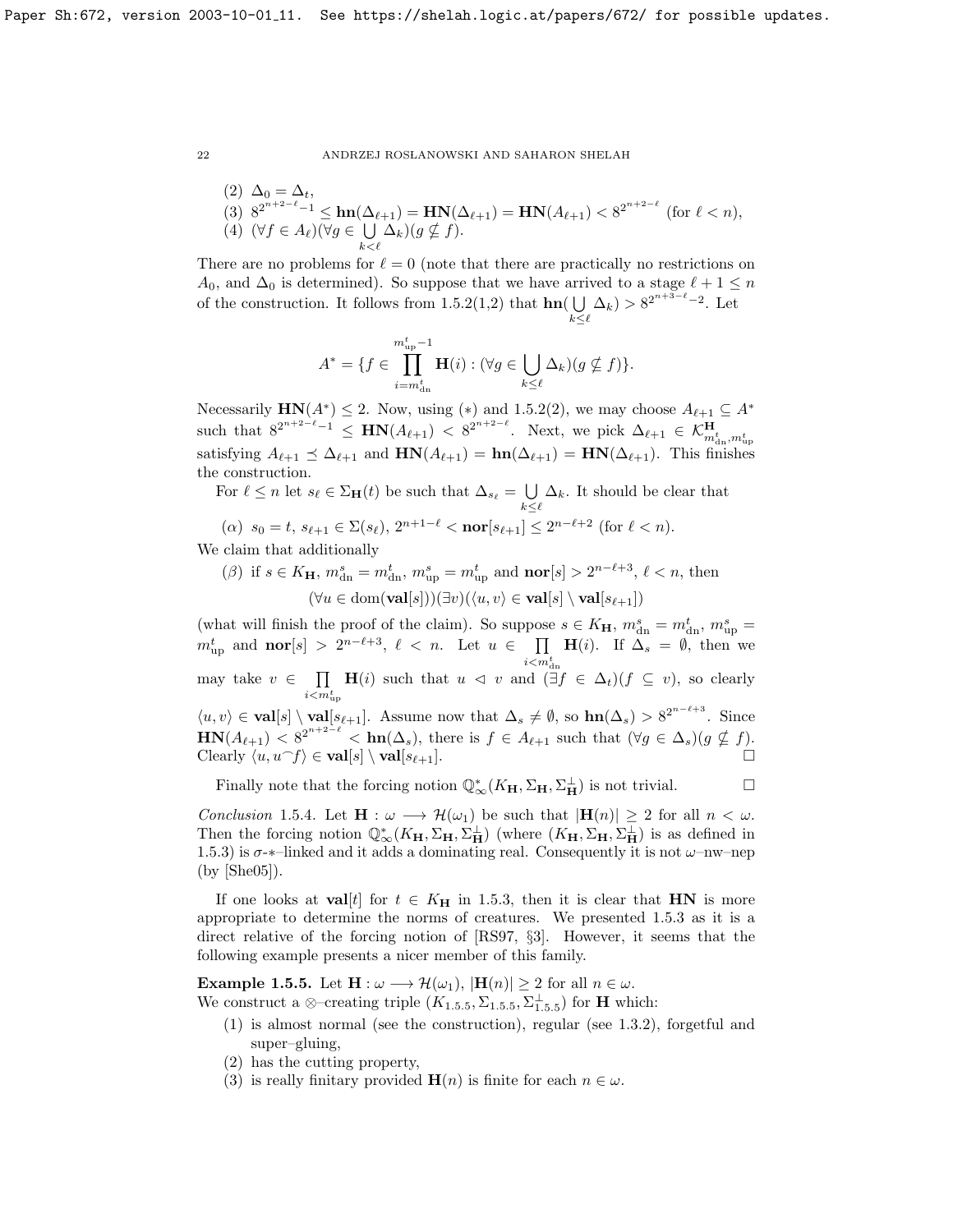#### $\begin{tabular}{lllllll} \textbf{SWEET} \ \& \textbf{SOUR} & \textbf{23} \\ \end{tabular}$

Construction. It is similar to [1.5.3,](#page-6-0) but instead of **hn** we use **HN**. So  $K_{1.5.5}$  $K_{1.5.5}$  $K_{1.5.5}$  consists of  $t \in \text{CR}[\mathbf{H}]$  such that

- dis $[t] = (m_{\text{dn}}^t, m_{\text{up}}^t, \Delta_t)$  for some  $\Delta_t \in \mathcal{K}_{m_0, m_1}^{\mathbf{H}} \cup \{\emptyset\}$  such that, if  $\Delta_t \neq \emptyset$ ,  $\mathbf{hn}^+(\Delta_t) > 1$ ,
- val $[t] = \{\langle u, v \rangle \in \Pi$  $i$   $<$   $m_{\text{dn}}^t$  $H(i) \times$   $\prod$  $i$   $m_{\text{up}}^t$  $\mathbf{H}(i): u \vartriangleleft v \ \& \ (\forall f \in \Delta_t)(f \nsubseteq v) \},\$
- if  $\Delta_t = \emptyset$  then  $\textbf{nor}[t] = \log_8(m_{\text{up}}^t m_{\text{dn}}^t) + 2m_{\text{dn}}^t + 1$ , otherwise  $\textbf{nor}[t] =$  $\log_8(HN(\Delta_t)).$

For  $t_0, \ldots, t_n \in K_{1.5.5}$  $t_0, \ldots, t_n \in K_{1.5.5}$  $t_0, \ldots, t_n \in K_{1.5.5}$  such that  $m_{\text{up}}^{t_i} = m_{\text{dn}}^{t_{i+1}}$  (for  $i < n$ ) let

$$
\Sigma_{1.5.5}(t_0,\ldots,t_n) = \{t \in K_{1.5.5} : m_{\rm dn}^t = m_{\rm dn}^{t_0} \& m_{\rm up}^t = m_{\rm up}^{t_n} \& \bigcup_{i \leq n} \Delta_{t_i} \subseteq \Delta_t\}.
$$

For  $t \in K_{1.5.5}$  $t \in K_{1.5.5}$  $t \in K_{1.5.5}$ ,  $\Sigma_{1.5.5}^{\perp}(t)$  consists of all finite sets  $\{s_0, \ldots, s_n\} \subseteq K_{1.5.5}$  such that

- $m_{\text{dn}}^t = m_{\text{dn}}^{s_0} < m_{\text{up}}^{s_0} = m_{\text{dn}}^{s_1} < \ldots < m_{\text{up}}^{s_{n-1}} = m_{\text{dn}}^{s_n} < m_{\text{up}}^{s_n} = m_{\text{up}}^t$ , and •  $(\forall f \in \Delta_t)(\exists \ell \leq n)(f\upharpoonright[m_{\rm dn}^{s_{\ell}}, m_{\rm up}^{s_{\ell}}) \in \Delta_{s_{\ell}}).$
- Clearly  $(K_{1.5.5}, \Sigma_{1.5.5}, \Sigma_{1.5.5}^{\perp})$  $(K_{1.5.5}, \Sigma_{1.5.5}, \Sigma_{1.5.5}^{\perp})$  $(K_{1.5.5}, \Sigma_{1.5.5}, \Sigma_{1.5.5}^{\perp})$  is a forgetful super–gluing ⊗–creating triple. It is

linked, and it is really finitary provided  $\mathbf{H}(n)$  is finite for each  $n \in \omega$ .

<span id="page-23-0"></span>Claim [1](#page-7-3).5.5.1. Suppose  $s, t \in K_{1.5.5}$  are such that  $\text{nor}[s] < \text{nor}[t]$ . Then

 $(\forall u \in \text{dom}(\textbf{val}[t]))(\exists v)(\langle u, v \rangle \in \textbf{val}[t] \setminus \textbf{val}[s]).$ 

*Proof of the claim.* We may assume that  $m_{dn}^s = m_{dn}^t$ ,  $m_{up}^s = m_{up}^t$  (otherwise trivial). It follows from the assumptions (and the definition of **nor**[s]) that  $\Delta_s \neq \emptyset$ . If  $\Delta_t = \emptyset$ , then the conclusion is immediate, so assume  $\Delta_t \neq \emptyset$ . Thus  $\Delta_s, \Delta_t \in \mathcal{K}^{\mathbf{H}}$ and  $\text{HN}(\Delta_s)$  <  $\text{HN}(\Delta_t)$ . Choose  $\Delta \in \mathcal{K}^{\text{H}}$  such that  $\Delta_t \preceq \Delta$  and  $\text{hn}(\Delta)$  =  $HN(\Delta_t)$ . Note that, by [1.5.2\(](#page-6-1)1), we have  $hn(\Delta) = HN(\Delta) = hn^+(\Delta)$ . Consequently, we may choose  $\Delta' \in \mathcal{K}^H$  such that elements of  $\Delta'$  have pairwise disjoint domains,  $\Delta \preceq \Delta'$  and  $\mathbf{hn}(\Delta') = \mathbf{hn}(\Delta)$ . Now, for some  $f \in \Delta_s$  we have  $(\forall g \in \Delta') (g \nsubseteq f)$ . By the choice of  $\Delta'$  we may build  $f^* \in$  $\prod_{\text{up}}^{-1}$  $i = m_{\rm dn}^s$  $H(i)$  such that  $f \subseteq f^*$  and  $(\forall g \in \Delta') (g \nsubseteq f^*)$ . Since  $\Delta_t \preceq \Delta'$  we are done.

Using [1.5.5.1](#page-23-0) we see that  $(K_{1.5.5}, \Sigma_{1.5.5})$  $(K_{1.5.5}, \Sigma_{1.5.5})$  $(K_{1.5.5}, \Sigma_{1.5.5})$  is almost normal in the following sense: the reducibility demand (see [1.4.2\(](#page-6-1)[1](#page-7-3))) holds for those  $t \in K_{1.5.5}$  for which  $\Delta_t \neq \emptyset$ . However, this is enough to carry out, e.g., the proof of [1.4.4\(](#page-7-0)3) with almost no changes.

**Claim [1](#page-7-3).5.5.2.**  $(K_{1.5.5}, \Sigma_{1.5.5}, \Sigma_{1.5.5}^{\perp})$  is regular and has the cutting property.

Proof of the claim. First we show the regularity. So suppose that

$$
(w, t_0, \ldots, t_n), (u, s_0, \ldots, s_m) \in \text{FC}(K_{1.5.5}, \Sigma_{1.5.5}, \Sigma_{1.5.5}^{\perp})
$$

are such that  $(w, t_0, \ldots, t_n) \le (u, s_0, \ldots, s_m)$ ,  $m_{\text{up}}^{s_m} \le m_{\text{up}}^{t_n}$ ,  $\text{nor}[s_0] \ge 3$ , and  $\textbf{nor}[t_\ell] \geq 3$ , where  $\ell \leq n$  is such that  $m_{dn}^{t_\ell} < m_{dn}^{\hat{s}_0} < m_{up}^{t_\ell} \leq m_{up}^{s_0}$ . It follows from the definition of  $\leq$  (see [1.1.3\)](#page-6-0) that

$$
(\forall f \in \Delta_{t_{\ell}})(f \upharpoonright m_{\text{dn}}^{s_0} \nsubseteq u \quad \text{or} \quad (\exists g \in \Delta_{s_0})(g \subseteq f)).
$$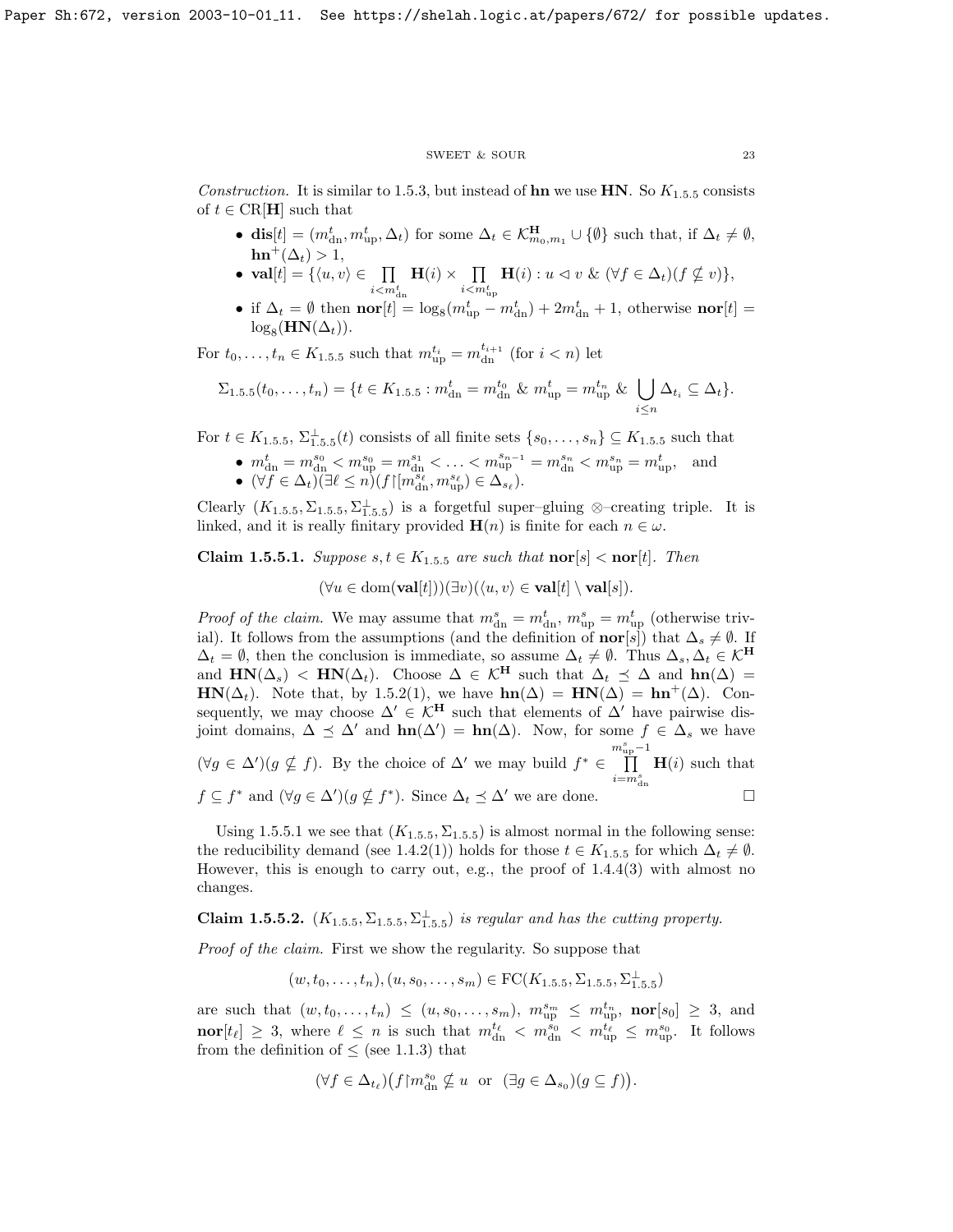Let 
$$
t', t'' \in K_{1.5.5}
$$
 be such that  $m_{dn}^{t'} = m_{dn}^{t_{\ell}}, m_{up}^{t'} = m_{dn}^{t''} = m_{dn}^{s_0}, m_{up}^{t''} = m_{up}^{t_{\ell}}$  and  
\n
$$
\Delta_{t'} = \{f | [m_{dn}^{t_{\ell}}, m_{dn}^{s_0}) : f \in \Delta_{t_{\ell}} \& f | m_{dn}^{s_0} \not\subseteq u \},\newline \Delta_{t''} = \{f | [m_{dn}^{s_0}, m_{up}^{t_{\ell}}) : f \in \Delta_{t_{\ell}} \& f | m_{dn}^{s_0} \subseteq u \}.
$$

Then  $\{t', t''\} \in \Sigma_{1.5.5}^{\perp}(t_\ell)$  $\{t', t''\} \in \Sigma_{1.5.5}^{\perp}(t_\ell)$  $\{t', t''\} \in \Sigma_{1.5.5}^{\perp}(t_\ell)$  and clearly  $u \in \text{pos}(w, t_0, \ldots, t_{\ell-1}, t')$ . The only thing left is to show that the norm of  $t''$  is at least 2. If  $\Delta_{t''} = \emptyset$ , then it is clearly true as  $m_{\text{dn}}^{t''} \geq 1$ . So suppose that  $\Delta_{t''} \neq \emptyset$  and we have to argue that  $\text{HN}(\Delta_{t''}) \geq 64$ . But this is clear as  $\Delta_{t''} \preceq \Delta_{s_0}$ .

Now let us show that  $(K_{1.5.5}, \Sigma_{1.5.5}, \Sigma_{1.5.5}^{\perp})$  $(K_{1.5.5}, \Sigma_{1.5.5}, \Sigma_{1.5.5}^{\perp})$  $(K_{1.5.5}, \Sigma_{1.5.5}, \Sigma_{1.5.5}^{\perp})$  has the cutting property. Let  $t \in$  $K_{1.5.5}$  $K_{1.5.5}$  $K_{1.5.5}$ , nor  $[t] > 1$ ,  $m_{dn}^t < m < m_{up}^t$ . Choose  $\Delta \in \mathcal{K}_{m_{dn}^t, m_{up}^t}^{\mathbf{H}}$  such that elements of  $\Delta$  have pairwise disjoint domains,  $\Delta_t \preceq \Delta$  and  $\mathbf{HN}(\Delta_t) = \mathbf{hn}(\Delta)$  (like in the proof of [1.5.5.1\)](#page-23-0). Put

$$
\begin{array}{lll} \Delta^0&=&\{f\vert[m^t_{{\rm dn}},m):f\in\Delta~\&~\vert{\rm dom}(f)\cap[m^t_{{\rm dn}},m)\vert\geq\frac{1}{2}\vert{\rm dom}(f)\vert\},\\ \Delta^1&=&\{f\vert[m,m^t_{{\rm up}}):f\in\Delta~\&~\vert{\rm dom}(f)\cap[m,m^t_{{\rm up}})\vert\geq\frac{1}{2}\vert{\rm dom}(f)\vert\}. \end{array}
$$

Let  $s_0, s_1 \in K_{1.5,5}$  $s_0, s_1 \in K_{1.5,5}$  $s_0, s_1 \in K_{1.5,5}$  be such that  $m_{dn}^{s_0} = m_{dn}^t, m_{up}^{s_0} = m = m_{dn}^{s_1}, m_{up}^{s_1} = m_{up}^t$  and

$$
\Delta_{s_0} = \{ g \mid [m_{\text{dn}}^t, m) : g \in \Delta_t \& (\exists f \in \Delta^0)(f \subseteq g) \},
$$
  
\n
$$
\Delta_{s_1} = \{ g \mid [m, m_{\text{up}}^t) : g \in \Delta_t \& (\exists f \in \Delta^1)(f \subseteq g) \}.
$$
  
\nNow check.

 $\Box$ 

Conclusion [1](#page-7-3).5.6. The forcing notion  $\mathbb{Q}_{\infty}^*(K_{1.5.5}, \Sigma_{1.5.5}, \Sigma_{1.5.5}^{\perp})$  is  $\sigma$ - $\ast$ -linked Souslin ccc and it adds a dominating real. Consequently it adds a Cohen real (by [\[She94\]](#page-70-9)) and it is not  $\omega$ -nw-nep (by [\[She05\]](#page-70-5)).

Hall's norms are of special interest because of "gluing and cutting", but we may use them to build local creating pairs to.

**Example 1.5.7.** Let  $\mathbf{H}^* : \omega \longrightarrow \mathcal{H}(\omega_1), 2 \leq |\mathbf{H}^*(i)| < \omega$  for all  $i \in \omega$ . Suppose that  $\bar{n} = \langle n_k : k \langle \omega \rangle \subseteq \omega$  is an increasing sequence such that  $\lim_{k \to \infty} n_{k+1} - n_k = \infty$ 

and let  $\mathbf{H} = \mathbf{H}^*[\bar{n}] : \omega \longrightarrow \mathcal{H}(\omega_1)$  be defined by  $\mathbf{H}(k) =$  $\prod^{n_{k+1}-1}$  $i=n_k$  $\mathbf{H}^*(i)$ .

We construct a really finitary creating pair  $(K_{1.5.7}, \Sigma_{1.5.7})$  $(K_{1.5.7}, \Sigma_{1.5.7})$  $(K_{1.5.7}, \Sigma_{1.5.7})$  for **H** which is local, forgetful, normal and Cohen–producing (see [1.4.9\(](#page-8-1)1)).

Construction. Let  $K_{1.5.7}$  $K_{1.5.7}$  $K_{1.5.7}$  consist of creatures  $t \in \text{CR}[\mathbf{H}]$  such that

- dis $[t] = (m_t, \Delta_t)$  for some  $m_t < \omega$  and  $\Delta_t \in \mathcal{K}_{n_{m_t}, n_{m_t+1}}^{\mathbf{H}^*} \cup \{\emptyset\}$  such that, if  $\Delta_t \neq \emptyset$ , hn<sup>+</sup>( $\Delta_t$ ) > 1,
- $\mathbf{val}[t] = \{\langle u, v \rangle \in \prod$  $i < m_t$  $\mathbf{H}(i) \times \prod$  $\prod_{i\leq m_t} \mathbf{H}(i) : u \vartriangleleft v \ \& \ (\forall f \in \Delta_t) (f \nsubseteq v(m_t)) \},$
- if  $\Delta_t \neq \emptyset$ , then  $\textbf{nor}[t] = \log_8(\textbf{HN}(\Delta_t))$ , otherwise  $\textbf{nor}[t] = \log_8(n_{m_t+1} t)$  $n_{m_t} + 1$ .

The operation  $\Sigma_{1.5.7}$  $\Sigma_{1.5.7}$  $\Sigma_{1.5.7}$  gives non-empty results for singletons only and

$$
\Sigma_{1.5.7}(t) = \{ s \in K_{1.5.7} : m_{\rm dn}^t = m_{\rm dn}^s \& \Delta_t \subseteq \Delta_s \}.
$$

Clearly,  $(K_{1.5.7}, \Sigma_{1.5.7})$  $(K_{1.5.7}, \Sigma_{1.5.7})$  $(K_{1.5.7}, \Sigma_{1.5.7})$  is a really finitary creating pair which is local, forgetful and linked (remember  $1.5.2(2)$ ).

Claim [1](#page-7-2).5.7.1.  $(K_{1.5.7}, \Sigma_{1.5.7})$  is normal and Cohen–producing.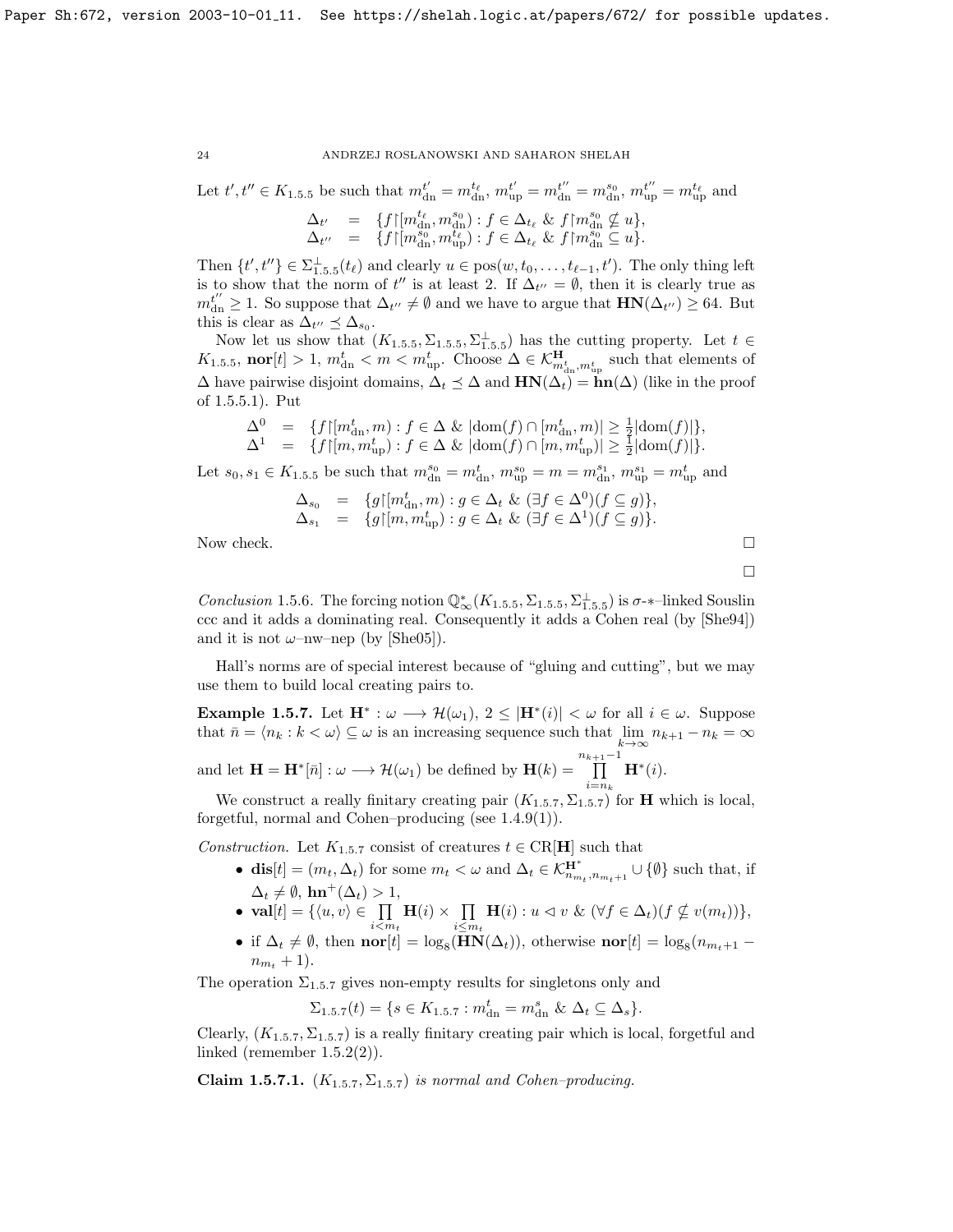#### SWEET & SOUR 25

*Proof of the claim.* First note that  $(K_{1.5.7}, \Sigma_{1.5.7})$  $(K_{1.5.7}, \Sigma_{1.5.7})$  $(K_{1.5.7}, \Sigma_{1.5.7})$  is reducible (remember (\*) of the construction for [1.5.3;](#page-6-0) note that here there are no problems caused by  $\Delta_t = \emptyset$ . Next note that (the proof of) [1.5.5.1](#page-23-0) applies here too.

To show that  $(K_{1.5.7}, \Sigma_{1.5.7})$  $(K_{1.5.7}, \Sigma_{1.5.7})$  $(K_{1.5.7}, \Sigma_{1.5.7})$  is Cohen-producing fix (for  $k \in \omega$ ) an  $a_k \in \mathbf{H}^*(n_k)$ and let

$$
A_k = \{ f \in \prod_{i=n_k}^{n_{k+1}-1} \mathbf{H}^*(i) : f(n_k) = a_k \} \subseteq \mathbf{H}(k).
$$

Suppose that  $t \in K_{1.5.7}$  $t \in K_{1.5.7}$  $t \in K_{1.5.7}$ ,  $\textbf{nor}[t] > 1$ ,  $m_{dn}^t = k$  and let  $u \in \text{dom}(\textbf{val}[t])$ . If  $\Delta_t = \emptyset$ , then we easily choose  $v_0, v_1 \in \text{rng}(\textbf{val}[t])$  extending u and such that  $v_0(k) \notin A_k$ ,  $v_1(k) \in A_k$  (remember  $|\mathbf{H}^*(n_k)| \geq 2$ ). So suppose that  $\Delta_t \neq \emptyset$  and thus  $\mathbf{HN}(\Delta_t) >$ 8. Then we may find  $\Delta' \in \mathcal{K}_{n_k,n_{k+1}}^{\mathbf{H}^*}$  such that  $\Delta_t \preceq \Delta'$ , elements of  $\Delta'$  have pairwise disjoint domains all of size > 2. Now we easily build  $v_0, v_1 \in \text{dom}(rng[t])$ , both extending u and such that  $v_0(k) \notin A_k$ ,  $v_1(k) \in A_k$ .

 $\Box$ 

Conclusion [1](#page-7-2).5.8. Assume  $\mathbf{H}^*, \bar{n}, \mathbf{H}$  and  $(K_{1.5.7}, \Sigma_{1.5.7})$  are as in [1.5.7.](#page-7-2)

(1) Suppose  $f : \omega \times \omega \longrightarrow \omega$  is a fast function such that

$$
(\forall k \in \omega)(\forall^\infty \ell \in \omega)(f(k,\ell) < \log_8(n_{\ell+1} - n_\ell))
$$

(e.g.  $f(k, \ell) = 2^{2k}$ ). Then  $\mathbb{Q}_f^*(K_{1.5.7}, \Sigma_{1.5.7})$  $\mathbb{Q}_f^*(K_{1.5.7}, \Sigma_{1.5.7})$  $\mathbb{Q}_f^*(K_{1.5.7}, \Sigma_{1.5.7})$  is a non-trivial  $\sigma$ -\*-linked Borel ccc forcing notion which adds a dominating real (so it adds a Cohen real and it is not  $\omega$ -nw-nep).

(2) Let  $h(n,m) = \max\{0, m-1\}$  (so  $h : \omega \times \omega \longrightarrow \omega$  is a regressive function). Suppose that  $\mathcal{F} \subseteq (\omega \setminus 2)^{\omega}$  is a countable h–closed  $\geq^*$ –directed family such that  $(\forall f \in \mathcal{F})(\forall^{\infty}\ell \in \omega)(f(\ell) < \log_8(n_{\ell+1} - n_{\ell}))$  (e.g.  $\mathcal{F} = \{f_k : k < \omega\},\$  $f_k(\ell) = \max\{2, \lfloor\frac{1}{k}\log_8(n_{\ell+1} - n_{\ell})\rfloor\})$  $f_k(\ell) = \max\{2, \lfloor\frac{1}{k}\log_8(n_{\ell+1} - n_{\ell})\rfloor\})$  $f_k(\ell) = \max\{2, \lfloor\frac{1}{k}\log_8(n_{\ell+1} - n_{\ell})\rfloor\})$ . Then  $\mathbb{Q}_{\mathcal{F}}^*(K_{1.5.7}, \Sigma_{1.5.7})$  is a nontrivial  $\sigma$ – $*$ –linked very Borel ccc forcing notion, it adds a Cohen real and it is nice (so it preserves unbounded families).

Our next examples generalize (in some sense) the Eventually Different Real Forcing of Miller [\[Mil81\]](#page-70-13).

**Example 1.5.9.** Let  $\mathbf{H} : \omega \longrightarrow \mathcal{H}(\omega_1), |\mathbf{H}(k)| \geq 4$ . For  $k < \omega$ , let  $N_k$  be  $|\mathbf{H}(k)|$  if  $\mathbf{H}(k)$  is finite, and  $2^{k+2}$  otherwise. Assume  $\lim_{k\to\infty} N_k = \infty$ . Let  $h : \omega \times \omega \longrightarrow \omega$  be given by

$$
h(k,n) = \begin{cases} n-1 & \text{if } n \ge N_k, \\ 2n - N_k & \text{if } \frac{7}{8}N_k < n < N_k, \\ 1 & \text{otherwise.} \end{cases}
$$

(Note that h is regressive.) We construct an h–linked creating pair  $(K_{1.5.9}, \Sigma_{1.5.9})$  $(K_{1.5.9}, \Sigma_{1.5.9})$  $(K_{1.5.9}, \Sigma_{1.5.9})$ for H which is local, forgetful, Cohen–producing and of the BCB–type (see [1.4.9\)](#page-8-1).

Construction. Let  $K_{1,5,9}$  $K_{1,5,9}$  $K_{1,5,9}$  be the collection of all  $t \in \text{CR}[\mathbf{H}]$  such that

- dis $[t] = (k_t, E_t)$  for some  $k_t < \omega$  and  $E_t \subseteq \mathbf{H}(k_t)$  such that  $0 < |E_t| < N_{k_t}$ ,
- val $[t] = \{\langle u, v \rangle \in \prod$  $i < k_t$  $H(i) \times \prod$  $i \leq k_t$  $\mathbf{H}(i): u \vartriangleleft v \& v(k_t) \notin E_t \},\$
- if  $|E_t| \geq \frac{1}{4} N_{k_t}$  then **nor**[t] = 1; otherwise **nor**[t] =  $N_{k_t} |E_t|$ .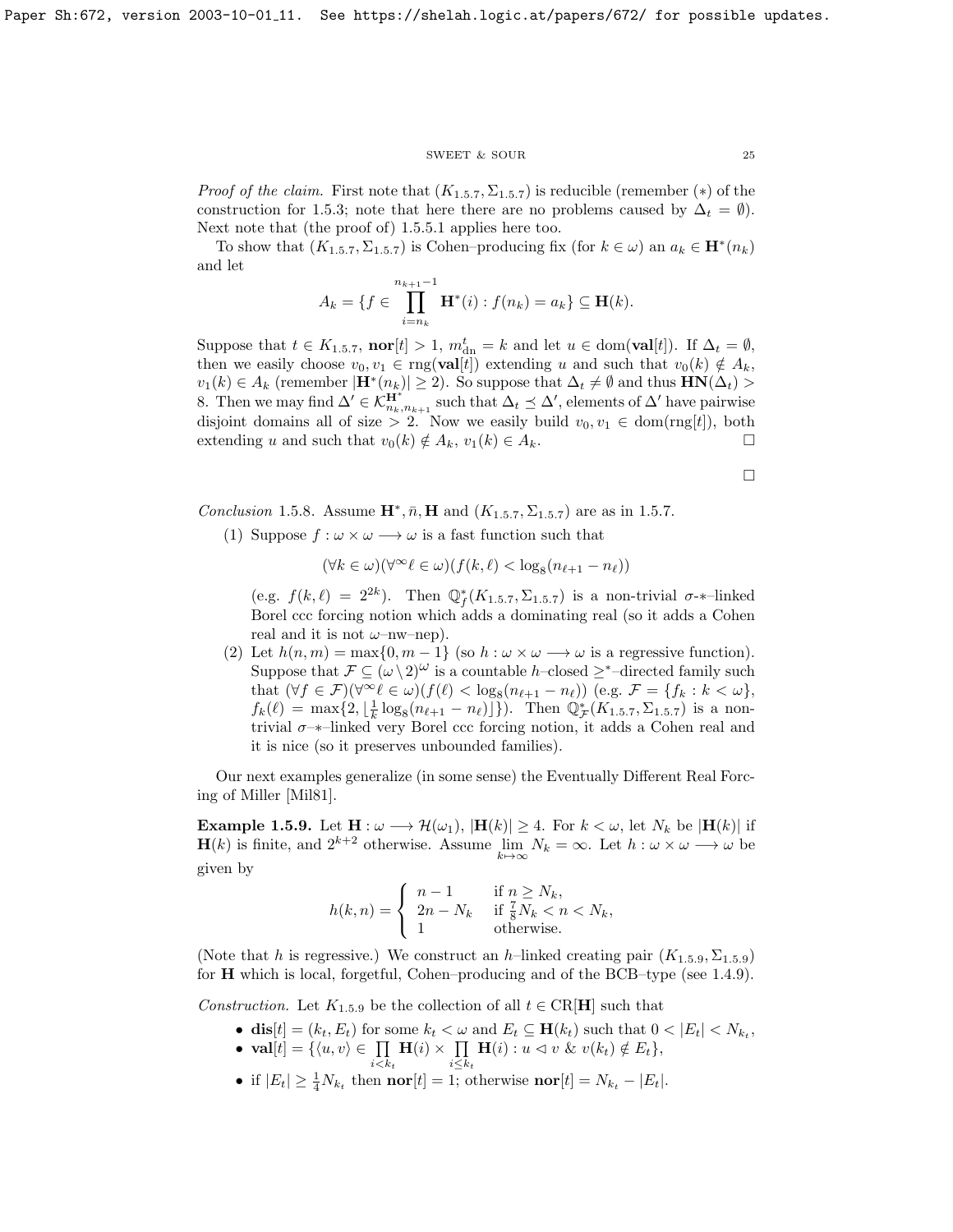The operation  $\Sigma_{1,5,9}$  $\Sigma_{1,5,9}$  $\Sigma_{1,5,9}$  is natural: it gives non-empty results for singletons only and

$$
\Sigma_{1.5.9}(t) = \{ s \in K_{1.5.9} : k_s = k_t \& E_t \subseteq E_s \}.
$$

It should be clear that  $(K_{1.5.9}, \Sigma_{1.5.9})$  $(K_{1.5.9}, \Sigma_{1.5.9})$  $(K_{1.5.9}, \Sigma_{1.5.9})$  is a local forgetful creating pair for **H**.

To show that it is h–linked suppose that  $k > 1$  $k > 1$ ,  $t_0, t_1 \in K_{1,5,9}$ ,  $\textbf{nor}[t_0]$ ,  $\textbf{nor}[t_1] \geq$ k and  $\ell = m_{\rm dn}^{t_0} = m_{\rm dn}^{t_1}$ . Then  $|E_{t_0}|, |E_{t_1}| < \frac{1}{4}N_{\ell}$  and thus  $0 < |E_{t_0} \cup E_{t_1}| < N_{\ell}$ . Let  $s \in K_{1.5.9}$  $s \in K_{1.5.9}$  $s \in K_{1.5.9}$  be such that  $k_s = \ell, E_s = E_{t_0} \cup E_{t_1}$ . Clearly  $s \in \Sigma_{1.5.9}(t_0) \cap \Sigma_{1.5.9}(t_1)$ . If  $h(\ell, k) = 1$  then clearly  $\mathbf{nor}[s] \ge h(\ell, k)$ , so suppose  $h(\ell, k) > 1$ . Necessarily  $\frac{7}{8}N_{\ell} < k < N_{\ell}$ , so  $|E_{t_0}|, |E_{t_1}| < \frac{1}{8}N_{\ell}$  and therefore  $|E_s| < \frac{1}{4}N_{\ell}$ . Hence

$$
\mathbf{nor}[s] = N_{\ell} - |E_s| \ge N_{\ell} - |E_{t_0}| - |E_{t_1}| \ge 2k - N_{\ell} = h(\ell, k).
$$

Let us show now that  $(K_{1.5.9}, \Sigma_{1.5.9})$  $(K_{1.5.9}, \Sigma_{1.5.9})$  $(K_{1.5.9}, \Sigma_{1.5.9})$  is Cohen–producing. For each  $n \in \omega$  choose a set  $A_n \subseteq \mathbf{H}(n)$  such that  $|A_n| = \lfloor \frac{1}{2} |\mathbf{H}(n)| \rfloor$  if  $\mathbf{H}(n)$  is finite, and  $A_n$  is infinite coinfinite if  $\mathbf{H}(n)$  is infinite. Suppose that  $t \in K_{1.5.9}$  $t \in K_{1.5.9}$  $t \in K_{1.5.9}$ , nor $[t] > 1$ . Then  $E_t \subseteq \mathbf{H}(k_t)$ ,  $|E_t| < \frac{1}{4}N_{k_t}$ , so we may choose  $a_1 \in A_{k_t} \setminus E_{k_t}$  and  $a_0 \in \mathbf{H}(k_t) \setminus (A_{k_t} \cup E_{k_t})$ , and we easily finish.

Finally, let us argue that  $(K_{1.5.9}, \Sigma_{1.5.9})$  $(K_{1.5.9}, \Sigma_{1.5.9})$  $(K_{1.5.9}, \Sigma_{1.5.9})$  is of the BCB–type, To this end suppose that  $\langle s_n : n \langle \omega \rangle \subseteq K_{1,5,9}, m_{\text{dn}}^{s_n} = k_{s_n} = \ell, \text{ nor}[s_n] \geq 2.$  $\langle s_n : n \langle \omega \rangle \subseteq K_{1,5,9}, m_{\text{dn}}^{s_n} = k_{s_n} = \ell, \text{ nor}[s_n] \geq 2.$  $\langle s_n : n \langle \omega \rangle \subseteq K_{1,5,9}, m_{\text{dn}}^{s_n} = k_{s_n} = \ell, \text{ nor}[s_n] \geq 2.$  Then  $|E_{s_n}| < \frac{1}{4}N_{\ell}$  for each n.

If  $H(\ell)$  is finite, then the demand in ( $\mathscr{B}^{\text{BCB}}$ ) of [1.4.9\(](#page-8-1)2) is trivially satisfied (just take  $\{a_0, ..., a_m\} = H(\ell)$ .

So suppose that  $\mathbf{H}(\ell)$  is infinite and to simplify notation let  $\mathbf{H}(\ell) = \omega$ . Let  $E_{s_n} =$  ${b_0^n, \ldots, b_{k_n-1}^n}$  be the increasing enumeration;  $k_n = |E_{s_n}|$ . We may find an infinite set  $Y \subseteq \omega$  and  $k^* \leq k < \omega$  such that

- $k_n = k$  for each  $n \in Y$ ,
- $\langle b_i^n : n \in Y \rangle$  is constant for each  $i < k^*$ ,
- $\langle b_i^n : n \in Y \rangle$  is strictly increasing for each  $i \in [k^*, k)$ .

Suppose  $a \in \mathbf{H}(\ell) \setminus \{b_i^n : i < k^*\}\$ for some (equivalently: all)  $n \in Y$ . Then, for sufficiently large  $n \in Y$ , for every  $i \in [k^*, k)$  we have  $b_i^n > a$ . Consequently  $(\forall^{\infty} n \in Y)(a \notin E_{s_n}),$  so we may easily finish.

Conclusion [1](#page-8-1).5.10. Let H,  $\langle N_k : k \langle \omega \rangle$ , h and  $(K_{1.5.9}, \Sigma_{1.5.9})$  be as in [1.5.9.](#page-8-1) Suppose that  $\mathcal{F} \subseteq (\omega \setminus 2)^{\omega}$  is a countable h–closed  $\geq^*$ –directed family such that for some  $f \in \mathcal{F}$  we have  $(\forall^{\infty} k \in \omega)(f(k) < N_k)$  (e.g.  $\mathcal{F} = \{f_\ell : \ell < \omega\}, f_\ell(k) = N_k - 2^{\ell}$ if  $N_k > 2^{\ell+1}$  $N_k > 2^{\ell+1}$  $N_k > 2^{\ell+1}$ ,  $f_{\ell}(k) = 2$  otherwise). Then  $\mathbb{Q}_{\mathcal{F}}^*(K_{1,5,9}, \Sigma_{1,5,9})$  is a non-trivial  $\sigma$ -\* linked Borel ccc forcing notion which adds a Cohen real and is nice (so it preserves unbounded families).

If **H** and  $\mathcal F$  are as in [1.5.10,](#page-8-3) and  $\mathbf{H}(k)$  is finite for each k, then we may use [1.3.4\(](#page-7-0)3) to get that the forcing notion  $\mathbb{Q}_{\mathcal{F}}^*(K_{1.5.9}, \Sigma_{1.5.9})$  $\mathbb{Q}_{\mathcal{F}}^*(K_{1.5.9}, \Sigma_{1.5.9})$  $\mathbb{Q}_{\mathcal{F}}^*(K_{1.5.9}, \Sigma_{1.5.9})$  is very Borel ccc. We may prove the same conclusion without the additional assumption on  $\bf{H}$  (see [1.5.11](#page-8-0)) below). Unfortunately, this proof is very specific for  $\mathbb{Q}_{\mathcal{F}}^*(K_{1.5.9}, \Sigma_{1.5.9})$  $\mathbb{Q}_{\mathcal{F}}^*(K_{1.5.9}, \Sigma_{1.5.9})$  $\mathbb{Q}_{\mathcal{F}}^*(K_{1.5.9}, \Sigma_{1.5.9})$  and it does not generalize to cover more forcing notions of the form  $\overline{\mathbb{Q}^*_\mathcal{F}}(K,\Sigma)$ 

**Proposition [1](#page-8-1).5.11.** Assume that **H**,  $\langle N_k : k \langle \omega \rangle$ , h,  $K = K_{1.5.9}$  and  $\Sigma = \Sigma_{1.5.9}$ are as in [1.5.9,](#page-8-1) and  $\mathcal{F} \subseteq (\omega \setminus 2)^{\omega}$  is a countable h–closed  $\leq^*$ –directed family such that

$$
(\exists f \in \mathcal{F})(\forall^{\infty} k \in \omega)(f(k) < N_k).
$$

Then the forcing notion  $\mathbb{Q}_{\mathcal{F}}^*(K_{1.5.9}, \Sigma_{1.5.9})$  $\mathbb{Q}_{\mathcal{F}}^*(K_{1.5.9}, \Sigma_{1.5.9})$  $\mathbb{Q}_{\mathcal{F}}^*(K_{1.5.9}, \Sigma_{1.5.9})$  is very Borel ccc.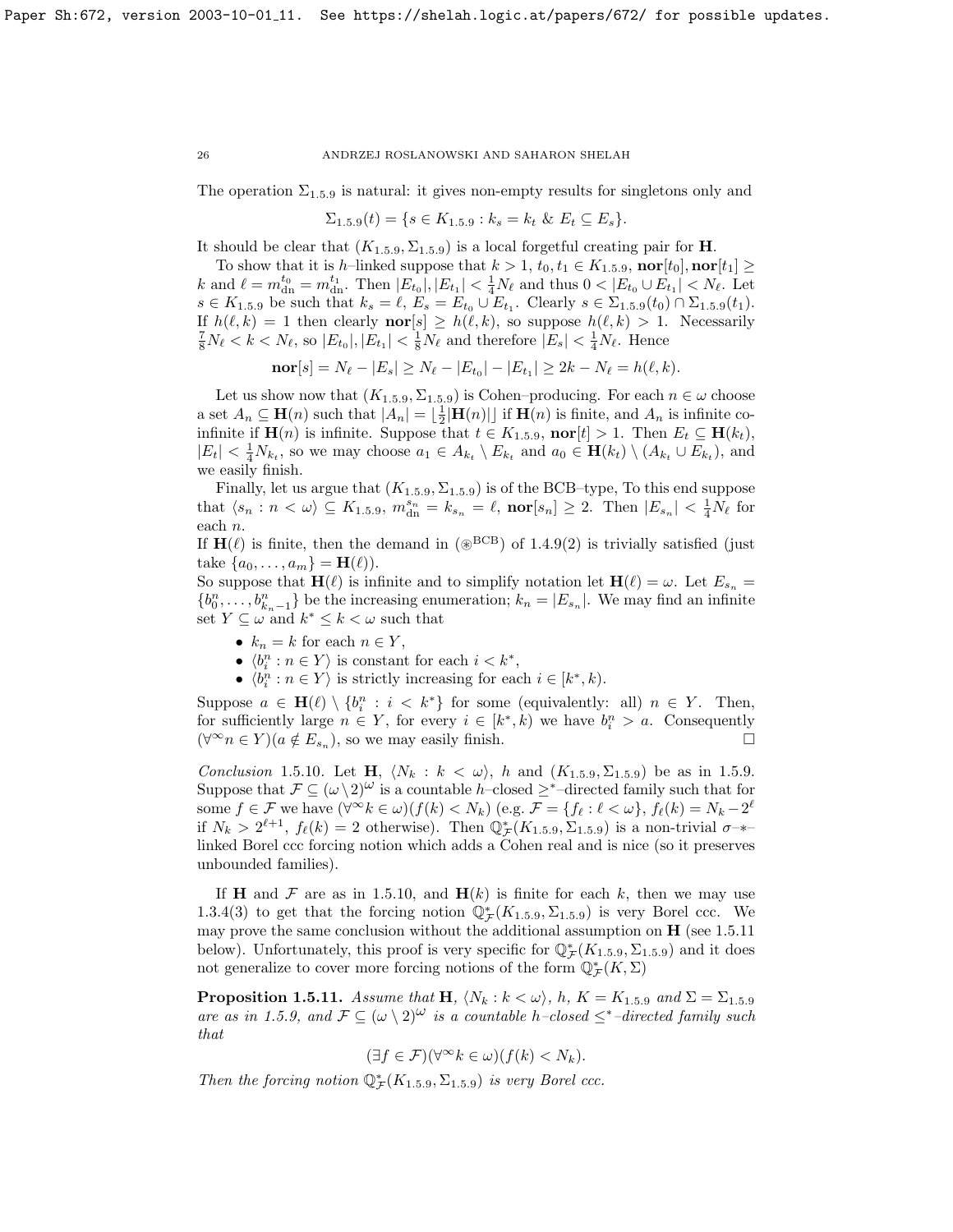### $\begin{tabular}{ll} \multicolumn{2}{c}{\text{SWEET}} & $\&$ \text{SOUR} \end{tabular} \begin{tabular}{ll} \multicolumn{2}{c}{\text{SWEET}} & $\&$ \multicolumn{2}{c}{\text{SOWR}} \end{tabular}$

Proof. The only thing that should be shown is that being a maximal antichain is a Borel relation (remember [1.5.10](#page-8-3) and so [1.3.4\(](#page-7-0)1c)). Put  $Z = \bigcup \prod \mathbf{H}(i) \setminus \{\langle\}\},\$  $i<\omega$  $j < i$ 

 $\mathcal{X} = (Z \cup \{\langle \rangle\}) \times K^{\omega}$ , and  $\mathcal{Y} = \mathcal{X}^{\omega}$  and  $\mathcal{Z} = \omega^Z \times \omega^Z$ .

Then  $\mathcal{X}, \mathcal{Y}, \mathcal{Z}$  are Polish spaces (each equipped with the respective product topology),  $\mathbb{Q}_{\emptyset}^*(K,\Sigma)$  and  $\mathbb{Q}_{\mathcal{F}}^*(K,\Sigma)$  are  $\Pi_1^0$  and  $\Sigma_2^0$  subsets of X, respectively, and for our conclusion it is enough to show that

$$
P \stackrel{\text{def}}{=} \left\{ \langle p_n : n < \omega \rangle \in \mathcal{Y} : \quad (\forall n < \omega)(p_n \in \mathbb{Q}_{\mathcal{F}}^*(K, \Sigma)) \text{ and } \right\}
$$
\n
$$
\{p_n : n < \omega\} \text{ is pre-dense in } \mathbb{Q}_{\mathcal{F}}^*(K, \Sigma) \right\}
$$

is a Borel subset of Y.

Plainly we may assume that

$$
(\forall f \in \mathcal{F})(\forall k < \omega)(2 \le f(k) < N_k)
$$

(as we may modify suitable the family  $\mathcal F$  without changing the forcing notion). Now, for  $f \in \mathcal{F}$  we define

$$
C_f = \{ (h_0, h_1) \in \mathcal{Z} : (\forall \eta \in Z) (h_0(\eta) < \text{lh}(\eta) \& h_1(\eta) < N_{h_0(\eta)} - f(h_0(\eta))) \}.
$$

Clearly each  $C_f$  is a compact subset of  $\mathcal{Z}$ .

<span id="page-27-0"></span>**Claim 1.5.11.1.** Suppose that  $\bar{p} = \langle p_n : n \langle \omega \rangle \in \mathcal{Y}$ , where  $p_n \in \mathbb{Q}_{\mathcal{F}}^*(K, \Sigma)$  are such that  $\textbf{nor}[t_k^{p_n}] > 1$  (for all  $k, n < \omega$ ). Then the following are equivalent:

- $(A)_{\bar{p}}$  There is a condition  $p \in \mathbb{Q}_{\mathcal{F}}^*(K,\Sigma)$  incompatible with every  $p_n$  (for  $n < \omega$ ).  $(B)_{\bar{p}}$  There are  $\eta \in Z$  and  $f \in \mathcal{F}$  and  $(h_0, h_1) \in C_f$  such that
	- (i) for every  $\nu \in Z$ , if  $\eta \lhd \nu$  then  $h_0(\nu) \geq \mathrm{lh}(\eta)$ , and
	- (ii) for every  $\nu_0, \nu_1 \in Z$ , if  $\eta \triangleleft \nu_0, \eta \triangleleft \nu_1$  and  $\nu_0, \nu_1 \in \bigcup$  $\bigcup_{n<\omega}$  POS $(p_n)$  and  $h_0(\nu_0) = h_0(\nu_1)$  and  $h_1(\nu_0) = h_1(\nu_1)$ , then  $\nu_0(h_0(\nu_0)) = \nu_1(h_0(\nu_1))$ .

*Proof of the claim.* Assume  $(A)_{\bar{p}}$  and pick  $p \in \mathbb{Q}_{\mathcal{F}}^*(K,\Sigma)$  and  $f \in \mathcal{F}$  such that

$$
(\forall k < \omega)(\textbf{nor}[t_k^p] = N_{\text{lh}(w^p)+k} - |E_{t_k^p}| = f(\text{lh}(w^p)+k)),
$$

and p is incompatible with all  $p_n$  (for  $n < \omega$ ). For  $\ell = \ln(w^p) + k, k < \omega$ , let  $\langle x_m^{\ell} : m < N_{\ell} - f(\ell) \rangle$  be an enumeration of  $E_{t_k^p}$ . Note that, as  $p \perp p_n$ , if  $\nu \in \text{POS}(p_n)$ and  $w^p \leq v$ , then for some  $h_0(v) \in [\ln(w^p), \ln(v))$  and  $h_1(v) \leq N_{h_0(v)} - f(h_0(v))$ we have  $\nu(h_0(\nu)) = x_{h_1(\nu)}^{h_0(\nu)}$  $h_0(\nu)$ . Letting  $\eta = w^p$  we may now easily define  $(h_0, h_1)$  so that  $\eta, f, (h_0, h_1)$  witness  $(B)_{\bar{p}}$ .

Suppose now that  $\eta$ , f and  $(h_0, h_1)$  witness  $(B)_{\bar{p}}$ . Let  $w^p = \eta$  and for  $\ell =$  $\ln(w^p) + k, k < \omega$  and  $m < N_{\ell} - f(\ell)$  let  $x_m^{\ell} \in \mathbf{H}(\ell)$  be such that

(\*) if  $\nu \in \bigcup$  $\bigcup_{n<\omega}$  POS( $p_n$ ),  $w^p \lhd \nu$  and  $h_0(\nu) = \ell$  and  $h_1(\nu) = m$ , then  $x_m^{\ell} = \nu(\ell)$ .

(The choice of the  $x_m^{\ell}$ 's is possible by  $(B)_{\bar{p}}(ii)$ .) Now, for each  $k < \omega$  pick  $t_k^p \in K$ so that

$$
m_{\text{dn}}^{t_k^p} = \text{lh}(w^p) + k \quad \text{ and } \quad E_{t_k^p} = \{x_m^{\text{lh}(w^p) + k} : m < N_{\text{lh}(w^p) + k} - f(\text{lh}(w^p) + k)\}.
$$

Notice that for sufficiently large k we have  $f(\ln(w^p) + k) > \frac{7}{8}N_{\ln(w^p) + k}$ , so for those k we will also have  $\textbf{nor}[t_k^p] = f(\text{lh}(w^p) + k)$ . Hence  $p \in \mathbb{Q}_{\mathcal{F}}^*(K, \Sigma)$  and easily it is a condition incompatible with all  $p_n$ 's.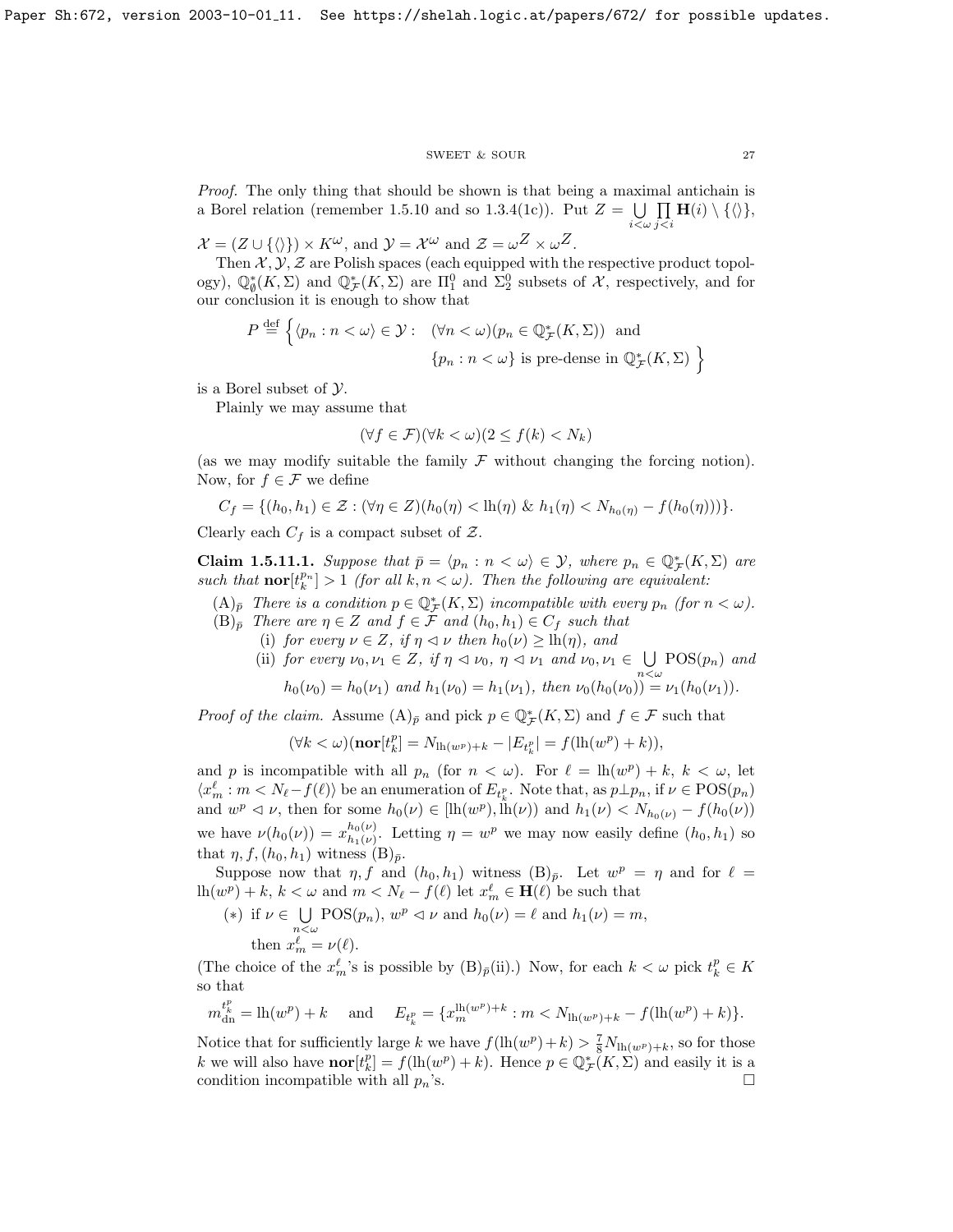For  $\eta \in Z$  and  $f \in \mathcal{F}$ , let  $B^{\eta,f}$  consist of all  $(h_0, h_1, \bar{p}) \in \mathcal{Z} \times \mathcal{Y}$  such that

- $(h_0, h_1) \in C_f$ ,  $\overline{p} = \langle p_n : n \langle \omega \rangle \in \mathcal{Y}$ , where  $p_n \in \mathbb{Q}_{\emptyset}^*(K, \Sigma)$  are such that  $\textbf{nor}[t_k^{p_n}] > 1$  for all  $k, n < \omega$ , and
- $(\forall \nu \in Z)(\eta \triangleleft \nu \Rightarrow \mathrm{lh}(\eta) \leq h_0(\nu)$ , and
- for all  $\nu_0, \nu_1 \in Z \cap \bigcup_{v \in S}(p_n)$  we have  $n<\omega$

$$
h_0(\nu_0) = h_0(\nu_1) \& h_1(\nu_0) = h_1(\nu_1) \Rightarrow \nu_0(h_0(\nu_0)) = \nu_1(h_1(\nu_1)).
$$

It should be clear that  $B^{\eta,f}$  is a closed subset of  $C_f \times Y$  and hence (as  $C_f$  is compact) the set

$$
A^{\eta,f} = \{ \bar{p} \in \mathcal{Y} : (\exists (h_0, h_1) \in C_f)((h_0, h_1, \bar{p}) \in B^{\eta,f}) \}
$$

is a closed subset of  $\mathcal{Y}$ , and  $A^{\eta,f}\cap(\mathbb{Q}_{\mathcal{F}}^{*}(K,\Sigma))^{\omega}$  is Borel. Now, pick a Borel function  $\pi: \mathcal{Y} \longrightarrow \mathcal{Y}$  such that

if 
$$
\bar{p} = \langle p_n : n < \omega \rangle \in (\mathbb{Q}_{\mathcal{F}}^*(K, \Sigma))^{\omega}
$$
 and  $\bar{q} = \langle q_n : n < \omega \rangle = \pi(\bar{p}),$   
then

- for each  $n < \omega$ ,  $q_n \in \mathbb{Q}_{\mathcal{F}}^*(K, \Sigma)$  and  $(\forall k < \omega)(\textbf{nor}[t_k^{q_n}] > 1)$ ,
- for each  $n < \omega$ , for some  $m < \omega$  and  $k < \omega$  we have

 $w^{q_n} \in \text{pos}(w^{p_m}, t_0^{p_m}, \dots, t_k^{p_m})$  and  $q_n = (w^{q_n}, t_{k+1}^{p_m}, t_{k+2}^{p_m}, \dots),$ 

• if  $m < \omega, k < \omega, w \in \text{pos}(w^{p_m}, t_0^{p_m}, \dots, t_k^{p_m}), \text{ and } (\forall \ell > k)(\text{nor}[t_{\ell}^{p_m}] > 1),$ then  $(w, t^{p_m}_{k+1}, t^{p_m}_{k+2}, \ldots) \in \{q_n : n < \omega\}.$ 

Clearly,  $\bar{p} \in (\mathbb{Q}_{\mathcal{F}}^{*}(K,\Sigma))^{\omega}$  is pre-dense if and only if so is  $\pi(\bar{p})$ . Hence, for  $\bar{p} \in$  $(\mathbb{Q}_{\mathcal{F}}^{*}(K,\Sigma))^{\omega}$  we have

 $\bar{p}$  not is pre-dense if and only if

there are  $\eta \in Z$  and  $f \in \mathcal{F}$  such that  $\pi(\bar{p}) \in A^{\eta, f}$ 

(remember [1.5.11.1\)](#page-27-0). Since both Z and  $\mathcal F$  are countable, the proof of the proposition is completed.  $\square$ 

The construction presented in [1.5.9](#page-8-1) is a particular case of a more general method of building linked creating pairs from some of the examples presented in [\[RS99\]](#page-70-1). First let us recall the following definition.

**Definition 1.5.12** (See [\[RS99,](#page-70-1) Def. 5.2.5]). Let  $(K, \Sigma)$  be a creating pair. We say that a creature  $t \in K$  is  $(n, m)$ –additive if for all  $t_0, \ldots, t_{n-1} \in \Sigma(t)$  such that  $\textbf{nor}[t_i] \leq m \text{ (for } i < n) \text{ there is } s \in \Sigma(t) \text{ such that }$ 

$$
t_0, \ldots, t_{n-1} \in \Sigma(s)
$$
 and **nor**[s]  $\leq \max\{\textbf{nor}[t_\ell]: \ell < n\} + 1.$ 

**Example 1.5.13.** Suppose that  $(K, \Sigma)$  is a local and forgetful creating pair for **H**, and it satisfies the demand ( $\boxplus$ ) of [1.4.2\(](#page-6-1)2). Let  $\bar{t}^* = \langle t_0^*, t_1^*, t_2^*, \ldots \rangle \in \mathrm{PC}_{\infty}(K, \Sigma)$ be such that each  $t_n^*$  is  $(2, \text{nor}[t_n^*])$ -additive and  $m_{dn}^{t_0} = 0$ . We construct a local linked creating pair  $(K_{\bar{t}^*}^c, \Sigma_{\bar{t}^*}^c)$  (the  $\bar{t}^*$ -dual of  $(K, \Sigma))$ ).

Construction. For  $n < \omega$  and a creature  $t \in \Sigma(t_n^*)$  let a creature  $t^c$  be such that

- $\textbf{nor}[t^c] = \max\{0, \textbf{nor}[t_n^*] \textbf{nor}[t]\},\$
- $\mathbf{val}[t^c] = ( \prod \mathbf{H}(i) \times \prod \mathbf{H}(i) ) \setminus \mathbf{val}[t],$  $i$  $\lt$ n i≤n
- dis $[t^c] = (\textbf{dis}[t], c)$ .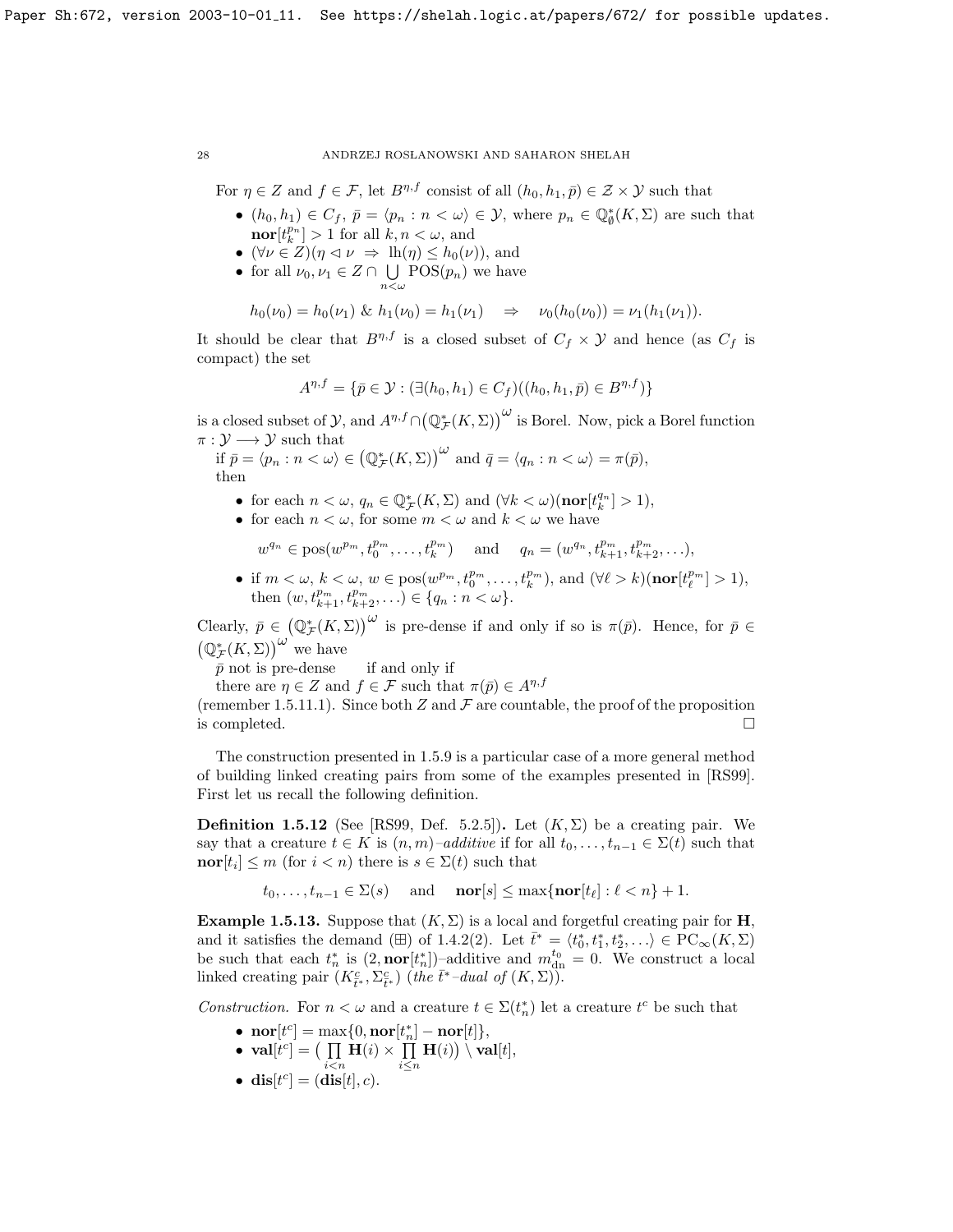## SWEET & SOUR 29

[The creature  $t^c$  is defined only if  $\textbf{val}[t^c] \neq \emptyset$ .] Let  $K_{\tilde{t}^*}^c$  be the collection of all (correctly defined)  $t^c$  (for  $t \in \Sigma(t_n^*), n < \omega$ ). For  $t^c \in K_{\tilde{t}^*}^c$  (defined as above for  $t \in \Sigma(t_n^*))$  we let

$$
\Sigma_{t^*}^c(t^c) = \{s^c : t \in \Sigma(s) \& s \in \Sigma(t_n^*)\}.
$$

The examples of local creating pairs have their (local) tree–creating variants too. They can be constructed like the following example.

**Example 1.5.14.** Let  $H \in \omega^{\omega}$  be a strictly increasing function such that  $H(0) > 2$ . We construct a really finitary, normal (local) tree–creating pair  $(K_{1.5.14}, \Sigma_{1.5.14})$  $(K_{1.5.14}, \Sigma_{1.5.14})$  $(K_{1.5.14}, \Sigma_{1.5.14})$  for H which is Cohen–producing.

Construction. The family  $K_{1.5.14}$  $K_{1.5.14}$  $K_{1.5.14}$  consists of tree–creatures  $t \in \text{LTCR}[\textbf{H}]$  such that

- dis $[t] = (m_t, \eta_t, E_t)$  such that  $m_t < \omega, \eta_t \in \prod_{i} \mathbf{H}(i)$  and  $\emptyset \neq E_t \subseteq \mathbf{H}(m_t)$ ,  $E_t \neq \mathbf{H}(m_t)$ ,  $i < m_t$
- $\bullet \ \ \textbf{val}[t] = \{\langle \eta_t, \nu \rangle : \eta_t \vartriangleleft \nu \in \ \ \prod$  $\prod_{i\leq m_t} \mathbf{H}(i) \& \nu(m_t) \notin E_t\},\$

• 
$$
\mathbf{nor}[t] = \log_4(\frac{\mathbf{H}(m_t)}{|E_t|}).
$$

The tree composition  $\Sigma_{1.5,14}$  $\Sigma_{1.5,14}$  $\Sigma_{1.5,14}$  is natural: it gives non empty results for singletons only and then

$$
\Sigma_{1.5.14}(t) = \{ s \in K_{1.5.14} : \eta_s = \eta_t \& E_t \subseteq E_s \}.
$$

Now check.  $\Box$ 

<span id="page-29-1"></span>Conclusion 1.5.15. Suppose  $\mathbf{H} \in \omega^{\omega}$  is strictly increasing,  $\mathbf{H}(0) > 4$ .

- (1) The forcing notion  $\mathbb{Q}_1^{\text{tree}}(K_{1.5.14}, \Sigma_{1.5.14})$  $\mathbb{Q}_1^{\text{tree}}(K_{1.5.14}, \Sigma_{1.5.14})$  $\mathbb{Q}_1^{\text{tree}}(K_{1.5.14}, \Sigma_{1.5.14})$  is non-trivial,  $\sigma$ -\*-linked and it adds a dominating real.
- (2) Assume that  $f : \omega \times \omega \longrightarrow \omega$  is a fast function such that

$$
(\forall n, m < \omega)(f(n, m) < \log_4(\mathbf{H}(m))).
$$

Then the forcing notion  $\mathbb{Q}_f^{\text{tree}}(K_{1.5.14}, \Sigma_{1.5.14})$  $\mathbb{Q}_f^{\text{tree}}(K_{1.5.14}, \Sigma_{1.5.14})$  $\mathbb{Q}_f^{\text{tree}}(K_{1.5.14}, \Sigma_{1.5.14})$  is non-trivial,  $\sigma$ -\*-linked, Borel ccc, and it adds a dominating real.

(3) Suppose that  $\mathcal{F} \subseteq (\omega \setminus 2)^{\omega}$  is a countable ≥<sup>\*</sup>-directed family such that

$$
(\exists f \in \mathcal{F})(\forall^{\infty} n \in \omega)(f(n) < \log_4(\mathbf{H}(n))) \quad \text{and} \quad (\forall f \in \mathcal{F})(\exists g \in \mathcal{F})(\forall^{\infty} n \in \omega)(g(n) < f(n) - 1).
$$

Then the forcing notion  $\mathbb{Q}_\mathcal{F}^{\text{tree}}(K_{1.5.14}, \Sigma_{1.5.14})$  $\mathbb{Q}_\mathcal{F}^{\text{tree}}(K_{1.5.14}, \Sigma_{1.5.14})$  $\mathbb{Q}_\mathcal{F}^{\text{tree}}(K_{1.5.14}, \Sigma_{1.5.14})$  is non-trivial,  $\sigma$ -\*-linked, very Borel ccc, and it adds a Cohen real and is nice.

# 2. More constructions

<span id="page-29-0"></span>In this section we introduce more schemes for building ccc forcing notions as well as more norm conditions that can be used in conjunctions with the methods presented in the previous section.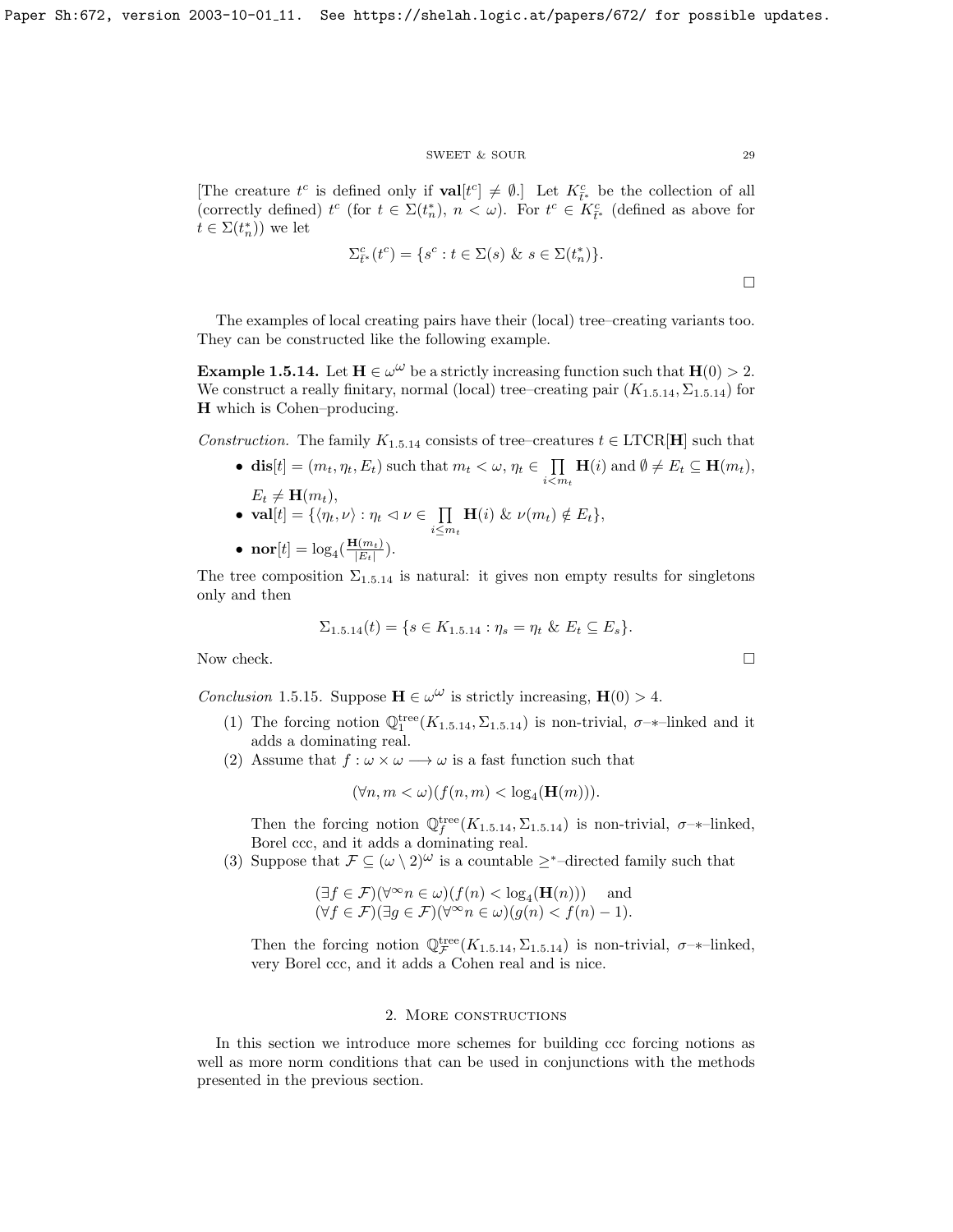## <span id="page-30-0"></span>2.1. Mixtures with random.

<span id="page-30-2"></span>**Definition 2.1.1.** Let  $\mathbf{H} : \omega \longrightarrow \mathcal{H}(\omega_1)$ . We say that  $(K, \Sigma, \mathbf{F})$  is a mixing triple for **H** if

- (a)  $(K, \Sigma)$  is a (local) tree–creating pair for **H**,
- (b) for each  $\eta \in \bigcup \prod \mathbf{H}(i)$  there is  $t^*_{\eta} \in K$  such that  $m \in \omega i$   $m$

 $(\forall t \in \text{LTCR}_{\eta}[\mathbf{H}] \cap K)(t \in \Sigma(t_{\eta}^*)),$ 

- (c)  $\mathbf{F} = \langle F_{\eta} : \eta \in \mathbb{U}$  $m \in \omega$  $\Pi$  $i$  $<$ m  $H(i)$ , where for each  $\eta \in \bigcup$ m∈ω  $\Pi$  $i$  $<$ m  $H(i)$ :
- (d)  $F_{\eta}: [0,1]^{\text{pos}(t_{\eta}^{*})} \longrightarrow [0,1],$
- (e) if  $\langle r_{\nu} : \nu \in \text{pos}(t_{\eta}^{*}) \rangle, \langle r_{\nu}' : \nu \in \text{pos}(t_{\eta}^{*}) \rangle \in [0,1]^{\text{pos}(t_{\eta}^{*})}, r_{\nu} \leq r_{\nu}'$  for all  $\nu \in \text{pos}(t^*_{\eta}), \text{ then } F_{\eta}(r_{\nu} : \nu \in \text{pos}(t^*_{\eta})) \leq F_{\eta}(r'_{\nu} : \nu \in \text{pos}(t^*_{\eta})),$
- (f) if  $\langle r_{\nu} : \nu \in \text{pos}(t_{\eta}^{*}) \rangle \in [0,1]^{\text{pos}(t_{\eta}^{*})}, \varepsilon > 0$ , then there are  $r_{\nu}^{\prime} < r_{\nu}$  (for  $\nu \in \text{pos}(t^*_{\eta})$  such that for each  $\langle r''_{\nu} : \nu \in \text{pos}(t^*_{\eta}) \rangle \in [0,1]^{\text{pos}(t^*_{\eta})}$  satisfying  $r'_{\nu} < r''_{\nu} \leq r_{\nu}$  (for  $\nu \in \text{pos}(t^*_{\eta})$ ) we have

$$
F_{\eta}(r_{\nu} : \nu \in \text{pos}(t_{\eta}^*)) - \varepsilon < F_{\eta}(r_{\nu}'' : \nu \in \text{pos}(t_{\eta}^*)),
$$

(g) if  $r_{\nu} \geq \varepsilon > 0$  for  $\nu \in \text{pos}(t_{\eta}^*)$  then  $F_{\eta}(r_{\nu} : \nu \in \text{pos}(t_{\eta}^*)) \geq \varepsilon$ .

**Definition 2.1.2.** Let  $(K, \Sigma, \mathbf{F})$  be a mixing triple for **H**.

(1) Let  $T^* = T^*_{K,\Sigma} \subseteq \bigcup$ m∈ω  $\Pi$ i<m  $H(i)$  be a tree such that \*) =  $\wedge$  and  $(\forall n \in T^*$ 

$$
\mathrm{root}(T^*) = \langle \rangle \quad \text{ and } \quad (\forall \eta \in T^*)(\mathrm{succ}_{T^*}(\eta) = \mathrm{pos}(t^*_\eta)).
$$

(2) If  $X \subseteq \text{pos}(t^*_{\eta}), \eta \in T^*$  and  $\langle r_{\nu} : \nu \in X \rangle \subseteq [0,1]$ , then we define  $F_{\eta}(r_{\nu} : \nu \in$ X) as  $F_{\eta}(r_{\nu}^* : \nu \in \text{pos}(t_{\eta}^*)),$  where

$$
r_{\nu}^* = \begin{cases} r_{\nu} & \text{if } \nu \in X, \\ 0 & \text{if } \nu \in \text{pos}(t_{\eta}^*) \setminus X. \end{cases}
$$

- (3) Suppose that  $p = \langle t_p^p : \eta \in T^p \rangle \in \mathbb{Q}_\emptyset^{\text{tree}}(K,\Sigma)$  and  $A \subseteq T^p$  is a front of  $T^p$ . We let  $T[p, A] = \{ \eta \in T^p : (\exists \rho \in A)(\eta \le \rho) \},\$ and we define  $\mu_{p,A}^{\mathbf{F}} = \mu_{p,A} : T[p,A] \longrightarrow [0,1]$  by downward induction as follows:
	- if  $\eta \in A$  then  $\mu_{p,A}(\eta) = 1$ ,
	- if  $\mu_{p,A}(\nu)$  has been defined for all  $\nu \in \text{pos}(t_p^p)$ ,  $\eta \in T[p,A] \setminus A$ , then we put  $\mu_{p,A}(\eta) = F_{\eta}(\mu_{p,A}(\nu) : \nu \in \text{pos}(t_{\eta}^p)).$
- (4) For  $p = \langle t_p^p : \eta \in T^p \rangle \in \mathbb{Q}_{\emptyset}^{\text{tree}}(K, \Sigma)$  we define

$$
\mu^{\mathbf{F}}(p) = \inf \{ \mu_{p,A}(\operatorname{root}(p)) : A \text{ is a front of } T^p \}.
$$

(5) Let  $\mathbb{Q}_{\emptyset}^{\text{mt}}(K,\Sigma,\mathbf{F}) = \{p \in \mathbb{Q}_{\emptyset}^{\text{tree}}(K,\Sigma) : \mu^{\mathbf{F}}(p) > 0\}$  be equipped with the partial order inherited from  $\mathbb{Q}_\emptyset^{\text{tree}}(K,\Sigma)$ . Similarly we define forcing notions  $\mathbb{Q}_1^{\text{mt}}(K,\Sigma,\mathbf{F}), \mathbb{Q}_f^{\text{mt}}(K,\Sigma,\mathbf{F}), \mathbb{Q}_{\mathcal{F}}^{\text{mt}}(K,\Sigma,\mathbf{F})$  (for suitable f and  $\mathcal{F}$ ).

<span id="page-30-1"></span>**Definition 2.1.3.** A mixing triple  $(K, \Sigma, \mathbf{F})$  is ccc–complete if

- (a) for each  $\eta \in T^*_{K,\Sigma}$  and  $A \subseteq \text{pos}(t^*_{\eta})$ , there is a unique tree–creature  $t_A \in$  $\Sigma(t_{\eta}^*)$  such that  $pos(t_A) = A$ ,
- (b) if  $\eta \in T^*_{K,\Sigma}$ ,  $A \subseteq B \subseteq \text{pos}(t^*_{\eta})$ , then  $t_A \in \Sigma(t_B)$  and  $\textbf{nor}[t_A] \leq \textbf{nor}[t_B]$ ,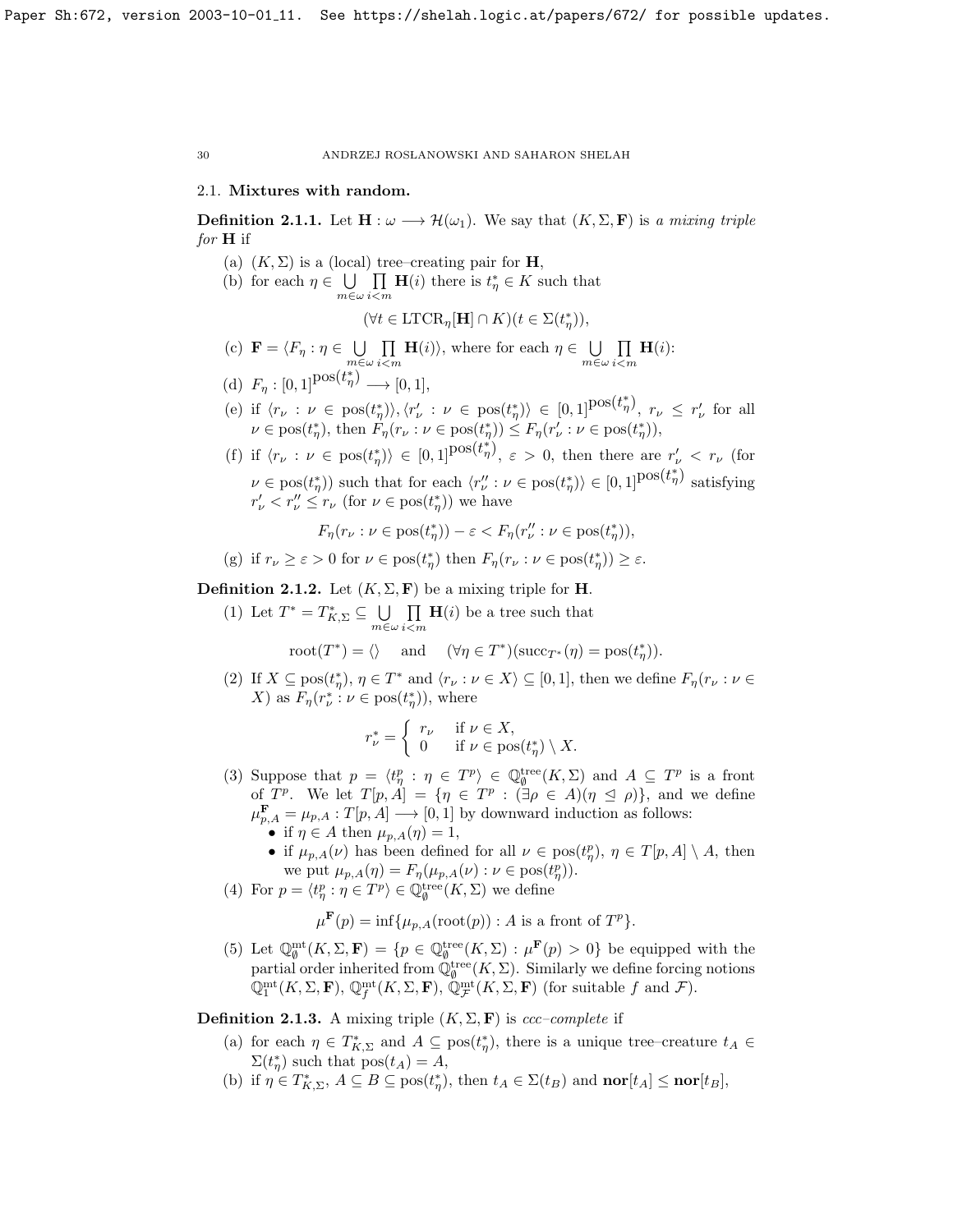#### $\begin{tabular}{ll} \multicolumn{2}{c}{\text{SWEET}} & $\&$ \text{SOUR} \end{tabular} \begin{tabular}{ll} \multicolumn{2}{c}{\text{SWEET}} & $\&$ \multicolumn{2}{c}{\text{SOWR}} \end{tabular}$

(c) if 
$$
r_{\nu} = r'_{\nu} + r''_{\nu}, r_{\nu}, r'_{\nu}, r''_{\nu} \in [0, 1]
$$
 (for  $\nu \in \text{pos}(t^*_{\eta}), \eta \in T^*_{K,\Sigma}$ ), then  

$$
F_{\eta}(r_{\nu} : \nu \in \text{pos}(t^*_{\eta})) = F_{\eta}(r'_{\nu} : \nu \in \text{pos}(t^*_{\eta})) + F_{\eta}(r''_{\nu} : \nu \in \text{pos}(t^*_{\eta})).
$$

<span id="page-31-1"></span>**Lemma 2.1.4.** Let  $(K, \Sigma, \mathbf{F})$  be a ccc-complete mixing triple for **H**. Suppose that  $p_0, \ldots p_m \in \mathbb{Q}_{\emptyset}^{\mathrm{mt}}(K, \Sigma, \mathbf{F})$  are such that  $\sum$  $\ell \leq m$  $\mu^{\mathbf{F}}(p_{\ell}) > 1$  and  $\text{root}(p_0) = \ldots =$ root( $p_m$ ). Then for some  $\ell \leq n \leq m$  the conditions  $p_\ell, p_n$  are compatible in  $\mathbb{Q}_{\emptyset}^{\mathrm{mt}}(K,\Sigma,\mathbf{F}).$ 

*Proof.* Let  $\nu = \text{root}(p_0) = \ldots = \text{root}(p_m)$ . For each  $\ell < n \leq m$  such that  $[T^{p_\ell}] \cap$  $[T^{p_n}] \neq \emptyset$  choose a tree  $T_{\ell,n} \subseteq T^*_{K,\Sigma}$  satisfying

$$
\max(T_{\ell,n}) = \emptyset, \quad \text{root}(T_{\ell,n}) = \nu \quad \text{and} \quad [T_{\ell,n}] = [T^{p_{\ell}}] \cap [T^{p_n}].
$$

Let  $p_{\ell,n} \in \mathbb{Q}_{\emptyset}^{\text{tree}}(K,\Sigma)$  be such that  $T^{p_{\ell,n}} = T_{\ell,n}$  (defined if  $[T^{p_{\ell}}] \cap [T^{p_n}] \neq \emptyset$ ,  $\ell < n \leq m$ ). Our aim is to show that for some  $\ell < n \leq m$ ,  $p_{\ell,n}$  is defined and belongs to  $\mathbb{Q}_{\emptyset}^{\mathrm{mt}}(K,\Sigma,\mathbf{F})$  (i.e.,  $\mu^{\mathbf{F}}(p_{\ell,n}) > 0$ ). So suppose that for each  $\ell < n \leq m$ , either  $[T^{p_\ell}] \cap [T^{p_n}] = \emptyset$  or  $\mu^{\mathbf{F}}(p_{\ell,n}) = 0$ . Let  $\varepsilon = 2^{-(m+1)}(\sum_{\ell=1}^{\infty}$  $\ell \leq m$  $\mu^{\mathbf{F}}(p_{\ell}) - 1) > 0$  and let  $p \in \mathbb{Q}_{\emptyset}^{\text{tree}}(K,\Sigma)$  be such that  $\text{root}(p) = \nu$  and  $T^p = T^{p_0} \cup \ldots \cup T^{p_m}$  (clearly  $\min\{\mu^{\mathbf{F}}(p_\ell) : \ell \leq m\} \leq \mu^{\mathbf{F}}(p) \leq 1$ . Choose a front A of  $T^p$  such that for each  $\ell < n \leq m$ , if  $p_{\ell,n}$  is defined and  $A_{\ell,n} = A \cap T^{p_{\ell,n}},$  then  $\mu_{p_{\ell,n},A_{\ell,n}}(\nu) < \varepsilon$ , and if  $[T^{p_\ell}] \cap [T^{p_n}] = \emptyset$  then  $T^{p_\ell} \cap T^{p_n} \subseteq T[p, A] \setminus A$ .

<span id="page-31-0"></span>Claim 2.1.4.1. For each  $\eta \in T[p, A]$  we have

$$
(\otimes) \qquad \mu_{p,A}(\eta) \geq \sum_{\ell \leq m} \mu_{p_\ell,A^{\ell}}(\eta) - \sum_{\ell < n \leq m} \mu_{p_{\ell,n},A_{\ell,n}}(\eta),
$$

where  $A^{\ell} = A \cap T^{p_{\ell}}$  (for  $\ell \leq m$ ), and if  $\ell < n \leq m$  and  $p_{\ell,n}$  is not defined or  $\eta \notin T[p_{\ell,n}, A_{\ell,n}]$  then we stipulate  $\mu_{p_{\ell,n},A_{\ell,n}}(\eta) = 0$  (and similarly  $\mu_{p_{\ell,A}(\ell)}(\eta) = 0$  if  $\eta \notin T[p_\ell, A^\ell]).$ 

*Proof of the claim.* We show this by downward induction on  $lh(\eta)$ .

First suppose that  $\eta \in A$ . Let  $k = |\{\ell \leq m : \eta \in A^{\ell}\}| = \sum$  $\sum_{\ell \leq m} \mu_{p_\ell,A^\ell}(\eta)$ . Then

 $\sum$  $\sum_{\ell \leq n \leq m} \mu_{p_{\ell,n},A_{\ell,n}}(\eta) = \binom{k}{2}$  and

$$
\sum_{\ell \le m} \mu_{p_{\ell}, A^{\ell}}(\eta) - \sum_{\ell < n \le m} \mu_{p_{\ell, n}, A_{\ell, n}}(\eta) = k - \frac{k(k-1)}{2} \le 1 = \mu_{p, A}(\eta).
$$

Suppose now that  $(\otimes)$  has been shown for all  $\rho \in \text{pos}(t_{\eta}^p), \eta \in T[p, A] \setminus A$ . Let

$$
X = \{\rho \in \text{pos}(t^p_\eta): \sum_{\ell \leq m} \mu_{p_\ell,A^\ell}(\rho) \geq \sum_{\ell < n \leq m} \mu_{p_{\ell,n},A_{\ell,n}}(\rho)\}
$$

and  $Y = \text{pos}(t_{\eta}^p) \setminus X$ . It follows from the inductive hypothesis and [2.1.3\(](#page-30-1)c) that

$$
F_{\eta}(\mu_{p,A}(\rho): \rho \in X) \geq \sum_{\ell \leq m} F_{\eta}(\mu_{p_{\ell},A^{\ell}}(\rho): \rho \in X) - \sum_{\ell < n \leq m} F_{\eta}(\mu_{p_{\ell,n},A_{\ell,n}}(\rho): \rho \in X).
$$

[Note that though [2.1.3\(](#page-30-1)c) guarantees the additivity of  $F_{\eta}$  only when  $r_{\nu} = r'_{\nu} + r''_{\nu}$ ,  $r_{\nu}, r_{\nu}', r_{\nu}'' \in [0, 1],$  we can first prove that

$$
F_{\eta}(\frac{1}{M} \cdot r_{\nu} : \nu \in \text{pos}(t_{\eta}^*)) = \frac{1}{M} F_{\eta}(r_{\nu} : \nu \in \text{pos}(t_{\nu}^*) ).
$$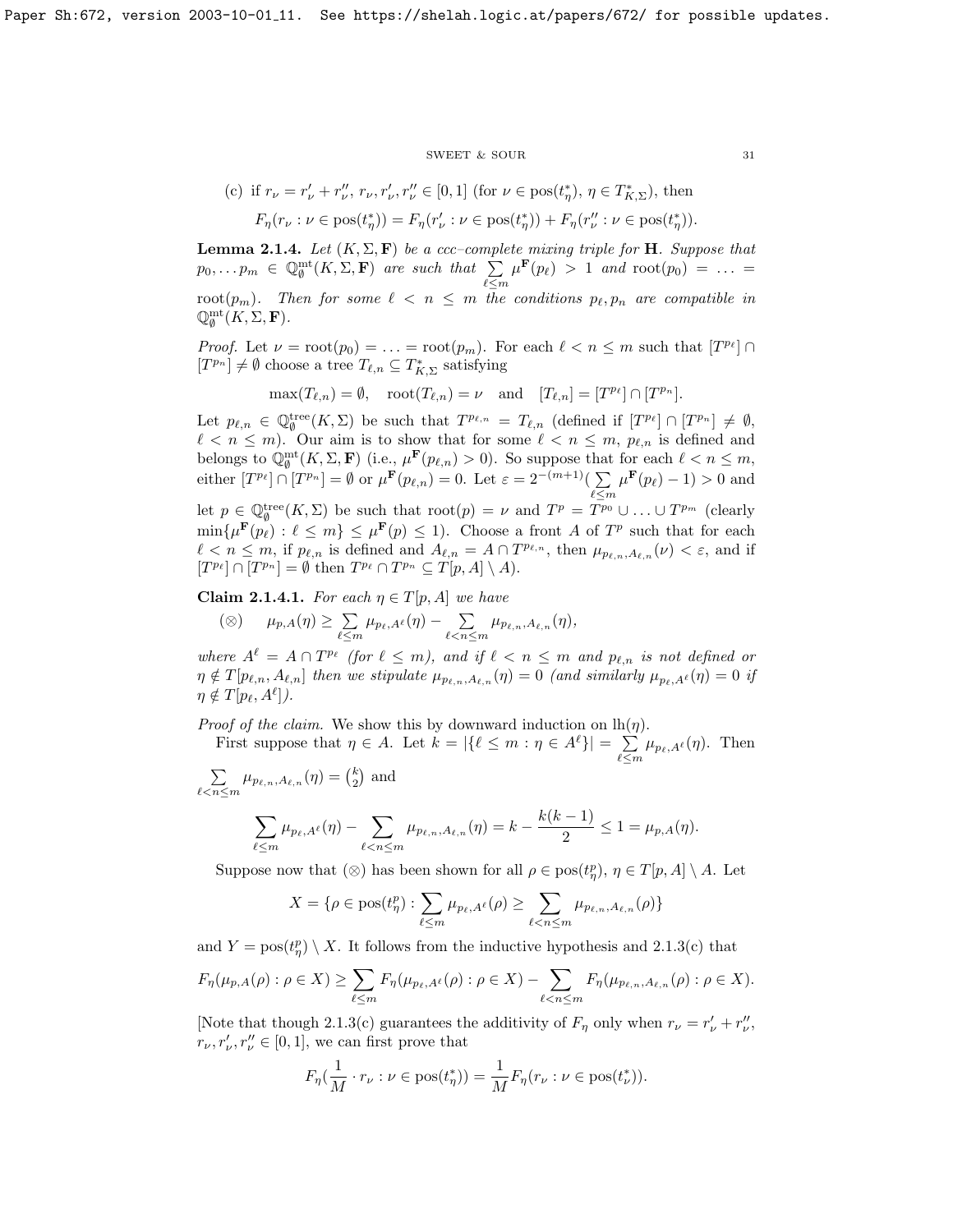Next, we may reduce the needed additivity to the one postulated in  $2.1.3(c)$  by dividing all terms by suitably large  $M$ .] Now, by [2.1.1\(](#page-30-2)e),

$$
\sum_{\ell \leq m} F_{\eta}(\mu_{p_{\ell},A^{\ell}}(\rho) : \rho \in Y) \leq \sum_{\ell < n \leq m} F_{\eta}(\mu_{p_{\ell,n},A_{\ell,n}}(\rho) : \rho \in Y),
$$

and hence

$$
F_{\eta}(\mu_{p,A}(\rho): \rho \in Y) \geq \sum_{\ell \leq m} F_{\eta}(\mu_{p_{\ell},A^{\ell}}(\rho): \rho \in Y) - \sum_{\ell < n \leq m} F_{\eta}(\mu_{p_{\ell,n},A_{\ell,n}}(\rho): \rho \in Y).
$$

Since

$$
\mu_{p,A}(\eta) = F_{\eta}(\mu_{p,A}(\rho) : \rho \in X) + F_{\eta}(\mu_{p,A}(\rho) : \rho \in Y), \n\mu_{p_{\ell},A^{\ell}}(\eta) = F_{\eta}(\mu_{p_{\ell},A^{\ell}}(\rho) : \rho \in X) + F_{\eta}(\mu_{p_{\ell},A^{\ell}}(\rho) : \rho \in Y), \n\mu_{p_{\ell,n},A_{\ell,n}}(\eta) = F_{\eta}(\mu_{p_{\ell,n},A_{\ell,n}}(\rho) : \rho \in X) + F_{\eta}(\mu_{p_{\ell,n},A_{\ell,n}}(\rho) : \rho \in Y), \nwe may easily finish.
$$

Now we apply [2.1.4.1](#page-31-0) to  $\nu = \text{root}(p_0)$ . We get then

$$
1 \geq \mu_{p,A}(\nu) \geq \sum_{\ell \leq m} \mu_{p_{\ell},A^{\ell}}(\nu) - \sum_{\ell < n \leq m} \mu_{p_{\ell,n},A_{\ell,n}}(\nu) > \sum_{\ell \leq m} \mu^{\mathbf{F}}(p_{\ell}) - 2^{m+1} \cdot \varepsilon = 1,
$$
\na contradiction.

<span id="page-32-1"></span>Corollary 2.1.5. Let  $(K, \Sigma, \mathbf{F})$  be a ccc–complete mixing triple for **H**.

- (1) The forcing notion  $\mathbb{Q}_{\emptyset}^{\mathrm{mt}}(K,\Sigma,\mathbf{F})$  satisfies the ccc.
- (2) If  $f: \omega \times \omega \longrightarrow \omega$  is a fast function and  $(K, \Sigma)$  is linked, then the forcing notions  $\mathbb{Q}_f^{\text{mt}}(K,\Sigma,\mathbf{F})$  and  $\mathbb{Q}_1^{\text{mt}}(K,\Sigma,\mathbf{F})$  are ccc.
- (3) If  $h : \omega \times \omega \longrightarrow \omega$  is regressive,  $(K, \Sigma)$  is h-linked and  $\mathcal{F} \subseteq (\omega \setminus 2)^{\omega}$  is either countable or  $\geq^*$ -directed, then  $\mathbb{Q}_{\mathcal{F}}^{\mathrm{mt}}(K,\Sigma,\mathbf{F})$  is ccc.
- Remark 2.1.6. (1) Forcing notions determined by mixing triples are in some sense mixtures of the random real forcing with forcings determined by tree– creating pairs. The "mt" in  $\mathbb{Q}_*^{\text{mt}}(K,\Sigma,\mathbf{F})$  stands for "measured tree".
	- (2) Because of  $2.1.5(1)$  (and the proof of  $2.1.4$ ) we can be very generous as far as the demands on the norms are concerned, and still we may easily ensure that the resulting forcing notion satisfies the ccc. For example, if  $(K, \Sigma, \mathbf{F})$ is a ccc–complete mixing triple,  $(K, \Sigma)$  is semi–linked in the sense that the demand of [1.2.3\(](#page-6-0)1) is satisfied whenever  $\ln(\eta)$  is even, and

$$
\mathbb{Q}_{1/2}^{\mathrm{mt}}(K,\Sigma,\mathbf{F})=\{p\in \mathbb{Q}_{\emptyset}^{\mathrm{mt}}(K,\Sigma,\mathbf{F}): (\forall \eta\in[T^p])(\lim_{k\rightarrow \infty}\mathrm{\bf nor}[t^p_{\eta\restriction 2k}]=\infty)\},
$$

then  $\mathbb{Q}_{1/2}^{\mathrm{mt}}(K,\Sigma,\mathbf{F})$  is ccc too.

(3) This type of constructions (i.e., mixture–like) for not-ccc case will be presented in [\[RS06\]](#page-70-16) and [\[RS,](#page-70-17) §2].

Let us finish this subsection with showing that the forcing notions  $\mathbb{Q}_{\emptyset}^{\mathrm{mt}}(K,\Sigma,\mathbf{F})$ tend to have many features of the random real forcing.

<span id="page-32-0"></span>**Definition 2.1.7.** Let  $(K, \Sigma, \mathbf{F})$  be a mixing triple,  $p \in \mathbb{Q}_{\emptyset}^{\text{mt}}(K, \Sigma, \mathbf{F})$ .

(1) A function  $\mu : T^p \longrightarrow [0, 1]$  is a semi-**F**-measure on p if

 $(\forall \eta \in T^p) (\mu(\eta) \leq F_{\eta}(\mu(\nu) : \nu \in \text{pos}(t^p_{\eta}))).$ 

(2) If above the equality holds (for each  $\eta \in T^p$ ), then  $\mu$  is called an **F**-measure.

**Proposition 2.1.8.** Assume  $(K, \Sigma, \mathbf{F})$  is a mixing triple,  $p \in \mathbb{Q}_{\emptyset}^{\text{tree}}(K, \Sigma)$ .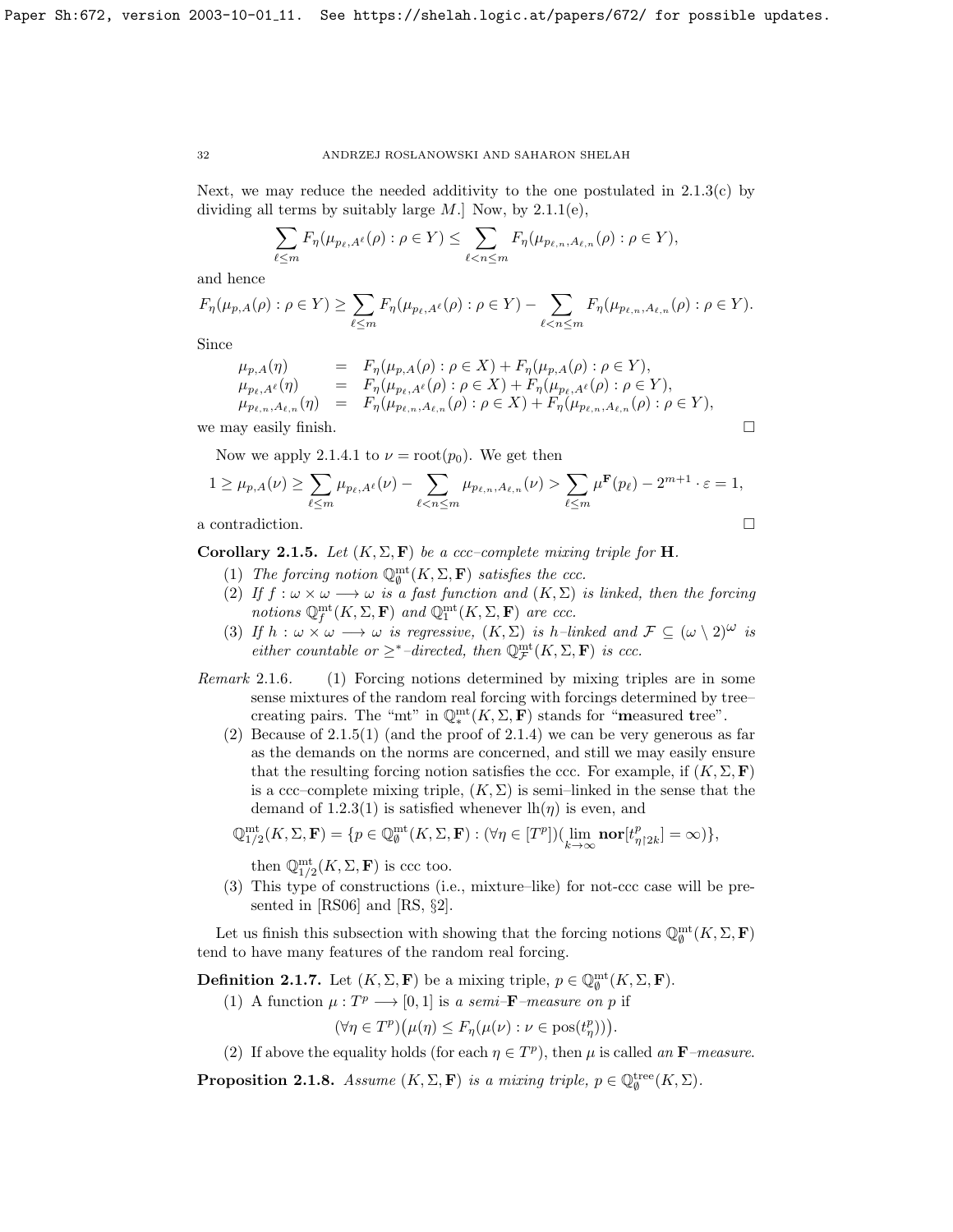#### SWEET & SOUR 33

- (1) If  $\mu : T^p \longrightarrow [0,1]$  is semi-**F**-measure on p, then for each  $\eta \in T^p$  we have  $\mu(\eta) \leq \mu^{\mathbf{F}}(p^{[\eta]}).$
- (2) The mapping  $\eta \mapsto \mu^{\mathbf{F}}(p^{[\eta]}) : T^p \longrightarrow [0,1]$  is an **F**-measure on p.
- (3) If there is a semi– $\mathbf{F}-$ measure  $\mu$  on p such that  $\mu(\text{root}(p)) > 0$ , then  $p \in$  $\overline{\mathbb{Q}}^{\mathrm{mt}}_\emptyset(K,\Sigma,\mathbf{F}).$

*Proof.* Straightforward. □

**Proposition 2.1.9.** Suppose that  $(K, \Sigma, \mathbf{F})$  is a ccc-complete mixing triple, and  $p_0,\ldots,p_m \in \mathbb{Q}_{\emptyset}^{\text{mt}}(K,\Sigma,\mathbf{F})$  are such that  $\text{root}(p_0) = \ldots = \text{root}(p_m)$ . Let  $p \in$  $\mathbb{Q}_{\emptyset}^{\mathrm{mt}}(K,\Sigma,\mathbf{F})$  be such that  $T^{p}=T^{p_{0}}\cup\ldots\cup T^{p_{m}}$ . Then:

- (1)  $\mu^{\mathbf{F}}(p) \leq \sum$  $\ell \leq m$  $\mu^{\mathbf{F}}(p_\ell),$
- (2) if  $[T^{p_\ell}] \cap [T^{p_n}] = \emptyset$  for  $\ell < n \leq m$  (or just  $p_0, \ldots, p_m$  are pairwise incompatible in  $\mathbb{Q}_{\emptyset}^{\text{mt}}(K,\Sigma,\mathbf{F})$ ), then  $\mu^{\mathbf{F}}(p) = \sum$  $\ell \leq m$  $\mu^{\mathbf{F}}(p_\ell),$
- (3)  $\{p_0, \ldots, p_m\}$  is pre-dense above p.

*Proof.* Like [2.1.4.](#page-31-1)

<span id="page-33-0"></span>**Lemma 2.1.10.** Let  $(K, \Sigma, \mathbf{F})$  be a ccc-complete mixing triple.

- (1) Suppose that conditions  $p, q \in \mathbb{Q}_{\emptyset}^{\text{mt}}(K, \Sigma, \mathbf{F})$  are such that  $\text{root}(p) = \text{root}(q)$ ,  $p \leq q, \mu^{\mathbf{F}}(q) < \mu^{\mathbf{F}}(p)$ , and let  $0 < \varepsilon < 1$ . Then there is a condition  $r \in \mathbb{Q}_{\emptyset}^{\text{mt}}(K,\Sigma,\mathbf{F})$  stronger than p and incompatible with q and such that  $\text{root}(r) = \text{root}(p), \ \mu^{\mathbf{F}}(r) \ge (1 - \varepsilon) \cdot (\mu^{\mathbf{F}}(p) - \mu^{\mathbf{F}}(q)).$
- (2) If  $p \in \mathbb{Q}_{\emptyset}^{\text{mt}}(K,\Sigma,\mathbf{F}), \varepsilon > 0$  then there is  $\eta \in T^p$  such that  $\mu^{\mathbf{F}}(p^{[\eta]}) > (1-\varepsilon)$ .

*Proof.* 1) Let  $\nu = \text{root}(p)$ . Choose a front A of  $T^p$  such that

$$
\mu_{q, A \cap T^q}(\nu) < \mu^{\mathbf{F}}(q) + \varepsilon \cdot (\mu^{\mathbf{F}}(p) - \mu^{\mathbf{F}}(q)) < \mu^{\mathbf{F}}(p)
$$

(so necessarily  $A \setminus T^q \neq \emptyset$ ). Take  $r_0, r_1 \in \mathbb{Q}_\emptyset^{\text{tree}}(K, \Sigma)$  such that

$$
T^{r_0} = \{ \eta \in T^p : (\exists \rho \in A \setminus T^q)(\eta \leq \rho \text{ or } \rho \lhd \eta) \}
$$
  

$$
T^{r_1} = \{ \eta \in T^p : (\exists \rho \in A \cap T^q)(\eta \leq \rho \text{ or } \rho \lhd \eta) \}.
$$

Clearly  $\text{root}(r_i) = \nu$ ,  $A \cap T^{r_i}$  is a front of  $T^{r_i}$ ,  $A = (A \cap T^{r_0}) \cup (A \cap T^{r_1})$  and  $T^q \subseteq T^{r_1}$ . Hence,  $r_1 \in \mathbb{Q}_{\emptyset}^{\text{mt}}(K,\Sigma,\mathbf{F})$  and  $\mu^{\mathbf{F}}(q) \leq \mu^{\mathbf{F}}(r_1) < \mu^{\mathbf{F}}(q) + \varepsilon \cdot (\mu^{\mathbf{F}}(p) - \mu^{\mathbf{F}}(q)).$  Now, using [2.1.3\(](#page-30-1)c), we may conclude that  $\mu^{\mathbf{F}}(r_0) \geq (1 - \varepsilon) \cdot (\mu^{\mathbf{F}}(p) - \mu^{\mathbf{F}}(q))$ , finishing the proof.

2) Straightforward.

**Proposition 2.1.11.** Assume that  $(K, \Sigma, \mathbf{F})$  is a ccc–complete mixing triple,  $p \in$  $\mathbb{Q}_{\emptyset}^{\rm mt}(K,\Sigma,\mathbf{F})$ . Let  $m < \omega, \varepsilon > 0$  and let  $\tau$  be a  $\mathbb{Q}_{\emptyset}^{\rm mt}(K,\Sigma,\mathbf{F})$ -name such that  $p \Vdash \tau < m$ . Then there are  $X \subseteq m$  and conditions  $q_{\ell} \in \mathbb{Q}_{\emptyset}^{\mathrm{mt}}(K, \Sigma, \mathbf{F})$  (for  $\ell \in X$ ) such that

 $(\alpha)$   $q_{\ell} \Vdash \dot{\tau} = \ell,$  $(\beta) \ \text{root}(q_\ell) = \text{root}(p),$  $(\gamma)$   $\Sigma$  $\ell \in X$  $\mu^{\mathbf{F}}(q_{\ell}) \geq (1-\varepsilon)\mu^{\mathbf{F}}(p).$ 

*Proof.* Let  $\nu = \text{root}(p)$ . For each  $\ell < m$  define  $\mu_{\ell} : T^p \longrightarrow [0, 1]$  by:

$$
\mu_{\ell}(\eta) = \sup \{ \mu^{\mathbf{F}}(q) : q \in \mathbb{Q}_{\emptyset}^{\mathrm{mt}}(K, \Sigma, \mathbf{F}) \& q \ge p^{[\eta]} \& \mathrm{root}(q) = \eta \& q \Vdash \dot{\tau} = \ell \}
$$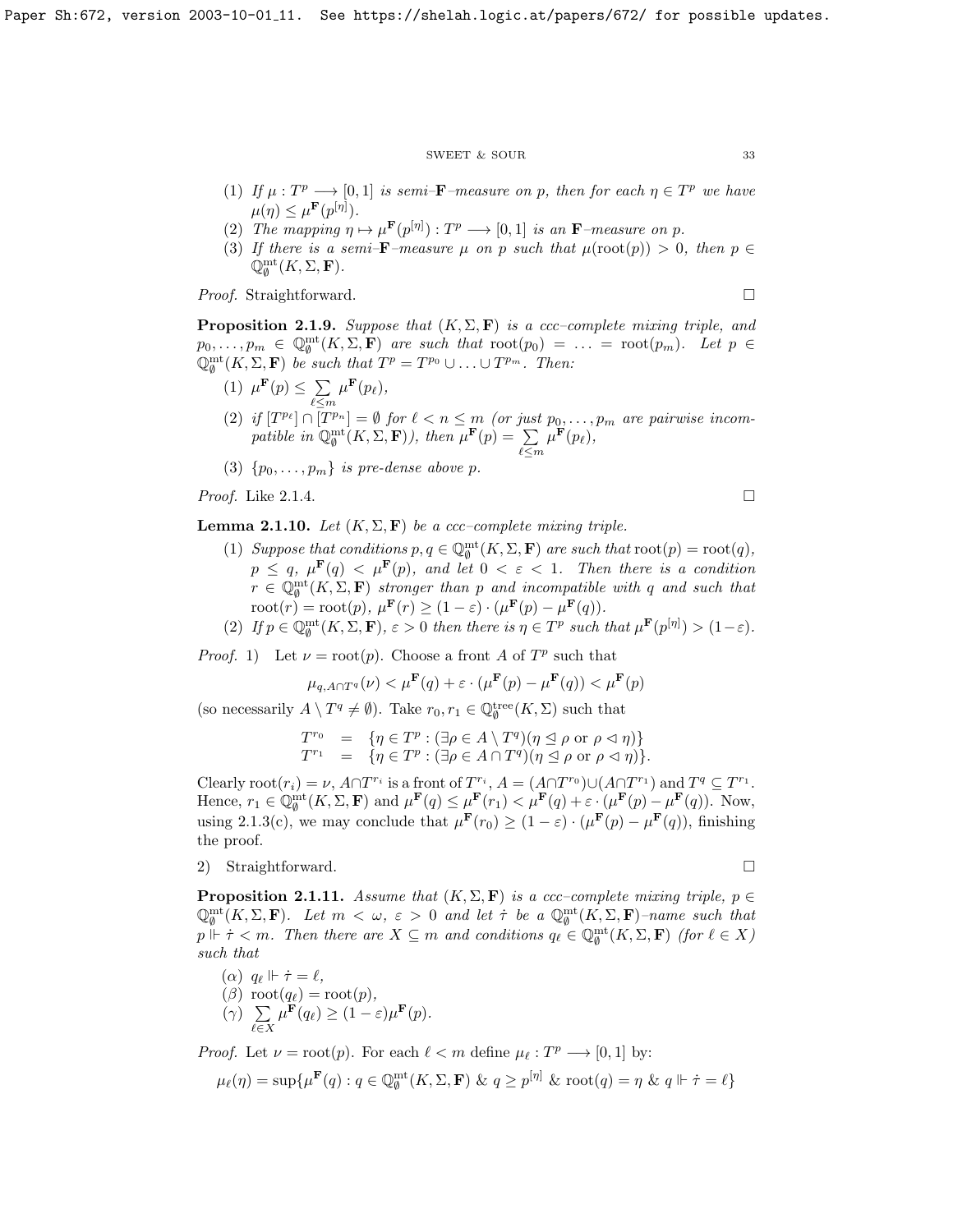(with the convention that sup  $\emptyset = 0$ ). It follows from [2.1.1\(](#page-30-2)f) that each  $\mu_{\ell}$  is an F–measure on p.

<span id="page-34-0"></span>Claim 2.1.11.1. 
$$
\mu^{\mathbf{F}}(p) = \sum_{\ell < m} \mu_{\ell}(\nu)
$$
.

Proof of the claim. First note that, by a suitable modification of [2.1.4,](#page-31-1) we have  $\mu^{\mathbf{F}}(p) \geq \sum$  $\sum_{\ell \leq m} \mu_{\ell}(\nu)$ . So suppose that  $\mu^{\mathbf{F}}(p) > \sum_{\ell \leq n}$  $\sum_{\ell \leq m} \mu_{\ell}(\nu)$ , and let  $n \in \omega$  be such that  $(1-\frac{2}{n})\cdot\mu^{\mathbf{F}}(p) > \sum$  $\sum_{\ell \leq m} \mu_{\ell}(\nu)$ . Let  $S = \{ \eta \in T^p : (1 - \frac{1}{\cdot})$  $\frac{1}{n})\cdot\mu^{\mathbf{F}}(p^{[\eta]})>\sum_{\ell\in\mathcal{L}}% {\displaystyle\sum\limits_{\ell\in\mathcal{L}}% {\displaystyle\sum\limits_{\ell\in\mathcal{L}}% {\displaystyle\sum\limits_{\ell\in\mathcal{L}}% {\displaystyle\sum\limits_{\ell\in\mathcal{L}}% {\displaystyle\sum\limits_{\ell\in\mathcal{L}}% {\displaystyle\sum\limits_{\ell\in\mathcal{L}}% {\displaystyle\sum\limits_{\ell\in\mathcal{L}}% {\displaystyle\sum\limits_{\ell\in\mathcal{L}}% {\displaystyle\sum\limits_{\ell\in\mathcal{L}}% {\displaystyle\sum\limits_{\ell$  $_{\ell < m}$  $\mu_{\ell}(\eta)\},$ 

and let  $T \subseteq S$  be a tree such that  $\text{root}(T) = \nu$  and  $\eta \in T$ ,  $\rho \in \text{succ}_{T^p}(\eta) \cap S$ imply  $\rho \in T$ . Clearly  $\max(T) = \emptyset$ , so we may choose  $r \in \mathbb{Q}_\emptyset^{\text{tree}}(K,\Sigma)$  so that  $T = T^r$ . If  $\mu^{\mathbf{F}}(r) > 0$ , then  $(r \in \mathbb{Q}_{\emptyset}^{\mathrm{mt}}(K,\Sigma,\mathbf{F})$  and) we may choose a condition  $q \in \mathbb{Q}_{\emptyset}^{\text{mt}}(K,\Sigma,\mathbf{F})$  stronger than r which decides the value of  $\tau$ . By [2.1.10\(](#page-33-0)2) we find  $\eta \in T^q$  such that  $\mu^{\mathbf{F}}(q^{[\eta]}) > (1 - \frac{1}{n}) \geq (1 - \frac{1}{n})\mu^{\mathbf{F}}(p^{[\eta]}),$  what contradicts  $T^q \subseteq T^r \subseteq S$ . Therefore  $\mu^{\mathbf{F}}(r) = 0$ , and like in [2.1.10\(](#page-33-0)1) we may build a condition  $q \geq p$  and a front A of  $T<sup>q</sup>$  such that

- $\text{root}(q) = \nu, A \cap T^r = \emptyset,$
- $T^q = \{ \eta \in T^p : (\exists \rho \in A)(\eta \leq \rho \text{ or } \rho \lhd \eta) \},\$
- $(1 \frac{1}{n}) \mu^{\mathbf{F}}(p^{[\eta]}) \leq \sum$  $\sum_{\ell \leq m} \mu_{\ell}(\eta) \leq \mu^{\mathbf{F}}(p^{[\eta]})$  for each  $\eta \in A$ , and

•  $\mu^{\mathbf{F}}(q) > (1 - \frac{1}{n}) \mu^{\mathbf{F}}(p).$ Now, we may easily conclude that  $\Sigma$  $\sum_{\ell \leq m} \mu_{\ell}(\nu) \geq (1 - \frac{2}{n}) \cdot \mu^{\mathbf{F}}(p)$ , getting a contradiction.  $\square$ 

The conclusion of the proposition follows immediately from [2.1.11.1](#page-34-0) and the definition of  $\mu_{\ell}$ 's (so we take  $X = \{ \ell \langle m : \mu_{\ell}(\nu) > 0 \}$  and suitable  $q_{\ell}$ 's for  $\ell \in X$ ).

**Proposition 2.1.12.** Suppose that  $(K, \Sigma, \mathbf{F})$  is a ccc-complete mixing triple and  $\tau$  is a  $\mathbb{Q}_{\emptyset}^{\rm mt}(K,\Sigma,\mathbf{F})$ -name for an ordinal. Let  $p \in \mathbb{Q}_{\emptyset}^{\rm mt}(K,\Sigma,\mathbf{F})$ ,  $0 < \varepsilon < 1$ . Then there is a condition  $q \geq p$  and a front A of  $T<sup>q</sup>$  such that

- $(\alpha) \text{ root}(q) = \text{root}(p), \ \mu^{\mathbf{F}}(q) > (1 \varepsilon)\mu^{\mathbf{F}}(p),$
- (β) for each  $\eta \in A$  the condition  $q^{[\eta]}$  decides the value of  $\tau$ .

Proof. Let

$$
B = \{ \eta \in T^p : \text{ for some } p^* \ge p \text{ we have: } \operatorname{root}(p^*) = \eta, \\ \mu^{\mathbf{F}}(p^*) \ge (1 - \frac{\varepsilon}{2})\mu^{\mathbf{F}}(p^{[\eta]}), \text{ and } p^* \text{ decides } \dot{\tau} \text{ on a front} \}.
$$

It follows from [2.1.10](#page-33-0) that, if  $q \in \mathbb{Q}_{\emptyset}^{\text{mt}}(K,\Sigma,\mathbf{F})$  is a condition stronger than p, then  $T^q \cap B \neq \emptyset$ . If root $(p) \in B$ , then we are clearly done, so suppose root $(p) \notin B$ . Note that if  $\eta \in T^p \setminus B$  then  $succ_{T^p}(\eta) \setminus B \neq \emptyset$ . Thus

$$
T \stackrel{\text{def}}{=} \{ \eta \in T^p : (\forall \nu \le \eta)(\nu \notin B) \}
$$

is a tree with  $\max(T) = \emptyset$ ,  $T \cap B = \emptyset$ ,  $\text{root}(T) = \text{root}(p)$ . This T determines a condition  $r \in \mathbb{Q}_{\emptyset}^{\text{tree}}(K,\Sigma)$ , root $(r) = \text{root}(p)$ . It follows from the previous remark that  $\mu^{\mathbf{F}}(r) = 0$ . Take a front A of  $T^p$  such that  $\mu_{r, A \cap T^r}(\text{root}(r)) < \frac{1}{4} \cdot \varepsilon \cdot \mu^{\mathbf{F}}(p)$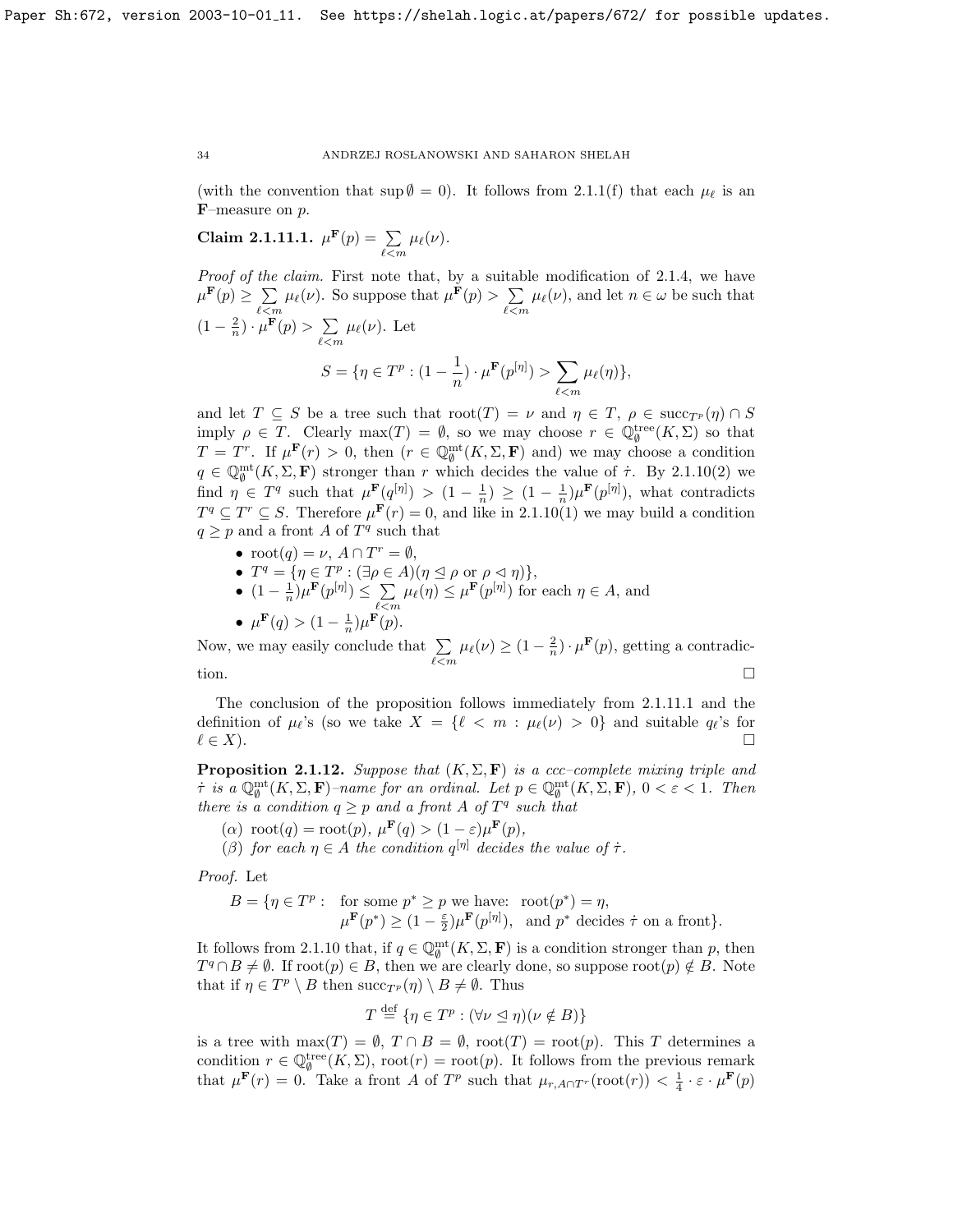## $\begin{tabular}{ll} \multicolumn{2}{c}{\text{SWEET}} & $\&$ \text{SOUR} \end{tabular} \tag{35}$

and  $A \subseteq T^r \cup B$ . For each  $\nu \in A \setminus T^r$  fix a condition  $q_{\nu}$  such that  $p^{[\nu]} \leq q_{\nu}$ ,  $\mu^{\mathbf{F}}(q_{\nu}) \geq (1 - \frac{\varepsilon}{2}) \mu^{\mathbf{F}}(p^{[\nu]})$ , and  $q_{\nu}$  decides  $\dot{\tau}$  on a front. Let q be such that

$$
T^{q} = \{ \eta \in T^{p} : (\exists \nu \in A \setminus T^{r})(\eta \in T^{q_{\nu}} \text{ or } \nu \leq \eta) \}.
$$

It should be clear that  $q$  is a condition as required  $\Box$ 

<span id="page-35-0"></span>2.2. Exotic norm conditions. The norm conditions introduced in the first section have their counterparts in the non-ccc case (as presented in [\[RS99\]](#page-70-1)). Here we formulate more norm conditions which may be used to build ccc forcing notions from linked creating pairs (or tree–creating pairs), and which seem to be very ccc–specific. Let us start with a norm condition that allows us to include into our framework the "Mathias with ultrafilter" forcing notion.

# **Definition 2.2.1.** (1) A local creating pair  $(K, \Sigma)$  for **H** is *strongly linked* if it is full (see  $1.1.2(5)$ ), linked and

(⊗)<sup>sl</sup> there are  $t_{\ell}^{\min}$  ∈ K (for  $\ell < \omega$ ) such that  $m_{dn}^{t_{\ell}^{\min}} = \ell$  and if  $t \in K$ ,  $m^t_{\rm dn} = \ell$ , then  $t_{\ell}^{\rm min} \in \Sigma(t)$ .

If additionally for each  $\ell < \omega$  we have

$$
(\forall u\in \mathrm{dom}(\mathbf{val}[t^{\min}_{\ell}]))(\exists! \ v\in\mathrm{rng}(\mathbf{val}[t^{\min}_{\ell}]))(u\vartriangleleft v),
$$

 $m \in \omega$ 

then we say that  $(K, \Sigma)$  is strongly<sup>+</sup> linked.

(2) A local tree–creating pair  $(K, \Sigma)$  for **H** is *(tree-) strongly linked* if it is linked and

$$
(\otimes)^{\text{sl}}_{\text{tree}}
$$
 there are  $t_{\eta}^{\min} \in K \cap \text{LTCR}_{\eta}[\mathbf{H}]$  (for  $\eta \in \bigcup_{m \in \omega} \prod_{i \le m} \mathbf{H}(i)$ ) such that if  $t \in K \cap \text{LTCR}_{\eta}[\mathbf{H}], \eta \in \bigcup \prod \mathbf{H}(i)$ , then  $t_{\eta}^{\min} \in \Sigma(t)$ .

 $i$  $<$ m If, additionally,  $|pos(t_n^{\min})| = 1$  for each  $\eta$  then we say that  $(K, \Sigma)$  is strongly<sup>+</sup> linked.

- (3) Let D be a non-principal ultrafilter on  $\omega$ . We define norm conditions  $\mathcal{C}(D)$ and  $\mathcal{C}^{tree}(D)$  (for the contexts of creating pairs and tree–creating pairs, respectively) and the corresponding forcing notions  $\mathbb{Q}_D^*(K,\Sigma)$ ,  $\mathbb{Q}_D^{\text{tree}}(K,\Sigma)$ as follows.
	- A sequence  $\langle t_i : i < \omega \rangle$  satisfies  $\mathcal{C}(D)$  if for some  $\ell < \omega$  we have:

$$
(\forall i < \omega)(m_{\mathrm{dn}}^{t_i} = \ell + i) \quad \text{and} \quad \lim_{D} \langle \mathbf{nor}[t_{j-\ell}] : \ell \le j < \omega \rangle = \infty.
$$

For a local creating pair  $(K, \Sigma)$ ,  $\mathbb{Q}_D^*(K, \Sigma)$  is the forcing notion

 $\mathbb{Q}_{\mathcal{C}(D)}^*(K,\Sigma) = \{p \in \mathbb{Q}_{\emptyset}^*(K,\Sigma) : \langle t_i^p : i \langle \omega \rangle \text{ satisfies } \mathcal{C}(D)\}.$ 

• A system  $\langle t_\eta : \eta \in T \rangle \subseteq \text{LTCR}[\mathbf{H}]$  satisfies  $\mathcal{C}^{\text{tree}}(D)$  if T is a tree,  $t_{\eta} \in \text{LTCR}_{\eta}[\mathbf{H}]$  and  $\text{pos}(t_{\eta}) = \text{succ}_{T}(\eta) \subseteq \prod$  $i \leq lh(\eta)$  $H(i)$  for each  $\eta \in T$ , and  $(\forall \eta \in [T])(\lim_{D} \langle \textbf{nor}[t_{\eta\upharpoonright k}] : \text{lh}(\textbf{root}(T)) \leq k < \omega \rangle = \infty).$ 

For a local tree creating pair  $(K, \Sigma)$ ,  $\mathbb{Q}_D^{\text{tree}}(K, \Sigma)$  is the forcing notion

$$
\mathbb{Q}^{\text{tree}}_{\mathcal{C}(D)}(K,\Sigma) = \{ p \in \mathbb{Q}_{\emptyset}^{\text{tree}}(K,\Sigma) : \langle t^p_{\eta} : \eta \in T^p \rangle \text{ satisfies } \mathcal{C}^{\text{tree}}(D) \}.
$$

Remark 2.2.2. Strongly linked (and especially strongly<sup>+</sup> linked) creating pairs resemble omittory creating pairs of [\[RS99,](#page-70-1) Def. 2.1.1] – in both cases the practical examples are such that we may "omit" some of the creatures from a condition  $p$ . Here the "omitting" is done by replacing  $t_i^p$  by the suitable  $t_{\ell}^{\min}$  (see [2.4.5\)](#page-32-1).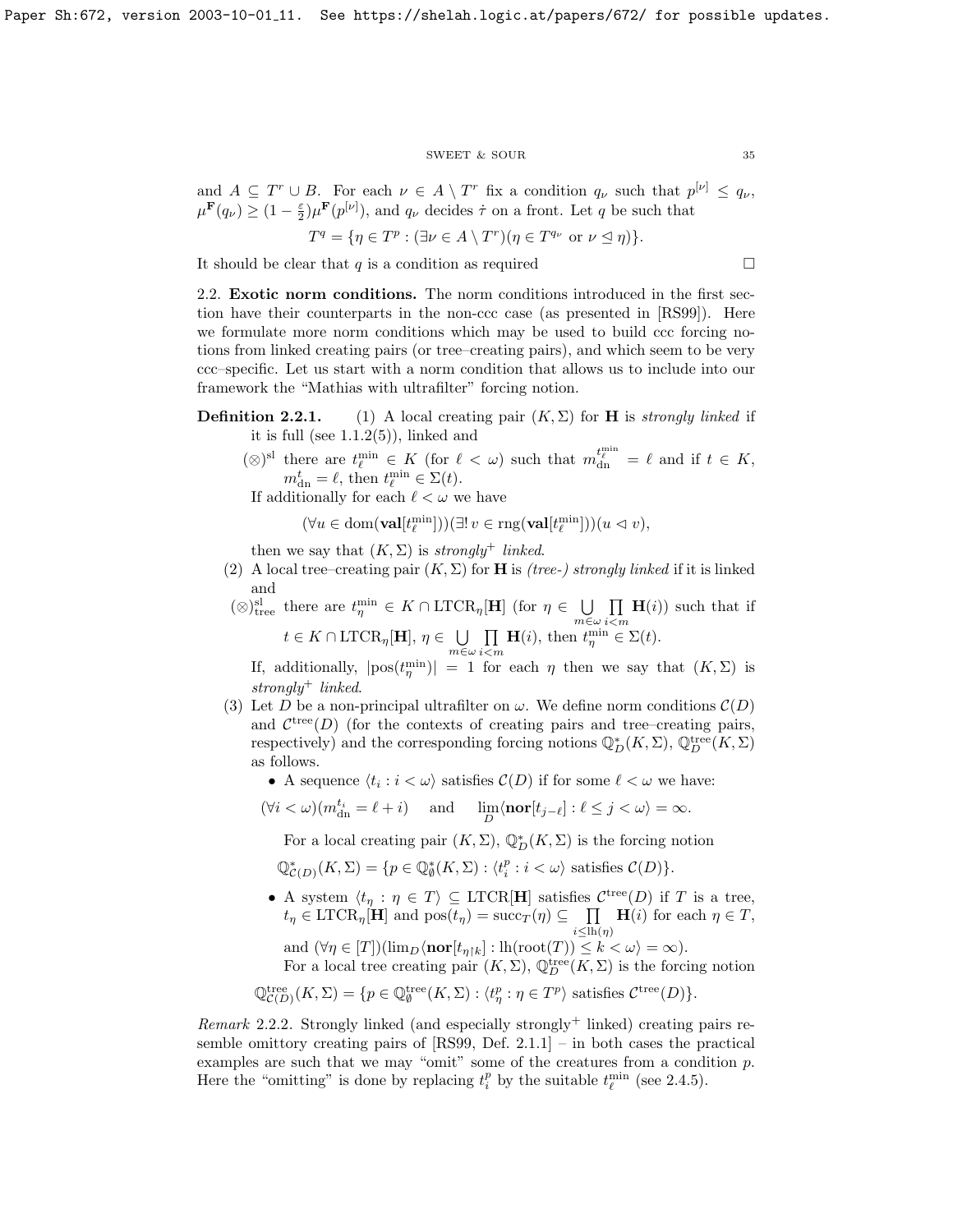**Proposition 2.2.3.** Let D be a non-principal ultrafilter on  $\omega$ . If  $(K, \Sigma)$  is a local strongly linked creating pair (tree–creating pair, respectively), then the forcing notion  $\mathbb{Q}_D^*(K,\Sigma)$  ( $\mathbb{Q}_D^{\text{tree}}(K,\Sigma)$ , respectively) is  $\sigma$ -centered.

# *Proof.* Straightforward. □

Forcing notions  $\mathbb{Q}_D^*(K,\Sigma)$ , though similar to the Mathias forcing notion, do not have (in general) as many nice properties as this one. For example "deciding formulas without changing the root" may easily fail, even though we may have some kind of continuous reading of names.

**Definition 2.2.4** (See [\[RS99,](#page-70-0) Def. 1.2.9]). Let D be a non-principal ultrafilter on ω,  $(K, \Sigma)$  be a local strongly linked creating pair and  $\tau$  be a  $\mathbb{Q}_D^*(K, \Sigma)$ -name for an ordinal. We say that a condition  $p \in \mathbb{Q}_D^*(K,\Sigma)$  approximates  $\tau$  at  $t_n^p$  (or at n) whenever the following demand is satisfied:

(\*) for each  $w_1 \in \text{pos}(w^p, t_0^p, \ldots, t_{n-1}^p)$ , if there is a condition  $r \in \mathbb{Q}_D^*(K, \Sigma)$ stronger than p and such that  $w^r = w_1$  and r decides the value of  $\dot{\tau}$ , then the condition  $(w_1, t_n^p, t_{n+1}^p, \ldots)$  decides the value of  $\tau$ 

**Proposition 2.2.5.** Assume that D is a Ramsey ultrafilter on  $\omega$  and  $(K, \Sigma)$  is a local, really finitary and strongly<sup>+</sup> linked creating pair. Then for each  $p \in \mathbb{Q}_D^*(K,\Sigma)$ and a name  $\tau$  for an ordinal, there is a condition  $q \geq p$  which approximates  $\tau$  at every *n* and such that  $w^p = w^q$ .

Proof. The proof follows the lines of the appropriate proof for the Mathias forcing notion (see e.g. [\[BJ95,](#page-69-0) §7.4]). Let  $\langle t_{\ell}^{\min} : \ell < \omega \rangle$  witness that  $(K, \Sigma)$  satisfies  $(\otimes)^{\text{sl}}$ of [2.2.1\(](#page-30-0)1),  $(\forall u \in \text{dom}(\textbf{val}[t_{\ell}^{\min}]))(\exists! v \in \text{rng}(\textbf{val}[t_{\ell}^{\min}]))$  $(u \lhd v)$ . For simplicity, we assume that  $\operatorname{nor}[t_{\ell}^{\min}] \leq 1$  (for  $\ell < \omega$ ).

For a condition  $p \in \mathbb{Q}_D^*(K,\Sigma)$  and  $n \in \omega$  let

$$
\operatorname{supp}^n(p) \stackrel{\text{def}}{=} \{m_{\text{dn}}^{t_i^n} : i < \omega \ \& \ \operatorname{nor}[t_i^p] > n+1\} \in D.
$$

Choose inductively conditions  $p_n \in \mathbb{Q}_D^*(K, \Sigma)$  such that for each  $n < \omega$ :

- (1)  $p_0 = p, p_n \leq p_{n+1}, w^{p_n} = w^p$ , and  $t_i^{p_{n+1}} = t_i^{p_n}$  for  $i < n$ ,
- (2) if  $w \in \text{pos}(w^p, t^p_0, \ldots, t^p_{n-1})$  and there is  $p^* \geq p$  such that  $w^{p^*} = w$  and  $p^*$ decides  $\dot{\tau}$ , then  $(w, t_n^{p_{n+1}}, t_{n+1}^{p_{n+1}}, \ldots)$  decides  $\dot{\tau}$ .

(Note that "strongly linked" implies that if  $w^{q_0} = w^{q_1}$ , then  $q_0, q_1$  are compatible; also remember that  $(K, \Sigma)$  is full.) Since D is Ramsey, we may choose an increasing sequence  $\langle i_n : n \langle \omega \rangle \subseteq \omega \setminus \mathrm{lh}(w^p)$  such that

$$
\{i_n : n < \omega\} \in D \quad \text{and} \quad (\forall n \in \omega)(i_n + 2 < i_{n+1} \in \text{supp}^{n+1}(p_{i_n - \text{lh}(w^p)+2})).
$$

For  $j < \omega$  let

$$
t_j^q = \begin{cases} t_j^{p_{i_n - \text{lh}(w^p) + 2}} & \text{if } j = i_{n+1} - \text{lh}(w^p), \ n \in \omega, \\ t_j^{\min} & \text{if } j + \text{lh}(w^p) \notin \{i_{n+1} : n < \omega\}. \end{cases}
$$

It should be clear that  $q \stackrel{\text{def}}{=} (w^p, t_0^q, t_1^q, \ldots) \in \mathbb{Q}_D^*(K, \Sigma)$  is a condition stronger than p and for every  $w \in \text{pos}(w^p, t^p_0, \ldots, t^p_{i_n - \text{lh}(w^p)}), n \in \omega$  we have

$$
(w, t_{i_n-\ln(w^p)+1}^q, t_{i_n-\ln(w^p)+2}^q, \ldots) \ge (w, t_{i_n-\ln(w^p)+1}^{p_{i_n-\ln(w^p)+2}}, t_{i_n-\ln(w^p)+2}^{p_{i_n-\ln(w^p)+2}}, \ldots).
$$

Hence easily q approximates  $\dot{\tau}$  at all points of the form  $i_{n+1} - \text{lh}(w^p) + 1$  (for  $n < \omega$ ), and by the additional demand on  $t_{\ell}^{\min}$  (in "strongly<sup>+")</sup>) we conclude that  $q$ approximates  $\dot{\tau}$  at all  $n < \omega$ .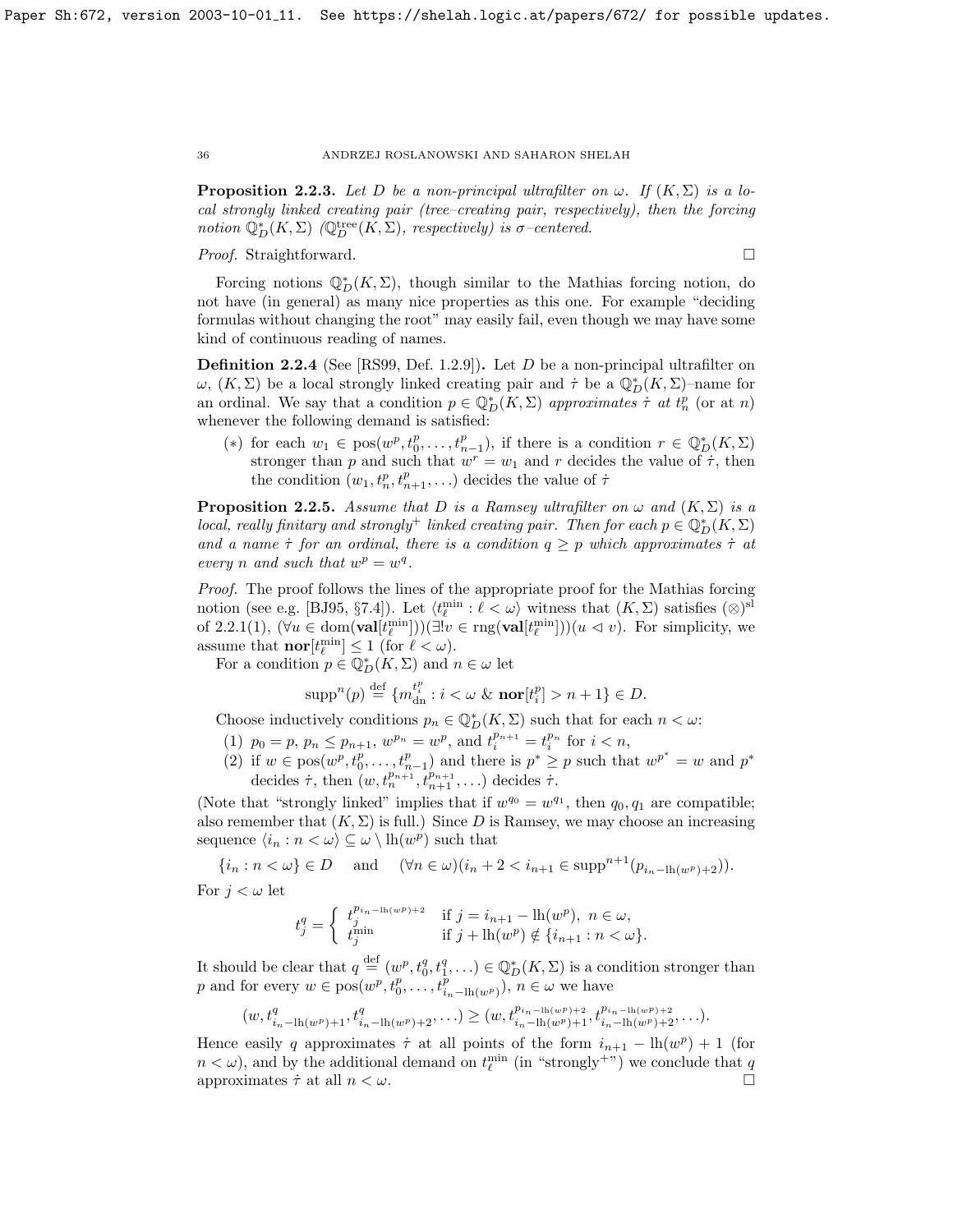#### $\begin{tabular}{ll} \multicolumn{2}{c}{\text{SWEET}} & $\&$ \text{SOUR} \end{tabular} \begin{tabular}{ll} \multicolumn{2}{c}{\text{SWEET}} & $\&$ \multicolumn{2}{c}{\text{SOWR}} \end{tabular}$

<span id="page-37-0"></span>**Proposition 2.2.6.** Suppose that  $(K, \Sigma)$  is a strongly<sup>+</sup> linked local creating pair (with  $t_n^{\min}$  witnessing this). Assume that  $\operatorname{nor}[t_n^{\min}] \leq 1$  (for  $n < \omega$ ) and

- (\*) for each  $n \in \omega$  there are disjoint sets  $A_n, B_n \subseteq \mathbf{H}(n)$  such that
	- if  $\langle u, v \rangle \in \textbf{val}[t_n^{\min}],$  then  $v(n) \notin A_n \cup B_n$ ,
	- if  $t \in K$ ,  $\textbf{nor}[t] > 1$ ,  $u \in \text{dom}(\textbf{val}[t])$ ,  $\text{lh}(u) = n$ then there are  $v_0, v_1$  such that  $\langle u, v_0 \rangle, \langle u, v_1 \rangle \in \textbf{val}[t]$  and  $v_1(n) \in A_n$ and  $v_0(n) \in B_n$ .

Let D be an ultrafilter on  $\omega$ . Then the forcing notion  $\mathbb{Q}_D^*(K,\Sigma)$  adds a Cohen real.

*Proof.* Let  $\dot{W}$  be the name for  $\mathbb{Q}_D^*(K,\Sigma)$ -generic real and let  $\dot{K} = \{\dot{k}_n : n < \omega\}$  be a name for a subset of  $\omega$  such that

$$
\dot{K} = \{k \in \omega : \dot{W}(k) \in A_k \cup B_k\}.
$$

(Clearly  $\dot{K}$  is infinite.) Let  $\dot{c} \in 2^{\omega}$  be given by  $\dot{c}(n) = 0$  if and only if  $\dot{W}(\dot{k}_n) \in A_n$ . It should be clear that  $\dot{c}$  is a name for a Cohen real over  $V$ .

Now we will give some norm conditions that can be used in the context of local and forgetful creating pairs. Note that if  $(K, \Sigma)$  is of that type, then for each  $t \in K$ we have (unique) set  $P_t \subseteq \mathbf{H}(m_{\text{dn}}^t)$  such that

 $\langle u, v \rangle \in \textbf{val}[t] \text{ if and only if } v(m_{\text{dn}}^t) \in P_t, u \vartriangleleft v \text{ and } \text{lh}(v) = \text{lh}(u) + 1$ 

(for some, equivalently all,  $u \in \text{dom}(\textbf{val}[t])$ ). The set  $P_t$  corresponds to pos(t) in the tree–creatures context, and below we will use the notation  $pos(t)$  for it (hoping that this does not cause any confusion). Our next definition is a variant of  $2.1.3(a,b)$ for the case of local forgetful creating pairs.

**Definition 2.2.7.** A local forgetful creating pair  $(K, \Sigma)$  for **H** is *complete* if

- (a) for each  $i \in \omega$  and a nonempty set  $A \subseteq \mathbf{H}(i)$ , there is a unique creature  $t_A^i \in K$  such that  $m_{dn}^{t_A^i} = i$  and  $pos(t_A^i) = A$ ,
- (b) if  $i \in \omega$ ,  $A \subseteq B \subseteq \mathbf{H}(i)$ , then  $t_A^i \in \Sigma(t_B^i)$  and  $\mathbf{nor}[t_A^i] \leq \mathbf{nor}[t_B^i]$ .

**Definition 2.2.8.** Let  $\mathbf{H}: \omega \longrightarrow \mathcal{H}(\omega_1)$  be such that  $(\forall n \in \omega)(|\mathbf{H}(n)| > 2^n)$  and let  $(K, \Sigma)$  be a complete creating pair for **H**.

- (1) A 1–norming system (for **H**) is a pair  $(\bar{K}, \bar{g})$  such that
	- ( $\alpha$ )  $K = \langle K_\ell : \ell \in \omega \rangle$  is a sequence of infinite pairwise disjoint subsets of  $\omega, \min(K_{\ell}) \geq \ell,$
	- ( $\beta$ )  $\bar{g} = \langle g_{\rho} : \rho \in 2^{\langle \omega \rangle} \rangle$ , where for each  $\ell < \omega$ :
	- ( $\gamma$ ) if  $\rho \in 2^{\ell}$  then  $g_{\rho} \in \Pi$  $m \in K_{\ell}$  $\mathbf{H}(m)$ , and

(δ) for every  $m \in K_{\ell}$ , there are no repetitions in  $\langle g_{\rho}(m) : \rho \in 2^{\ell} \rangle$ .

(2) Let  $\mathcal{C}$ (nor) be a norm condition for K and  $(\bar{K}, \bar{g})$  be a 1–norming system. We define  $(\bar{K}, \bar{g})$ -modified version  $\mathcal{C}(\mathbf{nor})^{\bar{K}, \bar{g}}$  of  $\mathcal{C}(\mathbf{nor})$  by a sequence  $\langle t_i : i \langle \omega \rangle$  satisfies  $\mathcal{C}(nor)^{\bar{K},\bar{g}}$  if and only if

it satisfies  $\mathcal{C}(\mathbf{nor})$  and for some  $\rho_0, \ldots, \rho_k \in 2^{\omega}, k < \omega$  we have

 $(\forall i, \ell < \omega)(\forall \rho \in 2^{\ell})( [m_{\text{dn}}^{t_i} \in K_{\ell} \& g_{\rho}(m_{\text{dn}}^{t_i}) \notin \text{pos}(t_i)] \Rightarrow [\rho \vartriangleleft \rho_0 \vee \ldots \vee \rho \vartriangleleft \rho_k]).$ 

(3) If  $\mathcal{C}(\mathbf{nor})$  is one of  $\mathcal{C}^{\infty}(\mathbf{nor})$ ,  $\mathcal{C}^{\mathcal{F}}(\mathbf{nor})$  or  $\mathcal{C}^f(\mathbf{nor})$  (for suitable f, F; see [1.1.5\)](#page-7-0), then the forcing notions corresponding to  $(\bar{K}, \bar{g})$ –modified versions of  $C(\textbf{nor})$  will be denoted by  $\mathbb{Q}_{\infty}^{\bar{K},\bar{g}}(K,\Sigma), \mathbb{Q}_{\mathcal{F}}^{\bar{K},\bar{g}}(K,\Sigma), \mathbb{Q}_{f}^{\bar{K},\bar{g}}(K,\Sigma)$ , respectively.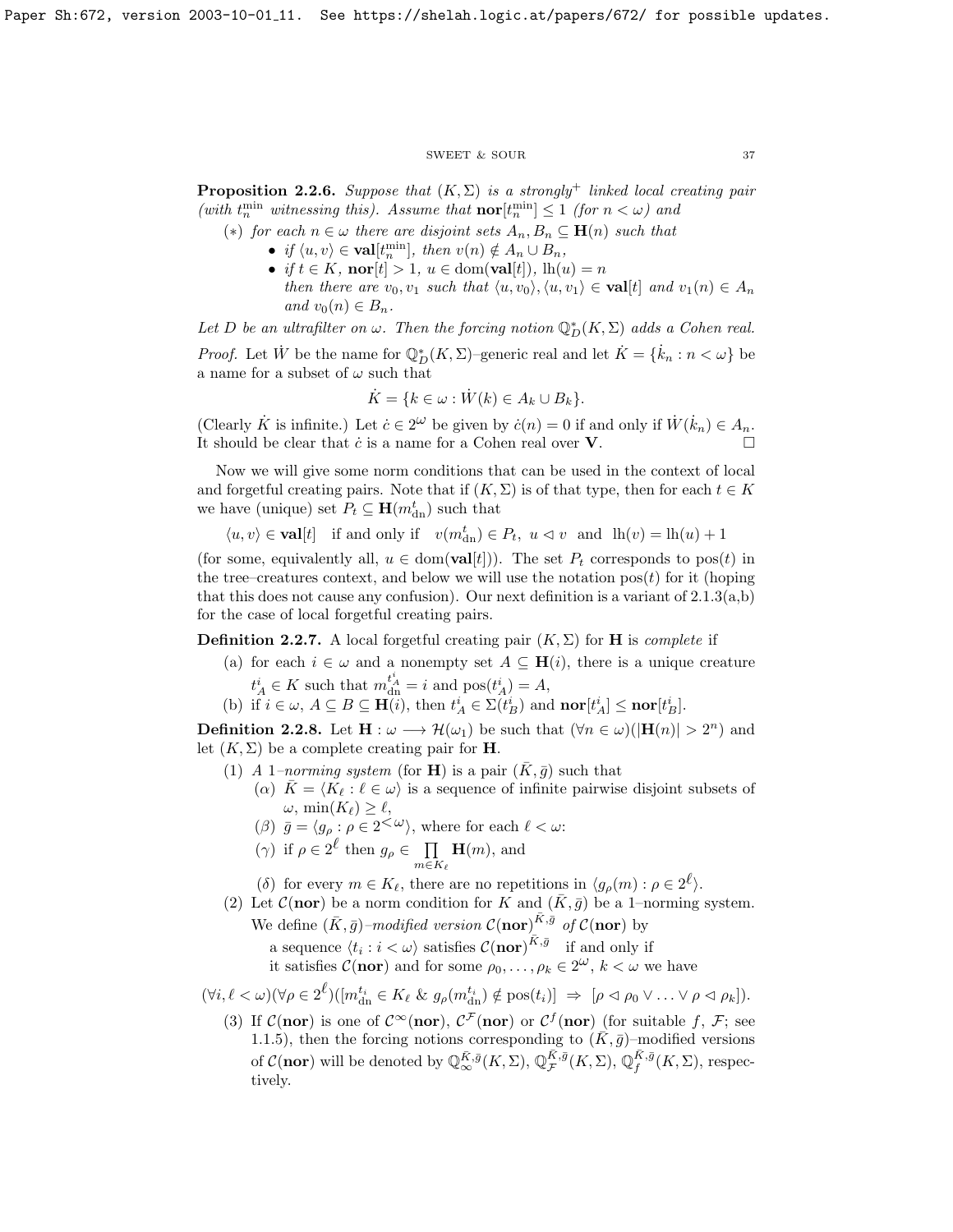**Proposition 2.2.9.** Let  $\mathbf{H}: \omega \longrightarrow \mathcal{H}(\omega_1)$  be such that  $(\forall n \in \omega)(|\mathbf{H}(n)| > 2^n)$ . Assume that  $(K, \Sigma)$  is a complete creating pair, and  $(K, \bar{g})$  is a 1–norming system (for  $H$ ).

- (1) If  $f : \omega \times \omega \longrightarrow \omega$  is fast and  $(K, \Sigma)$  is linked, then  $\mathbb{Q}_{\infty}^{\bar{K}, \bar{g}}(K, \Sigma)$  and  $\mathbb{Q}_f^{\tilde{K},\bar{g}}(K,\Sigma)$  are  $\sigma$ - $*$ -linked Souslin forcing notions.
- (2) Assume that  $h : \omega \times \omega \longrightarrow \omega$  is regressive and  $\mathcal{F} \subseteq (\omega \setminus 2)^{\omega}$  is an h–closed family which is either countable or  $\geq^*$ -directed. Suppose  $(K, \Sigma)$  is local and h–linked. Then the forcing notion  $\mathbb{Q}_{\mathcal{F}}^{\bar{K},\bar{g}}(K,\Sigma)$  is  $\sigma$ - $*$ –linked, and if  $\mathcal F$ is countable and  $\geq^*$ -directed, then  $\mathbb{Q}_{\mathcal{F}}^{\bar{K},\bar{g}}(K,\Sigma)$  is also Souslin.

Proof. Straightforward. □

**Definition 2.2.10.** Let  $(K, \Sigma)$  be a local forgetful creating pair for **H**.

- (1) A 2-norming system is a sequence  $\bar{U} = \langle U_{\rho,k} : \rho \in 2^{\langle \omega \rangle} \& k \langle \omega \rangle$  of pairwise disjoint infinite subsets of  $\omega$  such that  $lh(\rho) \leq \min(U_{\rho,k}).$
- (2) For a norm condition  $\mathcal{C}(\text{nor})$  and a 2–norming system  $\overline{U}$  we define  $\overline{U}$  modified version  $\mathcal{C}(\mathbf{nor})^{\overline{U}}$  of  $\overline{\mathcal{C}}(\mathbf{nor})$  by

a sequence  $\langle t_i : i \langle \omega \rangle$  satisfies  $\mathcal{C}(\text{nor})^{\bar{U}}$  if and only if

it satisfies  $\mathcal{C}(\text{nor})$  and for some  $\rho_0, \ldots, \rho_\ell \in 2^{\omega}$  and  $k_0, \ldots, k_\ell < \omega$ ,  $\ell < \omega$ ,

for every  $i, k < \omega$  and  $\rho \in 2^{\textstyle < \omega}$  we have:

 $[m_{\text{dn}}^{t_i} \in U_{\rho,k} \& \text{pos}(t_i) \neq \mathbf{H}(m_{\text{dn}}^{t_i})] \Rightarrow [\rho \triangleleft \rho_0 \vee \ldots \vee \rho \triangleleft \rho_\ell \text{ and } k \in \{k_0, \ldots, k_\ell\}].$ 

We will use notation  $\mathbb{Q}_{\infty}^{\bar{U}}(K,\Sigma)$ ,  $\mathbb{Q}_{\mathcal{F}}^{\bar{U}}(K,\Sigma)$ ,  $\mathbb{Q}_{f}^{\bar{U}}(K,\Sigma)$  for the respective forcing notions (and suitable  $f, \mathcal{F}$ ).

**Proposition 2.2.11.** Let  $(K, \Sigma)$  be a complete creating pair, and  $\overline{U}$  be a 2–norming system.

- (1) If  $f : \omega \times \omega \longrightarrow \omega$  is fast and  $(K, \Sigma)$  is linked, then  $\mathbb{Q}_{\infty}^{\overline{U}}(K, \Sigma)$  and  $\mathbb{Q}_{f}^{\overline{U}}(K, \Sigma)$ are σ-∗–linked Souslin forcing notions.
- (2) Assume that  $h : \omega \times \omega \longrightarrow \omega$  is regressive and  $\mathcal{F} \subseteq (\omega \setminus 2)^{\omega}$  is an h–closed family which is either countable or  $\geq^*$ -directed. Suppose  $(K, \Sigma)$  is local and h–linked. Then the forcing notion  $\mathbb{Q}_{\mathcal{F}}^{\bar{U}}(K,\Sigma)$  is  $\sigma$ - $*$ –linked, and if  $\mathcal F$  is countable and  $\geq^*$ -directed, then  $\mathbb{Q}_{\mathcal{F}}^{\bar{U}}(K,\Sigma)$  is also Souslin.

*Proof.* Straightforward. □

2.3. Universal forcing notions. Here we introduce constructions involving very peculiar norm conditions. As a matter of fact, norms are not important in that type of constructions, but they still provide examples. Prototypes for the method described here are the Universal Meager forcing notion UM and forcing notions related to variants of the PP–property (see [\[She98,](#page-70-1) Ch.VI, §2.12], [\[RS99,](#page-70-0) Ch.7]).

**Definition 2.3.1.** Let  $(K, \Sigma)$  be a tree–creating pair for **H**. A finite candidate for  $(K, \Sigma)$  is a system  $\langle t_n : \eta \in \hat{S} \rangle$  such that

- (i)  $S \subseteq \bigcup$  $k \leq$ lev $(S)$  $\prod$  $_{i < k}$  $H(i)$  is a tree of height lev(S)  $< \omega$ , each node in S has a
	- successor at the last level  $\text{lev}(S)$ ,
- (ii)  $\hat{S} = S \setminus \max(S)$  (i.e., non-maximal nodes of S),
- (iii)  $t_n \in \text{LTCR}_n[\mathbf{H}] \cap K$  and  $\text{pos}(t_n) = \text{succ}_S(\eta)$  (for  $\eta \in \hat{S}$ ).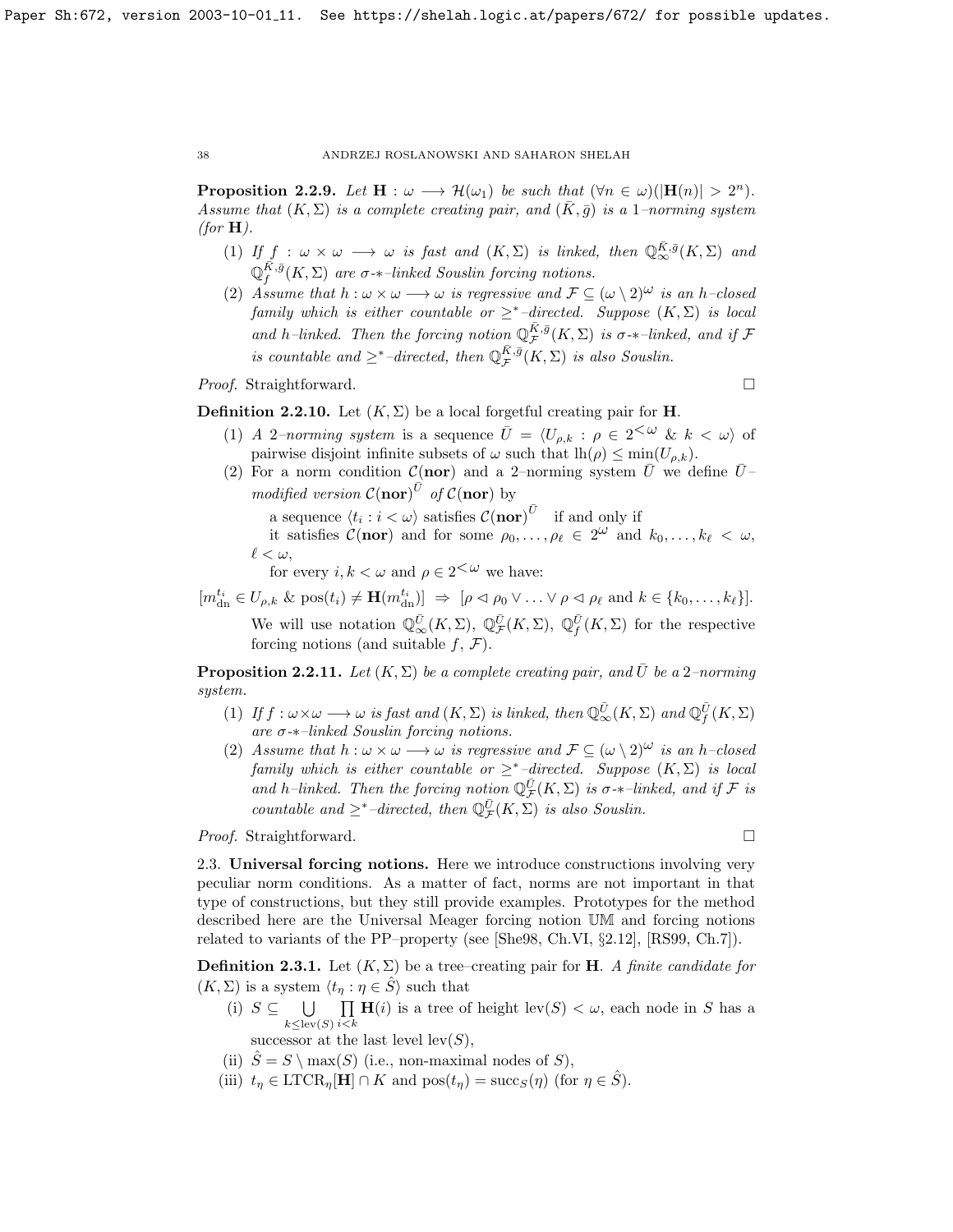#### SWEET & SOUR 39

The collection of finite candidates for  $(K, \Sigma)$  is denoted  $FC(K, \Sigma)$ . It is equipped with the following order (similar to that of  $\mathbb{Q}_\emptyset^{\text{tree}}(K,\Sigma)$ ):

$$
\langle t_\eta^0 : \eta \in \hat{S}^0 \rangle \le \langle t_\eta^1 : \eta \in \hat{S}^1 \rangle \quad \text{if and only if} \quad \text{lev}(S^0) \le \text{lev}(S^1) \text{ and}
$$

$$
(\forall \eta \in S^1)(\text{lh}(\eta) < \text{lev}(S^0) \quad \Rightarrow \quad \eta \in S^0 \, \& \, t_\eta^1 \in \Sigma(t_\eta^0)).
$$

Remark 2.3.2. Finite candidates for tree–creating pairs correspond to that for creating pairs (see [1.1.9\)](#page-8-0). In general, finite candidates do not have to be finite (just the respective tree is of finite height), but if  $(K, \Sigma)$  is finitary then they are.

**Definition 2.3.3.** Let  $H : \omega \longrightarrow \mathcal{H}(\omega_1)$ . A universality parameter p for H is a tuple  $(K^{\mathfrak{p}}, \Sigma^{\mathfrak{p}}, \mathcal{F}^{\mathfrak{p}}, \mathcal{G}^{\mathfrak{p}}) = (K, \Sigma, \mathcal{F}, \mathcal{G})$  such that

- (α)  $(K, Σ)$  is a really finitary local tree–creating pair for **H**,
- (β)  $\mathcal{F} \subseteq (\omega \setminus 2)^{\omega}$  is either countable or  $\leq^*$ -directed [note the direction of the inequality!],
- ( $\gamma$ ) elements of G are quadruples  $(\langle t_{\eta} : \eta \in \hat{S} \rangle, n_{\text{dn}}, n_{\text{up}}, \bar{r})$  such that
	- $\langle t_\eta : \eta \in \hat{S} \rangle \in \text{FC}(K, \Sigma)$ , root $(S) = \langle \rangle$
	- $n_{\text{dn}} \leq n_{\text{up}} \leq \text{lev}(S)$ ,
	- $\bar{r} = \langle r_i : i \in \text{dom}(\bar{r}) \rangle, r_i \in \omega, \text{ dom}(\bar{r}) \subseteq [n_{\text{dn}}, n_{\text{up}}],$
- $(\delta)$  if:
	- $\bullet$   $(\langle t_n^0 : \eta \in \hat{S}^0 \rangle, n_{\text{dn}}^0, n_{\text{up}}^0, \bar{r}^0) \in \mathcal{G},$
	- $\langle t_n^1 : \eta \in \hat{S}^1 \rangle \in \text{FC}(K, \Sigma), \, \langle t_\eta^0 : \eta \in \hat{S}^0 \rangle \leq \langle t_\eta^1 : \eta \in \hat{S}^1 \rangle$  and
	- $\bar{r}^1 = \langle r_i^1 : i \in \text{dom}(\bar{r}^1) \rangle, r_i^1 \in \omega, \text{ dom}(\bar{r}^0) \subseteq \text{dom}(\bar{r}^1), \text{ and } r_i^0 \leq r_i^1 \text{ for }$  $i \in \text{dom}(\bar{r}^0)$ , and
	- $n_{\text{dn}}^1 \leq n_{\text{dn}}^0, n_{\text{up}}^0 \leq n_{\text{up}}^1 \leq \text{lev}(S^1)$  and  $\text{dom}(\bar{r}^1) \subseteq [n_{\text{dn}}^1, n_{\text{up}}^1],$

 $\text{then:}\qquad (\langle t^1_\eta: \eta\in\hat{S}^1\rangle , n^1_{\text{dn}}, n^1_{\text{up}}, \bar{r}^1\rangle \in\mathcal{G},$ 

(ε) for some increasing function  $F = F^{\mathcal{G}} \in \omega^{\omega}$ , if:

- $(\langle t^\ell_\eta : \eta \in \hat{S}^\ell \rangle, n_{\text{dn}}^\ell, n_{\text{up}}^\ell, \bar{r}^\ell) \in \mathcal{G} \text{ (for } \ell < 2\text{), lev}(S^0) = \text{lev}(S^1)$ ,
- $\langle t_\eta : \eta \in \hat{S} \rangle \in \text{FC}(K, \Sigma), \ \langle t_\eta : \eta \in \hat{S} \rangle \leq \langle t_\eta^{\ell} : \eta \in \hat{S}^{\ell} \rangle \text{ (for } \ell < 2),$
- $\text{lev}(S) < n_{\text{dn}}^0$ ,  $n_{\text{up}}^0 < n_{\text{dn}}^1$ ,  $F(n_{\text{up}}^1) < \text{lev}(S^1)$ ,

**then:** there is  $(\langle t^*_{\eta} : \eta \in \hat{S}^* \rangle, n^*_{\text{dn}}, n^*_{\text{up}}, \bar{r}^* ) \in \mathcal{G}$  such that

- $n_{\text{dn}}^* = n_{\text{dn}}^0$ ,  $n_{\text{up}}^* = F(n_{\text{up}}^1)$ ,  $\text{dom}(\bar{r}^*) = [n_{\text{dn}}^*, n_{\text{up}}^*]$ ,  $\bar{r}^* \supseteq \bar{r}^0 \cup \bar{r}^1$ , and  $r_i^* \leq 1$  for all  $i \in [n_{\rm dn}^*, n_{\rm up}^*] \setminus (\text{dom}(\bar{r}^0) \cup \text{dom}(\bar{r}^1)),$
- $\text{lev}(S^*) = \text{lev}(S^0) = \text{lev}(S^1), S \subseteq S^* \text{ and } t^*_\eta = t_\eta \text{ for } \eta \in \hat{S},$
- $\langle t_{\eta}^* : \eta \in \hat{S}^* \rangle \leq \langle t_{\eta}^{\ell} : \eta \in \hat{S}^{\ell} \rangle$  (for  $\ell < 2$ ).

Remark 2.3.4. In Definition [2.3.5](#page-32-0) below, we may think about the forcing notion  $\mathbb{Q}^{\text{tree}}(\mathfrak{p})$  in the following way. We have a criterion for "small trees" provided by  $\mathcal G$ and  $\mathcal F$  (these are  $(\mathcal G, f)$ –narrow trees, see [2.3.5\(](#page-32-0)c)). We try to add a small tree that will almost cover all small trees from the ground model. So, naturally, a condition p consists of a small tree (it is the system  $\langle t^p_{\eta} : \eta \in T^p \rangle$ ), in which some finite part ("below  $N^{p}$ ") is declared to be fixed. Now, when we extend the condition p, we cannot change the tree below the level  $N^p$ , but above that level we may *increase* it. The function  $f^p$  controls in some sense the "smallness" of the tree  $T^p$ . See more later.

**Definition 2.3.5.** Let  $\mathfrak{p} = (K, \Sigma, \mathcal{F}, \mathcal{G})$  be a universality parameter for **H**. We define a forcing notion  $\mathbb{Q}^{\text{tree}}(\mathfrak{p})$  as follows.

**A condition** in  $\mathbb{Q}^{\text{tree}}(\mathfrak{p})$  is a triple  $p = (N^p, \langle t^p_\eta : \eta \in T^p \rangle, f^p)$  such that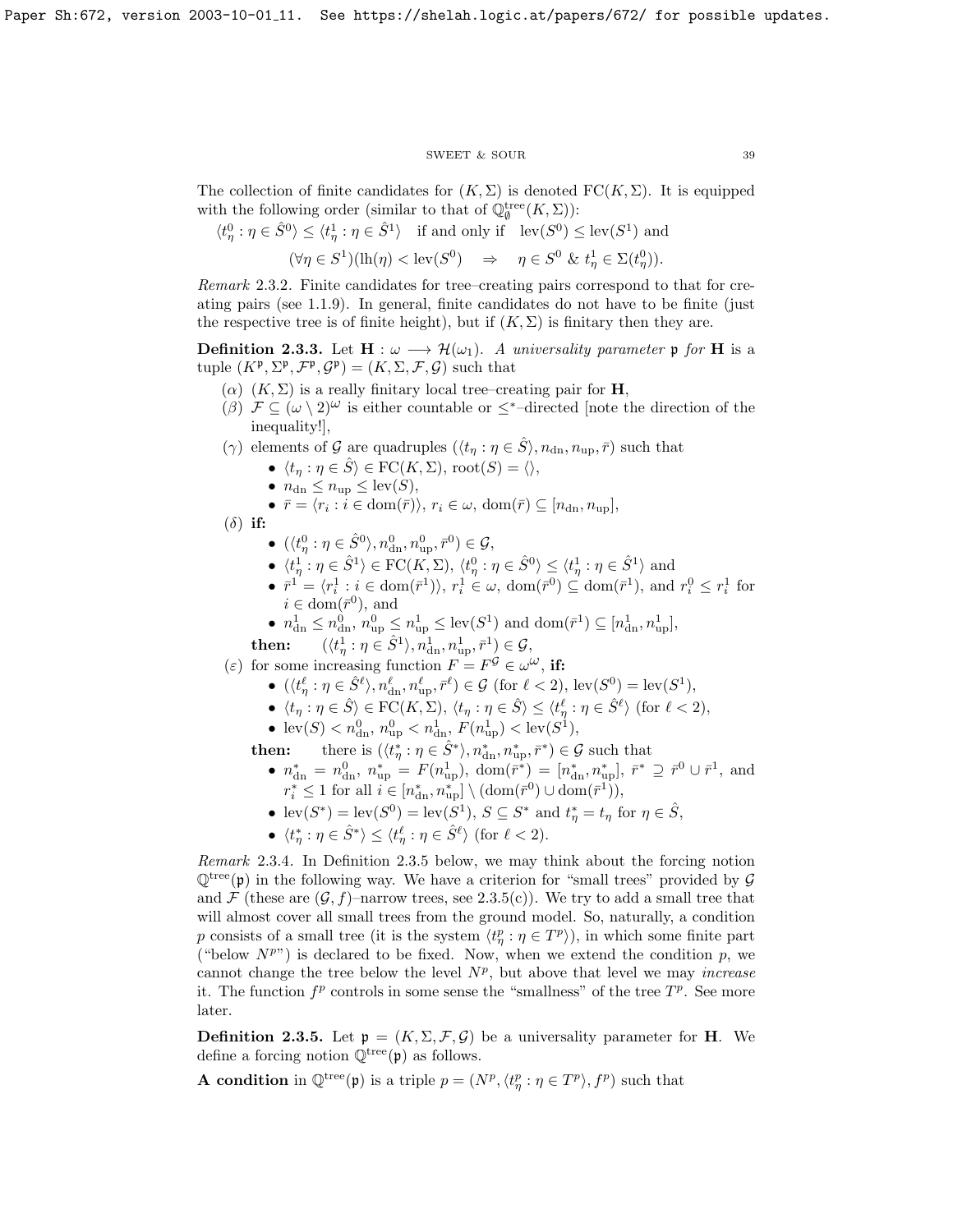(a) 
$$
\langle t^p_\eta : \eta \in T^p \rangle \in \mathbb{Q}_\emptyset^{\text{tree}}(K,\Sigma), \text{root}(T^p) = \langle \rangle
$$
,

- (a)  $\forall i, j \in I^* \in \mathbb{Q}$ <br>(b)  $N^p \in \omega, f^p \in \mathcal{F}$ ,
- (c) the system  $\langle t_p^p : \eta \in T^p \rangle$  is  $(\mathcal{G}, f^p)$ -narrow, which means:
	- for infinitely many  $n < \omega$ , for some  $(\langle t_n : \eta \in \hat{S} \rangle, n_{\text{dn}}, n_{\text{up}}, \bar{r}) \in \mathcal{G}$  we have
		- $n_{\text{dn}} = n$ , and  $(\forall i \in \text{dom}(\bar{r}))(r_i \leq f^p(i))$  and
		- if  $\eta \in T^p$ ,  $\mathrm{lh}(\eta) < \mathrm{lev}(S)$ , then  $\eta \in S$  and  $t^p_\eta \in \Sigma(t_\eta)$ .

The relation  $\leq$  on  $\mathbb{Q}^{\text{tree}}(\mathfrak{p})$  is given by:

 $(N^0, \langle t^0_\eta : \eta \in T^0 \rangle, f^0) \le (N^1, \langle t^1_\eta : \eta \in T^1 \rangle, f^1)$  if and only if

- $N^0 \leq N^1$ ,  $\langle t^0_\eta : \eta \in T^0 \rangle \geq \langle t^1_\eta : \eta \in T^1 \rangle$  (in  $\mathbb{Q}_\emptyset^{\text{tree}}(K,\Sigma)$ ), and
- if  $\eta \in T^1$ ,  $\text{lh}(\eta) < N^0$  then  $\eta \in T^0$  and  $t^0_{\eta} = t^1_{\eta}$ , and
- $(\forall^\infty i \in \omega)(f^0(i) \leq f^1(i)).$

**Proposition 2.3.6.** If  $\mathfrak{p} = (K, \Sigma, \mathcal{F}, \mathcal{G})$  is a universality parameter, then  $\mathbb{Q}^{\text{tree}}(\mathfrak{p})$ is a  $\sigma$ -centered forcing notion. If additionally F is countable and  $\leq^*$ -directed then  $\mathbb{Q}^{\text{tree}}(\mathfrak{p})$  is Borel ccc.

*Proof.* It is easy to check that the relation  $\leq$  of  $\mathbb{Q}^{\text{tree}}(\mathfrak{p})$  is transitive (so  $\mathbb{Q}^{\text{tree}}(\mathfrak{p})$  is a forcing notion). Let us argue that it is  $\sigma$ -centered when F is countable (the case of  $\leq^*$ -directed  $\mathcal F$  can be handled similarly).

For  $\langle t_\eta : \eta \in S \rangle \in \mathrm{FC}(K,\Sigma), f \in \mathcal{F}$  let

$$
Q_f^{\langle t_\eta:\eta\in S\rangle} = \{p\in\mathbb{Q}^\text{tree}(\mathfrak{p}):\n\begin{array}{l}\nN^p = \text{lev}(S) \text{ and } S \subseteq T^p \text{ and } f^p = f \text{ and} \\
(\forall \eta \in T^p)(\text{lh}(\eta) < N^p \Rightarrow \eta \in S \& t_\eta^p = t_\eta)\}.\n\end{array}
$$

<span id="page-40-0"></span>**Claim 2.3.6.1.** Each  $Q_f^{\langle t_n : \eta \in S \rangle}$  is a directed subset of  $\mathbb{Q}^{\text{tree}}(\mathfrak{p})$ .

Proof of the claim. Let  $(N^{\ell}, \langle t^{\ell}_{\eta} : \eta \in T^{\ell} \rangle, f^{\ell}) \in Q_f^{\langle t_{\eta} : \eta \in S \rangle}$  (for  $\ell < 2$ ). (Thus  $N^{\ell} = \text{lev}(S), f^{\ell} = f.$ 

Let  $F^{\hat{\mathcal{G}}}\in \omega^{\hat{\omega}}$  be the increasing function given by [2.3.3\(](#page-30-1) $\varepsilon$ ). Pick a sequence

$$
\operatorname{lev}(S) + 1 = n_{\operatorname{dn}}^{0,0} < n_{\operatorname{up}}^{0,0} < n_{\operatorname{dn}}^{1,0} < n_{\operatorname{up}}^{1,0} < \ldots < n_{\operatorname{dn}}^{0,k} < n_{\operatorname{up}}^{0,k} < n_{\operatorname{dn}}^{1,k} < n_{\operatorname{up}}^{1,k} < \ldots
$$

such that  $F^{\mathcal{G}}(n_{\text{up}}^{1,k}) + 1 < n_{\text{dn}}^{0,k+1}$  and (for  $\ell < 2$  and  $k \in \omega$ )

$$
(\langle t^\ell_\eta : \eta \in T^\ell \& \mathrm{lh}(\eta) < n_{\mathrm{up}}^{\ell,k}, n_{\mathrm{dn}}^{\ell,k}, n_{\mathrm{up}}^{\ell,k}, f {\upharpoonright} [n_{\mathrm{dn}}^{\ell,k}, n_{\mathrm{up}}^{\ell,k}] ) \in \mathcal{G}
$$

(possible by the definition of the forcing  $\mathbb{Q}^{\text{tree}}(\mathfrak{p})$  and  $2.3.3(\delta)$ ). Now build inductively a system  $\langle t^*_{\eta} : \eta \in T^* \rangle \in \mathbb{Q}_{\emptyset}^{\text{tree}}(K, \Sigma)$  as follows.

We declare that  $\text{root}(T^*) = \text{root}(S) = \langle \rangle$ , and if  $\eta \in T^*$ ,  $\text{lh}(\eta) < \text{lev}(S)$ , then  $t_{\eta}^* = t_{\eta}$  and  $succ_{T^*}(\eta) = pos(t_{\eta}^*).$ 

Suppose we have defined  $T^*$  up to the level  $n_{\text{dn}}^{0,k} - 1$ , so we know  $t^*_{\eta}$  for  $\text{lh}(\eta)$  <  $n_{\rm dn}^{0,k}$  – 1. Let  $S_k$  be the tree of height  $n_{\rm dn}^{0,k}$  – 1 built from these  $t^*_{\eta}$  (so it is the respective "initial part" of our future  $T^*$ ), and assume that  $\langle t^*_{\eta} : \eta \in \hat{S}_k \rangle \leq \langle t^{\ell}_{\eta} : \eta \in T^{\ell} \rangle$  (for  $\ell = 0, 1$ ). Apply [2.3.3\(](#page-30-1) $\varepsilon$ ) to get  $\langle t^*_{\eta} : \eta \in \hat{S}_{k+1} \rangle$  such that

$$
(\langle t^*_{\eta} : \eta \in \hat{S}_{k+1} \rangle, n_{\text{dn}}^{0,k}, n_{\text{up}}^{1,k}, f \upharpoonright [n_{\text{dn}}^{0,k}, n_{\text{up}}^{1,k}] ) \in \mathcal{G},
$$

and  $S_k \subseteq S_{k+1}$ ,  $\text{lev}(S_{k+1}) = n_{\text{dn}}^{0,k+1} - 1$  and  $\langle t_\eta^* : \eta \in \hat{S}_{k+1} \rangle \leq \langle t_\eta^\ell : \eta \in T^\ell \rangle$  (for  $\ell$  < 2). We declare that  $T^*$  up to the level  $n_{\rm dn}^{0,k+1} - 1$  is  $S_{k+1}$  (and the respective  $t_{\eta}^*$  are as chosen above).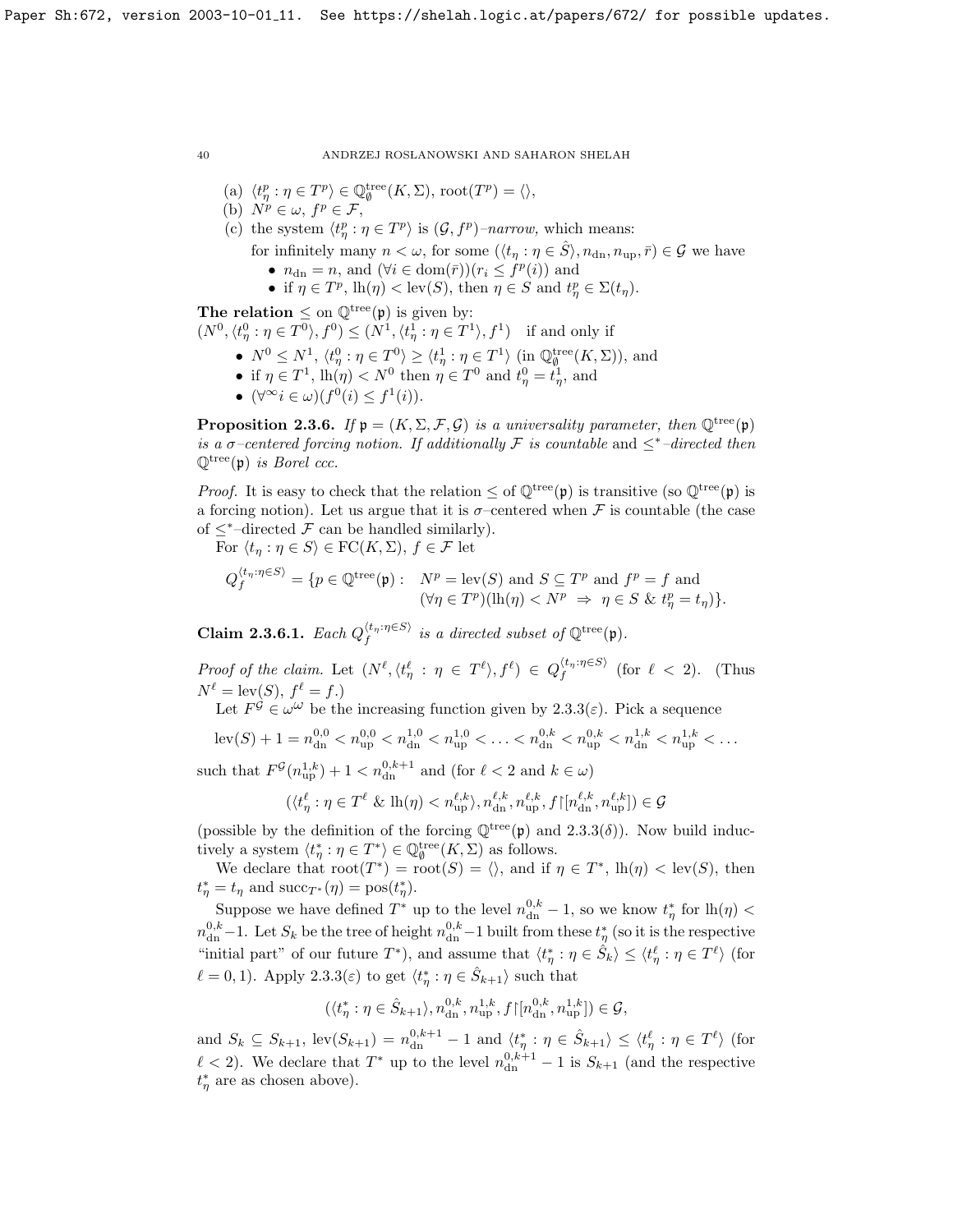## $\begin{tabular}{ll} \bf SWEET & $\&$ SOUR \\ \bf & & & \bf{41} \end{tabular}$

Plainly,  $(\text{lev}(S), \langle t^*_\eta : \eta \in T^* \rangle, f) \in Q_f^{\langle t_\eta : \eta \in S \rangle}$  is a condition stronger than both  $(N^0, \langle t^0_\eta : \eta \in T^0 \rangle, f^0)$  and  $(N^1, \langle t^1_\eta : \eta \in T^1 \rangle, f^1)$ .

The rest should be clear.  $\Box$ 

## 2.4. Examples.

**Example 2.4.1.** Let  $H(i) = \omega$ . Suppose that **D**, **B**, **S** are functions such that

- dom(**D**)  $\subseteq \omega^{\leq \omega}$ , **D**( $\eta$ ) is a non-principal ultrafilter on  $\omega$  (for  $\eta \in \text{dom}(\mathbf{D})$ ),
	- dom(S) = dom(B) =  $\omega < \omega \setminus D(\eta)$  and for each  $\eta \in \text{dom}(\mathbf{B})$ :

$$
2 \leq \mathbf{B}(\eta) \in \omega \cup \{\omega\}, \quad \mathbf{S}(\eta) = \langle s_k^{\eta} : k \in \mathbf{B}(\eta) \rangle \subseteq (0,1), \text{ and } \sum_{k \in \mathbf{B}(\eta)} s_k^{\eta} = 1.
$$

We build a ccc–complete (see [2.1.3\)](#page-30-1) mixing triple  $(K_{2,4,1}, \Sigma_{2,4,1}, \mathbf{F}_{2,4,1})$  $(K_{2,4,1}, \Sigma_{2,4,1}, \mathbf{F}_{2,4,1})$  $(K_{2,4,1}, \Sigma_{2,4,1}, \mathbf{F}_{2,4,1})$  for **H** (for the parameters  $B, D, S$ .

Construction. Let  $K_{2,4,1}$  $K_{2,4,1}$  $K_{2,4,1}$  consist of all tree creatures  $t \in \text{LTCR}[\mathbf{H}]$  such that

- dis $[t] = (n_t, \eta_t, A_t)$  for some  $n_t \in \omega, \eta_t \in \Pi$  $\prod_{i \leq n_t} \mathbf{H}(i)$  and  $A_t \subseteq \omega$  such that
- $A_t \in \mathbf{D}(\eta_t)$  if  $\eta_t \in \text{dom}(\mathbf{D}),$  and  $\emptyset \neq A_t \subseteq \mathbf{B}(\eta_t)$  if  $\eta_t \in \text{dom}(\mathbf{B}),$
- $\mathbf{nor}[t] = n_t,$
- $\mathbf{val}[t] = \{ \langle \eta_t, \nu \rangle : \eta_t \vartriangleleft \nu \in \prod$  $\prod_{i\leq n_t} \mathbf{H}(i) \& \nu(n_t) \in A_t \}.$

The operation  $\Sigma_{2.4.1}$  $\Sigma_{2.4.1}$  $\Sigma_{2.4.1}$  is natural:

$$
\Sigma_{2.4.1}(t) = \{ s \in K_{2.4.1} : n_s = n_t \& \eta_s = \eta_t \& A_s \subseteq A_t \}.
$$

For  $\eta \in \Pi$  $i$  $\lt$ n  $\mathbf{H}(i)$  let  $t_{\eta}^* \in K_{2,4,1} \cap \text{LTCR}_{\eta}[\mathbf{H}]$  $t_{\eta}^* \in K_{2,4,1} \cap \text{LTCR}_{\eta}[\mathbf{H}]$  $t_{\eta}^* \in K_{2,4,1} \cap \text{LTCR}_{\eta}[\mathbf{H}]$  be such that

$$
A_{t_{\eta}^*} = \begin{cases} \omega & \text{if } \eta \in \text{dom}(\mathbf{D}), \\ \mathbf{B}(\eta) & \text{if } \eta \in \text{dom}(\mathbf{B}), \end{cases}
$$

and for  $\langle r_{\nu} : \nu \in \text{pos}(t_{\eta}^*) \rangle \in [0, 1]^{\text{pos}(t_{\eta}^*)}$  let

$$
F_{\eta}^{2.4.1}(r_{\nu}:\nu\in{\rm pos}(t_{\eta}^{\ast}))=\left\{\begin{array}{ll}\sum\limits_{k\in{\bf B}(\eta)}s_{k}^{\eta}\cdot r_{\eta}\smallfrown\langle k\rangle& \text{if } \eta\in{\rm dom}({\bf B}),\\ \lim_{{\bf D}(\eta)}\langle r_{\eta}\smallfrown\langle k\rangle : k\in\omega\rangle& \text{if } \eta\in{\rm dom}({\bf D}).\end{array}\right.
$$

Let  $\mathbf{F}_{2,4,1} = \langle F_{\eta}^{2,4,1} : \eta \in \bigcup$  $\mathbf{F}_{2,4,1} = \langle F_{\eta}^{2,4,1} : \eta \in \bigcup$  $\mathbf{F}_{2,4,1} = \langle F_{\eta}^{2,4,1} : \eta \in \bigcup$  $n\in\omega$  $\Pi$  $\prod_{i \le n} H(i)$ . Check that  $(K_{2.4.1}, \Sigma_{2.4.1}, \mathbf{F}_{2.4.1})$  $(K_{2.4.1}, \Sigma_{2.4.1}, \mathbf{F}_{2.4.1})$  $(K_{2.4.1}, \Sigma_{2.4.1}, \mathbf{F}_{2.4.1})$  is a  $\text{ccc}-\text{complete mixing triple for }\mathbf{H}.$ 

Conclusion 2.4.2. Let  $H, D, B$  and S be as in [2.4.1.](#page-30-0) Then the forcing notion  $\mathbb{Q}_{\emptyset}^{\text{mt}}(K_{2,4,1}, \Sigma_{2,4,1}, \mathbf{F}_{2,4,1})$  $\mathbb{Q}_{\emptyset}^{\text{mt}}(K_{2,4,1}, \Sigma_{2,4,1}, \mathbf{F}_{2,4,1})$  $\mathbb{Q}_{\emptyset}^{\text{mt}}(K_{2,4,1}, \Sigma_{2,4,1}, \mathbf{F}_{2,4,1})$  (for the parameters **D**, **B**, **S**) is ccc (and non-trivial).

Remark [2](#page-30-0).4.3. If dom(D) =  $\omega^{\leq \omega}$  then  $\mathbb{Q}_{\emptyset}^{\text{mt}}(K_{2,4,1}, \Sigma_{2,4,1}, \mathbf{F}_{2,4,1})$  is equivalent to the "Laver with ultrafilters" forcing notion.

If dom(D) =  $\emptyset$  and  $\mathbf{B}(\eta)$  is finite (for each  $\eta$ ) then  $\mathbb{Q}_{\emptyset}^{\text{mt}}(K_{2.4.1}, \Sigma_{2.4.1}, \mathbf{F}_{2.4.1})$  $\mathbb{Q}_{\emptyset}^{\text{mt}}(K_{2.4.1}, \Sigma_{2.4.1}, \mathbf{F}_{2.4.1})$  $\mathbb{Q}_{\emptyset}^{\text{mt}}(K_{2.4.1}, \Sigma_{2.4.1}, \mathbf{F}_{2.4.1})$  is the random real forcing (with weights determined by S in an obvious way).

Between these two extremes we have cases of "mixtures of random with ultrafilters" and our next observation applies to most of them. It could be formulated with a larger generality (e.g. regarding dom( $\mathbf{D}$ )), what should be clear after reading the proof.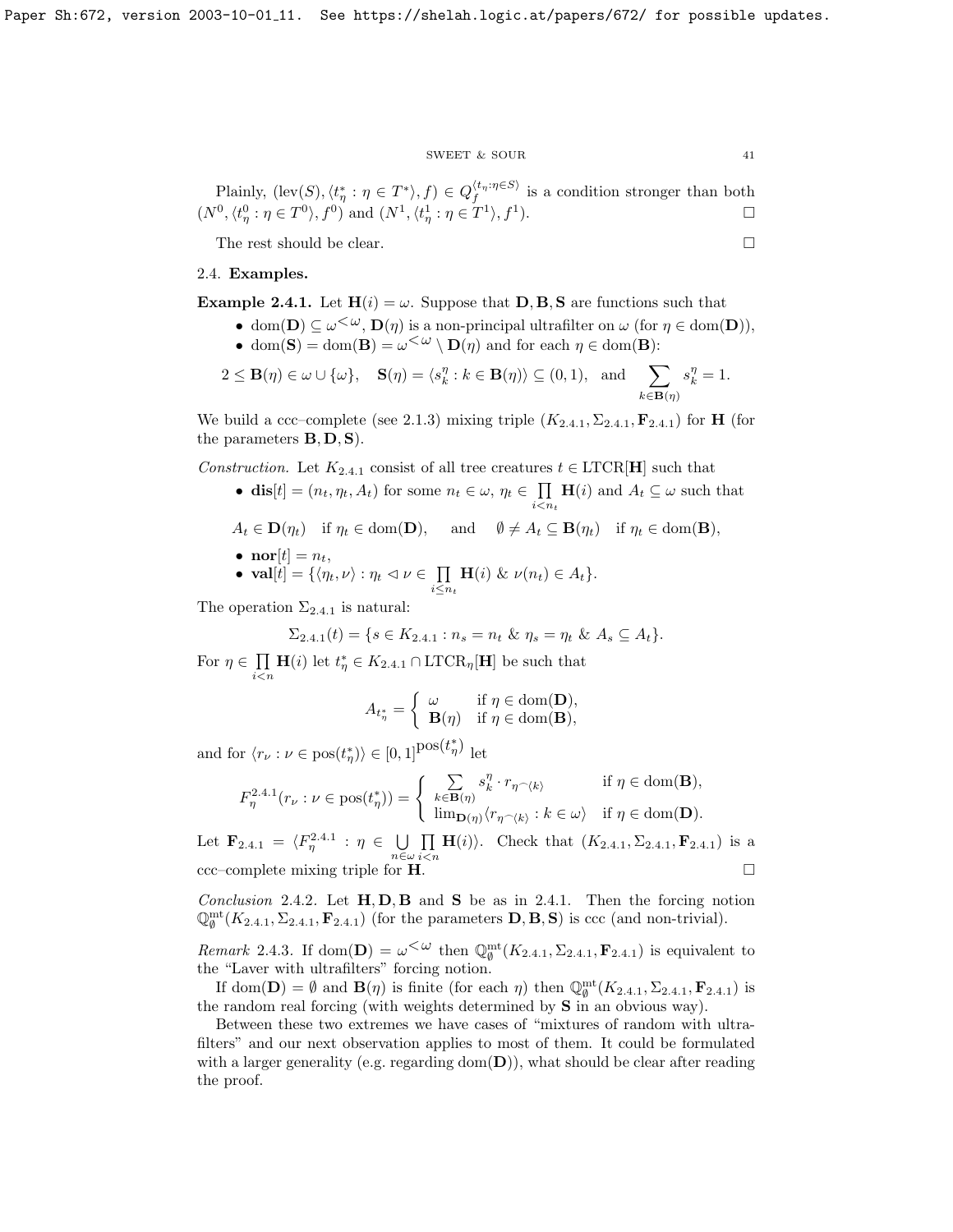**Proposition 2.4.4.** Let  $\mathbf{H}(n) = \omega$  for  $n \in \omega$ , and let  $X \subseteq \omega$  be an infinite coinfinite set. Suppose that

- (a) **D** is a function such that  $dom(D) = \{ \eta \in \omega^{\langle \omega \rangle} : lh(\eta) \in X \}$  and  $D(\eta)$  is a non-principal Ramsey ultrafilter on  $\omega$  (for  $\eta \in \text{dom}(\mathbf{D})$ ),
- (b)  $\bar{n} = \langle n_\ell : \ell \in \omega \setminus X \rangle$  is a sequence of integers,  $n_\ell \geq 1$ ,
- (c) **B**, **S** are functions such that dom(**B**) = dom(**S**) = { $\eta \in \omega^{\lt \omega}$  : lh( $\eta$ )  $\notin X$ },  $\mathbf{B}(\eta) = n_{\mathrm{lh}(\eta)}$  and  $\mathbf{S}(\eta) = \langle \frac{1}{n_{\mathrm{lh}(\eta)}} : k < n_{\mathrm{lh}(\eta)} \rangle$ .

Let  $(K_{2,4,1}, \Sigma_{2,4,1}, \mathbf{F}_{2,4,1})$  $(K_{2,4,1}, \Sigma_{2,4,1}, \mathbf{F}_{2,4,1})$  $(K_{2,4,1}, \Sigma_{2,4,1}, \mathbf{F}_{2,4,1})$  be the mixing triple built for the parameters  $D, B, S$  as in [2.4.1,](#page-30-0) and let  $f \in \omega^{\omega}$  be such that  $f(n) \geq 2$  (for  $n \in \omega$ ).

Then for every  $\mathbb{Q}_{\emptyset}^{\text{mt}}(K_{2,4,1},\Sigma_{2,4,1},\mathbf{F}_{2,4,1})$  $\mathbb{Q}_{\emptyset}^{\text{mt}}(K_{2,4,1},\Sigma_{2,4,1},\mathbf{F}_{2,4,1})$  $\mathbb{Q}_{\emptyset}^{\text{mt}}(K_{2,4,1},\Sigma_{2,4,1},\mathbf{F}_{2,4,1})$ -name  $\tau$  for a real in  $\prod f(i)$ , there are an increasing sequence  $\langle m_j : j \in \omega \rangle \subseteq \omega$  and a function  $g \in \prod_{i=1}^{i \in \omega} f(i)$  $f(i)$  such that

$$
\mathsf{i} \in \omega
$$
  

$$
\mathsf{i} \vdash_{\mathbb{Q}^{\mathsf{mt}}_{\emptyset}(K_{2.4.1},\Sigma_{2.4.1},\mathbf{F}_{2.4.1})} \text{``} (\forall^{\infty} j \in \omega)(\dot{\tau} \upharpoonright [m_j,m_{j+1}) \neq g \upharpoonright [m_j,m_{j+1})
$$
''.

Hence, in particular, forcing with  $\mathbb{Q}_{\emptyset}^{\text{mt}}(K_{2.4.1}, \Sigma_{2.4.1}, \mathbf{F}_{2.4.1})$  $\mathbb{Q}_{\emptyset}^{\text{mt}}(K_{2.4.1}, \Sigma_{2.4.1}, \mathbf{F}_{2.4.1})$  $\mathbb{Q}_{\emptyset}^{\text{mt}}(K_{2.4.1}, \Sigma_{2.4.1}, \mathbf{F}_{2.4.1})$  does not add Cohen reals (but it clearly adds a dominating real).

*Proof.* For notational convenience, let  $(K_{2,4.1}, \Sigma_{2,4.1}, \mathbf{F}_{2,4.1}) = (K, \Sigma, \mathbf{F}).$  $(K_{2,4.1}, \Sigma_{2,4.1}, \mathbf{F}_{2,4.1}) = (K, \Sigma, \mathbf{F}).$  $(K_{2,4.1}, \Sigma_{2,4.1}, \mathbf{F}_{2,4.1}) = (K, \Sigma, \mathbf{F}).$ 

Note that we may assume that  $f(n) > 2^{2^{n+2}}$  (as we may work with the mapping  $n \mapsto f([k_n, k_{n+1})$  for some increasing  $\langle k_n : n \langle \omega \rangle$  instead). Let  $X = \{x_m :$  $m < \omega$  be the increasing enumeration, and let  $m_k$  be defined by:  $m_0 = 0$  and  $m_{k+1} = m_k + 2^k \cdot (1 + \prod$  $\ell\in x_k\!\setminus\! X$  $n_{\ell}$ <sup>k</sup> (for  $k \in \omega$ ). [Here we keep the convention that if  $x_k \setminus X = \emptyset$ , then  $\prod$  $\ell \!\in\! x_k\!\setminus\! X$  $n_{\ell} = 1$ ; or just assume that  $x_0 > 0$ .]

Let  $\dot{\tau}$  be a  $\mathbb{Q}_{\emptyset}^{\mathrm{mt}}(K,\Sigma,\mathbf{F})$ –name for an element of  $\prod$ i∈ω  $f(i)$ , and let p be a condition in  $\mathbb{Q}_{\emptyset}^{\text{mt}}(K,\Sigma,\mathbf{F})$ . We may assume that  $\text{lh}(\text{root}(p)) \in X$ , and just for simplicity let  $lh(root(p)) = x_0.$ 

We define inductively a tree  $T \subseteq T^p$ , mappings  $Y : T \cap \bigcup \omega^{x_i+1} \longrightarrow [\omega]^{\omega}$ ,  $i<\omega$  $\pi : T \cap \bigcup$  $i<\omega$  $\omega^{x_i+1} \longrightarrow \omega$ , a function  $g \in \prod$  $\prod_{i\in\omega}f(i)$ , and a system  $\langle q_\eta:\eta\in T\cap$ U  $i<\omega$  $\omega^{x_i}$  + 1 of conditions from  $\mathbb{Q}_{\emptyset}^{\text{mt}}(K,\Sigma,\mathbf{F}).$ 

We declare  $root(T) = root(p)$ . Using [2.1.11](#page-33-0) and [2.1.9](#page-33-1) we choose an increasing sequence of conditions  $\langle q_{\text{root}(T)}^k : k \langle \omega \rangle$  and values for  $g(m_k) \langle f(m_k) \rangle$  (thus defining  $g{\upharpoonright} \{m_k : k \in \omega\}$  such that

•  $q_{\text{root}(T)}^0 \ge p$ ,  $\text{root}(q_{\text{root}(T)}^k) = \text{root}(T)$  and  $\mu^{\mathbf{F}}(q_{\text{root}(T)}^k) > \frac{3}{4}\mu^{\mathbf{F}}(p)$ , •  $q_{\text{root}(p)}^k \Vdash \dot{\tau}(m_k) \neq g(m_k).$ 

Since  $\mathbf{D}(\text{root}(T))$  is a Ramsey ultrafilter we may choose a set  $\{a_k : k < \omega\} \in$ 

 $\mathbf{D}(\text{root}(T))$  (the increasing enumeration) such that

$$
\mathrm{root}(T) {}^\frown \langle a_k \rangle \in T^{q^k_{\mathrm{root}(T)}} \quad \mathrm{and} \quad \mu^{\mathbf{F}}( (q^k_{\mathrm{root}(T)})^{[\mathrm{root}(T) {}^\frown \langle a_k \rangle] } ) > \frac{3}{4} \mu^{\mathbf{F}}(p).
$$

We declare that  $\text{root}(T)_{a_k} \in T$  for all  $k < \omega$  and we let

$$
\pi(\mathrm{root}(T)^\frown \langle a_k \rangle) = k, \quad q_{\mathrm{root}(T)^\frown \langle a_k \rangle} = (q_{\mathrm{root}(T)}^k)^{[\mathrm{root}(T)^\frown \langle a_k \rangle]}.
$$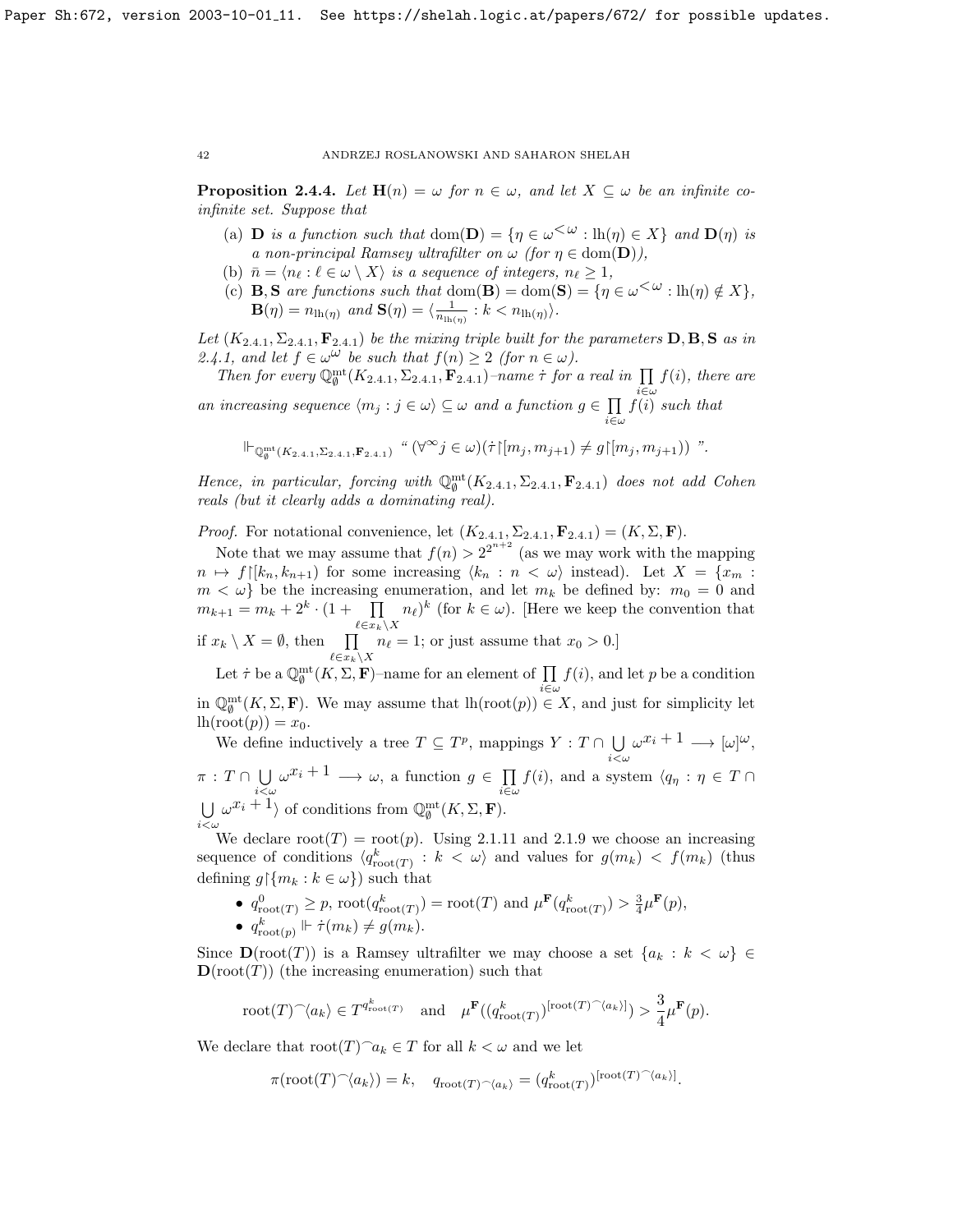#### SWEET & SOUR 43

Next we choose pairwise disjoint sets  $Y(\text{root}(T)\hat{\;} \langle a_k \rangle) \subseteq \omega \setminus \{m_\ell : \ell \in \omega\}$  such that  $m_{k+1} \cap Y(\text{root}(T) \hat{\;} \langle a_k \rangle) = \emptyset$  and

$$
(\forall \ell < \omega)(\vert Y({\rm root}(T)^\frown \langle a_k\rangle) \cap (m_{\ell+k+1}, m_{\ell+k+2}) \vert = 1).
$$

Suppose now that we have already defined  $T \cap \omega^{x_i+1}$ ,  $i < \omega$ , together with  $Y(\eta) \subseteq \omega \setminus \{m_k : k \in \omega\}, \pi(\eta) \in \omega, q_\eta \in \mathbb{Q}_{\emptyset}^{\text{mt}}(K, \Sigma, \mathbf{F}) \text{ (for } \eta \in T \cap \omega^{x_j + 1}, j \leq i\}$ and

$$
g_i \stackrel{\text{def}}{=} g \upharpoonright (\{m_k : k < \omega\} \cup \bigcup \{Y(\eta) : \eta \in T \cap \omega^{x_j + 1}, j < i\})
$$

so that the following conditions are satisfied:

- ( $\alpha$ ) if  $\nu \leq \eta$ , and  $\pi(\nu), \pi(\eta)$  are defined, then  $\pi(\nu) < \pi(\eta)$ ,
- (β) if  $\nu \in T \cap \omega^{x_j}$ ,  $j \leq i$ , then there are no repetitions in the sequence  $\langle \pi(\eta) :$  $\nu \lhd \eta \in T \cap \omega^{x_j} + 1$ ,
- (γ) if  $\eta \in T \cap \omega^{x_j+1}$ ,  $j \leq i$ , then  $\phi$  and  $(\forall \theta \leq u)(|V| \cap \mathbb{R})$

$$
Y_{\eta} \cap m_{\pi(\eta)+1} = \emptyset \quad \text{and} \quad (\forall \ell < \omega)(|Y_{\eta} \cap [m_{\pi(\eta)+\ell+1}, m_{\pi(\eta)+\ell+2})| = 1).
$$

- (δ) the (defined)  $Y(\eta)$ 's are pairwise disjoint,
- (ε) for each  $\eta \in T \cap \omega^{x_i} + 1$  we have:  $\text{root}(q_{\eta}) = \eta$  and

$$
q_{\eta} \Vdash (\forall k \leq \pi(\eta))(g_i\upharpoonright [m_k, m_{k+1}) \nsubseteq \dot{\tau}),
$$

( $\zeta$ ) if  $q \in \mathbb{Q}_{\emptyset}^{\mathrm{mt}}(K,\Sigma,\mathbf{F})$  is a condition such that  $\mathrm{root}(q) = \mathrm{root}(T)$ ,  $T^q \cap$  $\omega^{x_i+1} = T \cap \omega^{x_i+1}$  and  $q^{[\eta]} = q_\eta$  for all  $\eta \in \omega^{x_i+1}$ , then  $\mu^{\mathbf{F}}(q) \geq$  $(\frac{1}{2} + \frac{1}{2^{i+2}})\mu^{\mathbf{F}}(p).$ 

[Check that these conditions are satisfied at the first stage of the construction.] Note that it follows from clauses  $(\alpha)$  and  $(\beta)$  that for each k we have

$$
|\{\eta \in T \cap \omega^{\leq x_i+1} : \pi(\eta) \leq k\}| \leq 2^k (1 + \prod_{\ell \in x_i \setminus X} n_\ell)^k,
$$

and hence (by clause  $(\gamma)$ )

$$
(\boxtimes_k) \qquad |[m_{k+1}, m_{k+2}) \cap \bigcup \{ Y(\eta) : \eta \in T \cap \omega^{\leq x_i+1} \}| \leq 2^k (1 + \prod_{\ell \in x_i \backslash X} n_\ell)^k.
$$

Fix  $\eta \in T \cap \omega^{x_i+1}$  (and note that  $\pi(\eta) \geq i$ ). Choose an increasing sequence  $\langle q_\eta^k:\pi(\eta)<k<\omega\rangle$  of conditions in  $\mathbb{Q}_\theta^{\mathrm{mt}}(K,\Sigma,\mathbf{F})$  and values for  $g\restriction Y_\eta$  such that

- $q_{\eta}^{k} \geq q_{\eta}$ , root $(q_{\eta}^{k}) = \eta$  and  $\mu^{\mathbf{F}}(q_{\eta}^{k}) > (1 2^{-(i+4)}) \mu^{\mathbf{F}}(q_{\eta}),$
- if  $j \in Y_{\eta} \cap [m_k, m_{k+1}), \pi(\eta) < k < \omega$ , then  $q_{\eta}^k \Vdash \dot{\tau}(j) \neq g(j)$ ,
- the sequence  $\langle T^{q^k_{\eta}} \cap \omega^{x_{i+1}} : \pi(\eta) < k < \omega \rangle$  is constant (and let  $\{ \nu_{\ell} : \ell < \ell^* \}$ be the enumeration of  $T^{q_n^k} \cap \omega^{x_{i+1}}$ ; necessarily  $\ell^* \leq \prod^{x_{i+1}-1}$  $k=x_i+1$  $n_k$ ),
- $r_{\ell} \stackrel{\text{def}}{=} \lim_{k \to \infty} \mu^{\mathbf{F}}((q_{\eta}^k)^{[\nu_{\ell}]}) > 0$  for each  $\ell < \ell^*$  (note that the limit exists as the sequence is non-increasing).

[Why possible? Use [2.1.11](#page-33-0) and [2.1.9,](#page-33-1) remember our additional assumption on  $f$ .] Choose  $a_k^{\ell} \in \omega$  (for  $\ell < \ell^*$  and  $k > \pi(\eta)$ ) so that:

- $\{a_k^{\ell} : \pi(\eta) < k < \omega\} \in \mathbf{D}(\nu_{\ell}),$ k
- $\nu_\ell \widehat{\phantom{\alpha}} \langle a_k^{\ell} \rangle \in T^{q_{\eta}^{k}}$  and  $\mu^{\mathbf{F}}((q_{\eta}^{k})^{[\eta] \widehat{\phantom{\alpha}} \langle a_k^{\ell} \rangle]} ) > (1 2^{-(i+4)}) r_{\ell}$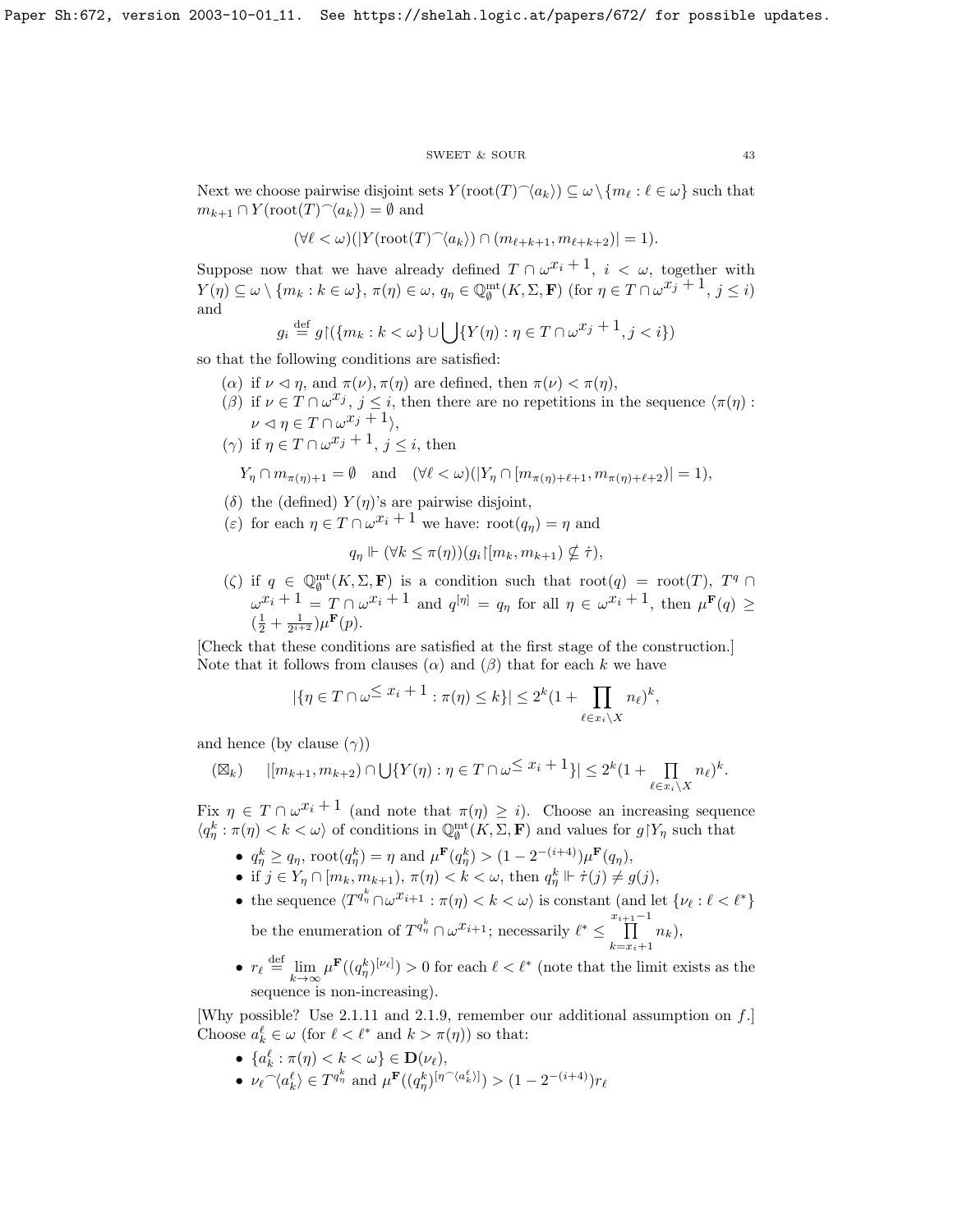(remember that each  $\mathbf{D}(\nu_\ell)$  is a Ramsey ultrafilter). Now we declare that  $\nu_\ell \cap a_k^\ell \in T$ for all  $\ell < \ell^*$  and  $\pi(\eta) < k < \omega$  and we let

$$
\pi(\nu_{\ell} \widehat{\phantom{\alpha}} \langle a_k^{\ell} \rangle) = k, \quad q_{\nu_{\ell} \widehat{\phantom{\alpha}} \langle a_k^{\ell} \rangle} = (q_{\eta}^{k})^{[\nu_{\ell} \widehat{\phantom{\alpha}} \langle a_k^{\ell} \rangle]}.
$$

This finishes the definitions of  $T \cap \omega \leq x_{i+1}+1$  and of  $\pi(\nu)$ ,  $q_{\nu}$  for  $\nu \in T \cap \omega^{x_{i+1}+1}$ . It should be clear that (the respective variants of) clauses  $(\alpha)$ ,  $(\beta)$ ,  $(\varepsilon)$  and  $(\zeta)$  are satisfied. Using  $(\boxtimes_k)$  we may easily choose sets  $Y(\nu)$  (for  $\nu \in T \cap \omega^{x_{i+1}+1}$ ) so that the demands  $(\gamma)$ ,  $(\delta)$  hold. The construction is finished.

The tree T is perfect and it determines a condition  $q \in \mathbb{Q}_\emptyset^{\text{tree}}(K,\Sigma)$ .

Claim 2.4.4.1.  $\mu^{\mathbf{F}}(q) > 0$  (so  $q \in \mathbb{Q}_{\emptyset}^{\mathrm{mt}}(K, \Sigma, \mathbf{F})$ ).

*Proof of the claim.* First note that the clause  $(\zeta)$  is not enough to show this, as there are fronts in  $T^q$  which are not included in any  $T^q \cap \omega \leq x_i + 1$ . However, we may use the specific way the construction was carried out to build a semi–F– measure  $\mu: T^q \longrightarrow [0,1]$  such that  $\mu(\text{root}(q)) = \frac{3}{8} \mu^F(p) > 0$  (what is enough by [2.1.8\)](#page-32-1). So, if  $\eta \in T \cap \omega^{x_i} + 1$ ,  $i < \omega$ , then we let  $\mu(\eta) = (1 - \frac{1}{2^{i+1}})\mu^{\mathbf{F}}(q_{\eta});$  if  $\eta \in T$ ,  $x_i + 1 < \text{lh}(\eta) \le x_{i+1}$  then  $\mu(\eta) = F_{\eta}(\mu(\nu) : \nu \in \text{succ}_T(\eta))$ . Now check.

Thus q is a condition stronger than p and it forces that  $(\forall k \in \omega)(\dot{\tau} | [m_k, m_{k+1}) \neq \dot{\tau}$  $g\upharpoonright [m_k, m_{k+1})$ ). Since  $\mathbb{Q}_{\emptyset}^{\text{mt}}(K, \Sigma, \mathbf{F})$  satisfies the ccc, we may easily finish.

Our next example is a small modification of [1.5.14.](#page-9-0) In a similar way we may modify other examples from the previous section to produce more strongly linked creating pairs.

**Example 2.4.5.** Let  $H \in \omega^{\omega}$  be a strictly increasing function such that  $H(0) > 2$ . We construct a really finitary, strongly<sup>+</sup> linked creating pair  $(K_{2,4.5}, \Sigma_{2,4.5})$  $(K_{2,4.5}, \Sigma_{2,4.5})$  $(K_{2,4.5}, \Sigma_{2,4.5})$  for **H** which satisfies the demands of [2.2.6](#page-37-0) (in particular (∗) there).

Construction. The family  $K_{2,4,5}$  $K_{2,4,5}$  $K_{2,4,5}$  consists of creatures  $t \in \text{CR}[\mathbf{H}]$  such that

- dis $[t] = (m_t, E_t)$  such that  $m_t < \omega$  and  $\emptyset \neq E_t \subseteq \mathbf{H}(m_t) \setminus \{0\},$
- val $[t] = \{\langle u, v \rangle \in \Pi\}$  $i \ll m_t$  $H(i) \times \prod$  $\prod_{i\leq m_t} \mathbf{H}(i) : u \vartriangleleft v \ \& \ v(m_t) \notin E_t \},\$
- $\bullet \ \mathbf{nor}[t] = \log_4(\frac{\mathbf{H}(m_t)}{|E_t|})$  $\frac{\Gamma(m_t)}{|E_t|}$ ).

The operation  $\Sigma_{2,4,5}$  $\Sigma_{2,4,5}$  $\Sigma_{2,4,5}$  is natural:

$$
\Sigma_{2.4.5}(t) = \{ s \in K_{2.4.5} : m_s = m_t \& E_t \subseteq E_s \}.
$$

Now check.  $\Box$ 

Conclusion 2.4.6. Suppose that  $\mathbf{H} \in \omega^{\omega}$  is strictly increasing,  $\mathbf{H}(0) > 2$  and  $(K_{2,4.5}, \Sigma_{2,4.5})$  $(K_{2,4.5}, \Sigma_{2,4.5})$  $(K_{2,4.5}, \Sigma_{2,4.5})$  is built as in [2.4.5](#page-32-0) for **H**. Let D be a Ramsey ultrafilter on  $\omega$ . Then the forcing notion  $\mathbb{Q}_D^*(K_{2,4.5}, \Sigma_{2,4.5})$  $\mathbb{Q}_D^*(K_{2,4.5}, \Sigma_{2,4.5})$  $\mathbb{Q}_D^*(K_{2,4.5}, \Sigma_{2,4.5})$  is  $\sigma$ -centered, adds a Cohen real and adds a dominating real.

Now we turn to universality parameters. As said before, one of the prototypes here is the Universal Meager forcing notion UM. Let us represent it as  $\mathbb{Q}^{\text{tree}}(\mathfrak{p})$  (for a suitable p).

**Example 2.4.7.** We construct a universality parameter **p** such that  $\mathbb{Q}^{\text{tree}}(\mathfrak{p})$  is equivalent to UM.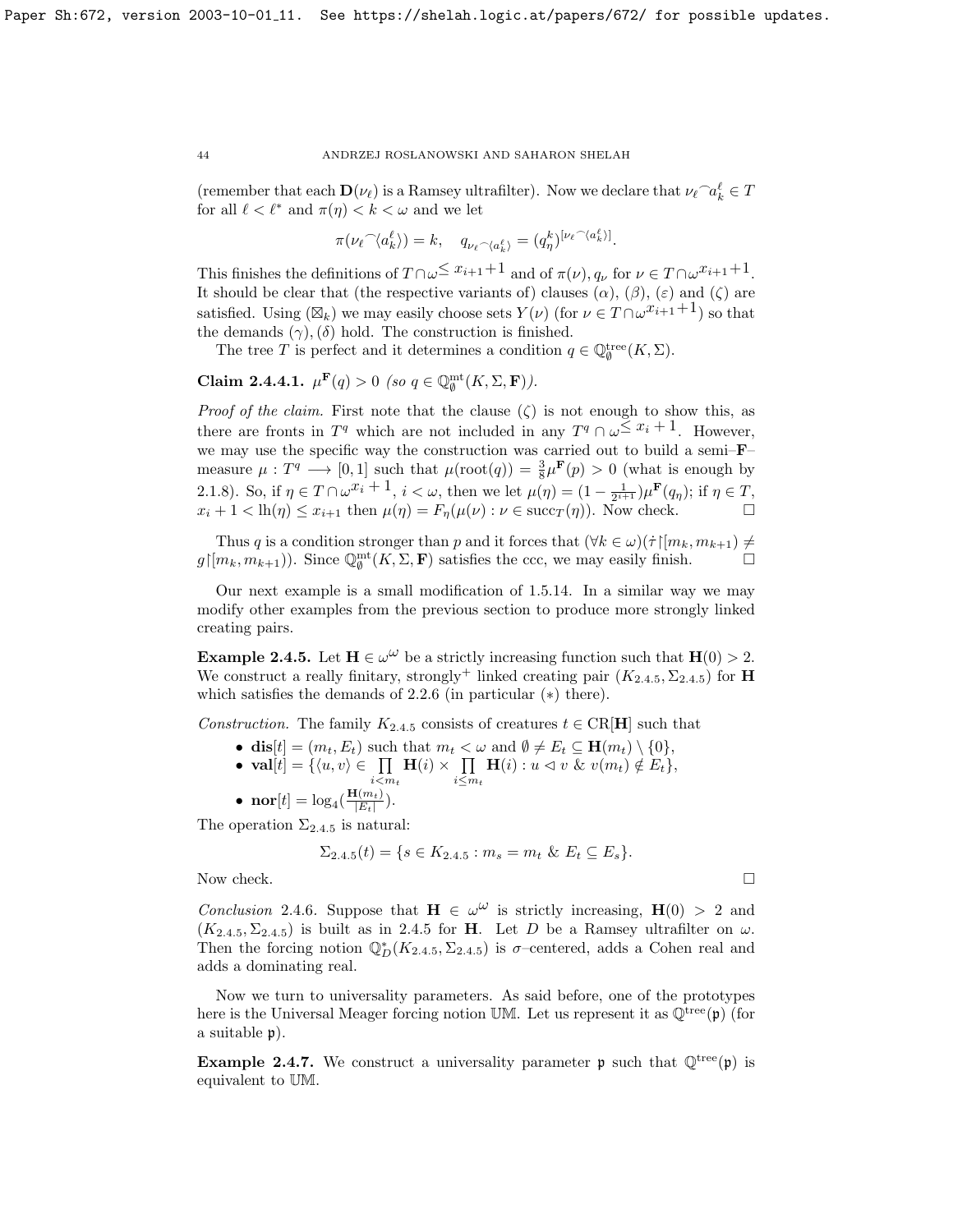#### ${\tt SWEET\ \&\ SOUR} \eqno{45}$

Construction. Let  $\mathbf{H} : \omega \longrightarrow \omega \setminus 2$  and let K consists of tree creatures t for H such that

- dis $[t] = (m_t, \eta_t, A_t)$  for some  $m_t < \omega, \eta_t \in \bigcup$  $\bigcup_{i \leq m_t} \mathbf{H}(i)$  and  $\emptyset \neq A_t \subseteq \mathbf{H}(m_t)$ ,
- nor $[t] = |A_t|$ ,
- $val[t] = {\langle \eta_t, \eta_t{}^{\frown}\langle a \rangle \rangle : a \in A_t}.$

The operation  $\Sigma$  is natural, so  $s \in \Sigma(t)$  if and only if  $\eta_s = \eta_t$  and  $A_s \subseteq A_t$ . Let  $\mathcal{F} = \{f\}, f(i) = 2.$ 

G consists of quadruples  $(\langle t_{\eta} : \eta \in \hat{S} \rangle, n_{\text{dn}}, n_{\text{up}}, \bar{r})$  such that

- $\langle t_n : \eta \in \hat{S} \rangle \in \text{FC}(K, \Sigma),$
- $n_{\rm dn} \leq n_{\rm up} \leq {\rm lev}(S),$
- $\bar{r} = \langle r_i : i \in \text{dom}(\bar{r}) \rangle, r_i \langle \omega, \text{dom}(\bar{r}) \subseteq [n_{\text{dn}}, n_{\text{up}}],$
- if  $\eta \in S$ ,  $\ln(\eta) = n_{\text{dn}}$  then for some  $\nu \in S$  we have  $\eta \leq \nu$ ,  $\ln(\nu) < n_{\text{un}}$  and  $\mathbf{nor}[t_{\nu}] < \mathbf{H}(\mathrm{lh}(\nu)).$

Easily  $\mathfrak{p} = (K, \Sigma, \mathcal{F}, \mathcal{G})$  is a universality parameter and  $\mathbb{Q}^{\text{tree}}(\mathfrak{p})$  is the Universal Meager forcing notion,

Remark 2.4.8. Our next example [2.4.9](#page-33-1) captures a number of constructions related to the PP–property. Under the assumptions on  $(K, \Sigma)$  as there, we may think that we have a way to measure how large splittings are, and this fully determines what are the tree-creatures in  $K$  (and what are the norms). The function  $\bf{F}$  is used to define (possibly totally not related) norms of sets of nodes of the same length. Thus **F** may just count how many elements are in  $\max(S)$  (in this case the universality parameter given by [2.4.9](#page-33-1) is related to the PP–property). Other possibilities for F include taking the maximum value of  $\text{nor}[t_n]$ , or taking the product of all relevant  $\mathbf{nor}[t_{\eta}]$ 's.

Example 2.4.9. Assume that  $H : \omega \longrightarrow \omega \setminus 2$  is strictly increasing and a family  $\mathcal{F} \subseteq (\omega \setminus 2)^{\omega}$  is either countable or  $\leq^*$ -directed [note the direction of the inequality]. Let  $(K, \Sigma)$  be a local, really finitary, tree–creating pair for **H** such that

- for each  $\eta \in \prod$  $i$  $\lt$ n  $H(i)$ ,  $n < \omega$  and a nonempty  $A \subseteq H(n)$  there is a unique
- $t_{\eta,A} \in \text{LTCR}_{\eta}[\mathbf{H}] \cap K$  with  $\text{pos}(t_{\eta,A}) = \{\eta{}^{\frown}\langle a \rangle : a \in A\}$ , and
- if  $|A| = 1$ , then  $\mathbf{nor}[t_{\eta,A}] \leq 1$ , and
- if  $\emptyset \neq B \subseteq A \subseteq \mathbf{H}(n)$ , then  $t_{\eta,B} \in \Sigma(t_{\eta,A})$  and  $\mathbf{nor}[t_{\eta,B}] \leq \mathbf{nor}[t_{\eta,A}]$ .

Furthermore, let  $\mathbf{F} : \text{FC}(K,\Sigma) \longrightarrow \mathbb{R}^{\geq 0}$  be such that

if  $\langle t_\eta : \eta \in \hat{S} \rangle \in \text{FC}(K, \Sigma)$ ,  $\textbf{nor}[t_\eta] \leq 1$  (for  $\eta \in \hat{S}$ ), then  $\mathbf{F}(\langle t_\eta : \eta \in \hat{S} \rangle) \leq 1$ . We construct  $\mathcal{G} = \mathcal{G}_{\mathbf{F}}^{K,\Sigma}$  such that  $(K,\Sigma,\mathcal{F},\mathcal{G})$  is a universality parameter.

*Construction.* For a nonempty set  $Y \subseteq \Pi$ j<i  $H(j), i < \omega$ , we define NOR(Y) as the

value of  $\mathbf{F}(\langle t_n : \eta \in \hat{S} \rangle)$  for S such that  $\max(S) = Y$  and  $\text{root}(S) = \langle \rangle$ . (Note that under our assumptions on  $(K, \Sigma)$  there is exactly one such  $\langle t_n : \eta \in \hat{S} \rangle \in \mathrm{FC}(K, \Sigma)$ .)

Let G consists of all quadruples  $(\langle t_n : \eta \in \hat{S} \rangle, n_{dn}, n_{up}, \bar{r})$  satisfying the demands of  $2.3.3(\gamma)$  and such that

- for some sequence  $\langle Y_i : i \in \text{dom}(\bar{r}) \rangle$  we have
	- $\bullet\ Y_i\subseteq\prod$  $\prod_{j**H**(j), NOR(Y<sub>i</sub>)  $\leq r_i$ ,$
	- $\bullet$  (∀ $\eta \in S \cap \prod$  $\prod_{j < n_{\text{up}}} \mathbf{H}(j))(\exists i \in \text{dom}(\bar{r}))(\eta | i \in Y_i).$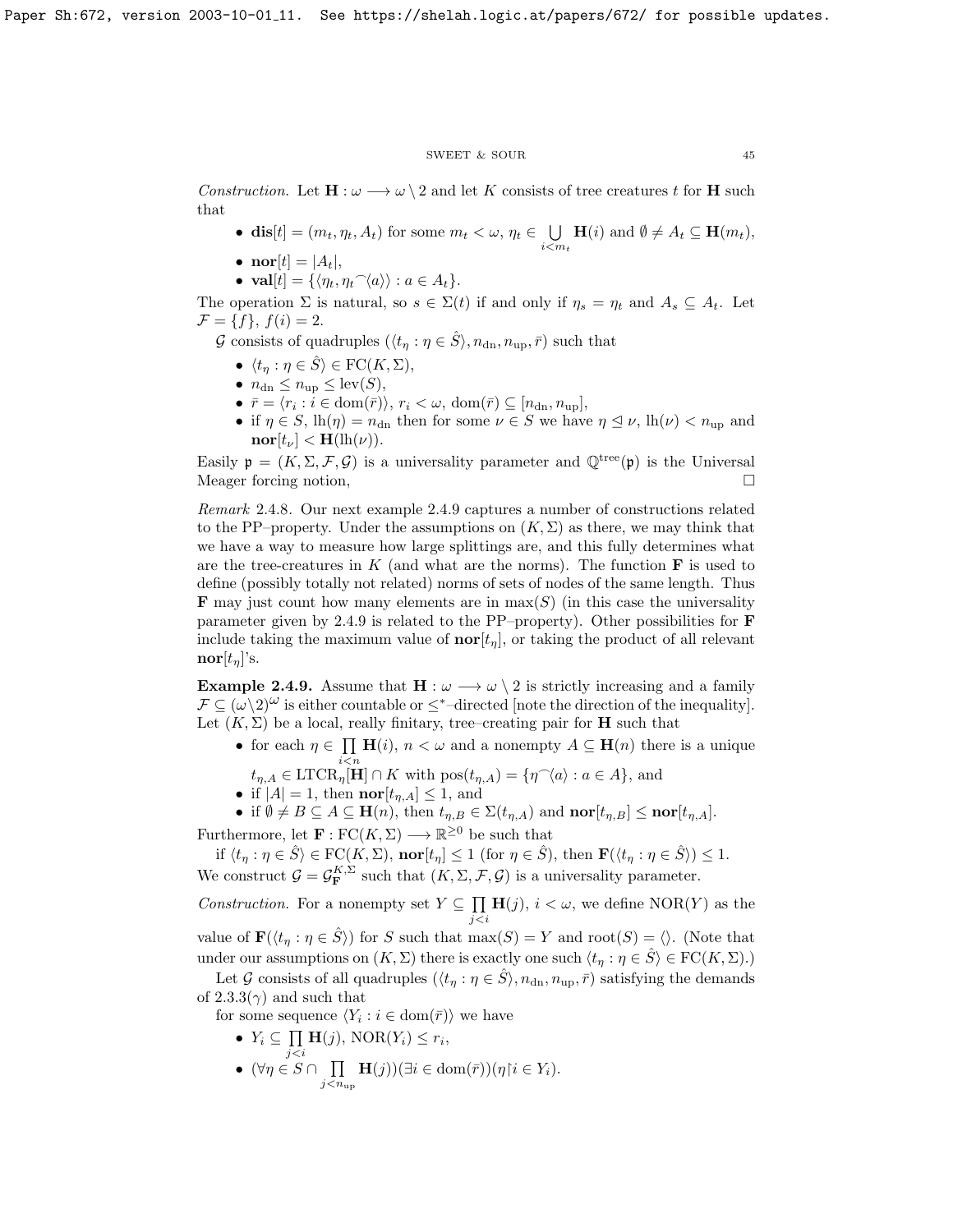Now check.  $\Box$ 

**Example 2.4.10.** A universality parameter **p** such that  $\mathbb{Q}^{\text{tree}}(\mathfrak{p})$  is the "universal closed measure zero" forcing notion.

Construction. Let  $H, (K, \Sigma)$  and  $\mathcal F$  be as defined in the construction for [2.4.7.](#page-32-2)

Let G consists of all quadruples  $(\langle t_n : \eta \in \hat{S} \rangle, n_{\text{dn}}, n_{\text{up}}, \bar{r})$  satisfying the demands of  $2.3.3(\gamma)$  and such that

$$
\frac{|S\cap\prod\limits_{i
$$

Let  $\mathfrak{p} = (K, \Sigma, \mathcal{F}, \mathcal{G})$ . Note that the forcing notion  $\mathbb{Q}^{\text{tree}}(\mathfrak{p})$  is equivalent to  $\mathbb{Q}$ defined as follows.

**A condition** in  $\mathbb Q$  is a pair  $(N, T)$  such that  $N < \omega$  and  $T \subseteq \bigcup$  $n<\omega$  $\Pi$  $i$  $\lt$ n  $H(i)$  is a tree such that  $[T]$  is a measure zero subset of  $\prod \mathbf{H}(i)$ ;

the order of  $\mathbb Q$  is the natural one:  $(N_0, T_0) \le (N_1, T_1)$  if and only if  $N_0 \le N_1$ ,  $T_0 \subseteq T_1$  and  $T_1 \cap \prod$  $i{<}N_0$  $\mathbf{H}(i) \subseteq T_0.$ 

# 3. Interlude: ideals

Here we introduce  $\sigma$ -ideals determined by forcing notions discussed in this paper. Most of the content of this part is well known and belongs to folklore (some of this material is presented in Judah and Rosłanowski [\[JR92a\]](#page-70-2), [\[JR92b\]](#page-70-3)).

3.1. Generic ideals. We will show how a Souslin ccc forcing notion adding one real produces a ccc Borel σ–ideal on some Polish space. While we could do this in a larger generality (e.g., considering any name for a real, not only the ones of the form specified in  $3.1.1(3)$  below, compare [\[She00a,](#page-70-4)  $\S4$ ] and [\[She04,](#page-70-5)  $\S6$ ,  $\S7$ ]), we have decided to use the specific form of the forcing notions we want to deal with and simplify the notation and arguments (loosing slightly on generality, but it will be clear how possible generalizations go).

Context 3.1.1. (1)  $\mathbf{H} : \omega \longrightarrow \mathcal{H}(\omega_1), |\mathbf{H}(n)| \geq 2$  for all  $n \in \omega; \mathcal{T}_n = \prod$  $i$  $\lt$ n  $\mathbf{H}(i)$ (for  $n \in \omega$ ) and  $\mathcal{T} = \bigcup$  $\bigcup_{n<\omega}\mathcal{T}_n$ . Let  $\mathcal{X}=\prod_{n\in\omega}$  $\prod_{n\in\omega}$ **H**(*n*) = [*T*] be equipped with the natural product (Polish) topology.

- (2)  $\mathbb P$  is a Souslin ccc forcing notion with a parameter  $r \in 2^{\omega}$  (which also encodes H), so we have  $\Sigma_1^1$ -formulas  $\varphi_0(\cdot,r), \varphi_1(\cdot,\cdot,r), \varphi_2(\cdot,\cdot,r)$  defining  $\mathbb{P}, \leq_{\mathbb{P}}$  and  $\perp_{\mathbb{P}}$ , respectively.
- (3)  $\dot{W} = \langle p_n : \eta \in \mathcal{T} \rangle \subseteq \mathbb{P}$  is such that
	- ( $\alpha$ )  $p_{\langle\rangle} = \emptyset_{\mathbb{P}}$ , and if  $\eta \leq \nu \in \mathcal{T}$  then  $p_{\eta} \leq_{\mathbb{P}} p_{\nu}$ ,
	- $(\beta)$   $\langle p_{\eta \smallfrown \langle a \rangle} : a \in \mathbf{H}(\mathrm{lh}(\eta)) \rangle$  is a maximal antichain above  $p_{\eta}$ ,
	- ( $\gamma$ ) for each  $p \in \mathbb{P}$  there is  $n < \omega$  such that

$$
|\{\eta \in \mathcal{T}_n : p, p_\eta \text{ are compatible }\}| \geq 2,
$$

(δ) if  $p, q \in \mathbb{P}$  are incompatible, then there is  $\eta \in \mathcal{T}$  such that  $p, p_{\eta}$  are compatible but  $q, p<sub>\eta</sub>$  are incompatible.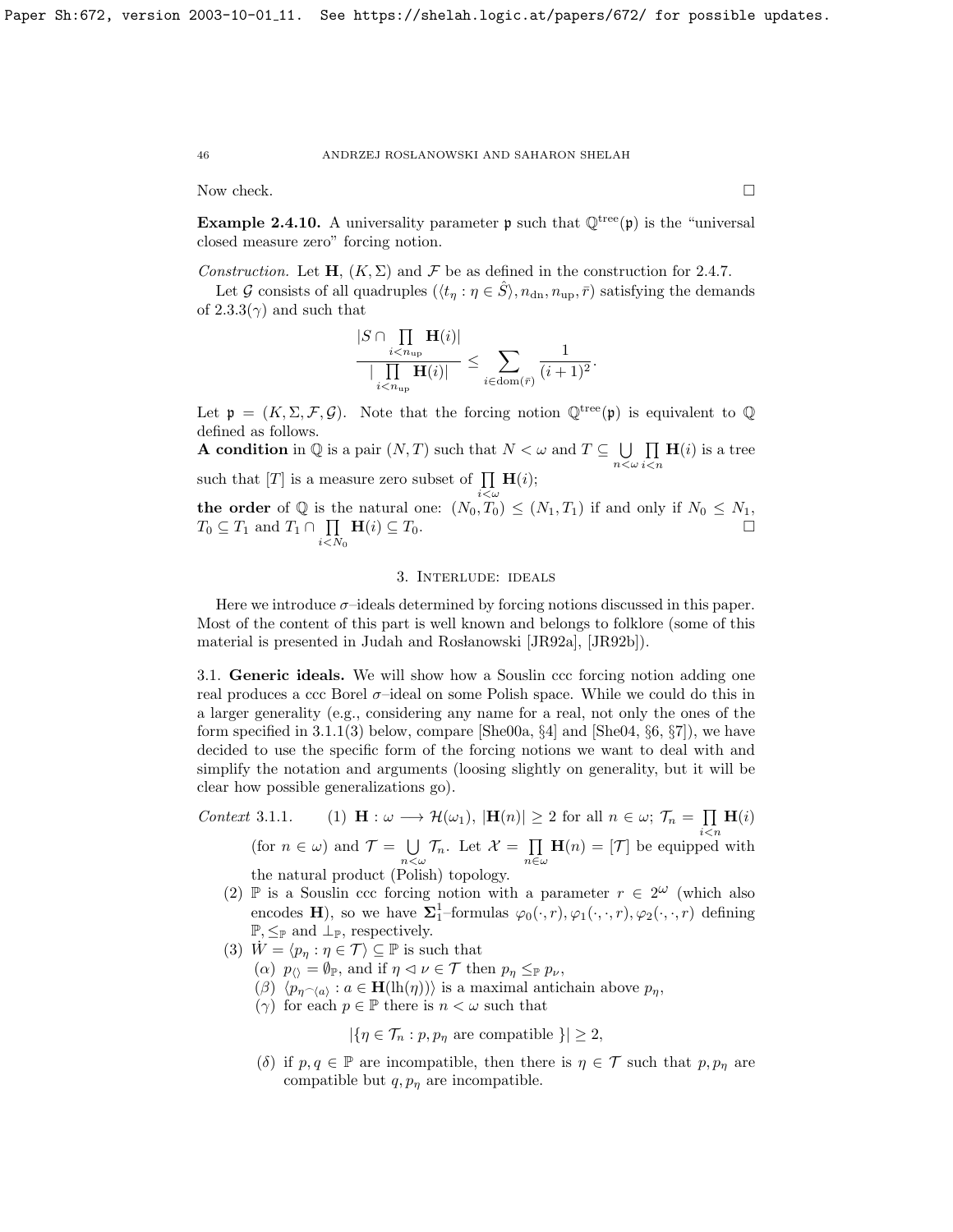#### $\begin{tabular}{ll} \bf SWEET & \& SOUR \\ \end{tabular} \begin{tabular}{ll} \bf 47 \\ \end{tabular}$

[We will treat  $\dot{W}$  as a P-name for a real in X such that  $p_{\eta} \Vdash \eta \vartriangleleft \dot{W}$ , and so  $V \nleftrightarrow W \notin V$ .]

<span id="page-47-0"></span>**Definition 3.1.2.** For  $\mathbb{P}, W, H, \mathcal{X}$  as in [3.1.1,](#page-48-0) let  $\mathcal{I}_{\mathbb{P} W}$  be the collection of all Borel subsets  $B$  of  $X$  such that

$$
\Vdash_{\mathbb{P}} \text{`` } \dot{W} \notin B \text{''}.
$$

**Proposition 3.1.3.** (1)  $\mathcal{I}_{\mathbb{P} W}$  is a ccc  $\sigma$ -ideal of Borel subsets of X.

- (2)  $\mathcal{I}_{\mathbb{P},\dot{W}}$  contains all singletons.
- (3) Let  $\psi(p, c)$  be the formula

"  $p \in \mathbb{P}$  and  $c \in 2^{\omega}$  is a Borel code (for a set  $\sharp c \subseteq \mathcal{X}$ ) and  $p \Vdash \dot{W} \in \sharp c$  ".

(a) If M is a transitive model of  $\text{ZFC}^*$ , p, r, c,  $\dot{W} \in M$ , then

$$
\psi(p,c) \quad \Leftrightarrow \quad M \models \psi(p,c).
$$

(b) There are a  $\Sigma_2^1$ -formula  $\psi_0$  and a  $\Pi_2^1$ -formula  $\psi_1$  (both with the parameter r) such that

$$
\psi(p,c) \equiv \psi_0(p,c) \equiv \psi_1(p,c)
$$

(i.e., the equivalences are provable in ZFC).

(4) The formula " $c \in 2^{\omega}$  is a Borel code (for a set  $\sharp c \subseteq \mathcal{X}$ ) and  $\sharp c \in \mathcal{I}_{\mathbb{P},\dot{W}}$ " is absolute between transitive models of  $ZFC^*$  (containing  $r, \dot{W}, c$ ).

Proof. (1), (2) Straightforward.

(3) See (the proof of) [\[BJ95,](#page-69-0) Lemma 3.6.12].

(4) Follows from (3) and the definition of  $\mathcal{I}_{\mathbb{P},\dot{W}}$  (remember that "being a maximal antichain of  $\mathbb{P}$ " is absolute; see [\[BJ95,](#page-69-0) Lemma 3.6.4]).

**Definition 3.1.4.** Let  $\mathbb{P}, W, H, \mathcal{X}$  be as in [3.1.1.](#page-48-0)

- (1) Let  $x \in \mathcal{X}$  and M be a transitive model of ZFC<sup>\*</sup>,  $r, \dot{W} \in M$ . We say that x is  $\mathcal{I}_{\mathbb{P},\dot{W}}$  –generic over M, if  $x \notin B$  for every Borel set B from  $\mathcal{I}_{\mathbb{P},\dot{W}}$  coded in M.
- (2) For a condition  $p \in \mathbb{P}$  let

$$
S(p) = S_{\dot{W}}(p) \stackrel{\text{def}}{=} \{ \eta \in \mathcal{T} : p_{\eta}, p \text{ are compatible } \}.
$$

(3) For a maximal antichain  $\mathcal{A} \subseteq \mathbb{P}$  let

$$
B_{\mathcal{A}} = B_{\dot{W}, \mathcal{A}} \stackrel{\text{def}}{=} \{ x \in \mathcal{X} : (\forall p \in \mathcal{A})(\exists n < \omega)(x \, \text{in} \notin S(p)) \}.
$$

Let  $\mathcal{I}^0_{\mathbb{P},\dot{W}}$  be the family of all subsets of  $\mathcal X$  that can be covered by a set of the form  $B_{\mathcal{A}}$  (for a maximal antichain  $\mathcal{A} \subseteq \mathbb{P}$ ).

# **Proposition 3.1.5.** (a) For each  $p \in \mathbb{P}$ ,  $S(p)$  is a perfect subtree of  $\mathcal{T}$ . If  $p \leq q$ , then  $S(q) \subseteq S(p)$ . If  $p, q \in \mathbb{P}$  and  $S(q) \subseteq S(p)$ , then  $q \Vdash p \in \Gamma_{\mathbb{P}}$ .

- (b) If  $G \subseteq \mathbb{P}$  is a generic filter over **V**, then  $\mathbf{V}[G] = \mathbf{V}[W^G]$ .
- (c)  $\mathcal{I}^0_{\mathbb{P},\dot{W}}$  is an ideal of subsets of  $\mathcal{X}$ ; sets  $B_{\mathcal{A}}$  (for a maximal antichain  $\mathcal{A}\subseteq\mathbb{P}$ ) are  $\Pi^0_2$ .
- (d) Let  $x \in \mathcal{X}$  and M be a transitive model of ZFC<sup>\*</sup>,  $r, \dot{W} \in M$ . Then x is  $\mathcal{I}_{\mathbb{P} M}$  –generic over M if and only if there is a  $\mathbb{P}^M$ –generic filter  $G \subseteq \mathbb{P}^M$ over M such that  $\dot{W}^G = x$ .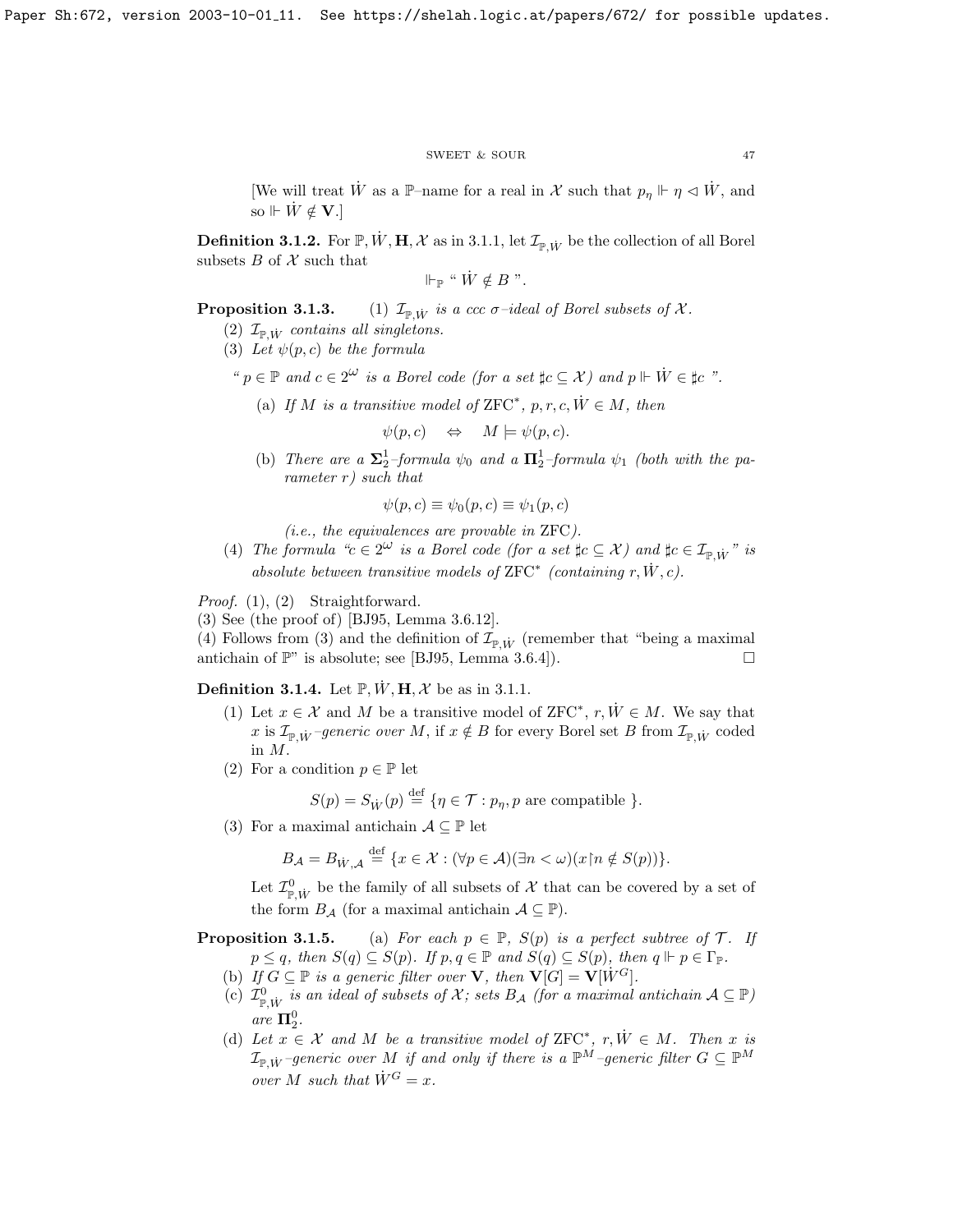(e)  $\mathcal{I}_{\mathbb{P},\dot{W}}$  is the  $\sigma$ -ideal generated by  $\mathcal{I}_{\mathbb{P},\dot{W}}^0$ . Every set from  $\mathcal{I}_{\mathbb{P},\dot{W}}$  can be covered by a  $\Sigma^0_3$  set from  $\mathcal{I}_{\mathbb{P}, \dot{W}}$ .

*Proof.* Straightforward (or see [\[JR92a,](#page-70-2)  $\S2$ ]).

<span id="page-48-1"></span>Conclusion 3.1.6. The quotient algebra  $Borel(\mathcal{X})/\mathcal{I}_{\mathbb{P},\dot{W}}$  is a ccc complete Boolean algebra. The mapping

$$
\pi: \mathbb{P} \longrightarrow {\rm \bf Borel}({\mathcal X})/\mathcal{I}_{\mathbb{P}, \dot{W}}: p \mapsto \big[[S(p)]\big]_{\mathcal{I}_{\mathbb{P}, \dot{W}}}
$$

satisfies:

- (1) rng( $\pi$ ) is a dense subset of the algebra  $\text{Borel}(\mathcal{X})/\mathcal{I}_{\mathbb{P},\dot{W}},$
- (2)  $(\forall p, q \in \mathbb{P})(p \perp q \Leftrightarrow \pi(p) \cap \pi(q) = 0),$
- (3)  $(\forall p, q \in \mathbb{P})(q \Vdash p \in \Gamma_{\mathbb{P}} \Leftrightarrow \pi(q) \subseteq \pi(p)).$

Consequently, the complete Boolean algebra  $RO(\mathbb{P})$  (of regular open subsets of  $\mathbb{P}$ ) determined by  $\mathbb P$  is isomorphic to  $\textbf{Borel}(\mathcal X)/\mathcal I_{\mathbb P,\dot{W}}$ . Moreover,  $\pi$  maps W onto the canonical name for the generic real in  $Borel(\mathcal{X})/\mathcal{I}_{\mathbb{P},\dot{W}}$ , so for a Borel code c (for a Borel subset  $\sharp c$  of X) we have  $[\![\dot{W}\in \sharp c]\!]_{\text{RO}(\mathbb{P})} = [\![\sharp c]\!]_{\mathcal{I}_{\mathbb{P},\dot{W}}}$ .

<span id="page-48-2"></span>Remark 3.1.7. It follows from [3.1.6](#page-48-1) that we have nice description of names for reals in the extensions via P.

- (1) If  $\tau$  is a P-name for an element of X, then there is a Borel function f:  $\mathcal{X} \longrightarrow \mathcal{X}$  such that  $\Vdash_{\mathbb{P}} f(W) = \dot{\tau}$ .
- (2) If  $\dot{B}$  is a P-name for a Borel subset of X, then there is a Borel set  $A \subseteq \mathcal{X} \times \mathcal{X}$ such that  $\Vdash_{\mathbb{P}} \dot{B}=(A)_{\dot{W}}$ , where  $(A)_x=\{y:(x,y)\in A\}$ .

(See [\[BJ95,](#page-69-0) Lemma 3.7.1].)

3.2. Universality ideals. For a forcing notion  $\mathbb{Q}^{\text{tree}}(\mathfrak{p})$  (where p is a universality parameter) we may consider the ccc ideal defined as in [3.1.2,](#page-47-0) however there is another Borel  $\sigma$ -ideal related to  $\mathbb{Q}^{\text{tree}}(\mathfrak{p})$  (justifying the term "universality forcing notion").

<span id="page-48-0"></span>**Definition 3.2.1.** Let  $\mathfrak{p} = (K, \Sigma, \mathcal{F}, \mathcal{G})$  be a universality parameter for **H**.

- (1) We say that  $\mathfrak p$  is suitable whenever:
	- (a) for every  $f \in \mathcal{F}$  and  $n < \omega$  there is  $N > n$  such that if  $(\langle t_\eta : \eta \in \hat{S} \rangle, n_{\text{dn}}, n_{\text{up}}, f \in [n_{\text{dn}}, n_{\text{up}}] ) \in \mathcal{G}, N \leq n_{\text{dn}} \text{ and } \eta \in \prod$  $i$  $\lt$  $n$  $\mathbf{H}(i),$

then  $(\exists \nu \in \Pi)$  $i < \text{lev}(S)$  $\mathbf{H}(i))(\eta \vartriangleleft \nu \ \& \ \nu \notin S),$ 

(b) for every  $f\in\mathcal{F}$  and  $n<\omega$  there is  $N>n$  such that if  $\langle t_\eta : \eta \in \hat{S} \rangle \in \text{FC}(K, \Sigma)$ , root $(S) = \langle \rangle$ , lev $(S) = n, \eta \in \prod$  $i{<}N$  $\mathbf{H}(i)$ and  $\eta \restriction n \in S$ ,

then there is  $(\langle t^*_{\nu} : \nu \in \hat{S}^* \rangle, n_{dn}, n_{up}, f \upharpoonright [n_{dn}, n_{up}]) \in \mathcal{G}$  such that  $n < n_{\text{dn}} \le n_{\text{up}} < N, S \subseteq S^*$  and  $t_{\nu} = t_{\nu}^*$  for  $\nu \in \hat{S}$  and  $\eta \in S^*$ .

(2)  $\mathcal{I}_{\mathfrak{p}}^0$  is the collection of subsets A of  $\prod \mathbf{H}(i)$  such that for some  $f \in \mathcal{F}$ and a  $(G, f)$ -narrow system  $\langle t_\eta : \eta \in T \rangle \in \mathbb{Q}_{\emptyset}^{\text{tree}}(K, \Sigma)$  (see [2.3.5\(](#page-32-0)c)) with root $(T) = \langle \rangle$  we have  $A \subseteq [T]$ .

Trees T as above will be called  $(\mathcal{G}, f)$ –narrow.

(3)  $\mathcal{I}_{\mathfrak{p}}$  is the  $\sigma$ -ideal of subsets of  $\prod \mathbf{H}(i)$  generated by  $\mathcal{I}_{\mathfrak{p}}^0$ .

$$
i{<}\omega
$$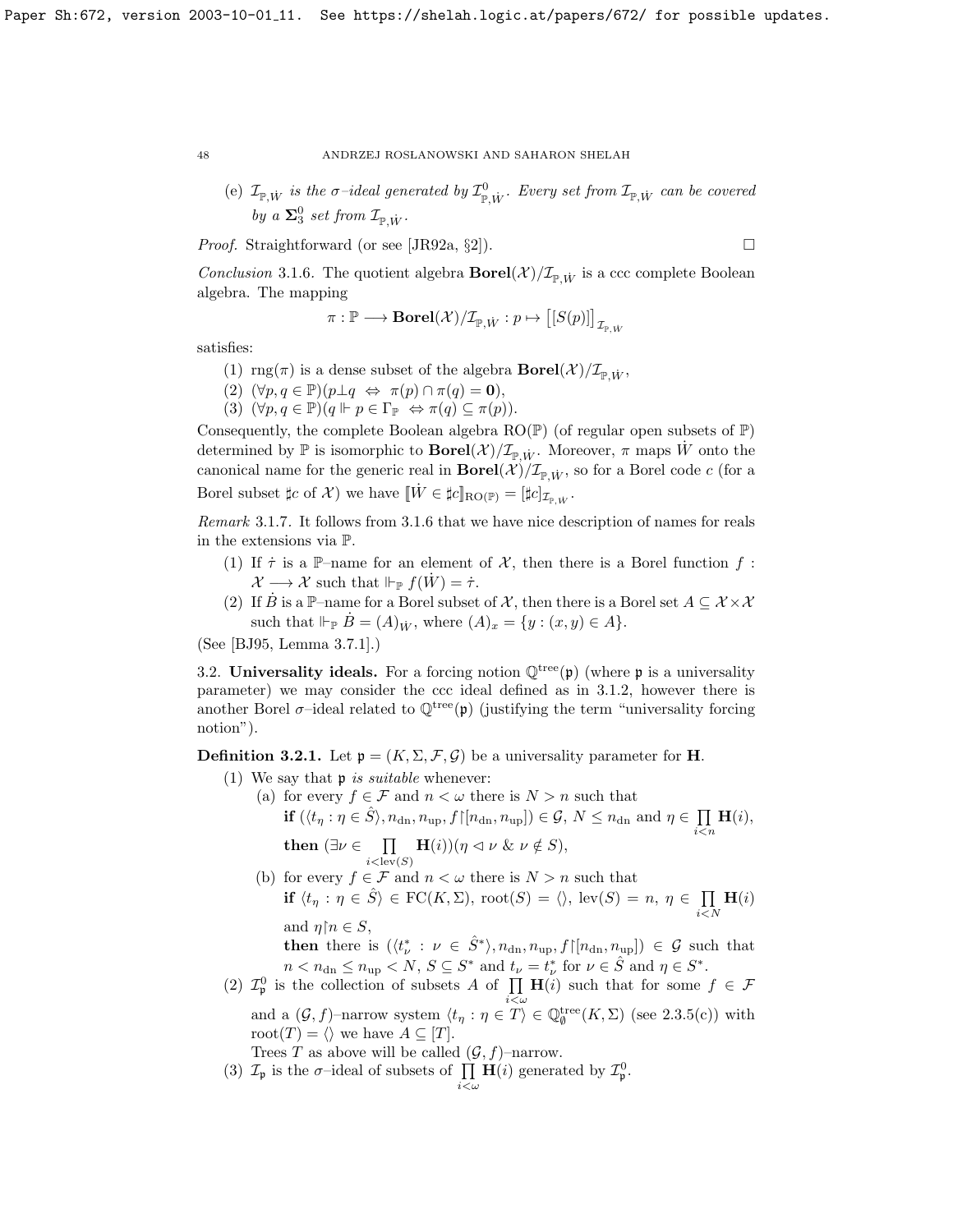#### $\begin{tabular}{ll} \bf SWEET & & \bf SOUR \\ \bf 49 & & \bf 49 \\ \end{tabular}$

(4)  $\dot{T}_{\mathfrak{p}}$  is a  $\mathbb{Q}^{\text{tree}}(\mathfrak{p})$ -name such that

$$
\Vdash_{\mathbb{Q}^{\text{tree}}(\mathfrak{p})} \dot{T}_{\mathfrak{p}} = \bigcup \{ T^p \cap \prod_{i < N^p} \mathbf{H}(i) : p \in \Gamma_{\mathbb{Q}^{\text{tree}}(\mathfrak{p})} \}.
$$

Remark 3.2.2. The universality parameters constructed in Examples [2.4.7,](#page-32-2) [2.4.10](#page-33-2) are suitable. Also the parameters given by Example [2.4.9](#page-33-1) can be easily made suitable: condition  $3.2.1(1)(b)$  easily follows. To ensure  $3.2.1(1)(a)$  we may require that  $\mathbf{F}, \mathcal{F}$  satisfy

(\*) if 
$$
n < \omega
$$
,  $f \in \mathcal{F}$ ,  $\eta \in \prod_{i < n} \mathbf{H}(i)$  and  $Y \subseteq \prod_{i \le n} \mathbf{H}(i)$  satisfy  $NOR(Y) \le f(n)$ ,  
then  $(\exists y \in \mathbf{H}(n))(\eta^{\sim}(y) \notin Y)$ .

(But clearly much less is enough.)

<span id="page-49-0"></span>**Proposition 3.2.3.** Let  $\mathfrak{p} = (K, \Sigma, \mathcal{F}, \mathcal{G})$  be a suitable universality parameter for H.

- (1) Every set in  $\mathcal{I}_{\mathfrak{p}}^0$  is nowhere dense (in the product topology of  $\prod$  $i<\omega$  $\mathbf{H}(i)$ ); all singletons belong to  $\mathcal{I}_{n}^{0}$ .
- (2)  $\mathcal{I}_{\mathfrak{p}}$  is a proper Borel  $\sigma$ -ideal of subsets of  $\prod_{i<\omega}$  $H(i)$ .
- (3) If  $\mathcal{F}$  is  $\leq^*$ -directed then  $\mathcal{I}_{\mathfrak{p}}^0$  is an ideal.
- (4) In  $\mathbf{V}^{\mathbb{Q}^{\text{tree}}(\mathfrak{p})}$ ,  $\dot{T}_{\mathfrak{p}}$  is a tree with no maximal branches which is  $(\mathcal{G}, h)$ -narrow for some function h (possibly  $h \notin \mathcal{F}$ ). If  $\mathcal F$  is a singleton, then  $h \in \mathcal{F}$ .
- (5) Suppose that  $\langle \mathbb{P}_{\alpha}, \dot{\mathbb{Q}}_{\alpha} : \alpha < \delta \rangle$  is finite support iteration of ccc forcing notions such that for some increasing sequence  $\alpha_0 < \alpha_1 < \alpha_2 < \ldots < \delta$ ,  $\dot{\mathbb{Q}}_{\alpha_n}$  is (forced to be)  $\mathbb{Q}^{\text{tree}}(\mathfrak{p})$ . Let  $\dot{T}_n$  be the name for the tree  $\dot{T}_\mathfrak{p}$  added at stage  $\alpha_n$ . Then, in  $\mathbf{V}^{\mathbb{P}_{\delta}}$ , if  $T \in \mathbf{V}$  is  $(\mathcal{G}, f)$ -narrow for some  $f \in \mathcal{F}$  then  $T \subseteq \dot{T}_n$  for some  $n < \omega$ .
- (6) If in 5 above we additionally assume that  $\mathcal{F} = \{f\}$  then, in  $\mathbf{V}^{\mathbb{P}_{\delta}}$ , there is a set from  $\mathcal{I}_{\mathfrak{p}}$  which contains all Borel sets from  $\mathcal{I}_{\mathfrak{p}}$  coded in  $V$ .

## 4. Sweet and Sour

4.1. On amalgamation. One of the major problems in set theory of the 20th century was the following: suppose  $(\mathbb{P}_1, \leq_{\mathbb{P}_1}), (\mathbb{P}_2, \leq_{\mathbb{P}_2})$  are ccc partial orders and  $\mathbb{P}_1 \times \mathbb{P}_2$  is equipped with the coordinate-wise order (so  $(p_1, p_2) \leq (q_1, q_2)$  iff  $p_1 \leq_{\mathbb{P}_1}$  $q_1 \& p_2 \leq_{\mathbb{P}_2} q_2$ . Does  $(\mathbb{P}_1 \times \mathbb{P}_2, \leq)$  satisfy the ccc? The interest in this question came from topology as well as from its close relation to the Souslin Problem. The intensive investigations of the productivity of ccc for forcing notions (or Boolean algebras, or topologies) resulted in many interesting concepts and discoveries. Several strong ccc properties implying that the product of respective partial orders satisfies the ccc were introduced. Examples of those properties include

- The Knaster Property: A partial order  $(\mathbb{P}, \leq_{\mathbb{P}})$  has the Knaster property if for every uncountable family  $A \subseteq \mathbb{P}$  there is an uncountable  $\mathcal{B} \subseteq \mathcal{A}$ such that members of  $\beta$  are pairwise compatible.
- The pre-caliber  $\omega_1$ :  $(\mathbb{P}, \leq_{\mathbb{P}})$  has pre-caliber  $\omega_1$  if for every uncountable  $A \subseteq \mathbb{P}$  there is an uncountable  $B \subseteq A$  such that every finite subfamily of B has a common upper bound in P.

(Note that pre-caliber  $\omega_1 \Rightarrow$  Knaster Property  $\Rightarrow$  productive ccc.) Lastly, the Souslin Problem was completed by Solovay and Tennenbaum [\[ST71\]](#page-70-6) who proved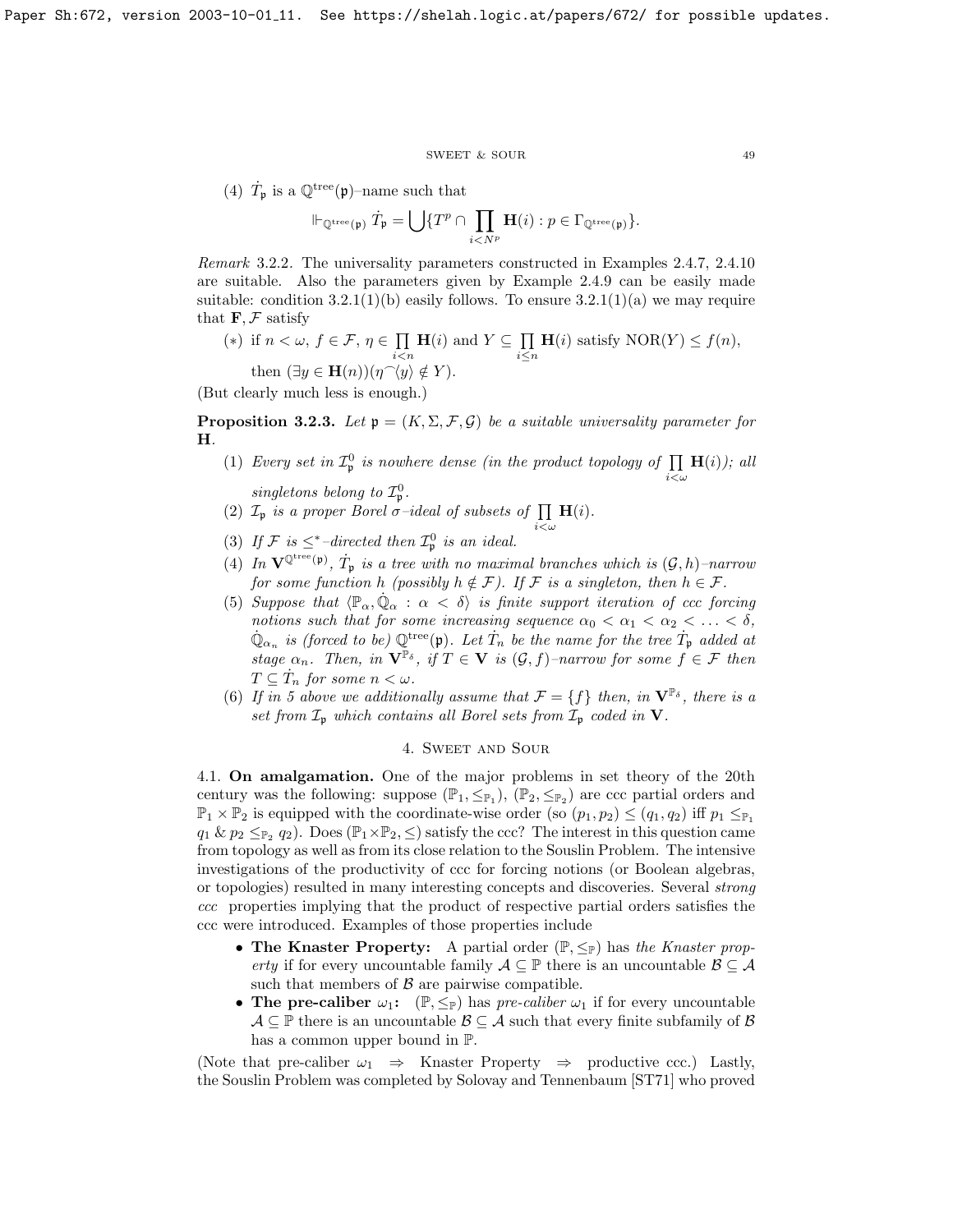that it is consistent that every ccc forcing notion has the Knaster Property (and thus, consistently, ccc is productive).

Since the productivity question occurred to be so productive, one can ask if we may generalize the problem by replacing the product by the amalgamation of forcing notions. Let us recall the definition of this operation.

**Definition 4.1.1.** (1) Suppose  $\mathbb{P}, \mathbb{Q}$  are forcing notions such that  $\mathbb{P} \otimes \text{RO}(\mathbb{Q})$ . Then  $(\mathbb{Q} : \mathbb{P})$  is a  $\mathbb{P}-$ name for a forcing notion which is a suborder of  $\mathbb{Q}$ ,

> $p \Vdash_{\mathbb{P}} " q \in (\mathbb{Q} : \mathbb{P})"$  if and only if every  $p' \in \mathbb{P}$  stronger than p is compatible with q in RO( $\mathbb{Q}$ ).

(2) Suppose that  $\mathbb{P}, \mathbb{Q}_0, \mathbb{Q}_1$  are forcing notions and  $f_\ell : \mathbb{P} \longrightarrow \text{RO}(\mathbb{Q}_\ell)$  (for  $\ell < 2$ ) are complete embeddings. The amalgamation of  $\mathbb{Q}_0$ ,  $\mathbb{Q}_1$  over  $f_0$ ,  $f_1$ is

$$
\mathbb{Q}_0 \times_{f_0, f_1} \mathbb{Q}_1 = \{ (q_1, q_2) \in \mathbb{Q}_0 \times \mathbb{Q}_1 : (\exists p \in \mathbb{P})(p \Vdash " q_0 \in (\mathbb{Q}_0 : f_0[\mathbb{P}]) \& q_1 \in (\mathbb{Q}_1 : f_1[\mathbb{P}])\text{''}) \}
$$

ordered in the natural way (so  $(q_0, q_1) \leq (q'_0, q'_1)$  if and only if  $q_0 \leq q'_0$  and  $q_1 \leq q'_1$ ).

It can be easily seen from the definition of the amalgamation that  $\mathbb{Q}_0 \times_{f_0,f_1} \mathbb{Q}_1$ is equivalent to  $\mathbb{P} * ((\mathbb{Q}_0 : f_0[\mathbb{P})) \times (\mathbb{Q}_1 : f_1[\mathbb{P}]))$ . So, if  $\mathbb{P} \otimes \mathbb{Q}_0$ ,  $\mathbb{P} \otimes \mathbb{Q}_1$  (and  $f_0, f_1$ are the identity mappings) then

$$
\mathbb{Q}_0 \times_{\mathbb{P}} \mathbb{Q}_1 \stackrel{\text{def}}{=} \mathbb{Q}_0 \times_{f_0, f_1} \mathbb{Q}_1 = \mathbb{P} \ast \big( (\mathbb{Q}_0 : \mathbb{P}) \times (\mathbb{Q}_1 : \mathbb{P}) \big)
$$

and the amalgamation can be thought of as a generalization of the product. Thus the question when amalgamation of ccc forcing notions satisfies the ccc can be thought of as a generalization of the productivity problem. However, there is no nice answer here. By Shelah [\[She84,](#page-70-7)  $\S1$ ], a Cohen real adds a Souslin tree, so let S be a C–name for a Souslin tree (ordered naturally). The forcing notion  $\mathbb{Q} = \mathbb{C} * S$ satisfies the ccc, but the amalgamation  $\mathbb{Q}\times_{\mathbb{C}}\mathbb{Q}=\mathbb{C}*(S\times S)$  does not satisfy the ccc (this example exists in any universe of ZFC, of course). Even demanding stronger variants of ccc (which clearly worked for products) may not help for amalgamations: Roitman [\[Roi02\]](#page-70-8) gave an example of  $\mathbb{P}, \dot{\mathbb{Q}}_1, \dot{\mathbb{Q}}_2$  such that

- (a)  $\mathbb{P} * \dot{\mathbb{Q}}_1, \mathbb{P} * \dot{\mathbb{Q}}_2$  have pre-caliber  $\omega_1$ , but
- (b)  $\Vdash_{\mathbb{P}}$  "  $\dot{\mathbb{Q}}_1 \times \dot{\mathbb{Q}}_2$  does not satisfy the ccc ", so
- (c)  $(\mathbb{P} * \dot{\mathbb{Q}}_1) \times_{\mathbb{P}} (\mathbb{P} * \dot{\mathbb{Q}}_2)$  does not satisfy the ccc.

However, there are sweet (=strong ccc) properties of forcing notions which are preserved by amalgamations.

<span id="page-50-0"></span>Definition 4.1.2 (Shelah [\[She84,](#page-70-7) Def. 7.2]).

A triple  $(\mathbb{P}, \mathcal{D}, E)$  is model of sweetness (on  $\mathbb{P}$ ) whenever:

- (i)  $\mathbb P$  is a forcing notion,  $\mathcal D$  is a dense subset of  $\mathbb P$ ,
- (ii)  $E = \langle E_n : n \langle \omega \rangle$ , each  $E_n$  is an equivalence relation on D such that  $\mathcal{D}/E_n$ is countable,
- (iii) equivalence classes of each  $E_n$  are  $\leq_{\mathbb{P}}$ -directed,  $E_{n+1} \subseteq E_n$ ,
- (iv) if  $\{p_i : i \leq \omega\} \subseteq \mathcal{D}, p_i E_i p_\omega$  (for  $i \in \omega$ ), then

 $(\forall n \in \omega)(\exists q > p_{\omega})(q E_n p_{\omega} \& (\forall i > n)(p_i < q)),$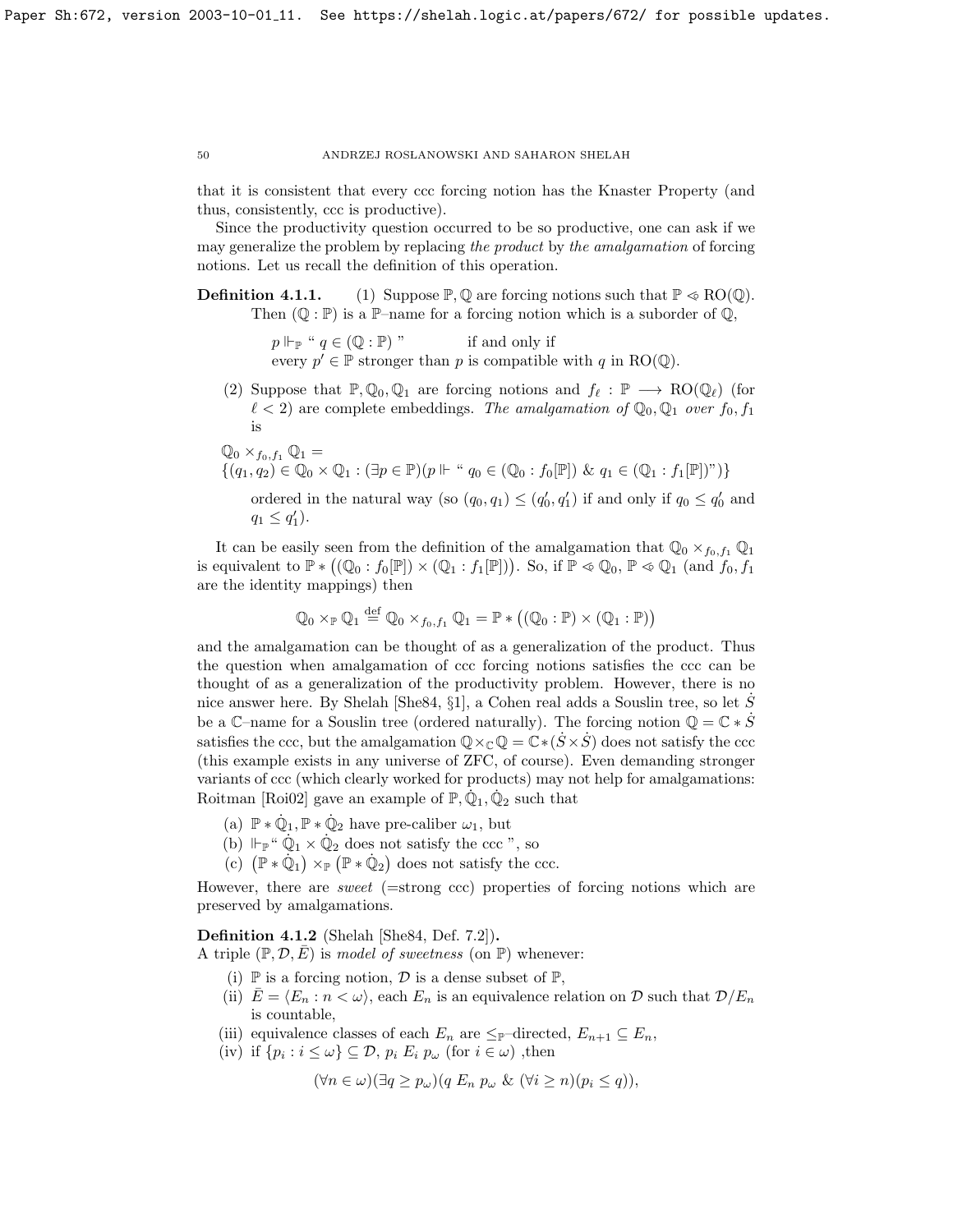#### ${\tt SWEET\ \&\ SOUR} \eqno{51}$

(v) if  $p, q \in \mathcal{D}, p \leq q$  and  $n \in \omega$  then there is  $k \in \omega$  such that

$$
(\forall p' \in [p]_{E_k})(\exists q' \in [q]_{E_n})(p' \leq q').
$$

If there is a model of sweetness on  $\mathbb{P}$ , then we say that  $\mathbb P$  is *sweet*.

<span id="page-51-0"></span>**Definition 4.1.3** (Stern [\[Ste85,](#page-70-9) Def. 1.2]). Let P be a forcing notion and  $\tau$  be a topology on P. We say that  $(\mathbb{P}, \tau)$  is a model of topological sweetness whenever the following conditions are satisfied:

- (i) the topology  $\tau$  has a countable basis,
- (ii)  $\mathcal{O}_\mathbb{P}$  is an isolated point in  $\tau$ ,
- (iii) if a sequence  $\langle p_n : n < \omega \rangle \subseteq \mathbb{P}$  is  $\tau$ –converging to  $p \in \mathbb{P}, q \geq p$  and W is a  $\tau$ –neighbourhood of q, then there is a condition  $r \in \mathbb{P}$  such that
	- (a)  $r \in W$ ,  $r \geq q$ ,
	- (b) the set  $\{n \in \omega : p_n \leq r\}$  is infinite.

A forcing notion  $\mathbb P$  is *topologically sweet*, if there is a topology  $\tau$  on  $\mathbb P$  such that  $(\mathbb{P}, \tau)$  is a model of topological sweetness.

**Definition 4.1.4.** (1) Let  $(\mathbb{P}_{\ell}, \mathcal{D}_{\ell}, \bar{E}_{\ell})$  (for  $\ell < 2$ ) be models of sweetness. We say that  $(\mathbb{P}_1, \mathcal{D}_1, \overline{E}_1)$  extends the model  $(\mathbb{P}_0, \mathcal{D}_0, \overline{E}_0)$  if

- $\mathbb{P}_0 \preccurlyeq \mathbb{P}_1$ ,  $\mathcal{D}_0 \subseteq \mathcal{D}_1$  and  $E_n^0 = E_n^1 | \mathcal{D}_0$  for each  $n \in \omega$ ,
- if  $p \in \mathcal{D}_0$ ,  $n \in \omega$ , then  $[p]_{E_n^1} \subseteq \mathcal{D}_0$ ,
- if  $p \leq q, p \in \mathcal{D}_1, q \in \mathcal{D}_0$ , then  $p \in \mathcal{D}_0$ .
- (2) Let  $(\mathbb{P}_{\ell}, \tau_{\ell})$  (for  $\ell < 2$ ) be models of topological sweetness. We say that  $(\mathbb{P}_1, \tau_1)$  extends the model  $(\mathbb{P}_0, \tau_0)$  if  $\mathbb{P}_0 \otimes \mathbb{P}_1$ ,  $\mathbb{P}_0$  is a  $\tau_1$ -open subset of  $\mathbb{P}_1$ and  $\tau_1|\mathbb{P}_0 = \tau_0$ .
- **Theorem 4.1.5.** (1) (Shelah [\[She84,](#page-70-7) 7.5]) Suppose that  $(\mathbb{P}_{\ell}, \mathcal{D}_{\ell}, \bar{E}_{\ell})$  (for  $\ell$  < 2) are models of sweetness, and  $f_{\ell} : \mathbb{P} \longrightarrow \text{RO}(\mathbb{P}_{\ell})$  (for  $\ell < 2$ ) are complete embeddings. Then there is a model of sweetness  $(\mathbb{P}_0 \times_{f_0,f_1} \mathbb{P}_1, \mathcal{D}^*, \bar{E}^*)$  based on the amalgamation  $\mathbb{P}_0 \times_{f_0,f_1} \mathbb{P}_1$  and extending each  $(\mathbb{P}_\ell, \mathcal{D}_\ell, \bar{E}_\ell)$  for  $\ell < 2$ .
	- (2) (Stern [\[Ste85,](#page-70-9) §2.2]) Suppose that  $(\mathbb{P}_{\ell}, \tau_{\ell})$  (for  $\ell < 2$ ) are models of topological sweetness, and  $f_\ell : \mathbb{P} \longrightarrow \text{RO}(\mathbb{P}_\ell)$  (for  $\ell < 2$ ) are complete embeddings. Then there is a model of topological sweetness  $(\mathbb{P}_0 \times_{f_0,f_1} \mathbb{P}_1, \tau^*)$  based on the amalgamation  $\mathbb{P}_0 \times_{f_0,f_1} \mathbb{P}_1$  and extending each  $(\mathbb{P}_\ell, \tau_\ell)$  for  $\ell < 2$ .

The real interest in preserving ccc in amalgamations comes from the independence results related to regularity properties of definable sets. Assuming the existence of an inaccessible cardinal, Solovay [\[Sol70\]](#page-70-10) showed the consistency of the following two statements

- (M) every projective set of reals is Lebesgue measurable,
- (B) every projective set of reals has the Baire property.

The key ingredient of Solovay's proof was the observation that the Collapse Algebra is very homogeneous. Shelah [\[She84\]](#page-70-7) proved that

- (M) implies  $\omega_1$  is inaccessible in **L**, but
- the consistency of (B) can be established without inaccessible cardinals.

For the latter result one builds a homogeneous ccc forcing notion adding a lot of Cohen reals. Homogeneity is obtained by multiple use of amalgamation (see [\[JR92b\]](#page-70-3) for a full explanation of how this works), the Cohen reals come from compositions with the Universal Meager forcing notion UM or with the Hechler forcing notion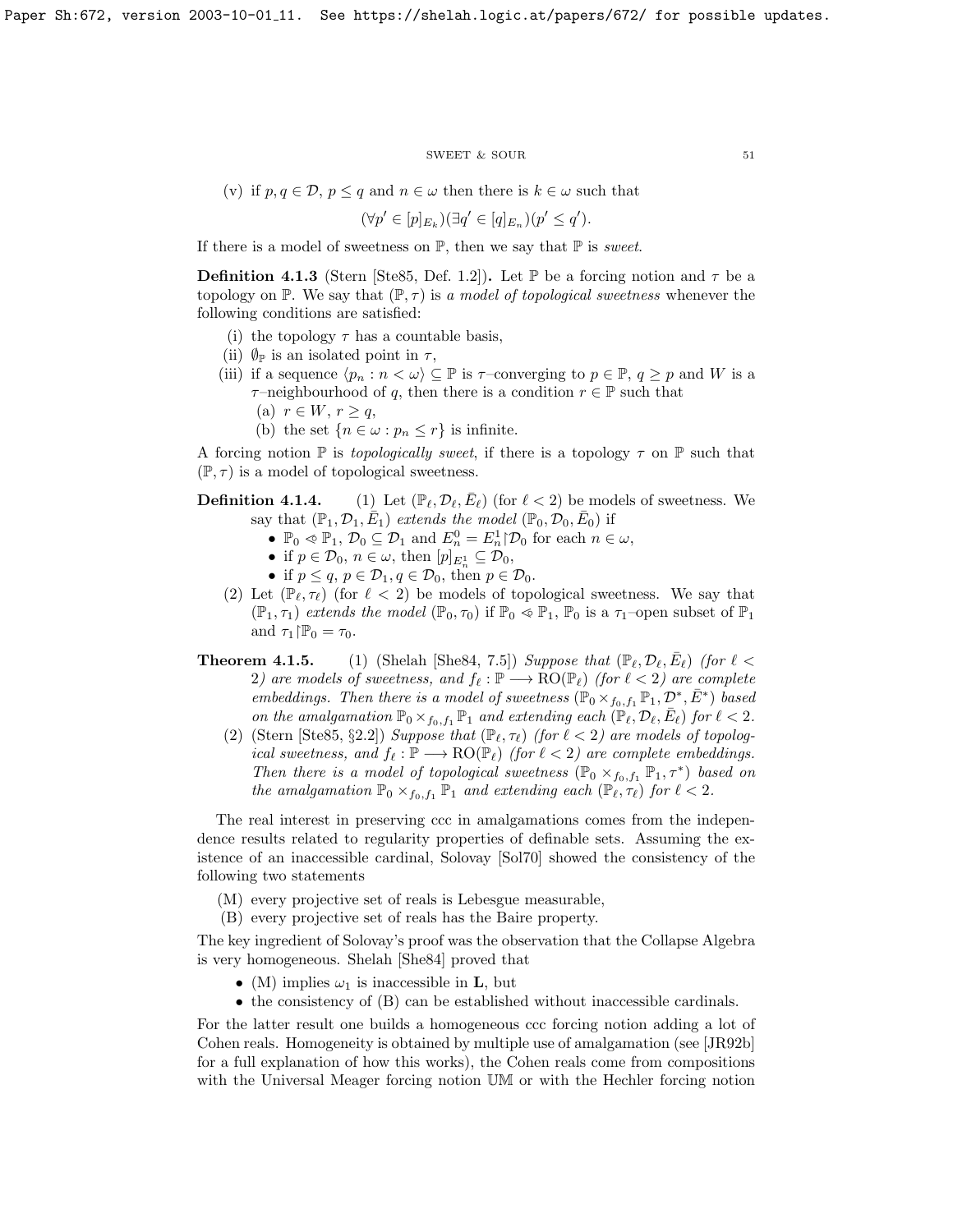D. An important feature of sweetness is that it is preserved in compositions with UM, D.

**Proposition 4.1.6.** (1) (Shelah [\[She84,](#page-70-7) §7]) If P is sweet then both  $\mathbb{P} * \mathbb{U} \mathbb{M}$ and  $\mathbb{P} * \dot{\mathbb{D}}$  are sweet.

(2) (Stern [\[Ste85,](#page-70-9) 3.3]) If  $\mathbb P$  is topologically sweet then both  $\mathbb P * \mathbb U\mathbb M$  and  $\mathbb P * \mathbb D$ are topologically sweet.

4.2. More on sweetness. The original model of Shelah [\[She84\]](#page-70-7) for (B) (i.e., "all projective sets of reals have the Baire property") satisfies also CH. Can we have  $(B)$ + $\neg$ CH? Judah and Shelah [\[JS93\]](#page-70-11) aimed at exactly this, but the proof there has an irreparable gap. However, a recent work in progress  $[S^+]$  gives a totally different way of building models for  $(B)$ +¬CH. Then we may ask for models of ZFC in which (B) holds and some cardinal characteristics of the continuum are large. Thus we would like to use (in addition to UM or D) other forcings in the constructions as in  $[She84]$ ,  $[S^+]$ . However, the proofs for [4.1.6](#page-58-0) were very specific and it has not been clear if there are more forcing notions which could be composed with sweet ones. In this subsection we show that sweetness of [4.1.2](#page-50-0) is essentially everything we need. We also show that our methods may lead to sweet and/or topologically sweet forcing notions.

<span id="page-52-0"></span>**Definition 4.2.1.** Let B be a countable basis of a topology on a forcing notion  $\mathbb{P}$ . We say that  $(\mathbb{P}, \mathcal{B})$  is a model of iterable sweetness if

- (i)  $\beta$  is closed under finite intersections,
- (ii) each  $U \in \mathcal{B}$  is  $\leq_{\mathbb{P}}$ -directed and  $p \leq q \in U \Rightarrow p \in U$ ,
- (iii) if  $\langle p_n : n \le \omega \rangle \subseteq U \in \mathcal{B}$  and the sequence  $\langle p_n : n < \omega \rangle$  converges to  $p_\omega$  (in the topology generated by  $\mathcal{B}$ ), then there is a condition  $p \in U$  such that  $(\forall n \leq \omega)(p_n \leq p).$

**Proposition 4.2.2.** Assume that  $(\mathbb{P}, \mathcal{D}, \overline{E})$  is a sweetness model on  $\mathbb{P}, \overline{E} = \langle E_n : E_n \rangle$  $n < \omega$ ,  $\mathcal{D} = \mathbb{P}$ . Furthermore, suppose that any two compatible elements of  $\mathbb{P}$  have a least upper bound, i.e., if  $p_0, p_1 \in \mathbb{P}$  are compatible, then there is  $q \geq p_0, p_1$  such that  $(\forall r \in \mathbb{P})(r \geq p_0 \& r \geq p_1 \Rightarrow r \geq q)$ . For  $\overline{p} = \langle p_\ell : \ell \leq k \rangle \subseteq \mathbb{P}$  and  $\bar{n} = \langle n_\ell : \ell \leq k \rangle \subseteq \omega$  let

$$
U(\bar{p}, \bar{n}) \stackrel{\text{def}}{=} \{q \in \mathbb{P} : (\forall \ell \leq k)(\exists q' \in [p_\ell]_{E_{n_\ell}})(q \leq q')\},
$$

and let B be the collection of all sets  $U(\bar{p}, \bar{n})$  (for  $\bar{p} \subseteq \mathbb{P}$ ,  $\bar{n} \subseteq \omega$ ,  $\ln(\bar{p}) = \ln(\bar{n})$ ). Then  $(\mathbb{P}, \mathcal{B})$  is a model of iterable sweetness.

*Proof.* Plainly,  $\beta$  is closed under finite intersections. Since the equivalence classes of each  $E_n$  are directed and any two compatible members of  $\mathbb P$  have a least upper bound, we may conclude that the elements of  $\beta$  are directed and downward closed.

Before we verify the demand [4.2.1\(](#page-52-0)iii), let us first note that if  $p \in U(\bar{p}, \bar{n})$ ,  $\bar{p} = \langle p_\ell : \ell \leq k \rangle, \, \bar{n} = \langle n_\ell : \ell \leq k \rangle$ , then for some N we have  $U(\langle p \rangle, \langle N \rangle) \subseteq U(\bar{p}, \bar{n}).$ [Why? Use  $4.1.2(v)$  to choose N such that

$$
(\forall \ell \leq k)(\forall q \in [p]_{E_N})(\exists q' \in [p_\ell]_{E_{n_\ell}})(q \leq q').
$$

Clearly this  $N$  is as required.

Now suppose that a sequence  $\langle p_n : n \langle \omega \rangle$  converges to  $p_\omega$  in the topology generated by B, and  $p_{\omega}, p_n \in U(\bar{q}, \bar{n}) \in \mathcal{B}$  for all  $n < \omega$ . Take N such that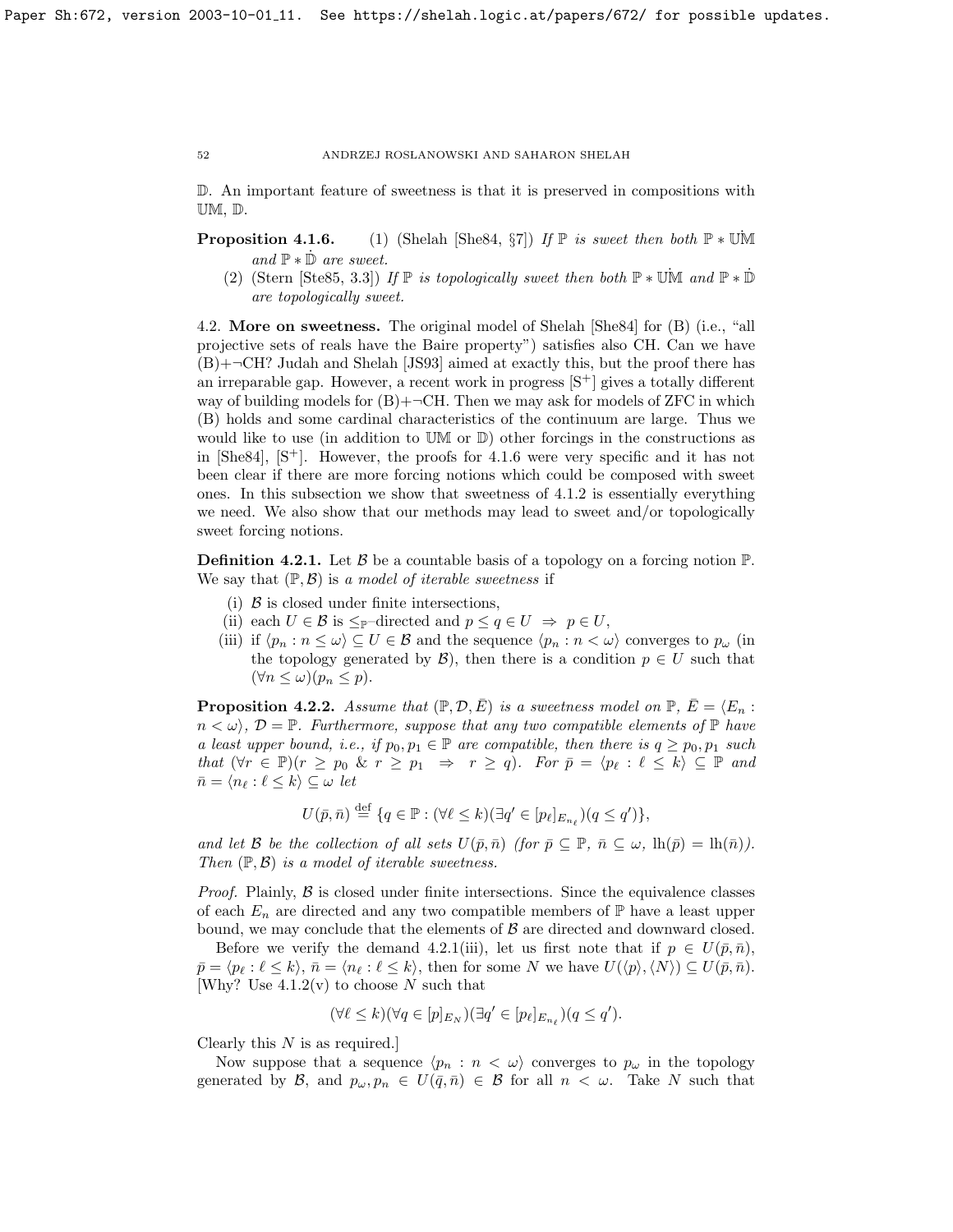#### SWEET & SOUR 53

 $U(\langle p_\omega \rangle, \langle N \rangle) \subseteq U(\bar{q}, \bar{n})$ . Choose an increasing sequence  $\langle m_i : i < \omega \rangle$  such that

$$
(\forall i < \omega)(\forall n \ge m_i)(p_n \in U(\langle p_\omega \rangle, \langle N+1+i \rangle)).
$$

Next pick conditions  $p_i^* \in [p_\omega]_{E_{N+1+i}}$  such that

 $(\forall i < \omega)(\forall n \in [m_i, m_{i+1}))(p_n \leq p_i^*)$ 

(remember that each  $[p_\omega]_{E_{N+1+i}}$  is directed). It follows from [4.1.2\(](#page-50-0)iv) that we may find a condition  $q' \geq p_\omega$  such that  $q' \in [p_\omega]_{E_N}$  and  $(\forall i < \omega)(p_i^* \leq q')$ . Then

$$
(\forall n \ge m_0)(p_n \le q') \quad \text{and} \quad q' \in U(\bar{q}, \bar{n}).
$$

Since  $U(\bar{q}, \bar{n})$  is directed and  $q', p_0, \ldots, p_{m_0} \in U(\bar{q}, \bar{n})$ , the conditions  $q', p_0, \ldots, p_{m_0}$ have an upper bound in  $U(\bar{q}, \bar{n})$  – let q be such an upper bound. Then q is as needed to justify [4.2.1\(](#page-52-0)iii).  $\Box$ 

**Lemma 4.2.3.** Assume that  $(\mathbb{P}, \tau)$  is a model of topological sweetness.

(1) If  $p, q \in \mathbb{P}, p \leq q$  and  $q \in U \in \tau$ , then there is an open neighbourhood V of p such that

$$
(\forall r \in V)(\exists r' \in U)(r \leq r').
$$

(2) If  $m \in \omega$ ,  $p \in U \in \tau$ , then there is an open neighbourhood V of p such that any  $p_0, \ldots, p_m \in V$  have a common upper bound in U.

*Proof.* Straightforward. □

<span id="page-53-0"></span>**Theorem 4.2.4.** Suppose that  $(\mathbb{P}, \tau)$  is a model of topological sweetness and  $\dot{\mathcal{B}}, \dot{\mathbb{Q}}$ are  $\mathbb{P}-names$  such that

$$
\Vdash_{\mathbb{P}} \text{``} (\dot{\mathbb{Q}}, \dot{\mathcal{B}}) \text{ is a model of iterable sweetness''}.
$$

Then there is dense subset  $\mathbb R$  of the iteration  $\mathbb P * \dot{\mathbb Q}$  and a topology  $\tau^*$  on  $\mathbb R$  such that  $\mathbb{P} \subseteq \mathbb{R}$  and  $(\mathbb{R}, \tau^*)$  is a model of topological sweetness extending the model  $(\mathbb{P}, \tau)$ .

*Proof.* Let  $\dot{V}_n$  be  $\mathbb{P}\text{-names such that}$ 

$$
\Vdash_{\mathbb{P}} \text{`` } \dot{V}_0 = \{\emptyset_{\dot{0}}\} \text{ and } \{\dot{V}_n : 0 < n < \omega\} \text{ enumerates } \dot{\mathcal{B}} \setminus \{\emptyset\} \text{''}
$$

(note that  $\Vdash$  " $(\dot{\mathbb{Q}}, \{\dot{V}_n : n < \omega\})$  is a model of iterable sweetness " and also  $\mathbb{H}$  " $\emptyset$ <sub>0</sub><sup>i</sup> ∈  $\dot{V}_n$  for all *n*<sup>n</sup>, remember [4.2.1\(](#page-52-0)ii)). Let *U* be a countable basis of the topology  $\tau$  and let

$$
\mathbb{R} \stackrel{\text{def}}{=} \{ (p, \dot{q}) \in \mathbb{P} * \dot{\mathbb{Q}} : p \neq \emptyset \mathbb{P} \text{ and } (\exists n < \omega) (p \Vdash \dot{q} \in \dot{V}_n ) \} \cup \{ (\emptyset \mathbb{P}, \dot{\emptyset}_{\dot{\mathbb{O}}}) \}.
$$

For  $U \in \mathcal{U}, \bar{U} = \langle U_0, \ldots, U_{m-1} \rangle \subseteq \mathcal{U}$  and  $\bar{n} = \langle n_0, \ldots, n_{m-1} \rangle \subseteq \omega$  and  $\bar{k} =$  $\langle k_0, \ldots, k_M \rangle \subseteq \omega$   $(m, M < \omega)$  we put

$$
U^*(U, \bar{U}, \bar{n}, \bar{k}) \stackrel{\text{def}}{=} \{ (p, \dot{q}) \in \mathbb{R} : p \in U \text{ and } (\forall \ell \le M)(p \Vdash \dot{q} \in \dot{V}_{k_{\ell}}) \text{ and } (\forall \ell < m)(\exists p' \in U_{\ell})(p \le p' \& p' \Vdash \dot{q} \in \dot{V}_{n_{\ell}}) \}.
$$

Let C be the collection of all sets of the form  $U^*(U, \bar{U}, \bar{n}, \bar{k})$  (for suitable parameters  $U, \bar{U}, \bar{n}, \bar{k}$ ).

**Claim 4.2.4.1.** (1) The family C forms a countable basis of a topology on  $\mathbb{R}$ ; we will denote this topology by  $\tau^*$ .  $\emptyset_{\mathbb{R}}$  is an isolated point in  $\tau^*$ .

(2) If  $(p, \dot{q}), (p', \dot{q}') \in \mathbb{R}$ ,  $(p, \dot{q}) \leq (p', \dot{q}')$  and  $(p', \dot{q}') \in U^* \in \mathcal{C}$ , then there is  $V^* \in \mathcal{C}$  such that  $(p, \dot{q}) \in V^*$  and  $(\forall r \in V^*)(\exists r' \in U^*)(r \leq r')$ .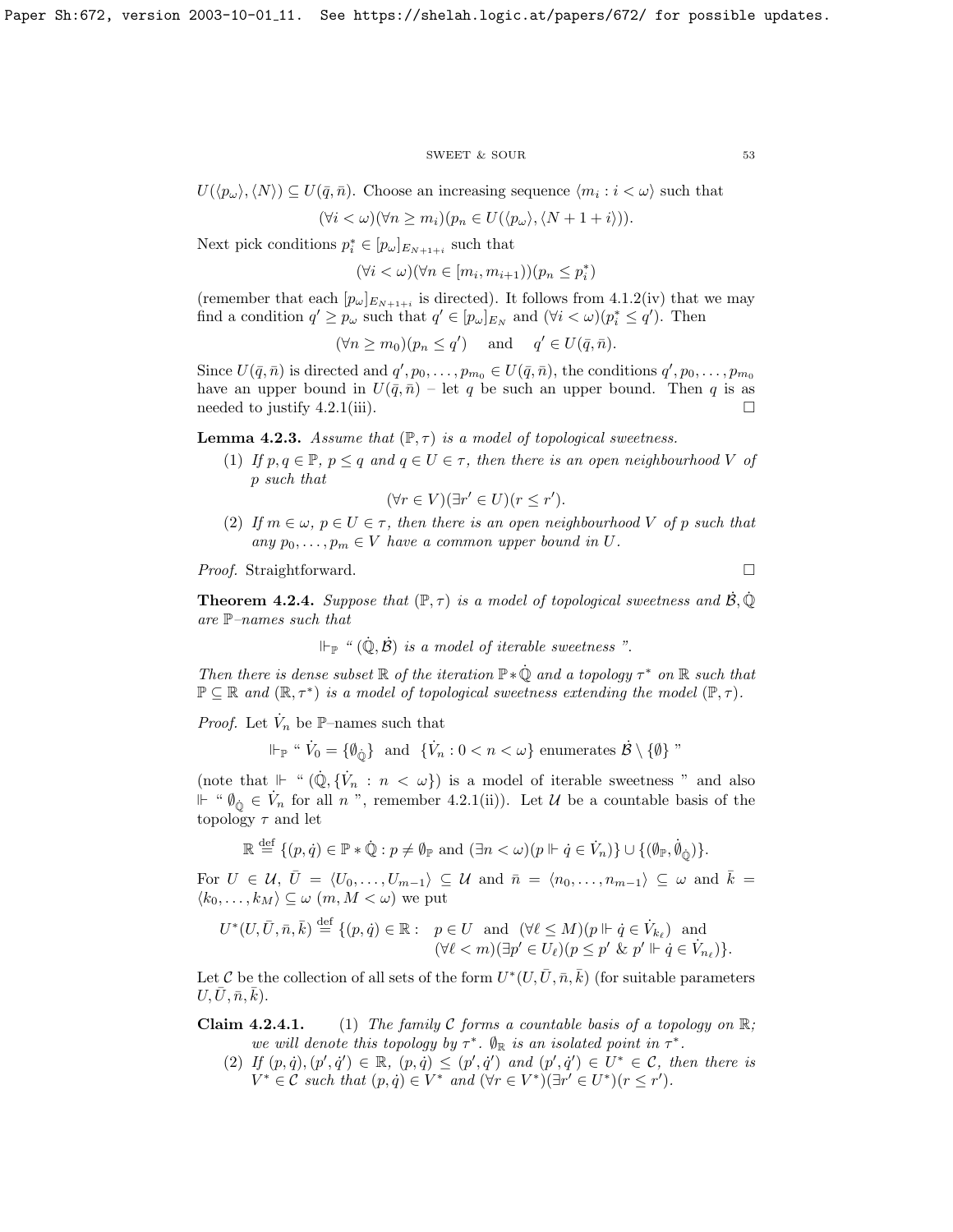Proof of the claim. 1) Should be clear.

2) Let  $U^* = U^*(U, \langle U_0, \ldots, U_{m-1} \rangle, \langle n_0, \ldots, n_{m-1} \rangle, \langle k_0, \ldots, k_M \rangle)$  and let  $p'_\ell \in U_\ell$ (for  $\ell < m$ ) be such that  $p' \leq p'_{\ell}$  and  $p'_{\ell} \Vdash \dot{q}' \in V_{n_{\ell}}$ . Choose  $U'_{\ell} \in \mathcal{U}$  such that  $p'_\ell \in U'_\ell \subseteq U_\ell$  and every two members of  $U'_\ell$  have a common upper bound in  $U_\ell$ (possible by [4.2.3\(](#page-51-0)2)). Next pick  $U', U'' \in \mathcal{U}$  such that  $p' \in U'' \subseteq U' \subseteq U$  and

- every member of U' has an upper bound in each of the sets  $U'_0, \ldots, U'_{m-1}$ ,
- every  $M + 1$  elements of U'' have a common upper bound in U'.

Let  $U^+ \in \mathcal{U}$  be such that  $p \in U^+$  and each element of  $U^+$  has an upper bound in  $U''$ , and let k be such that  $p \Vdash \dot{q} \in \dot{V}_k$ . Put

$$
V^* = U^*(U^+, \langle U'_0, \ldots, U'_{m-1}, U'', \ldots, U'' \rangle, \langle n_0, \ldots, n_{m-1}, k_0, \ldots, k_M \rangle, \langle k \rangle) \in \mathcal{C}.
$$

First we show that  $(p, \dot{q}) \in V^*$ . By our choices,  $p \in U^+$  and  $p \Vdash \dot{q} \in V_k$ . For  $\ell < m$ ,  $p'_\ell \in U'_\ell$  is a condition stronger than  $p' \geq p$  and  $p'_\ell \Vdash \dot{q} \leq \dot{q}' \in V_{n_\ell}$ , so  $p'_\ell \Vdash \dot{q} \in V_{n_\ell}$ (remember [4.2.1\(](#page-52-0)ii)). Next, for  $i \leq M$ , we have  $p' \in U''$  and  $p' \Vdash \dot{q} \leq \dot{q}' \in V_{k_i}$ , so  $p' \Vdash \dot{q} \in \dot{V}_{k_i}$ .

Now, suppose that  $(p^*, \dot{q}^*) \in V^*$ . Then  $p^* \in U^+$  and we have conditions  $p^*_{\ell} \in U'_{\ell}$ (for  $\ell < m$ ) and conditions  $p_i^{**} \in U''$  (for  $i \leq M$ ) such that

- $p_{\ell}^* \ge p^*$  and  $p_i^{**} \ge p^*$ ,
- $p_{\ell}^* \Vdash \dot{q}^* \in V_{n_{\ell}}$  and  $p_i^{**} \Vdash \dot{q}^* \in V_{k_i}$ .

Pick a condition  $p^+ \in U'$  stronger than all  $p_i^{**}$  (for  $i \leq M$ ). We claim that  $(p^+, \dot{q}^*) \in U^*$ . Clearly  $p^+ \in U$  and  $p^+ \Vdash \dot{q}^* \in V_{k_i}$  (for  $i \leq M$ ). Fix  $\ell < m$ . By the choice of U', we find  $p_{\ell}^+ \in U_{\ell}'$  stronger than  $p^+$ . By the choice of  $U_{\ell}'$ , we find a condition  $p_\ell \in U_\ell$  stronger than both  $p_\ell^+$  and  $p_\ell^*$ . Then  $p_\ell \Vdash \dot{q}^* \in V_{n_\ell}$  and we are done. □

<span id="page-54-0"></span>**Claim 4.2.4.2.** Suppose that a sequence  $\langle (p_k, \dot{q}_k) : k < \omega \rangle \subseteq \mathbb{R}$  is  $\tau^*$ -converging to  $(p_\omega, \dot{q}_\omega),$  and  $(p_\omega, \dot{q}_\omega) \in U^*(U, \langle U_0, \ldots, U_{m-1} \rangle, \langle n_0, \ldots, n_{m-1} \rangle, \bar{k}) \in \mathcal{C}$ . Then there are an infinite set  $X \subseteq \omega$  and conditions  $p_{\ell}^* \geq p_{\omega}$  (for  $\ell < m$ ) such that for each  $\ell < m$  and  $k \in X$ :

- (i)  $p_{\ell}^* \in U_{\ell}, p_{\ell}^* \geq p_k$ ,
- (ii)  $p_{\ell}^* \Vdash \dot{q}_k \in \dot{V}_{n_{\ell}}$ .

Proof of the claim. Pick  $p_{\omega}^{\ell} \in U_{\ell}, p_{\omega}^{\ell} \geq p_{\omega}$  such that  $p_{\omega}^{\ell} \Vdash \dot{q}_{\omega} \in \dot{V}_{n_{\ell}}$  (for  $\ell < m$ ). Fix sequences  $\langle W_j^{\ell} : j < \omega \rangle \subseteq \mathcal{U}$  (for  $\ell < m$ ) such that

- $p_{\omega}^{\ell} \in W_{j+1}^{\ell} \subseteq W_j^{\ell},$
- $\{W_j^{\ell} : j < \omega\}$  forms a basis of neighbourhoods of  $p_{\omega}^{\ell}$ .

Clearly  $(p_\omega, \dot{q}_\omega) \in U^*(U, \langle W_j^0, \ldots, W_j^{m-1} \rangle, \langle n_0, \ldots, n_{m-1} \rangle, \overline{k})$  for every  $j < \omega$ , so we may pick an increasing sequence  $\langle k_j : j < \omega \rangle \subseteq \omega$  such that

$$
(\forall j < \omega)((p_{k_j}, \dot{q}_{k_j}) \in U^*(U, \langle W_j^0, \ldots, W_j^{m-1} \rangle, \langle n_0, \ldots, n_{m-1} \rangle, \overline{k})).
$$

Let  $p_{k_j}^{\ell} \in W_j^{\ell}$  be such that  $p_{k_j} \leq p_{k_j}^{\ell}, p_{k_j}^{\ell} \Vdash \dot{q}_{k_j} \in \dot{V}_{n_{\ell}}$  (for  $\ell < m, j < \omega$ ). Each sequence  $\langle p_{k_j}^\ell : j < \omega \rangle$   $\tau$ -converges to  $p_\omega^\ell$  so we may find an infinite set  $A \subseteq \omega$  and conditions  $p_{\ell}^* \in U_{\ell}$  (for  $\ell < m$ ) such that

$$
p_{\ell}^* \ge p_{\omega}^{\ell} \ge p_{\omega} \quad \text{and} \quad (\forall j \in A)(\forall \ell < m)(p_{\ell}^* \ge p_{k_j}^{\ell}).
$$
  
Let  $X = \{k_j : j \in A\}.$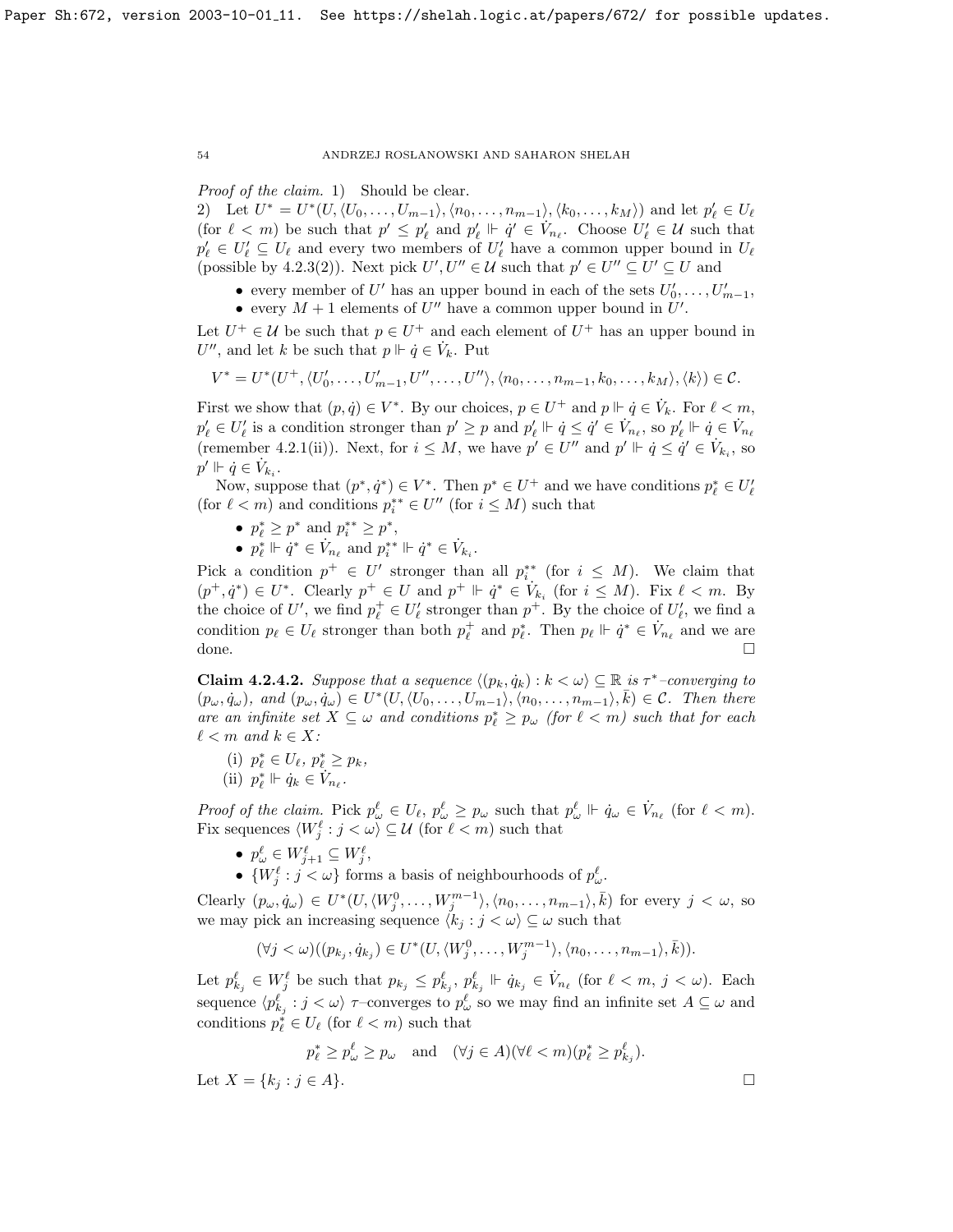#### ${\tt SWEET\ \&\ SOUR} \eqno{55}$

<span id="page-55-0"></span>**Claim 4.2.4.3.** Suppose  $\langle (p_n, \dot{q}_n) : n < \omega \rangle \subseteq \mathbb{R}$  is  $\tau^*$ -converging to  $(p_\omega, \dot{q}_\omega)$ . Then there is  $X \in [\omega]^{(\omega)}$  such that:

( $\boxtimes$ ) if  $(p_\omega, \dot{q}_\omega) \in U^*(U, \langle U_0, \ldots, U_{m-1} \rangle, \langle n_0, \ldots, n_{m-1} \rangle, \overline{k}) \in \mathcal{C}$ , then for some  $N \in \omega$  and  $p_{\ell}^* \in U_{\ell}$  (for  $\ell < m$ ) we have: (i)  $p_{\ell}^* \geq p_{\omega}, \ (\forall n \in X \setminus N)(p_{\ell}^* \geq p_n),$ (ii)  $(\forall n \in X \setminus N)(\forall \ell < m)(p_{\ell}^* \Vdash \dot{q}_n \in \dot{V}_{n_{\ell}}).$ 

*Proof of the claim.* Let  $\langle U_i^* : i < \omega \rangle$  enumerate all sets  $U^* \in \mathcal{C}$  to which  $(p_\omega, \dot{q}_\omega)$ belongs. Apply [4.2.4.2](#page-54-0) to choose inductively a decreasing sequence  $\langle X_i : i \rangle \subseteq$  $[\omega]^\omega$  such that for each  $i < \omega$ .

if  $U_i^* = U^*(U, \langle U_0, \ldots, U_{m-1} \rangle, \langle n_0, \ldots, n_{m-1} \rangle, \overline{k})$ , then there are conditions  $p_\ell^i \geq p_\omega$  (for  $\ell < m$ ) satisfying

$$
(\forall \ell < m)(\forall n \in X_i)(p_\ell^i \in U_\ell \& p_\ell^i \geq p_n \& p_\ell^i \Vdash \dot{q}_n \in \dot{V}_{n_\ell}).
$$

Next pick an infinite set  $X \subseteq \omega$  almost included in all  $X_n$ 's.

$$
\Box
$$

<span id="page-55-1"></span>**Claim 4.2.4.4.** Suppose that  $\langle (p_n, \dot{q}_n) : n < \omega \rangle \subseteq \mathbb{R} \tau^*$ -converges to  $(p_\omega, \dot{q}_\omega) \in$  $U^* \in \mathcal{C}$ . Then there is a condition  $(p^*, \dot{q}^*) \in U^*$  stronger than  $(p_\omega, \dot{q}_\omega)$  and such that

$$
(\exists^{\infty} n \in \omega)((p_n, \dot{q}_n) \le (p^*, \dot{q}^*)\mathbf{).}
$$

Proof of the claim. Let  $U^* = U^*(U, \langle U_0, \ldots, U_{m-1} \rangle, \langle n_0, \ldots, n_{m-1} \rangle, \langle k_0, \ldots, k_M \rangle),$ and let  $p^{\ell}_{\omega} \in U_{\ell}$  (for  $\ell < m$ ) be such that  $p^{\ell}_{\omega} \geq p_{\omega}$  and  $p^{\ell}_{\omega} \Vdash \dot{q}_{\omega} \in V_{n_{\ell}}$ . Pick  $U', U'_0, \ldots, U'_{m-1} \in \mathcal{U}$  such that

- $p_{\omega} \in U' \subseteq U$ ,  $p_{\omega}^{\ell} \in U_{\ell}' \subseteq U_{\ell}$ ,
- any 3 elements of  $U'_\ell$  have a common upper bound in  $U_\ell$ ,
- every element of U' has an upper bound in each of  $U'_0, \ldots, U'_{m-1}$ .

Apply [4.2.4.3](#page-55-0) to choose  $X \in [\omega]^{\omega}$  such that the condition ( $\boxtimes$ ) of 4.2.4.3 holds. Note that then

 $p_{\omega} \Vdash$  " the sequence  $\langle \dot{q}_n : n \in X \rangle$  is  $\mathcal{B}$ -convergent to  $\dot{q}_{\omega}$ ".

[Why? If not, then we may pick a condition  $r \geq p_{\omega}$  and an integer N such that

$$
r \Vdash " \dot{q}_{\omega} \in \dot{V}_N \& (\exists^{\infty} n \in X)(\dot{q}_n \notin \dot{V}_N)".
$$

Pick  $W \in \mathcal{U}$  such that  $r \in W$  and any 2 members of W are compatible, and apply ( $\boxtimes$ ) of [4.2.4.3](#page-55-0) to  $U^*(U,\langle W \rangle,\langle N \rangle,\langle k_0,\ldots,k_M \rangle)$ . We get a condition  $r^* \in W$  such that

$$
(\forall^\infty n \in X)(r^* \ge p_n \& r^* \Vdash \dot{q}_n \in \dot{V}_N).
$$

Since  $r^*$ ,  $r$  are compatible, we get a contradiction.]

Since  $\langle p_n : n \in X \rangle$   $\tau$ –converges to  $p_\omega$ , we may find an infinite  $X' \subseteq X$  and a condition  $p^* \in U'$  such that

$$
p^* \ge p_\omega \& (\forall n \in X')(p^* \ge p_n).
$$

Next use ( $\boxtimes$ ) of [4.2.4.3](#page-55-0) to pick conditions  $p'_\ell \in U'_\ell$  and  $N \in \omega$  such that

 $(\forall n \in X' \setminus N)(p'_{\ell} \geq p_n \text{ and } p'_{\ell} \Vdash \dot{q}_n \in \dot{V}_{n_{\ell}} \text{ and } (\forall i \leq M)(p_n \Vdash \dot{q}_n \in \dot{V}_{k_i})).$ 

By the choice of  $U', U'_0, \ldots, U'_{m-1}$  we get conditions  $p_{\ell}^* \in U_{\ell}$  such that  $p_{\ell}^* \geq p^*$ ,  $p_{\ell}^* \geq p_{\ell}^{\prime}, p_{\ell}^* \geq p_{\omega}^{\ell}$  (for  $\ell < m$ ).

Now we are going to define a  $\mathbb{P}-$ name  $\dot{q}^*$  for a condition in  $\dot{\mathbb{Q}}$ . Let A be a maximal antichain of  $\mathbb P$  such that for each  $\ell < m$  and  $r \in \mathcal{A}$ :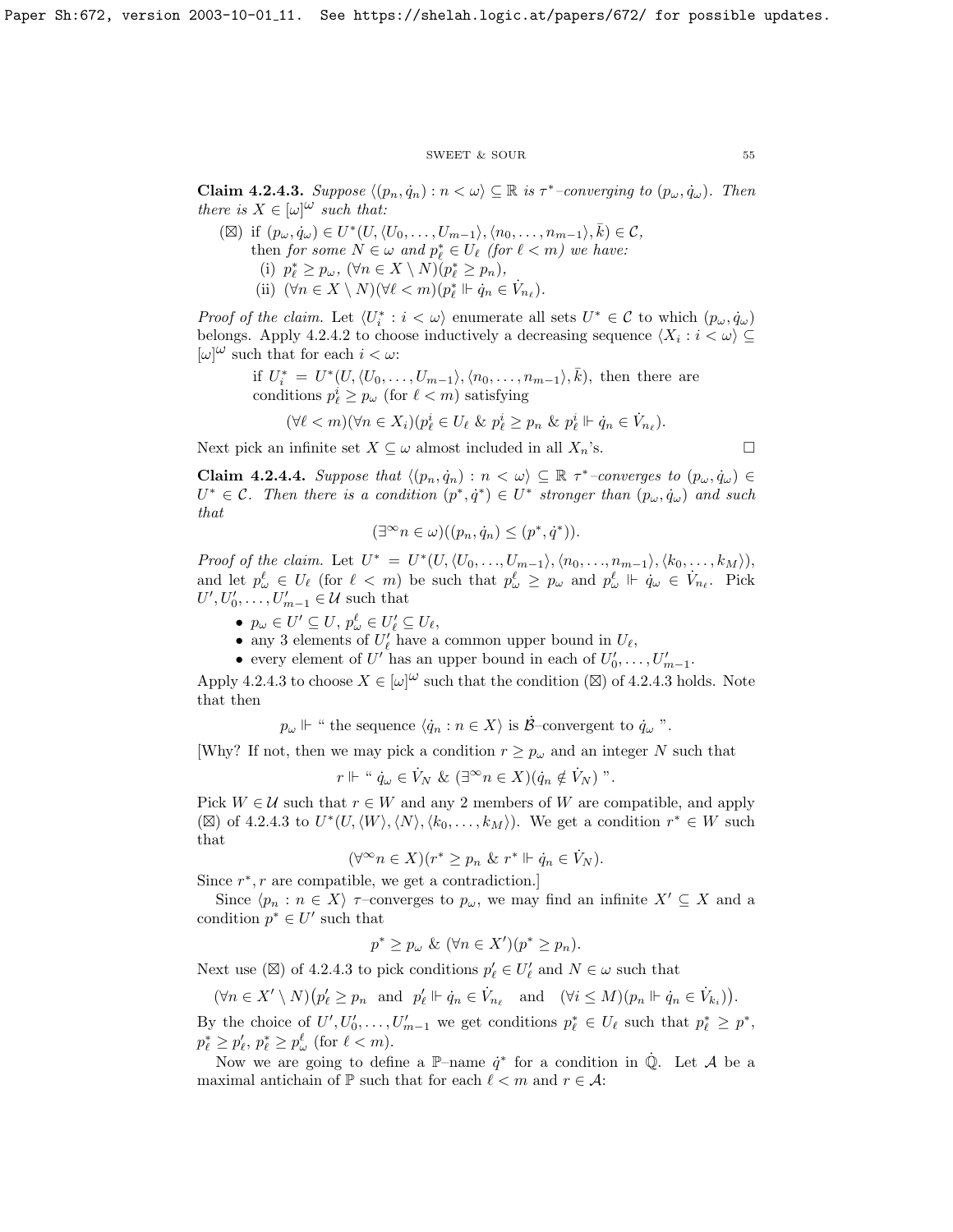- either  $r \ge p_\ell^*$  or  $r, p_\ell^*$  are incompatible, and
- either  $r \geq p^*$  or  $r, p^*$  are incompatible.

Fix  $r \in \mathcal{A}$ . If  $r, p^*$  are incompatible, then let  $\dot{q}_r$  be  $\dot{\theta}_{\dot{\omega}}$ . Assume  $r \geq p^*$  and let

$$
I = \{ n_{\ell} : \ell < m \ \& \ r \ge p_{\ell}^* \} \cup \{ k_i : i \le M \} \quad (\neq \emptyset).
$$

The condition r forces that the sequence  $\langle \dot{q}_n : n \in X' \setminus N \rangle$  converges to  $\dot{q}_\omega$ , and  $\dot{q}_\omega$   $\in$   $\bigcap$ j∈I  $\dot{V}_j$ , and  $\dot{q}_n \in \bigcap$ j∈I  $\dot{V}_j$  (for all  $n \in X' \setminus N$ ). Applying [4.2.1\(](#page-52-0)i+iii) we find a

P–name  $\dot{q}_r$  for an element of  $\dot{Q}$  such that

$$
r \Vdash " (\forall n \in X' \setminus N)(\dot{q}_n \leq \dot{q}_r \& \dot{q}_\omega \leq \dot{q}_r \& \dot{q}_r \in \bigcap_{j \in I} \dot{V}_j)".
$$

Now, let  $\dot{q}^*$  be a P-name such that  $r \Vdash \dot{q}^* = \dot{q}_r$  (for  $r \in \mathcal{A}$ ).

Look at the condition  $(p^*, \dot{q}^*) \in \mathbb{R}$ . Clearly  $p^* \Vdash \dot{q}^* \in V_{k_i}$  (for all  $i \leq M$ ) and  $p_{\ell}^{*} \geq p^{*}, p_{\ell}^{*} \Vdash \dot{q}^{*} \in V_{n_{\ell}} \text{ (for } \ell < m\text{), so } (p^{*}, \dot{q}^{*}) \in U^{*}. \text{ Moreover, if } n \in (X' \setminus N) \cup \{\omega\},$ then  $p^* \geq p_n$  and  $p^* \Vdash \dot{q}_n \leq \dot{q}$ , so  $(p^*, \dot{q}^*) \geq (p_n, \dot{q}_n)$  and we are done.

<span id="page-56-0"></span>**Claim 4.2.4.5.** If  $(p, \dot{q}) \in U^* \in \mathcal{C}$ , then there is  $V^* \in \mathcal{C}$  such that  $(p, \dot{q}) \in V^*$  and any two conditions  $(p_0, \dot{q}_0), (p_1, \dot{q}_1) \in V^*$  have a common upper bound in  $U^*$ .

Proof of the claim. Let  $U^* = U^*(U, \langle U_0, \ldots, U_{m-1} \rangle, \langle n_0, \ldots, n_{m-1} \rangle, \langle k_0, \ldots, k_M \rangle)$ and let  $p_\ell \in U_\ell$  (for  $\ell < m$ ) be such that  $p \leq p_\ell$  and  $p_\ell \Vdash \dot{q} \in V_{n_\ell}$ . Pick  $U'_\ell \in \mathcal{U}$  such that  $p_\ell \in U'_\ell \subseteq U_\ell$  and every three members of  $U'_\ell$  have a common upper bound in  $U_{\ell}$ . Also choose  $U', U'' \in \mathcal{U}$  such that  $p \in U'' \subseteq U' \subseteq U$ , and each member of  $U'$ has an upper bound in every  $U'_\ell$  (for  $\ell < m$ ) and every two members of  $U''$  have a common upper bound in  $U'$ . Put

$$
V^* = U^*(U'', \langle U'_0, \ldots, U'_{m-1} \rangle, \langle n_0, \ldots, n_{m-1} \rangle, \langle k_0, \ldots, k_M \rangle) \in \mathcal{C}.
$$

Clearly  $(p, \dot{q}) \in V^*$ . Suppose now that  $(p_0, \dot{q}_0), (p_1, \dot{q}_1) \in V^*$  and let  $p_\ell^i \in U_\ell'$  be such that  $p_\ell^i \Vdash \dot{q}_i \in \dot{V}_{n_\ell}$  and  $p_i \leq p_\ell^i$  (for  $i = 0, 1$  and  $\ell < m$ ). Also let  $p^* \in U'$ be stronger than both  $p_0$  and  $p_1$ , and for each  $\ell < m$  let  $p_\ell^* \in U_\ell$  be stronger than both  $p^*$  and  $p_\ell^0$  and  $p_\ell^1$ . Now, like in the proof of [4.2.4.4,](#page-55-1) choose a P-name  $\dot{q}^*$  for a condition in  $\dot{\mathbb{Q}}$  such that

 $p^* \Vdash$  "  $\dot{q}^* \ge \dot{q}_0 \& \dot{q}^* \ge \dot{q}_1$  ", and  $p_{\ell}^* \Vdash " \dot{q}^* \in V_{n_{\ell}}"$  for  $\ell < m$ , and  $p^* \Vdash ``\dot{q}^* \in \dot{V}_{k_\ell}" \text{ for } \ell \leq M.$ 

(Remember that the sets  $\bigcap$ j∈I  $\dot{V}_j$  are forced to be directed by [4.2.1\(](#page-52-0)i+ii).) Then  $(p^*, \dot{q}^*) \in U^*$  is a condition stronger than both  $(p_0, \dot{q}_0)$  and  $(p_1, \dot{q}_1)$ .

Now we may put together  $4.2.4.4$ ,  $4.2.4.1(2)$  and  $4.2.4.5$  to conclude that the topology  $\tau^*$  satisfies the demand [4.1.3\(](#page-51-0)iii), finishing the proof of the theorem.

Note that  $(p, \emptyset_{\hat{Q}}) \in \mathbb{R}$  for each  $p \in \mathbb{P}$  and the mapping  $p \mapsto (p, \emptyset_{\hat{Q}})$  is a homeomorphic embedding of  $(\mathbb{P}, \tau)$  into  $(\mathbb{R}, \tau^*)$ , so we may think that  $\tau$  is the restriction of  $\tau^*$  to  $\mathbb{P} \subseteq \mathbb{R}$ . Moreover, under this interpretation,  $\mathbb{P}$  is an open subset of  $\mathbb{R}$ .  $\Box$ 

**Proposition 4.2.5.** (1) In the cases discussed in [1.1.14\(](#page-9-0)1,2), the forcing notion under considerations is topologically sweet, provided K is countable.

(2) If  $(K, \Sigma)$  is a really finitary (see [1.3.3\)](#page-6-0) linked tree-creating pair, and f is a fast function, then the forcing notion  $\mathbb{Q}_f^{\text{tree}}(K,\Sigma)$  is topologically sweet.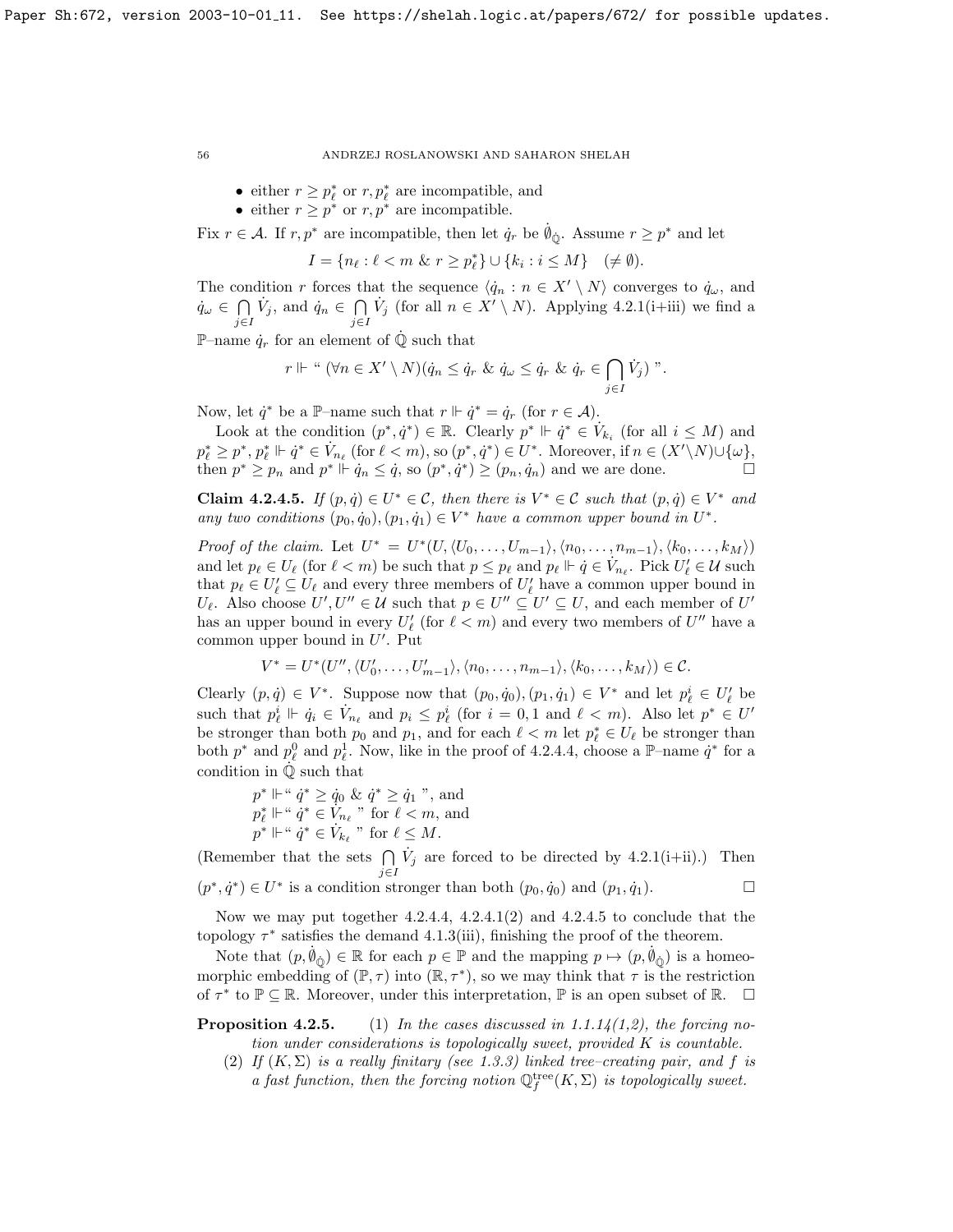#### ${\tt SWEET\ \&\ SOUR} \qquad \qquad {\tt 57}$

- (3) Let  $\mathfrak{p} = (K, \Sigma, \mathcal{F}, \mathcal{G})$  be a universality parameter for **H**. Assume that (a) F is either countable or  $\langle \omega_1 - \leq^* - directed, \text{ and}$ 
	- (b) for each  $\eta \in \bigcup$  $n<\omega$  $\Pi$  $i$  $\lt$ n  $\mathbf{H}(i)$  there is  $t_{\eta}^{\max} \in \text{LTCR}_{\eta}[\mathbf{H}] \cap K$  such that  $(\forall t \in \text{LTCR}_{\eta}[\mathbf{H}] \cap K)(t \in \Sigma(t_{\eta}^{\max}))$ .

Then the forcing notion  $\mathbb{Q}^{tree}(\mathfrak{p})$  is sweet (and thus iterably sweet, provided elements compatible in  $\mathbb{Q}^{tree}(\mathfrak{p})$  have the least upper bound).

*Proof.* 1) Let  $(K, \Sigma, \Sigma^{\perp})$  be a ⊗-creating triple for  $\mathbf{H} : \omega \longrightarrow \mathcal{H}(\omega_1)$ . Suppose that  $(K, \Sigma, \Sigma^{\perp})$  is linked, gluing and has the cutting property.

For  $\mathbf{c} = (w, t_0, \dots, t_n) \in \mathrm{FC}(K, \Sigma, \Sigma^{\perp})$  and  $N < \omega$  let

$$
U(\mathbf{c},N)=\{p\in \mathbb{Q}^*_\infty(K,\Sigma,\Sigma^\perp):\hspace{2mm} w^p=w \hspace{2mm} \& \hspace{2mm} (\forall k\leq n)(t^p_k=t_k) \hspace{2mm} \& \hspace{2mm} (\forall k>n) (\mathbf{nor}[t^p_k]\geq N)\}.
$$

Let  $\tau$  be the topology generated by the sets  $U(\mathbf{c}, N)$  (for  $\mathbf{c} \in \mathrm{FC}(K, \Sigma, \Sigma^{\perp})$  and  $N < \omega$ ) and  $\{\emptyset_{\mathbb{Q}^*_{\infty}(K,\Sigma,\Sigma^{\perp})}\}$ . It is straightforward to check that  $(\mathbb{Q}^*_{\infty}(K,\Sigma,\Sigma^{\perp}),\tau)$ is a model of topological sweetness.

Other instances of 1) and 2) can be handled similarly.

3) We consider the case when F is countable only (if F is  $\langle \omega_1 - \leq^*$ -directed the proof is similar). We put  $\mathcal{D} = \mathbb{Q}^{\text{tree}}(\mathfrak{p})$  and we define relations  $E_n$  (for  $n < \omega$ ) on  ${\mathcal D}$  as follows:

 $p_0 E_n p_1$  if and only if  $N^{p_0} = N^{p_1}, f^{p_0} = f^{p_1}$  and

$$
(\forall \eta \in T^{p_0})(\mathrm{lh}(\eta) < N^{p_0} + n \quad \Rightarrow \quad \eta \in T^{p_1} \& t^{p_0} = t^{p_1}).
$$

We claim that  $(\mathbb{Q}^{tree}(\mathfrak{p}), \mathcal{D}, \langle E_n : n \langle \omega \rangle)$  is a model of sweetness. Plainly, each  $E_n$  is an equivalence relation with countably many equivalence classes,  $E_{n+1} \subseteq E_n$ . Similarly as in [2.3.6.1](#page-40-0) one can show that the equivalence classes of each  $E_n$  are directed and that the clause  $4.1.2(v)$  is satisfied. Let us show that the demand  $4.1.2(iv)$  $4.1.2(iv)$  holds.

So suppose  $p_i E_i p_\omega$  (for  $i \geq n, n < \omega$ ). Thus  $f^{p_i} = f^{p_\omega} = f, N^{p_i} = N^{p_\omega} = N$ (for  $i \geq n$ ). We build inductively a system  $\langle t_{\eta} : \eta \in T \rangle \in \mathbb{Q}_{\emptyset}^{\text{tree}}(K,\Sigma)$  as follows.

First we let  $M_0 = N + n$  and we declare

 $\eta \in T^{p_{\omega}} \& \mathrm{lh}(\eta) < M_0 \Rightarrow \eta \in T \& t_{\eta} = t_{\eta}^{p_{\omega}}.$ 

Suppose that we have defined  $\langle t_\eta : \eta \in T \& \operatorname{lh}(\eta) < M_k \rangle \in \mathrm{FC}(K, \Sigma)$  already. Pick  $M'_k > M_k$  such that for some  $n_{\rm dn}^k$ ,  $n_{\rm up}^k$  we have  $M_k < n_{\rm dn}^k \leq n_{\rm up}^k \leq F^{\mathcal{G}}(n_{\rm up}^k) < M'_k$ and

$$
(\langle t^{p_\omega}_\eta : \eta \in T^{p_\omega} \& \operatorname{lh}(\eta) < M'_k \rangle, n^k_{\text{dn}}, n^k_{\text{up}}, f \upharpoonright [n^k_{\text{dn}}, n^k_{\text{up}}] ) \in \mathcal{G}.
$$

Next, choose  $M_{k+1}$  and  $n_{\text{dn}}^{k,i}$ ,  $n_{\text{up}}^{k,i}$  (for  $i \in [n, M'_{k}]$ ) such that  $M'_{k} < n_{\text{dn}}^{k,n}$ ,  $n_{\text{dn}}^{k,i} \leq$  $n_{\text{up}}^{k,i} \le F^{\mathcal{G}}(n_{\text{up}}^{k,i}) < n_{\text{dn}}^{k,i+1}$ -2,  $F^{\mathcal{G}}(n_{\text{up}}^{k,M'_{k}}) < M_{k+1}$  and

$$
(\langle t^{p_i}_{\eta} : \eta \in T^{p_i} \& \operatorname{lh}(\eta) < M_{k+1} \rangle, n_{\text{dn}}^{k,i}, n_{\text{up}}^{k,i}, f \upharpoonright [n_{\text{dn}}^{k,i}, n_{\text{up}}^{k,i}] \rangle \in \mathcal{G}.
$$

Let  $\langle t_n^k : \eta \in \hat{S}_k \rangle \in \text{FC}(K,\Sigma)$  be such that  $\text{root}(S_k) = \langle \rangle$ ,  $\text{lev}(S_k) = M_{k+1}$ , and  $t_{\eta}^k = t_{\eta}^{p_{\omega}}$  when  $\ln(\eta) < M'_{k}$  and  $t_{\eta}^k = t_{\eta}^{\max}$  when  $M'_{k} \leq \ln(\eta) < \text{lev}(S_k)$ . Apply repeatedly [2.3.3\(](#page-30-1) $\varepsilon$ ) to get  $\langle t_\eta : \eta \in T \& \ln(\eta) < M_{k+1} \rangle \in \mathrm{FC}(K, \Sigma)$  such that

$$
(\langle t_\eta: \eta \in T \ \& \ \mathrm{lh}(\eta)
$$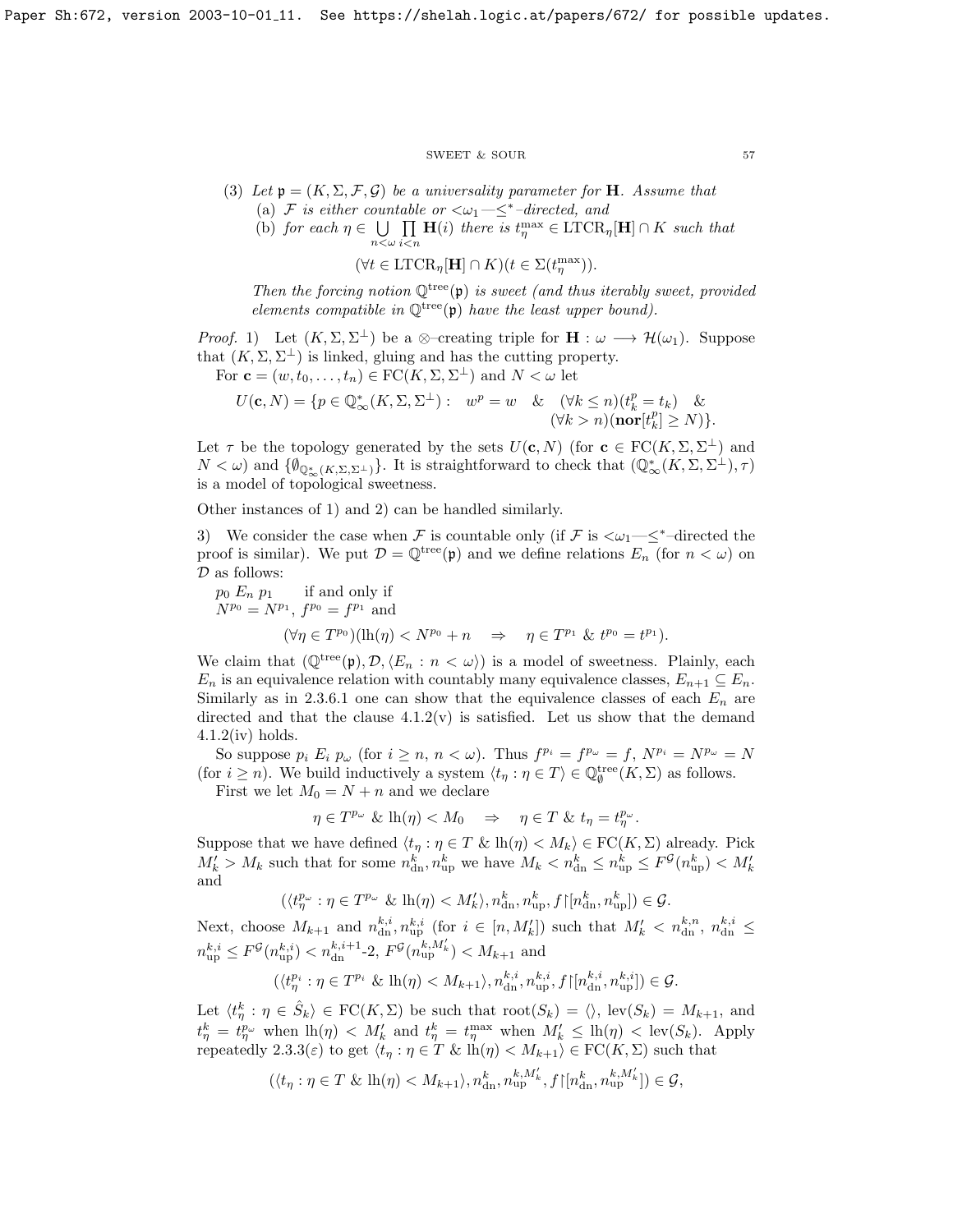and  $\langle t_\eta : \eta \in T \& \operatorname{lh}(\eta) < M_{k+1} \rangle \leq \langle t_\eta^k : \eta \in \hat{S}_k \rangle$ , and

$$
\langle t_\eta : \eta \in T \& \operatorname{lh}(\eta) < M_{k+1} \rangle \le \langle t_\eta^{p_i} : \eta \in T^{p_i} \rangle \qquad \text{for all } i \in [n, M'_k].
$$

Note that then  $\langle t_\eta : \eta \in T \& \ln(\eta) < M_{k+1} \rangle \leq \langle t_\eta^{p_i} : \eta \in T^{p_i} \rangle$  for all  $i \in [n, \omega]$ .

After the construction is carried out one easily checks that  $q = (N, \langle t_n : \eta \in$  $(T\setminus f) \in \mathbb{Q}^{\text{tree}}(\mathfrak{p})$  is a condition stronger than all  $p_i$ 's (for  $i \in [n,\omega]$ ) and  $q E_n p_\omega$ .

<span id="page-58-0"></span>**Definition 4.2.6.** Suppose that a function  $h : \omega \times \omega \longrightarrow \omega$  is regressive,  $\mathcal{F} \subseteq$  $(\omega \setminus 2)^{\omega}$ , and  $(K, \Sigma)$  is a local creating pair for **H**. We define  $\mathbb{Q}_{\mathcal{F}}^{\mathcal{N}}(K, \Sigma)$  as the suborder of  $\mathbb{Q}_{\mathcal{F}}^*(K,\Sigma)$  consisting of conditions  $p \in \mathbb{Q}_{\mathcal{F}}^*(K,\Sigma)$  such that

$$
(\exists f \in \mathcal{F})(\forall k < \omega)(\forall^\infty n < \omega)(h^{(k)}(m^{t^p_n}, \lfloor \textbf{nor}[t^p_n \rfloor]) \ge f(m^{t^p_n})),
$$

where  $h^{(k+1)}(i, j) = h^{(k)}(i, h(i, j)), h^{(0)}(i, j) = j.$ 

Remark 4.2.7. Note that the norm condition introduced in [4.2.6](#page-58-0) is in many cases nothing new. If for each  $f \in \mathcal{F}$  there is  $f^+ \in \mathcal{F}$  such that

$$
(\forall k < \omega)(\forall^{\infty} n < \omega)(h^{(k)}(n, f(n)) \ge f^+(n)),
$$

then clearly  $\mathbb{Q}_{\mathcal{F}}^*(K,\Sigma) = \mathbb{Q}_{\mathcal{F}}^h(K,\Sigma).$ 

<span id="page-58-1"></span>**Proposition 4.2.8.** Let  $h : \omega \times \omega \longrightarrow \omega$  be regressive and  $\mathcal{F} \subseteq (\omega \setminus 2)^{\omega}$  be a countable family. Assume that  $(K, \Sigma)$  is a local h–linked creating pair for **H** such that K is countable and

(\*) if  $s, t \in K$  and  $s \in \Sigma(t)$ , then  $\mathbf{nor}[s] \leq \mathbf{nor}[t]$ .

Then the forcing notion  $\mathbb{Q}_{\mathcal{F}}^h(K,\Sigma)$  is topologically sweet.

*Proof.* For a finite candidate  $\mathbf{c} = (w, t_0, \dots, t_m) \in \mathrm{FC}(K, \Sigma)$  and sequences  $\bar{f} =$  $\langle f_\ell : \ell \leq \ell^* \rangle \subseteq \mathcal{F}$  and  $\bar{k} = \langle k_\ell : \ell \leq \ell^* \rangle \subseteq \omega$  we let

$$
U(\mathbf{c}, \bar{f}, \bar{k}) = \{ p \in \mathbb{Q}_{\mathcal{F}}^{h}(K, \Sigma) : w^{p} = w \& (\forall n \leq m)(t_{n}^{p} = t_{n}) \& (\forall \ell \leq \ell^{*})(\forall n > m)(h^{(k_{\ell})}(m_{\mathrm{dn}}^{t_{n}^{p}}, \lfloor \mathbf{nor}[t_{n}^{p} \rfloor]) \geq f_{\ell}(m^{t_{n}^{p}})) \& (\forall \ell \leq \ell^{*})(\forall k < \omega)(\forall^{\infty} n < \omega)(h^{(k)}(m_{\mathrm{dn}}^{t_{n}^{p}}, \lfloor \mathbf{nor}[t_{n}^{p} \rfloor]) \geq f_{\ell}(m^{t_{n}^{p}})) \}.
$$

Plainly the sets  $U(c, \bar{f}, \bar{k})$  (for suitable  $c, \bar{f}, \bar{k}$ ) and  $\{\emptyset_{\mathbb{Q}_{\mathcal{F}}^h(K,\Sigma)}\}$  constitute a basis of a topology  $\tau$  on  $\mathbb{Q}_{\mathcal{F}}^h(K,\Sigma)$ . It is not difficult to check that  $(\mathbb{Q}_{\mathcal{F}}^h(K,\Sigma),\tau)$  is a model of topological sweetness.

4.3. The sour part of the spectrum. The main point of the sweet properties is that amalgamations of sweet forcing notions are ccc, see [4.1.5.](#page-60-0) A kind of opposite behaviour is when amalgamating results in a forcing notion that collapses  $\omega_1$ . This effect will be called sourness, and we have a number of variants of it (see [4.3.2](#page-50-0) below).

In this part, whenever we use Q-names for elements of a space  $\mathcal{X} = \prod \mathbf{H}(i)$ , we assume that they are in a standard form. Thus, a Q-name  $\dot{\tau}$  for a real in  $\mathcal{X}$  is a system

$$
\langle q_{\eta,k}^n : n < \omega \& \eta \in \prod_{i < n} \mathbf{H}(i) \& k < N_\eta \rangle,
$$

where  $q_{\eta,k}^n \in \mathbb{Q}$ ,  $N_{\eta} \leq \omega$  and for each  $n < \omega$ 

$$
\langle q_{\eta,k}^n : \eta \in \prod_{i < n} \mathbf{H}(i) \& k < N_\eta \rangle
$$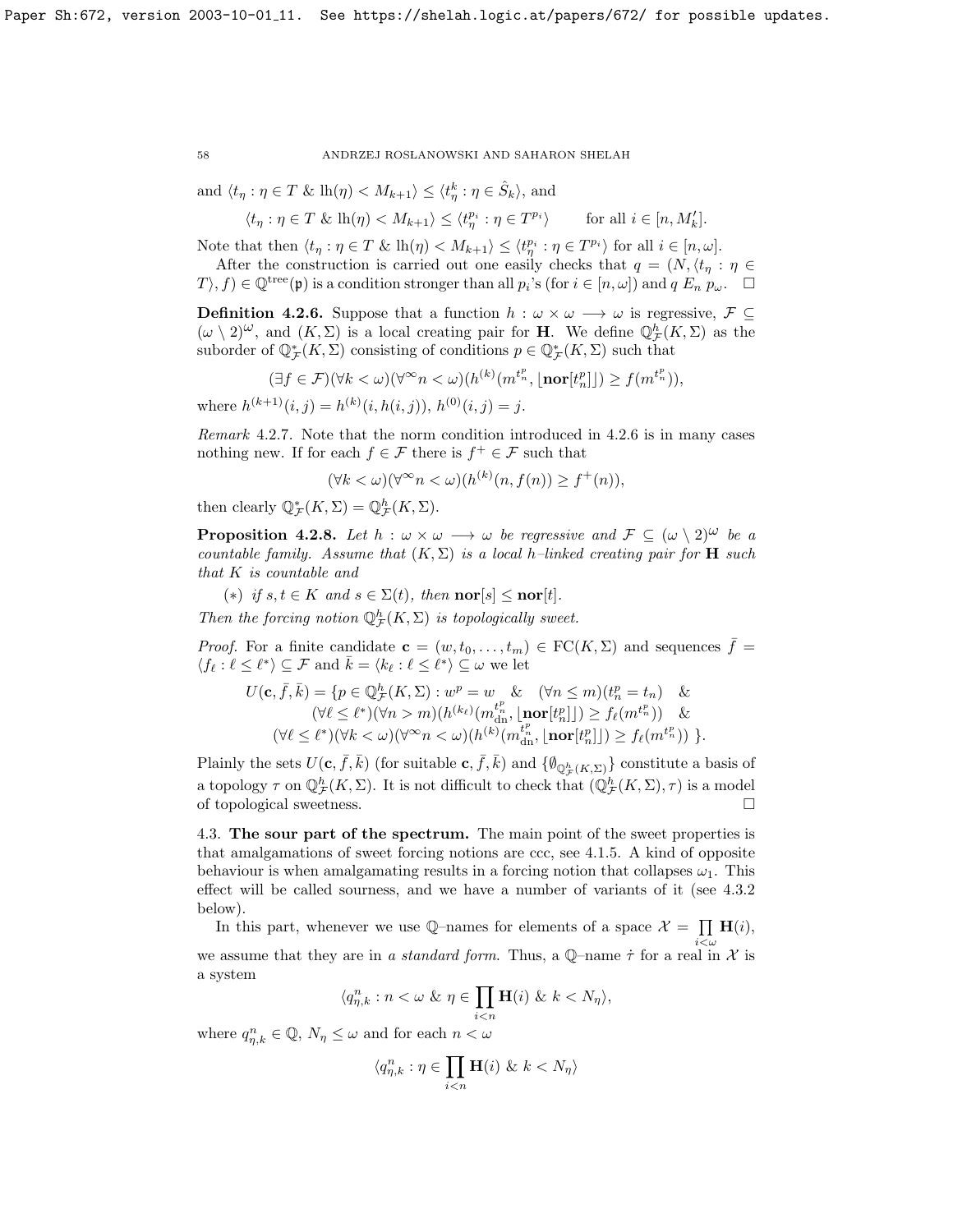#### ${\tt SWEET\ \&\ SOUR} \eqno{59}$

is a maximal antichain of Q, and

$$
\nu \vartriangleleft \eta \quad \Rightarrow \quad (\forall k < N_\eta)(\exists m < N_\nu)(q^{\text{lh}(\nu)}_{\nu, m} \leq q^{\text{lh}(\eta)}_{\eta, k}).
$$

(The intension is that  $q_{\eta,k}^n \Vdash \eta \vartriangleleft \dot{\tau}$ .) If (Q is ccc and)  $\dot{\tau}_0$  is a Q-name for an element of X then there is a standard name  $\dot{\tau}$  such that  $\|\dot{\tau}_0 = \dot{\tau}$ . The point of using standard names is that their specific forms allows us to bound the complexity of some formulas; see, e.g., [\[BJ95,](#page-69-0) 3.6.12].

Context 4.3.1. Let  $\mathbb{P}, W, \mathcal{X}$  be as in [3.1.1,](#page-48-0) and let  $\mathbb{Q}_0, \mathbb{Q}_1$  be Souslin ccc forcing notions. Suppose that, for  $\ell < 2$ ,  $\dot{\tau}_{\ell}$  is a standard  $\mathbb{Q}_{\ell}$ –name for an element of X. Furthermore, suppose that there are isomorphisms  $f_{\ell} : RO(\mathbb{P}) \stackrel{\text{onto}}{\longrightarrow} (RO(\mathbb{Q}_{\ell}))_{\tau_{\ell}}$ mapping  $\dot{W}$  onto  $\dot{\tau}_{\ell}$  (i.e.,  $f_{\ell}(\llbracket \eta \lhd \dot{W} \rrbracket_{\text{RO}(\mathbb{P})}) = [\![\eta \lhd \dot{\tau}_{\ell}]\!]_{\text{RO}(\mathbb{Q}_{\ell})}.$ 

Let  $r$  be a real encoding all parameters required for the definitions of the above objects (including partial orders and the respective incompatibility relations).

**Definition 4.3.2.** Let  $\mathbb{P}, \dot{W}, \mathcal{X}, \mathbb{Q}_i, \dot{\tau}_{\ell}, f_{\ell}, r$  be as in [4.3.1.](#page-52-0)

(a) The amalgamation  $\mathbb{Q}_0 \times_{f_0,f_1} \mathbb{Q}_1$  will be also denoted  $\mathbb{Q}_0 \times_{\dot{\tau}_0=\dot{\tau}_1} \mathbb{Q}_1$ . We say that

- (b)  $(\mathbb{Q}_0, \dot{\tau}_0)$  is weakly sour to  $(\mathbb{Q}_1, \dot{\tau}_1)$  if the amalgamation  $\mathbb{Q}_0 \times_{\dot{\tau}_0 = \dot{\tau}_1} \mathbb{Q}_1$  fails the ccc;
- (c)  $(\mathbb{Q}_0, \dot{\tau}_0)$  is sour to  $(\mathbb{Q}_1, \dot{\tau}_1)$  whenever the following condition holds: ( $\boxplus$ ) if  $\mathbf{V} \subseteq \mathbf{V}'$  are universes of ZFC,  $r \in \mathbf{V}$ ,  $G_0, G_1 \in \mathbf{V}'$ ,  $G_\ell \subseteq \mathbb{Q}_\ell^{\mathbf{V}}$  is
- generic over **V** and  $\dot{\tau}_0^{G_0} = \dot{\tau}_1^{G_1}$ , then  $\mathbf{V}' \models ``\omega_1^{\mathbf{V}}$  is countable "; (d)  $(\mathbb{Q}_0, \tilde{\tau}_0)$  is explicitly sour to  $(\mathbb{Q}_1, \tilde{\tau}_1)$  if there are sequences  $\langle E_m : m \langle \omega \rangle$
- and  $\langle q_{\alpha,n}^{\ell} : \alpha < \omega_1 \& n < \omega \rangle$  (for  $\ell < 2$ ) such that
	- (i) each  $E_m$  is an equivalence relation on  $\omega_1$  with at most countably many equivalence classes,
	- (ii)  $\{q_{\alpha,n}^{\ell} : n < \omega\} \subseteq \mathbb{Q}_{\ell}$  is predense in  $\mathbb{Q}_{\ell}$  (for each  $\alpha < \omega_1, \ell < 2$ ),
	- (iii) if  $\alpha < \beta < \omega_1$ ,  $m < \omega$ ,  $\alpha E_m$ ,  $\beta$  and  $n_0, n_1 < m$  and both  $(q_{\alpha,n_0}^0, q_{\alpha,n_1}^1)$ and  $(q_{\beta,n_0}^0, q_{\beta,n_1}^1)$  are in the amalgamation  $\mathbb{Q}_0 \times_{\dot{\tau}_0 = \dot{\tau}_1} \mathbb{Q}_1$ , then the conditions  $(q_{\alpha,n_0}^0, q_{\alpha,n_1}^1), (q_{\beta,n_0}^0, q_{\beta,n_1}^1)$  are incompatible (in  $\mathbb{Q}_0 \times_{\dot{\tau}_0 = \dot{\tau}_1}$  $\mathbb{Q}_1$ :
- (e)  $(\mathbb{Q}_0, \dot{\tau}_0)$  is very explicitly sour to  $(\mathbb{Q}_1, \dot{\tau}_1)$  if there are a closed perfect subset C of  $\omega^{\omega}$  and Borel functions  $g_{\ell}: C \times \omega \longrightarrow \mathbb{Q}_{\ell}$  such that
	- (i)  $\{g_\ell(x, n) : n < \omega\}$  is predense in  $\mathbb{Q}_\ell$  (for each  $x \in C, \ell < 2$ ),
	- (ii) if  $x_0, x_1 \in C$  are distinct,  $x_0 \upharpoonright m = x_1 \upharpoonright m$ ,  $k_0, k_1 < m$ , then there are  $n < \omega$  and disjoint sets  $A_0, A_1 \subseteq \prod$  $i$  $\lt$ n  $H(i)$  such that for  $\ell < 2$ :

$$
(\forall q \in \mathbb{Q}_{\ell})([q \geq g_{\ell}(x_0, k_{\ell}) \& q \geq g_{\ell}(x_1, k_{\ell})] \Rightarrow q \Vdash \dot{\tau}_{\ell} \upharpoonright n \in A_{\ell}).
$$

We say that  $\mathbb{Q}_0$  is sour to  $\mathbb{Q}_1$  over  $(\mathbb{P}, W)$  if there are names  $\dot{\tau}_0, \dot{\tau}_1$  (as above) such that  $(\mathbb{Q}_0, \dot{\tau}_0)$  is sour to  $(\mathbb{Q}_1, \dot{\tau}_1)$  (and similarly for the variants).

A forcing notion Q is *sour over*  $(\mathbb{P}, W)$  if it is sour to itself over  $(\mathbb{P}, W)$  (and similarly for the other notions).

We may skip W and say "over  $\mathbb{P}$ " if it is clear what W we consider.

Remark 4.3.3. Sourness  $(4.3.2(c))$  is a strong way to say that the amalgamation  $\mathbb{Q}_0 \times_{\tau_0=\tau_1} \mathbb{Q}_1$  collapses  $\omega_1$ . Explicit sourness [\(4.3.2\(](#page-50-0)d)) guarantees that we have a nice witness for the collapse, see [4.3.4](#page-53-0) below. What is the point of "very explicitly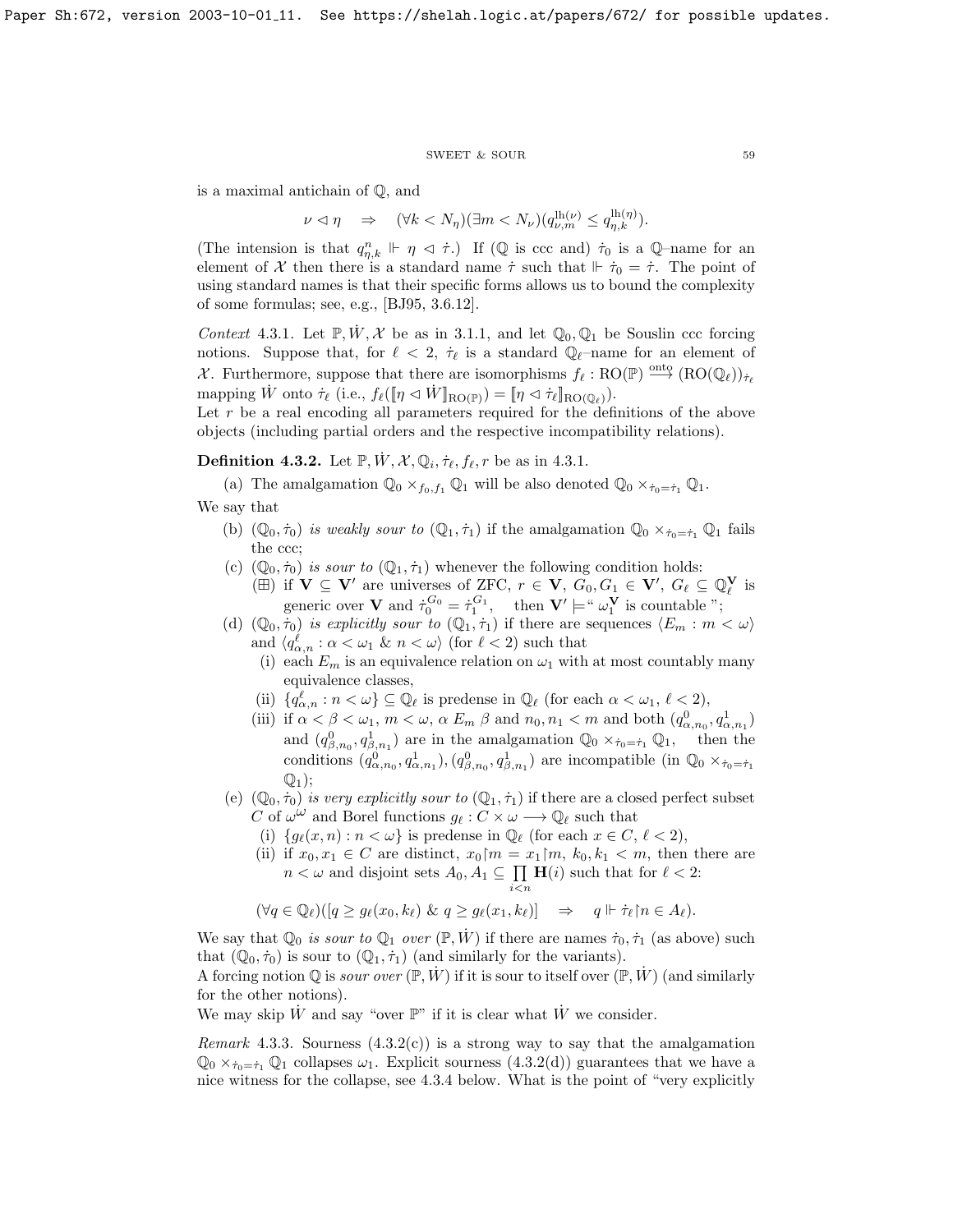sour"? On one hand that condition implies that the amalgamation collapses the continuum, and on the other hand the name for the collapsing function is encoded in a nice way by a real. Note that the properties of the functions  $g_0, g_1$  required in [4.3.2\(](#page-50-0)e)(i,ii) are  $\mathbf{\Pi}^1_1$  (remember that  $\dot{\tau}_{\ell}$  are standard names), and thus we have suitable absoluteness.

**Proposition 4.3.4.** Let  $(\mathbb{Q}_0, \dot{\tau}_0), (\mathbb{Q}_1, \dot{\tau}_1), (\mathbb{P}, W)$  and r be as in [4.3.1.](#page-52-0)

- (1) If  $(\mathbb{Q}_0, \dot{\tau}_0)$  is explicitly sour to  $(\mathbb{Q}_1, \dot{\tau}_1)$  in every universe **V** of ZFC containing r, then  $(\mathbb{Q}_0, \dot{\tau}_0)$  is sour to  $(\mathbb{Q}_1, \dot{\tau}_1)$ .
- (2) If  $(\mathbb{Q}_0, \dot{\tau}_0)$  is very explicitly sour to  $(\mathbb{Q}_1, \dot{\tau}_1)$  with functions  $g_0, g_1$  witnessing this, then  $(\mathbb{Q}_0, \dot{\tau}_0)$  is explicitly sour to  $(\mathbb{Q}_1, \dot{\tau}_1)$  in every universe of ZFC containing r and (the Borel codes for)  $g_0, g_1$ .

*Proof.* 1) Suppose that  $V \subseteq V'$  are universes of ZFC,  $r \in V$ ,  $G_0, G_1 \in V'$ ,  $G_{\ell} \subseteq \mathbb{Q}_{\ell}^{\mathbf{V}}$  is generic over **V** and  $\dot{\tau}_0^{G_0} = \dot{\tau}_1^{G_1}$ . Assume  $\mathbf{V}' \models \omega_1^{\mathbf{V}} = \omega_1.$ 

- **Claim 4.3.4.1.** (1) If  $q_\ell \in \mathbb{Q}_\ell$  and  $(q_0, q_1) \notin \mathbb{Q}_0 \times_{\dot{\tau}_0 = \dot{\tau}_1} \mathbb{Q}_1$ , then for some disjoint Borel sets  $B_0, B_1 \subseteq \mathcal{X}$  we have  $q_0 \Vdash \dot{\tau}_0 \in B_0$  and  $q_1 \Vdash \dot{\tau}_1 \in B_1$ . Consequently, if  $q_0 \in G_0$  and  $q_1 \in G_1$ , then  $(q_0, q_1) \in \mathbb{Q}_0 \times_{\dot{\tau}_0 = \dot{\tau}_1} \mathbb{Q}_1$ .
	- (2) If  $(q_0, q_1), (q'_0, q'_1) \in \mathbb{Q}_0 \times_{\dot{\tau}_0 = \dot{\tau}_1} \mathbb{Q}_1$  are incompatible in  $\mathbb{Q}_0 \times_{\dot{\tau}_0 = \dot{\tau}_1} \mathbb{Q}_1$ , then for some disjoint Borel sets  $B_0, B_1 \subseteq \mathcal{X}$  we have (for  $\ell = 0, 1$ ):

$$
(\forall p \in \mathbb{Q}_{\ell})(p \ge q_{\ell} \& p \ge q_{\ell}' \Rightarrow p \Vdash \dot{\tau}_{\ell} \in B_{\ell}).
$$

*Proof of the claim.* Straightforward if you remember [3.1.6.](#page-48-1)  $\Box$ 

Now, let 
$$
\langle E_m : m < \omega \rangle
$$
,  $\langle q_{\alpha,k}^{\ell} : \alpha < \omega_1^{\mathbf{V}}, k < \omega \rangle \in \mathbf{V}$  witness that  $(\mathbb{Q}_0, \dot{\tau}_0)$  is explicitly sour to  $(\mathbb{Q}_1, \dot{\tau}_1)$  (in **V**). By 4.3.2(d)(ii) we know that, in **V'**,

$$
(\forall \alpha < \omega_1)(\exists k_\alpha^0, k_\alpha^1 < \omega)(q_{\alpha,k_\alpha^0}^0 \in G_0 \& q_{\alpha,k_\alpha^1}^1 \in G_1).
$$

For some  $k^0, k^1 < \omega$  the set

$$
Y = \{ \alpha < \omega_1 : k^0_\alpha = k^0 \ \& \ k^1_\alpha = k^1 \}
$$

is uncountable. Let  $m = k^0 + k^1 + 1$ . It follows from [4.3.2\(](#page-50-0)d)(i) that there are distinct  $\alpha, \beta \in Y$  such that  $\alpha$   $E_m$   $\beta$ . By [4.3.4.1\(](#page-0-0)1) we know  $(q_{\alpha,k^0}^0, q_{\alpha,k^1}^1), (q_{\beta,k^0}^0, q_{\beta,k^1}^1) \in$  $\mathbb{Q}_0 \times_{\tau_0 = \tau_1} \mathbb{Q}_1$ , so by [4.3.2\(](#page-50-0)d)(iii) these two conditions are incompatible in  $\mathbb{Q}_0 \times_{\tau_0 = \tau_1}$  $\mathbb{Q}_1$ . But then, using [4.3.4.1\(](#page-0-0)2), we find disjoint Borel sets  $B_0, B_1 \subseteq \mathcal{X}$  such that  $\dot{\tau}_0^{G_0} \in B_0$  and  $\dot{\tau}_1^{G_1} \in B_1$ , a contradiction to  $\dot{\tau}_0^{G_0} = \dot{\tau}_1^{G_1}$ .

2) Let **V** contain r and  $g_0, g_1$ . Working in **V**, pick a sequence  $\langle x_\alpha : \alpha < \omega_1 \rangle$  of pairwise distinct members of C. Put:

•  $q_{\alpha,n}^0 = g_0(x_\alpha, n), q_{\alpha,n}^1 = g_1(x_\alpha, n),$ 

•  $\alpha E_m \beta$  if and only if  $x_\alpha \upharpoonright m = x_\beta \upharpoonright m$ .

Now check.  $\Box$ 

<span id="page-60-0"></span>**Proposition 4.3.5.** Let  $r, \mathbb{P}, W, \mathbb{Q}_{\ell}, \dot{\tau}_{\ell}$  (for  $\ell < 2$ ) be as in [4.3.1.](#page-52-0) Moreover, let  $\mathbb{Q}_\ell, \dot{W}_\ell, \mathcal{X}_\ell, \mathbf{H}_\ell$  (for  $\ell < 2$ ) be as in [3.1.1](#page-48-0) (with the real r encoding all the needed parameters). Assume that

- (a)  $\omega_1$  is not an inaccessible cardinal in **L**,
- (b)  $(\mathbb{Q}_0, \dot{\tau}_0)$  is sour to  $(\mathbb{Q}_1, \dot{\tau}_1)$ ,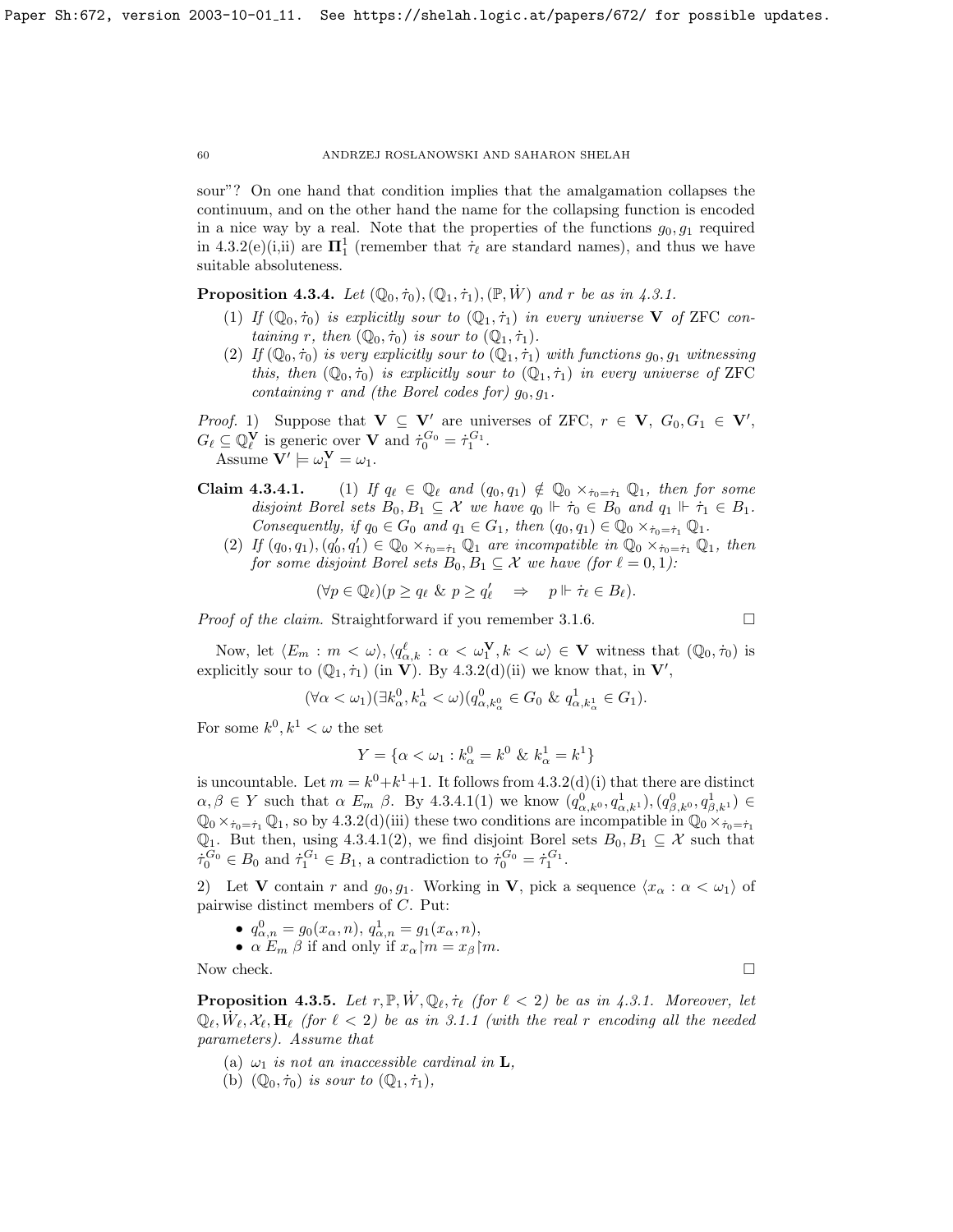### $\begin{tabular}{ll} \multicolumn{2}{c}{\text{SWEET}} & $\&$ \text{SOUR} \end{tabular} \tag{61}$

(c) for every real s and a Borel set  $B \subseteq \mathcal{X}_\ell$  coded in  $\mathbf{L}[r,s]$ , if  $B \notin \mathcal{I}_{\mathbb{Q}_\ell, \dot{W}_\ell}$  then there is an  $\mathcal{I}_{\mathbb{Q}_{\ell},\dot{W}_{\ell}}$ -generic real over  $\mathbf{L}[r,s]$  belonging to the set  $B.$ 

Then there is a  $\Sigma_3^1$  set which does not have  $\mathcal{I}_{\mathbb{P}, \dot{W}}$ -Baire property.

*Proof.* Since  $\mathbb{Q}_\ell$ ,  $\dot{W}_\ell$  are as in [3.1.1,](#page-48-0) we have a nice description of  $\mathbb{Q}_\ell$ -names for reals, see [3.1.7.](#page-48-2) So we have Borel functions  $h_{\ell} : \mathcal{X}_{\ell} \longrightarrow \mathcal{X}$  such that  $\Vdash_{\mathbb{Q}_{\ell}} \dot{\tau}_{\ell} = h_{\ell}(\dot{W}_{\ell})$ . It follows from the assumed properties of  $\dot{\tau}_{\ell}$  that

(\*)<sub>1</sub> for every Borel set  $A \subseteq \mathcal{X}$ , if  $A \notin \mathcal{I}_{\mathbb{P},\dot{W}}$  then  $h_{\ell}^{-1}[A] \notin \mathcal{I}_{\mathbb{Q}_{\ell},\dot{W}_{\ell}}$ .

(Note that  $h_\ell$  is coded by the real r as well.) Since  $\omega_1$  is not inaccessible in **L**, for some real *a* we have  $\omega_1^{\mathbf{L}[a]} = \omega_1$ . Let

 $X_{\ell} = \{x \in \mathcal{X} : \text{for some } \mathcal{I}_{\mathbb{Q}_{\ell}, \dot{W}_{\ell}}$ -generic real  $y \in \mathcal{X}_{\ell}$  over  $\mathbf{L}[a, r]$  we have  $h_{\ell}(y) = x\}.$ 

(Note that if y is  $\mathcal{I}_{\mathbb{Q}_\ell, \dot{W}_\ell}$ -generic over  $\mathbf{L}[a, r]$ , then it determines a  $\mathbb{Q}_\ell^{\mathbf{L}[a, r]}$  $\frac{\mathbf{L}[a,r]}{\ell}$  –generic filter  $G \subseteq \mathbb{Q}_{\ell}^{\mathbf{L}[a,r]}$  $\mathbf{L}[a,r]$  over  $\mathbf{L}[a,r]$  and  $h_{\ell}(y) = \dot{\tau}_{\ell}^G$ ; remember [3.1.5](#page-0-0) and the choice of  $h_{\ell}$ .)

(\*2)  $X_{\ell}$  is a  $\Sigma_3^1$  subset of  $\mathcal{X}_{\ell}$ .

[Why? Note that, by [3.1.3\(](#page-49-0)4), the formula "c is a Borel code for a set  $\sharp c \subseteq \mathcal{X}_\ell$  and  $\sharp c \in \mathcal{I}_{\mathbb{Q}_\ell, \dot{W}_\ell}$ " is (equivalent in ZFC to) a  $\mathbf{\Pi}_2^1$  formula. Hence easily the formula "y is  $\mathcal{I}_{\mathbb{Q}_{\ell}, \dot{W}_{\ell}}$ -generic over  $\mathbf{L}[a, r]$ " is  $\mathbf{\Pi}_2^1$ .]

(\*<sub>3</sub>) For every Borel set  $B \subseteq \mathcal{X}$ , if  $B \notin \mathcal{I}_{\mathbb{P},\dot{W}}$  then  $X_{\ell} \cap B \neq \emptyset$ .

[Immediate by  $(*_1)$  and the assumption  $(c)$ .]

 $(*_4)$   $X_0 \cap X_1 = \emptyset$ .

[It follows from the sourness and the assumption that  $\omega_1^{\mathbf{L}[a]} = \omega_1$ .]

Finally note that  $(*_3) + (*_4)$  implies that both sets  $X_0, X_1$  do not have the  $\mathcal{I}_{\mathbb{P} \text{ } \dot{W}}$ -Baire property.

**Corollary 4.3.6.** Suppose that  $r, \mathbb{P}, W, \mathbb{Q}_{\ell}, \dot{\tau}_{\ell}, \dot{W}_{\ell}$  are as in [4.3.5,](#page-60-0) and clauses (a)-(c) there hold, and  $\mathbb{Q}_0 = \mathbb{Q}_1$ ,  $\dot{W}_0 = \dot{W}_1$ . Assume additionally that, for some  $k < \omega$ , there are  $\mathbb{Q}_0^{(k)}$ -names  $\dot{\rho}_\ell^0$ ,  $\dot{\rho}_\ell^1$  (for  $\ell < 2$ ) and a  $\mathbb{Q}_0$ -name  $\dot{\tau}$  such that

- (d)  $\Vdash_{\mathbb{Q}_0}$  "  $\dot{\tau} \in \mathcal{X}$  is  $\mathcal{I}_{\mathbb{P}, \dot{W}}$ -generic over **V** ",
- (e)  $\Vdash_{\mathbb{Q}_0^{(k)}}$  "  $\rho_\ell^0$ ,  $\rho_\ell^1 \in \mathcal{X}_0$  are  $\mathcal{I}_{\mathbb{Q}_0, \dot{W}_0}$ -generic over  $V$  ", and for  $\ell < 2$  and every  $\sqrt{0}$   $\sqrt{0}$   $\sqrt{0}$   $\sqrt{0}$  $\mathcal{I}_{\mathbb{Q}_0,W_0}$ -positive Borel set  $B\subseteq \mathcal{X}_0$  there is  $q\in \mathbb{Q}_0^{(k)}$  such that  $q\Vdash$  "  $\dot{\rho}_\ell^0\in B$  ",
- (f)  $\mathbb{H}_{\mathbb{Q}_{0}^{(k)}}^{\mathbb{Z}_{0}}$  " $\dot{\tau}[\dot{\rho}_{\ell}^{0}] = \dot{\tau}_{\ell}[\dot{\rho}_{\ell}^{1}]$  ".

(Above,  $\mathbb{Q}_0^{(k)}$  stands for the iteration of length k of the forcing notion  $\mathbb{Q}_0$ .) Then there is a projective subset of  $\mathcal{X}_0$  that does not have the  $\mathcal{I}_{\mathbb{Q}_0, \dot{W}_0}$ -Baire property.

Let us turn to getting sourness for some of the forcing notions discussed in this paper. Of course, because of [4.1.5](#page-60-0) the forcing notions covered by [4.2.5](#page-60-0) are not sour (they are in the sweet kingdom, after all). However, there are sour examples around. Let us introduce them starting with exotic norm conditions which were chosen specially with the sourness in mind.

**Proposition 4.3.7.** Let  $(K, \Sigma)$  be a local forgetful and complete (see [2.2.7\)](#page-32-2) creating pair for H.

(1) Assume  $(K, \Sigma)$  is linked and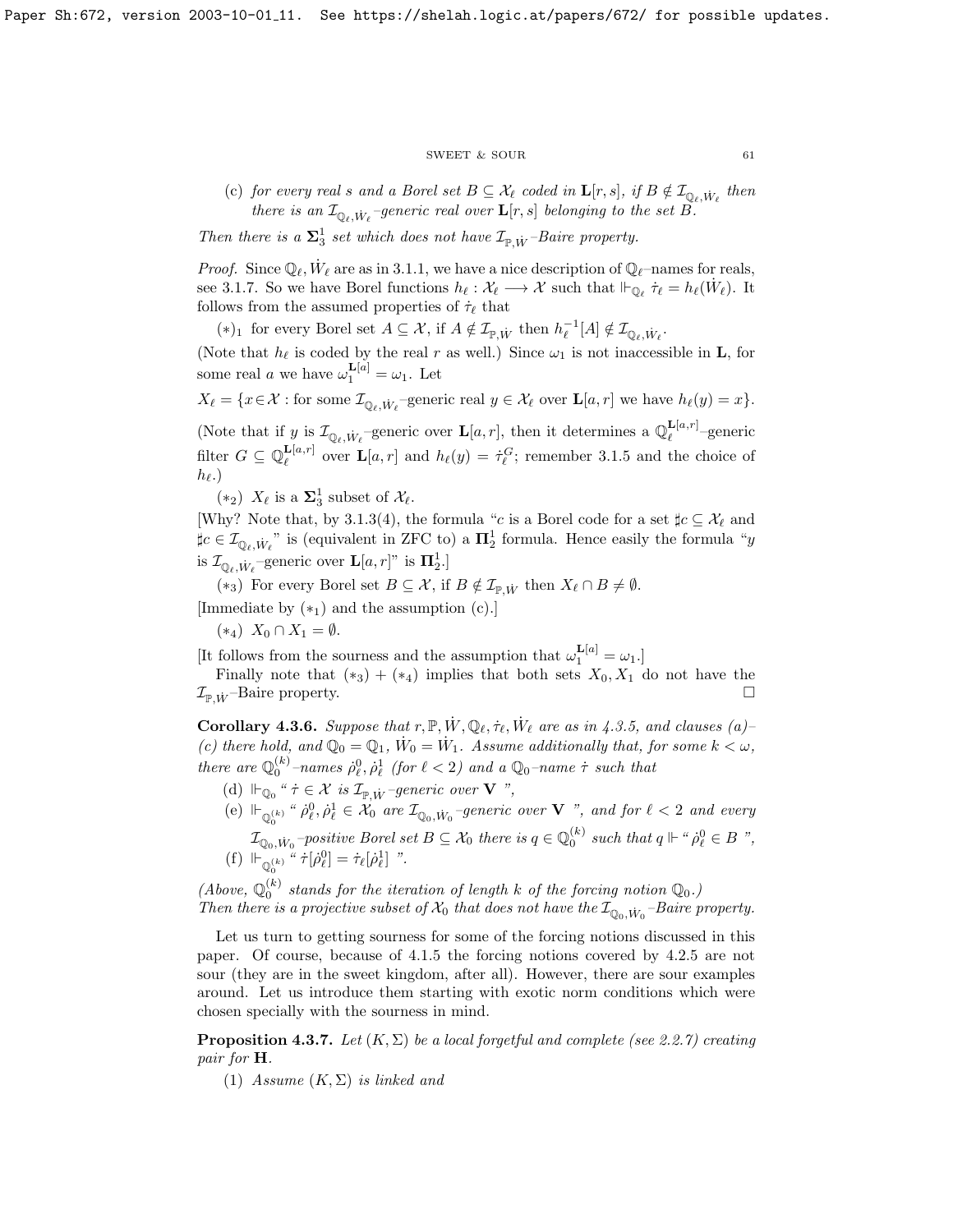- ( $\alpha$ )  $(\forall n < \omega)(|\mathbf{H}(n)| > 2^n),$
- ( $\beta$ ) (K,  $\bar{g}$ ) is a 1–norming system for **H** (see [2.2.8\)](#page-32-1),  $\bar{K} = \langle K_{\ell} : \ell < \omega \rangle$ ,  $\bar{g} = \langle g_{\rho} : \rho \in 2^{\textstyle{<}\omega}\rangle,$
- ( $\gamma$ ) if  $A \subseteq \mathbf{H}(n)$ ,  $a \in A$  and  $\textbf{nor}[t_A^n] > 1$  then  $\textbf{nor}[t_A^n] \geq \textbf{nor}[t_A^n] 1$ ,
- (δ) letting  $A_n = \mathbf{H}(n) \setminus \{g_\rho(n) : \rho \in 2^\ell\}$  for  $n \in K_\ell$ , and  $A_n = \mathbf{H}(n)$  for  $n \notin \cup$  $\bigcup_{\ell < \omega} K_{\ell}$ , we have  $\lim_{n \to \infty} \textbf{nor}[t_{A_n}^n] = \infty$ .

(Above, for  $n \in \omega$  and  $A \subseteq \mathbf{H}(n)$ ,  $t_A^n$  is the unique creature  $t \in K$  with  $m_{\text{dn}}^{t} = n \text{ and } \text{pos}(t) = A; \text{ see } 2.2.7.$  $m_{\text{dn}}^{t} = n \text{ and } \text{pos}(t) = A; \text{ see } 2.2.7.$ 

Then the forcing notion  $\mathbb{Q}_{\infty}^{\bar{K},\bar{g}}(K,\Sigma)$  (see [2.2.8\)](#page-32-1) is very explicitly sour over Cohen.

(2) If  $(K, \Sigma), (\bar{K}, \bar{g})$  and H are as in (1), and  $f : \omega \times \omega \longrightarrow \omega$  is fast and

$$
(\forall n < \omega)(\forall i \ge n)(f(n, i) \le \textbf{nor}[t^i_{\mathbf{H}(i)}]),
$$

then  $\mathbb{Q}_f^{\bar{K},\bar{g}}(K,\Sigma)$  is very explicitly sour over Cohen.

(3) Assume that  $h : \omega \times \omega \longrightarrow \omega$  is regressive,  $\mathcal{F} \subseteq (\omega \setminus 2)^{\omega}$  is h–closed, countable and  $\geq^*$ -directed. Suppose that  $(K, \Sigma)$  is h-linked and clauses  $(\alpha)$ — $(\gamma)$  hold true, and

 $(\delta^+)$  for  $A_n$  as in  $(\delta)$ , for each  $f \in \mathcal{F}$  we have  $(\forall^{\infty} n \in \omega)(f(n) \leq \textbf{nor}[t^n_{A_n}])$ .  $A_n$ Then the forcing notion  $\mathbb{Q}_{\mathcal{F}}^{\bar{K},\bar{g}}(K,\Sigma)$  is very explicitly sour over Cohen.

- (4) Assume that  $(K, \Sigma)$  is linked, satisfies the demand  $1(\gamma)$ , and  $\lim_{n\to\infty}$  **nor** $[t_{\mathbf{H}(n)}^n]$  =  $\infty$ . Let  $\bar{U} = \langle U_{\rho,k} : \rho \in 2^{\langle \omega \rangle} \& k \langle \omega \rangle$  be a 2–norming system (see [2.2.10\)](#page-33-2). Then the forcing notion  $\mathbb{Q}_{\infty}^{\overline{U}}(K,\Sigma)$  (see [2.2.10\)](#page-33-2) is very explicitly sour over Cohen.
- (5) Similarly for forcing notions  $\mathbb{Q}_f^{\bar{U}}(K,\Sigma)$ ,  $\mathbb{Q}_{\mathcal{F}}^{\bar{U}}(K,\Sigma)$  (under assumptions parallel to that in 2,3 above, with clause  $(\delta^+)$  replaced by just  $f(n) \leq \textbf{nor}[t^n_{\mathbf{H}(n)}]$ for  $n < \omega, f \in \mathcal{F}$ ).

*Proof.* 1) Let us think about the Cohen forcing  $\mathbb C$  as the set of partial functions from  $2<sup>{\omega}</sup>$  to 2 with the relation of extension;  $H_{\mathbb{C}}(\rho) = 2$  for  $\rho \in 2<sup>{\omega}</sup>$  (so we interpret  $\omega$  as  $2<sup>{\omega}</sup>$ </sup>), and  $\dot{W}_{\mathbb{C}}$  is the natural name for the C–generic real in  $2^{2<sup>{\omega}}</sup>$ .

Let  $\dot{W}$  be the name for  $\mathbb{Q}_{\infty}^{\bar{K},\bar{g}}(K,\Sigma)$ -generic real, i.e.,  $\Vdash \dot{W} = \bigcup \{w^q : q \in$  $\Gamma_{\mathbb{Q}_{\infty}^{\bar{K},\bar{g}}(K,\Sigma)}$ . Let  $\dot{\tau}_0, \dot{\tau}_1$  be standard  $\mathbb{Q}_{\infty}^{\bar{K},\bar{g}}(K,\Sigma)$ -names for functions from  $2<\omega$  to 2 such that

•  $\dot{\tau}_0(\rho) = 1$  if and only if  $(\exists m \in K_{\text{lh}(\rho)+1})(W(m) \in \{g_{\rho(\rho(0)}(m), g_{\rho(\rho(1)}(m))\}),$ 

•  $\dot{\tau}_1(\rho) = 1 - \dot{\tau}_0(\rho)$ .

<span id="page-62-0"></span>Claim 4.3.7.1.

 $\Vdash_{\mathbb{Q}_\infty^{\bar{K},\bar{g}}(K,\Sigma)}$  "  $\dot{\tau}_0, \dot{\tau}_1$  are  $\mathbb{C}\text{-}generic\ over\ \mathbf{V}$  ";

moreover  $[\![\dot{\tau}_\ell \in B]\!]_{\mathbb{Q}_\infty^{\bar{K},\bar{g}}(K,\Sigma)} \neq \mathbf{0}$  for any non-meager Borel set  $B \subseteq 2^{2^{<\omega}}$ . Hence  $(\mathbb{C}, \dot{W}_{\mathbb{C}}), (\mathbb{Q}_{\infty}^{\bar{K},\bar{g}}(K,\Sigma),\dot{\tau}_0), (\mathbb{Q}_{\infty}^{\bar{K},\bar{g}}(K,\Sigma),\dot{\tau}_1)$  are as in [4.3.1.](#page-52-0)

*Proof of the claim.* Let  $q \in \mathbb{Q}_{\infty}^{\bar{K},\bar{g}}(K,\Sigma)$  and let  $\rho_0,\ldots,\rho_k \in 2^{\omega}$  be such that

$$
\rho \in 2^{\ell} \& m_{\rm dn}^{t_i^q} \in K_{\ell} \& g_{\rho}(m_{\rm dn}^{t_i^q}) \notin \text{pos}(t_i^q) \quad \Rightarrow \quad \rho \vartriangleleft \rho_0 \ \vee \ldots \vee \rho \vartriangleleft \rho_k.
$$

Pick  $N \geq \ln(w^q)$  such that  $\rho_0\upharpoonright N, \ldots, \rho_k\upharpoonright N$  are pairwise distinct and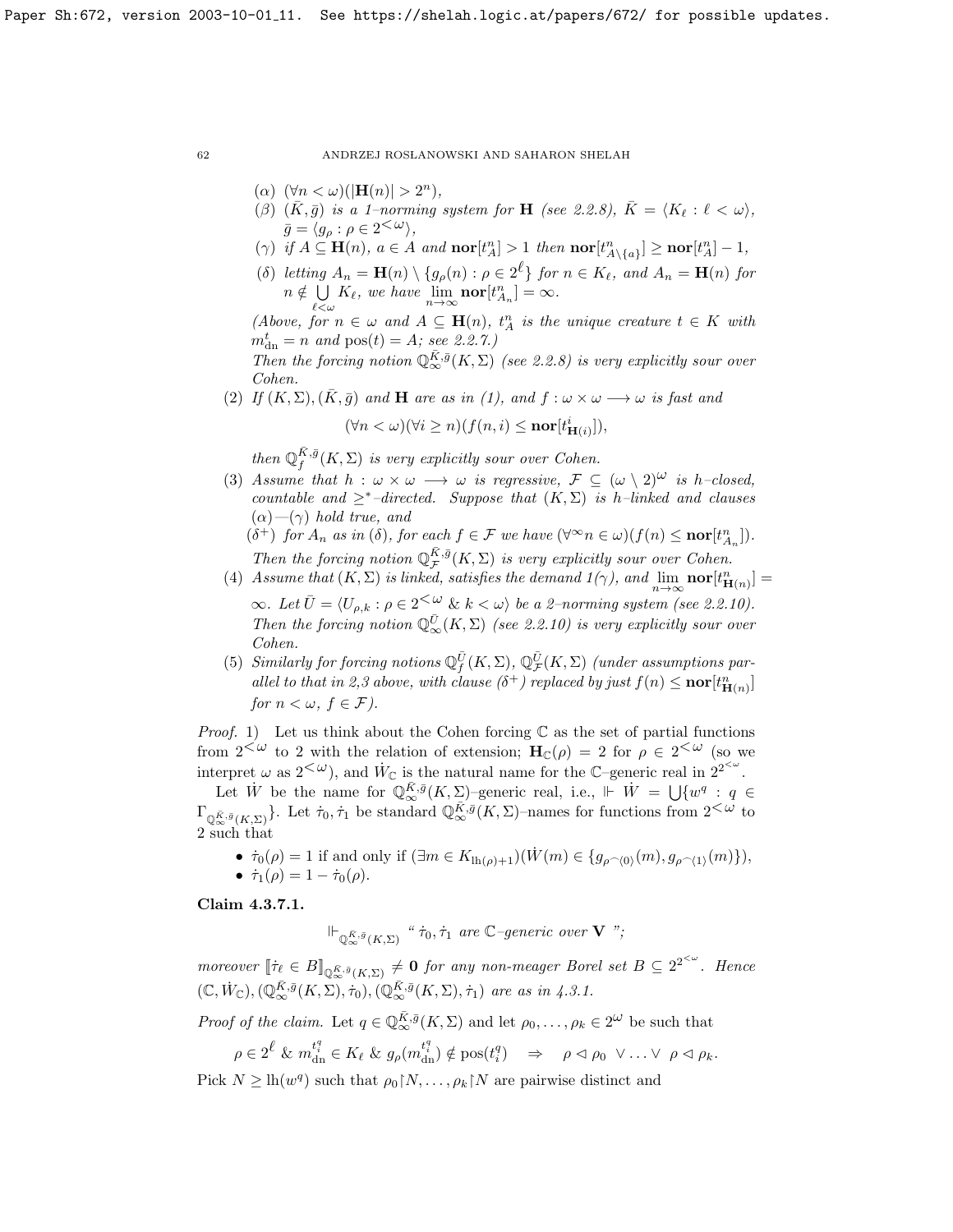#### $\begin{tabular}{lllll} \multicolumn{2}{l}{{\bf SWEET}} & $\&$ {\bf SOUR} & \multicolumn{2}{l}{\bf 63} \\ \multicolumn{2}{l}{\bf 63} & \multicolumn{2}{l}{\bf 64} & \multicolumn{2}{l}{\bf 65} \\ \multicolumn{2}{l}{\bf 67} & \multicolumn{2}{l}{\bf 68} & \multicolumn{2}{l}{\bf 69} \\ \multicolumn{2}{l}{\bf 69} & \multicolumn{2}{l}{\bf 60} & \multicolumn{2}{l}{\bf 61} & \multicolumn{2}{l}{\bf 62} & \multicolumn{2}{l$

(a) 
$$
m_{\text{dn}}^{t_i^q} \geq N \Rightarrow \text{nor}[t_i^q] \geq 2
$$
, and  
\n(b)  $n \geq N \Rightarrow \text{nor}[t_{n-}^n] \geq 2$ , where  $A_n$  is as in the assumption ( $\delta$ ).

(b)  $n \ge N \Rightarrow \text{nor}[t_{A_n}^n] \ge 2$ , where  $A_n$  is as in the assumption  $(\delta)$ .<br>Suppose  $M > N$  and  $h : \{\rho \in 2^{<\omega} : N < \text{lh}(\rho) \le M\} \longrightarrow 2$ . Build a condition  $p = (w^p, t_0^p, t_1^p, \ldots)$  such that

- (c)  $w^q \lhd w^p$ ,  $w^p(m) \in \text{pos}(t_j^q)$  if  $m = m_{dn}^{t_j^q} < \text{lh}(w^p)$ , and  $t_i^p \in \Sigma(t_j^q)$  whenever  $m^{t^q_j}_{\text{dn}} = m^{t^p_i}_{\text{dn}},$
- (d) if  $N < lh(\rho) \leq M$ ,  $h(\rho) = 1$ , then for some  $m = m(\rho) \in K_{lh(\rho)+1}$  we have  $m < \ln(w^p)$  and  $w^p(m) \in \{g_{\rho \cap (0)}(m), g_{\rho \cap (1)}(m)\} \cap \text{pos}(t_i^q)$ , where  $m^{t_i^q}_{dn} = m,$
- (e) if  $m_{\text{dn}}^{t_i^q} \geq \text{lh}(w^p)$  then  $\text{nor}[t_i^q] \geq 2^{M+3}$ ,
- (f) if  $m < lh(w^p)$  is not any of the  $m(\rho)$ 's from clause (d) above (for  $h(\rho) = 1$ ),  $m \in K_{\ell}, \ell > N$  (so  $m > N$ ), then  $w^p(m) \in \text{pos}(t_i^q) \setminus \{g_{\rho}(m) : \rho \in 2^{\ell}\},$ where  $m_{\text{dn}}^{t_i^q} = m$  (remember:  $(K, \Sigma)$  is linked and  $(a)+(b)$ ),
- (g) if  $m = \ln(w^p) + i \in K_\ell$ ,  $N < \ell \leq M + 1$  and  $m_{\text{dn}}^{t_j^q} = m$ , then  $t_i^p \in \Sigma(t_j^q)$  is such that

$$
\mathbf{nor}[t_i^p] \ge \mathbf{nor}[t_j^q] - 2^{M+1} \quad \text{ and } \quad \text{pos}(t_i^p) \cap \{g_\rho(m) : \rho \in 2^\ell\} = \emptyset
$$

(remember assumption  $(\gamma)$  and clause (e)),

(h) if 
$$
m = \ln(w^p) + i \notin \bigcup_{\ell=N+1}^M K_{\ell}, m = m_{\text{dn}}^{t_j^q}
$$
, then  $t_i^p = t_j^q$ .

It should be clear that we can build  $p \in \mathbb{Q}_{\infty}^{\bar{K},\bar{g}}(K,\Sigma)$  satisfying the demands  $(c)$ – $(h)$ and that then  $q \leq p$  and  $p \Vdash h \subseteq \dot{\tau}_0$ .

Now we easily conclude that  $\dot{\tau}_0$  is Cohen over **V**; the rest should be clear too.  $\Box$ 

For  $\rho \in 2^{\omega}$  and  $k < \omega$  let  $p_{\rho,k} \in \mathbb{Q}_{\infty}^{\bar{K},\bar{g}}(K,\Sigma)$  be such that  $w^{p_{\rho,k}} = \langle \rangle$ , if  $i \in K_{\ell}$ ,  $i > k$ , then  $pos(t_i^{p_{\rho,k}}) = \mathbf{H}(i) \setminus \{g_{\rho|\ell}(i)\}\)$ , and if either  $i \leq k$  or  $i \notin \bigcup K_{\ell}$  then  $\ell$ ∈ω  $pos(t_i^{p_{\rho,k}}) = \mathbf{H}(i)$ . Note that the function  $g^* : 2^{\omega} \times \omega \longrightarrow \mathbb{Q}_{\infty}^{\bar{K},\bar{g}}(K,\Sigma) : (\rho, k) \mapsto p_{\rho,k}$ is Borel.

- **Claim 4.3.7.2.** (1) For each  $\rho \in 2^{\omega}$  the set  $\{p_{\rho,k}: k < \omega\}$  is predense in  $\mathbb{Q}_{\infty}^{\bar{K},\bar{g}}(K,\Sigma).$ 
	- (2) If  $\rho_0, \rho_1 \in 2^{\omega}, \rho_0 \upharpoonright m = \rho_1 \upharpoonright m = \sigma, \rho_0(m) = 0, \rho_1(m) = 1$  and  $k < m$ , then  $(\forall q \in \mathbb{Q}_{\infty}^{\overline{K},\overline{g}}(K,\Sigma))(q \geq p_{\rho_0,k} \& q \geq p_{\rho_1,k} \Rightarrow q \Vdash \dot{\tau}_0(\sigma) = 0).$

Proof of the claim. (1) Straightforward.

(2) Note that if  $q \ge p_{\rho_0,k}$ ,  $q \ge p_{\rho_1,k}$  then for each  $i, n = m_{\text{dn}}^{t_i^q} \in K_{m+1}$  implies  $(n \geq m+1 > k \text{ and } \frac{1}{\beta \rho_0 \gamma(m+1)}(n), \frac{1}{\beta \rho_1 \gamma(m+1)}(n) \notin \text{pos}(t_i^q) \text{ (and, of course, } \sigma \gamma(0) =$  $\rho_0 \upharpoonright (m+1), \sigma^{\frown} \langle 1 \rangle = \rho_1 \upharpoonright (m+1)).$  Also, if  $n < \text{lh}(w^q), n \in K_{m+1}$ , then  $(n > k \text{ and})$  $w^q(n) \notin \{g_{\rho_0}(m+1)}(n), g_{\rho_1}(m+1)\}.$ 

Now one easily shows that  $(\mathbb{Q}_{\infty}^{\bar{K},\bar{g}}(K,\Sigma),\dot{\tau}_0)$  is very explicitly sour to  $(\mathbb{Q}_{\infty}^{\bar{K},\bar{g}}(K,\Sigma),\dot{\tau}_1)$ .

# 2), 3) Similarly.

4) Here we think about the Cohen forcing  $\mathbb C$  as the set of finite partial functions from  $2<sup>{\omega}</sup> \times \omega$  to 2 ordered by the extension;  $H_{\mathbb{C}}$ ,  $\dot{W}_{\mathbb{C}}$  are interpreted suitably.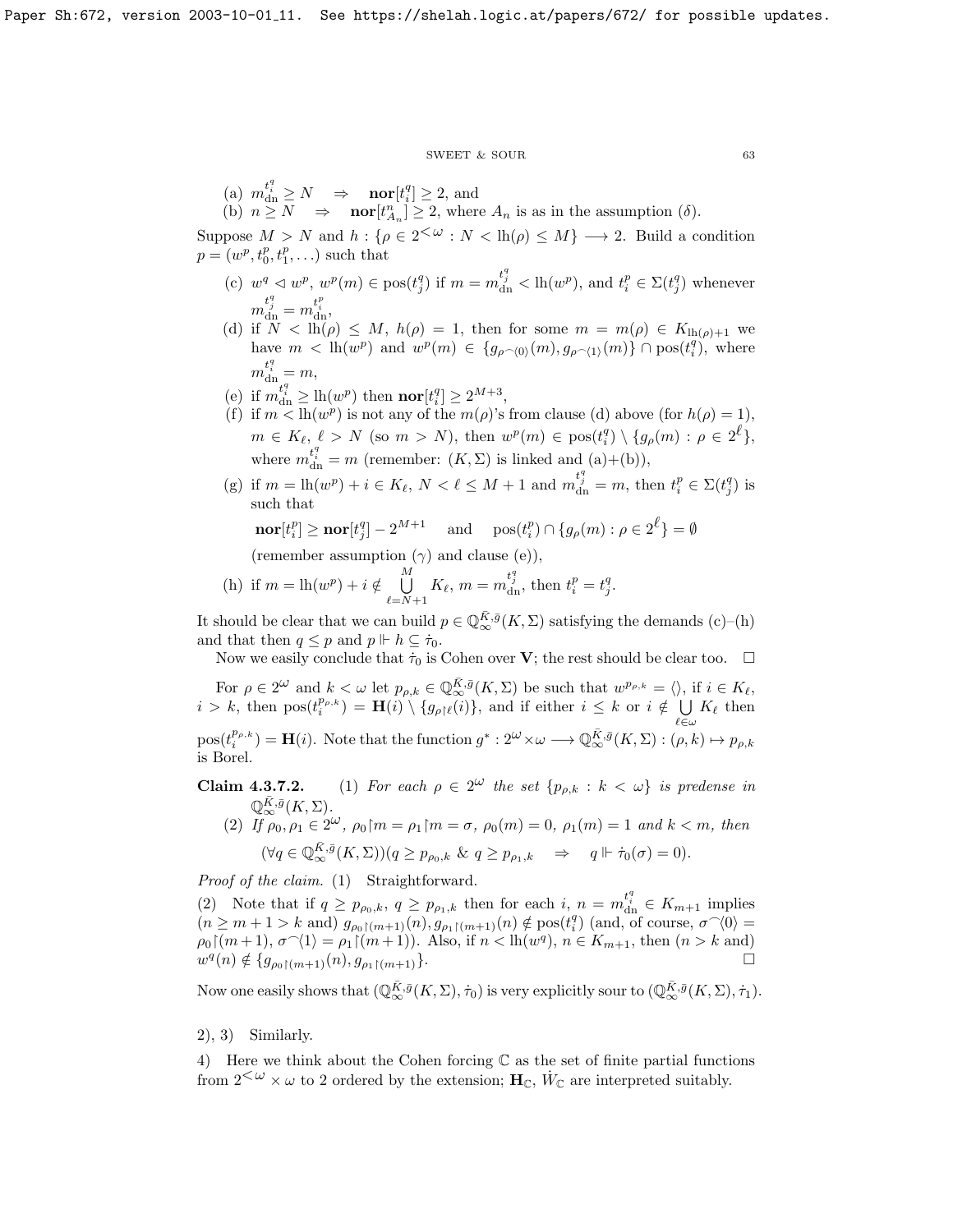For each  $n < \omega$  pick  $a_n \in \mathbf{H}(n)$ . Let  $\dot{W}$  be the name for  $\mathbb{Q}_{\infty}^{\bar{U}}(K,\Sigma)$ -generic real, and take standard  $\mathbb{Q}_{\infty}^{\bar{U}}(K,\Sigma)$ -names  $\dot{\tau}_0, \dot{\tau}_1$  for functions from  $2<sup>\omega</sup> \times \omega$  from 2 such that

- $\dot{\tau}_0(\sigma, k) = 0$  if and only if  $(\forall n \in U_{\sigma \cap (0), k} \cup U_{\sigma \cap (1), k})(\dot{W}(n) \neq a_n)$ ,
- $\dot{\tau}_1(\sigma, k) = 1 \dot{\tau}_0(\sigma, k).$

Claim 4.3.7.3.

 $\Vdash_{\mathbb{Q}_\infty^{\bar{U}}(K,\Sigma)}$  "  $\dot{\tau}_0, \dot{\tau}_1$  are  $\mathbb{C}\text{-}generic\ over\ \mathbf{V}$  ";

moreover  $[\![\dot{\tau}_\ell \in B]\!]_{\mathbb{Q}_{\infty}^{\bar{U}}(K,\Sigma)} \neq \mathbf{0}$  for any non-meager Borel set  $B \subseteq 2^{2^{<\omega}}$ . Hence  $(\mathbb{C}, \dot{W}_{\mathbb{C}}),(\mathbb{Q}_{\infty}^{\bar{U}}(K,\Sigma),\dot{\tau}_0),(\mathbb{Q}_{\infty}^{\bar{U}}(K,\Sigma),\dot{\tau}_1)$  are as in [4.3.1.](#page-52-0)

*Proof of the claim.* Quite similar to [4.3.7.1.](#page-62-0)  $\Box$ 

Now, for  $\rho \in 2^{\omega}$  and  $n, k < \omega$  let  $p_{\rho,k}^n \in \mathbb{Q}_{\infty}^{\overline{U}}(K,\Sigma)$  be such that  $w^{p_{\rho,k}^n} = \langle \rangle$ , and if  $i \in U_{\rho \upharpoonright m,k}, m < \omega, n \leq i$ , then  $pos(t_i^{p^n_{\rho,k}}) = \mathbf{H}(i) \setminus \{a_i\}$ , and  $pos(t_i^{p^n_{\rho,k}})$  $\mathbf{H}(i)$  is  $\mathbf{H}(i)$  is all other cases.

- **Claim 4.3.7.4.** (1) For each  $\rho \in 2^{\omega}$  and  $k \in \omega$ , the set  $\{p_{\rho,k}^n : n < \omega\}$  is predense in  $\mathbb{Q}_{\infty}^{\bar{U}}(K,\Sigma)$ .
	- (2) If  $k < \omega, \rho_0, \rho_1 \in 2^{\omega}, \rho_0 \upharpoonright m = \rho_1 \upharpoonright m = \sigma, \rho_0(m) \neq \rho_1(m)$  and  $n \leq m$ , then  $(\forall q \in \mathbb{Q}_{\infty}^{\overline{U}}(K,\Sigma))(q \geq p_{\rho_0,k}^n \& q \geq p_{\rho_1,k}^n \Rightarrow q \Vdash \dot{\tau}_0(\sigma,k) = 0).$

*Proof of the claim.* Straightforward.  $\Box$ 

Now we easily finish.

5) Similarly.

**Definition 4.3.8.** Let  $(K, \Sigma)$  be a local creating pair for **H** and let  $\mathcal{F} \subseteq (\omega \setminus 2)^{\omega}$ . A sourness system for  $(K, \Sigma, \mathcal{F})$  is a pair  $(\bar{g}, \ell)$  such that

- (a)  $\bar{\ell} = \langle \ell_k : k \langle \omega \rangle \subseteq \omega$  is increasing,
- (*β*)  $\bar{g} = \langle g_{\rho} : \rho \in 2^{\mathcal{L}(\omega)} \rangle$ , if  $\rho \in 2^k$  then  $g_{\rho} \in \prod$  $i<\ell_k$  $\mathcal{P}(\mathbf{H}(i)),$  and

 $\rho \triangleleft \rho' \Rightarrow g_{\rho} \triangleleft g_{\rho'},$ 

- ( $\gamma$ ) for each  $n \in [\ell_k, \ell_{k+1}), k < \omega$ , the sets  $\{g_\rho(n) : \rho \in 2^{k+1}\}\$  are pairwise disjoint and non-empty, and  $\mathbf{H}(n) \setminus \bigcup \{g_{\rho}(n) : \rho \in 2^k + 1\} \neq \emptyset$ ,
- (δ) if  $f \in \mathcal{F}, \langle t_0, t_1, \ldots \rangle \in \mathrm{PC}(K, \Sigma)$  (see [1.1.9\)](#page-8-0),  $m_{dn}^{t_0} = \ell_{k_0}$ , nor $[t_n] \ge f(n+\ell_{k_0})$ for  $n < \omega$  then:
	- (i) for some  $N < \omega$ , for each  $k \geq k_0$ , we have
- $|\{\rho \in 2^{k+1} : |\{n \in [\ell_k, \ell_{k+1}) : g_{\rho}(n) \cap \text{pos}(t_{n-\ell_{k_0}}) \neq \emptyset\}| < 2^{k+1}\}| \leq N,$ 
	- (ii) for some  $k_1 \geq k_0$  we have

$$
(\forall k \ge k_1)(\forall n \in [\ell_k, \ell_{k+1}))(\text{pos}(t_{n-\ell_{k_0}}) \setminus \bigcup \{g_{\rho}(n) : \rho \in 2^{k+1}\} \neq \emptyset)
$$

<span id="page-64-0"></span>**Theorem 4.3.9.** Suppose that  $h : \omega \times \omega \longrightarrow \omega$  is regressive, and  $\mathcal{F} \subseteq (\omega \setminus 2)^{\omega}$  is a countable h–closed and  $\geq^*$ –directed family. Let  $(K,\Sigma)$  be a local, h–linked and complete creating pair for H such that

(a) for some  $f^* \in \mathcal{F}$  we have that  $(\forall n < \omega)(\textbf{nor}[t^n_{\mathbf{H}(n)}] \geq f^*(n))$  (see [2.2.7\)](#page-32-2),

$$
f_{\rm{max}}
$$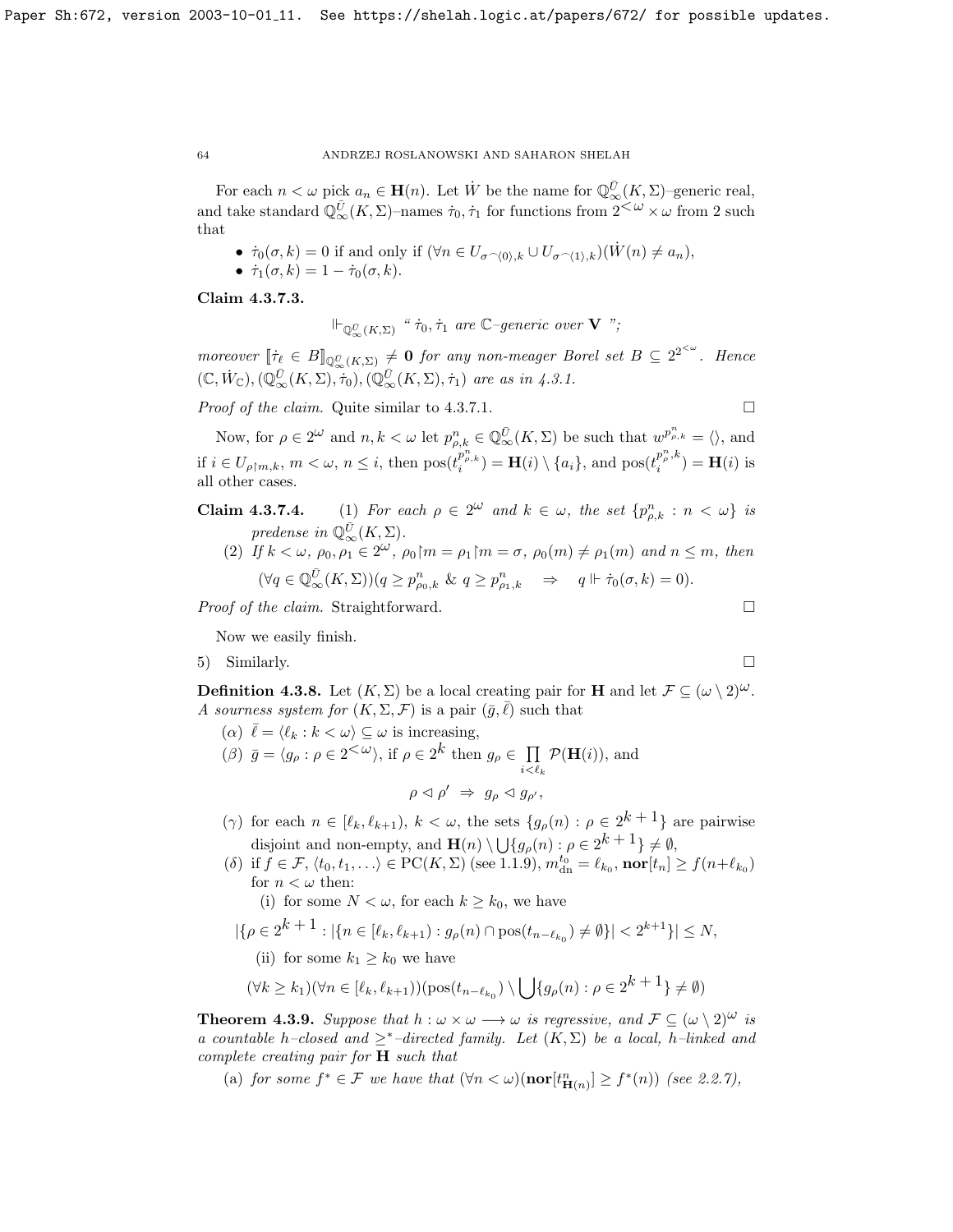$\begin{tabular}{ll} \multicolumn{2}{c}{\text{SWEET}} & $\&$ \text{SOUR} \end{tabular} \tag{65} \vspace{0.05in}$ 

- (b) there is a sourness system  $(\bar{g}, \bar{\ell})$  for  $(K, \Sigma, \mathcal{F})$ ; let  $\bar{g} = \langle g_{\rho} : \rho \in 2^{\langle \omega \rangle},$  $\overline{\ell} = \langle \ell_k : k < \omega \rangle,$
- (c) if  $A \subseteq \mathbf{H}(n)$ ,  $\ell_k \leq n < \ell_{k+1}$ ,  $\rho \in 2^{k+1}$  and  $A \setminus g_{\rho}(n) \neq \emptyset$ , then  $\mathrm{nor}[t^{n}_{A\setminus g_{\rho}(n)}]\geq h(n,\mathrm{nor}[t^{n}_{A}]).$

Then the forcing notion  $\mathbb{Q}_{\mathcal{F}}^*(K,\Sigma)$  is very explicitly sour over Cohen.

*Proof.* Here we interpret the Cohen forcing notion  $\mathbb C$  in the standard way, i.e., it is  $(2<sup>{\check{\omega}}, \triangleleft)</sup>$  (and  $\mathbf{H}_{\mathbb{C}}, \dot{W}_{\mathbb{C}}$  are natural).

For  $\rho \in 2^{\omega}$  let  $g_{\rho} = \bigcup$  $\bigcup_{i\in\omega}g_{\rho{\restriction} i}\in\prod_{i\in\omega}$ i∈ω  $\mathcal{P}(\mathbf{H}(i))$  (remember [4.3.8\(](#page-58-1) $\beta$ )). Let  $\dot{W}$  be the canonical name for the  $\mathbb{Q}_{\mathcal{F}}^*(K,\Sigma)$ -generic real and let  $\dot{\tau}_0, \dot{\tau}_1$  be standard  $\mathbb{Q}_{\mathcal{F}}^*(K,\Sigma)$ names for reals in  $2^{\omega}$  such that

•  $\dot{\tau}_0(k) = 0$  if and only if there are  $\rho_0, \rho_1 \in 2^{\omega}$  such that  $\rho_0 \upharpoonright k = \rho_1 \upharpoonright k$ ,  $\rho_0(k) \neq \rho_1(k)$  and  $(\forall n \geq \ell_k)(\dot{W}(n) \notin g_{\rho_0}(n) \cup g_{\rho_1}(n));$ 

$$
\bullet \ \dot{\tau}_1(n) = 1 - \dot{\tau}_0(n).
$$

Claim 4.3.9.1.  $(\mathbb{C}, \dot{W}_{\mathbb{C}}), (\mathbb{Q}_{\mathcal{F}}^{*}(K, \Sigma), \dot{\tau}_0), (\mathbb{Q}_{\mathcal{F}}^{*}(K, \Sigma), \dot{\tau}_1)$  are as in [4.3.1.](#page-52-0)

*Proof of the claim.* We will show that  $\dot{\tau}_0$  is (a name for) a Cohen real over V; then the rest should be clear.

So suppose  $p = (w^p, t_0^p, t_1^p, \ldots) \in \mathbb{Q}_{\mathcal{F}}^*(K, \Sigma)$  and we may assume that  $lh(w^p) =$  $\ell_{k_0}, k_0 < \omega$ . For  $k \geq k_0$  let

$$
\Upsilon_k^p = \Upsilon_k \stackrel{\text{def}}{=} {\rho \in 2^{k+1} : |\{ n \in [\ell_k, \ell_{k+1}) : g_\rho(n) \cap \text{pos}(t_{n-\ell_{k_0}}^p) \neq \emptyset \}| < 2^{k+1}},
$$

and let N be such that  $(\forall k \geq k_0)(|\Upsilon_k| < N)$  (remember [4.3.8\(](#page-58-1) $\delta(i)$ ). Let

$$
u_k = \{ i \leq k : (\exists \rho_0, \rho_1 \in \Upsilon_k)(\rho_0 | i = \rho_1 | i \& \rho_0(i) \neq \rho_1(i)) \}.
$$

Clearly, for all  $k \geq k_0$ ,  $|u_k| \leq N$ , and thus we may choose an infinite set  $A \subseteq \omega$ such that  $\{u_k : k \in A\}$  forms a  $\Delta$ -system with the heart, say,  $u^*$ . Take  $k_1 >$  $\max(u^*) + k_0 + N$  such that  $k + 1$ 

$$
(*) \quad (\forall k \ge k_1)(\forall n \in [\ell_k, \ell_{k+1})) (\text{pos}(t_{n-\ell_{k_0}}^p) \setminus \bigcup \{g_\rho(n) : \rho \in 2^{k+1}\} \neq \emptyset)
$$

(remember [4.3.8\(](#page-58-1) $\delta$ (ii)) and suppose that  $v \subseteq [k_1, k_2), k_2 > k_1$ . We are going to build a condition  $q \geq p$  such that

$$
q \Vdash (\forall j \in [k_1, k_2))(\dot{\tau}_0(j) = 0 \iff j \in v).
$$

To this end, pick  $i > k_2$  such that

- $(*_2)$   $u_i ∩ [k_1, k_2) = ∅$ , and
- $(*_3)$  for some  $f \in \mathcal{F}$  we have

$$
(\forall n \ge \ell_{i+1})(f(n) < h^{(k_2)}(n, \textbf{nor}[t^n_{n-\ell_{k_0}}]),
$$

where  $h^{(k+1)}(n,m) = h(n, h^{(k)}(n,m)).$ 

(Possible by the choice of  $k_1$  and the assumption that F is h–closed.) Since  $|\Upsilon_i|$  <  $N < 2^{k_1}$ , we may find  $\rho^* \in 2^{\omega}$  such that  $\rho^* \upharpoonright k_1 \notin {\sigma \upharpoonright k_1 : \sigma \in \Upsilon_i}$ . For  $k \in v$  fix  $\rho_k \in 2^{\omega}$  such that  $\rho_k |k\rangle = \rho^* |k\rangle$ ,  $\rho_k(k) = 1 - \rho^*(k)$ .

Let  $\langle \sigma_j : j < 2^{i+1} - |v| - 1 \rangle$  enumerate  $2^{i+1} \setminus {\rho^*} | (i+1), \rho_k | (i+1) : k \in v$ . By induction on  $j < 2^{i+1} - |v| - 1$  define  $n_j^* \in [\ell_i, \ell_{i+1}) \cup \{*\}$  as follows:

if there is  $n \in [\ell_i, \ell_{i+1}) \setminus \{n_{j'}^* : j' < j\}$  such that  $g_{\sigma_j}(n) \cap \text{pos}(t_{n-\ell_{k_0}}^p) \neq \emptyset$ , then  $n_j^*$  is the first such number,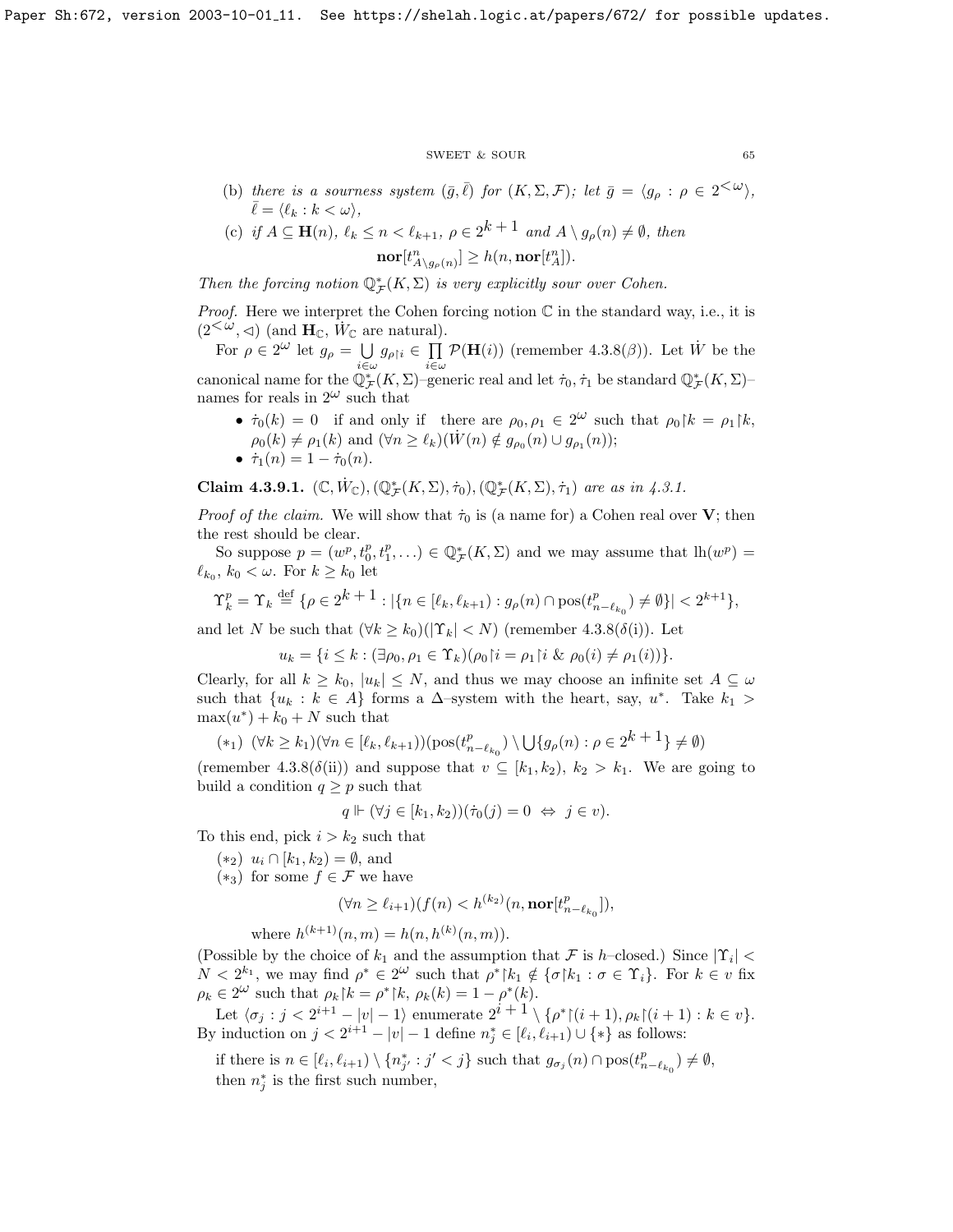otherwise  $n_j^*$  is  $*$ .

Now we choose  $w^q, t_0^q, t_1^q, \ldots$  so that:

- (i)  $\ln(w^q) = \ell_{i+1}, w^p \triangleleft w^q;$
- (ii) if  $n \in [\ell_i, \ell_{i+1}), n = n_j^*, j < 2^{i+1} |v| 1$ , then  $w^q(n) \in g_{\sigma_j}(n) \cap \text{pos}(t_{n-\ell_{k_0}}^p);$
- (iii) if  $\ell_{k_0} \leq n < \ell_{k_1}$ , then  $w^q(n) \in \text{pos}(t^p_{n-\ell_{k_0}});$
- (iv) if  $n \in [\ell_{k_1}, \ell_i) \cup ([\ell_i, \ell_{i+1}) \setminus \{n_j^* : j < 2^{i+1} |v| 1\}),\$  then

$$
w^{q}(n) \in \text{pos}(t^{p}_{n-\ell_{k_0}}) \setminus \bigcup \{g_{\rho}(n) : \rho \in 2^{i+1}\};
$$

(v)  $t_n^q \in \Sigma(t_{n+\ell_{i+1}-\ell_{k_0}}^p)$  is such that  $\textbf{nor}[t_n^q] \ge f(n+\ell_{i+1})$  and

$$
(g_{\rho^*}(n+\ell_{i+1}) \cup \bigcup_{k \in v} g_{\rho_k}(n+\ell_{i+1}) ) \cap \text{pos}(t_n^q) = \emptyset
$$

(where f is given by  $(*_3)$ ).

[Why is the choice possible? Demands  $(i)$ – $(iii)$  are easy;  $(iv)$  can be satisfied by  $(*_1)$ , remember [4.3.8\(](#page-58-1) $\beta$ ); (v) is possible by the assumption (c) of the theorem and (\*3).] One easily checks that the demands (i)–(v) imply  $q = (w^q, t_0^q, t_1^q, \ldots)$  is a condition in  $\mathbb{Q}_{\mathcal{F}}^*(K,\Sigma)$  stronger than p. Also, by  $(ii)+(iv)+(v)$ ,

$$
q \Vdash (\forall k \in v)(\forall n \geq \ell_k)(\dot{W}(n) \notin g_{\rho^*}(n) \cup g_{\rho_k}(n))
$$

(remember [4.3.8\(](#page-58-1) $\gamma$ ); thus  $g_{\sigma_j}(n) \cap g_{\rho^*}(n) = g_{\sigma_j}(n) \cap g_{\rho_k}(n) = \emptyset$  in clause (ii)). Hence  $q \Vdash (\forall k \in v)(\dot{\tau}_0(k) = 0)$ . Now we argue that  $q \Vdash (\forall k \in [k_1, k_2) \setminus v)(\dot{\tau}_0(k) = 1)$ . If not, then for some  $k \in [k_1, k_2) \setminus v$  we find  $\rho_0^+, \rho_1^+ \in 2^{i+1}$  such that

$$
\rho_0^+ \upharpoonright k = \rho_1^+ \upharpoonright k, \quad \rho_0^+ (k) \neq \rho_1^+ (k) \quad \text{ and } \quad (\forall n \in [\ell_k, \ell_{i+1}))(w^q(n) \notin g_{\rho_0^+}(n) \cup g_{\rho_1^+}(n)).
$$

Necessarily,  $\{\rho_0^+, \rho_1^+\} \nsubseteq {\rho^*}{\upharpoonright}(i+1), \rho_k{\upharpoonright}(i+1) : k \in v$ . Moreover, if  $\rho_\ell^+ \in {\sigma_j}$ :  $j \leq 2^{i+1} - |v| - 1$ , then  $\rho_{\ell}^+ \in \Upsilon_i$  (as if  $\rho_{\ell}^+ = \sigma_j \notin \Upsilon_i$  then  $n_j^* \in [\ell_i, \ell_{i+1})$ and  $w^q(n_j^*) \in g_{\rho_\ell^+}(n_j^*)$ ). Since  $\rho^* \upharpoonright k_1 \notin {\sigma \upharpoonright k_1 : \sigma \in \Upsilon_i}$ , we may conclude that  $\rho_0^+, \rho_1^+ \in {\sigma_j : j < 2^{i+1} - |v| - 1}$  (and thus both are in  $\Upsilon_i$ ). However, then we get  $k \in u_i$ , what contradicts  $(*_2)$ .

For  $\rho \in 2^{\omega}$  and  $n \in \omega$  let  $p_{\rho,n} \in \mathbb{Q}_{\mathcal{F}}^{*}(K,\Sigma)$  be such that  $w^{p_{\rho,n}} = \langle \rangle$ ,  $t_k^{p_{\rho,n}} = t_{\mathbf{H}(k)}^k$ for  $k < n$ , and  $t_k^{p_{\rho,n}} = t_{\mathbf{H}(k)\setminus g_{\rho}(k)}^k$  for  $k \geq n$ . Let

$$
g_0, g_1: 2^{\omega} \times \omega \longrightarrow \mathbb{Q}_{\mathcal{F}}^*(K, \Sigma) : (\rho, n) \mapsto p_{\rho, n}.
$$

It is straightforward to check that  $g_0, g_1$  witness  $(\mathbb{Q}_{\mathcal{F}}^*(K,\Sigma), \dot{\tau}_0)$  is very explicitly sour to  $(\mathbb{Q}_{\mathcal{F}}^*(K,\Sigma),\dot{\tau}_1)$  (note that if  $k, k' < m, \rho_0, \rho_1 \in 2^{\omega}, \rho_0 \upharpoonright m = \rho_1 \upharpoonright m, \rho_0(m) \neq 0$  $\rho_1(m)$  and  $q \geq g_0(\rho_0, k), g_1(\rho_1, k')$ , then  $q \Vdash ``\dot{\tau}_0(m) = 0$  &  $\dot{\tau}_1(m) = 1$  ").

Remark 4.3.10. In [4.3.9,](#page-64-0) in the assumptions on the family  $\mathcal{F}$ , instead of demanding that "F is countable h–closed and  $\geq^*$ –directed", we may require that "F is h– closed and either countable or  $\geq^*$ -directed", and then conclude that  $\mathbb{Q}_{\mathcal{F}}^*(K,\Sigma)$  is explicitly sour. The "countable and  $\geq^*$ –directed" assumption is needed only to be in the context of [4.3.1](#page-52-0) (i.e., to make sure that  $\mathbb{Q}_{\mathcal{F}}^{*}(K,\Sigma)$  is Souslin).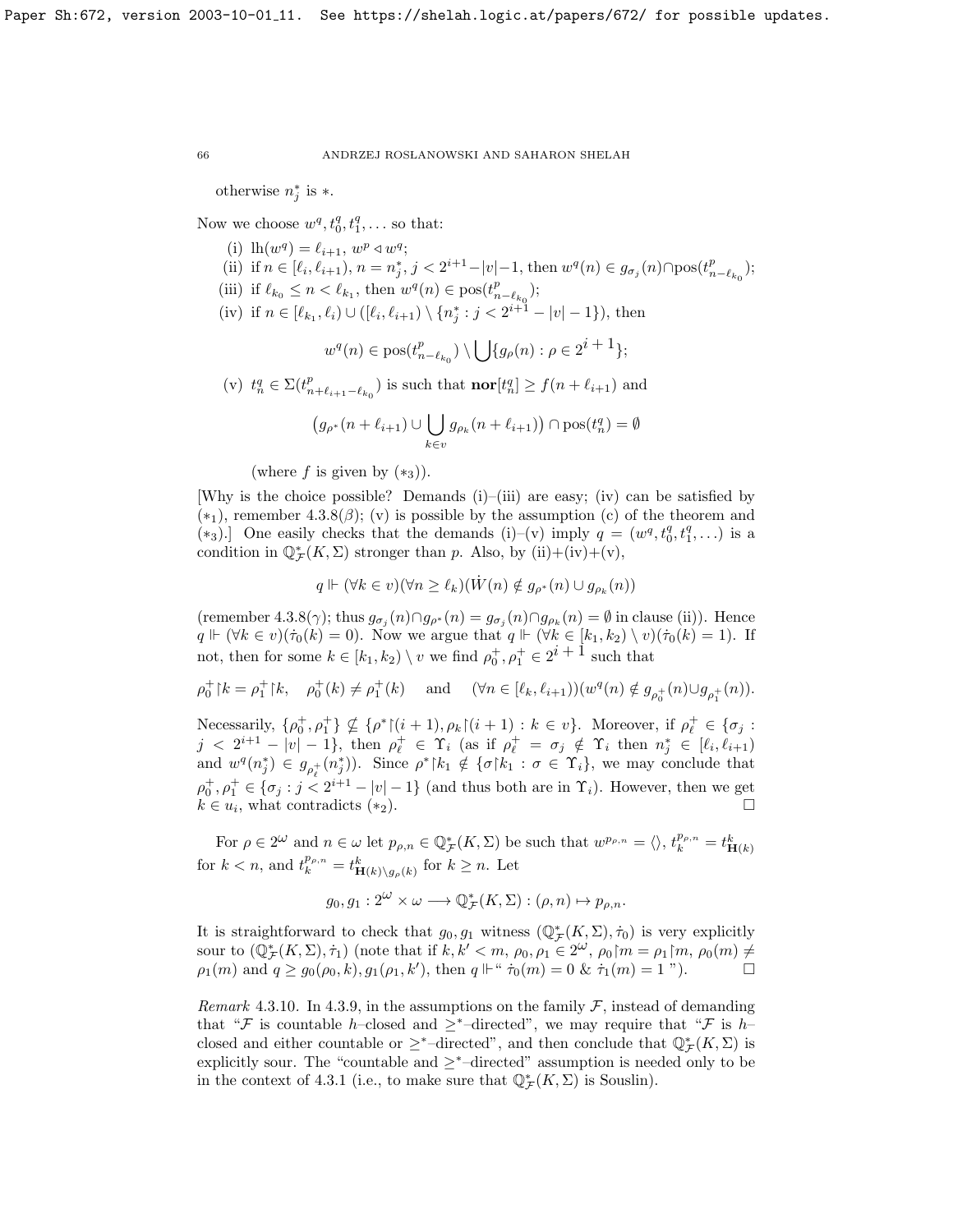#### $\begin{tabular}{lllll} \multicolumn{2}{l}{{\bf SWEET}} & $\&$ {\bf SOUR} & \multicolumn{2}{l}{\bf 67} \\ \multicolumn{2}{l}{\bf 67} & $\&$ {\bf 68} \\ \multicolumn{2}{l}{\bf 69} & $\&$ {\bf 69} \\ \multicolumn{2}{l}{\bf 61} & $\&$ {\bf 61} \\ \multicolumn{2}{l}{\bf 61} & $\&$ {\bf 61} \\ \multicolumn{2}{l}{\bf 62} & $\&$ {\bf 63} \\ \multicolumn{2}{l}{\bf 65} & $\&$ {\bf 67} \\ \multicolumn{2}{l}{\bf$

## 4.4. Conclusions.

Conclusion 4.4.1. (1) Let  $\mathbf{H} : \omega \longrightarrow \mathcal{H}(\omega_1)$ . The following forcing notions are topologically sweet:

- (a)  $\mathbb{Q}_{\infty}^{*}(K_{\mathbf{H}}, \Sigma_{\mathbf{H}}, \Sigma_{\mathbf{H}}^{\perp})$  of [1.5.3](#page-6-0) and  $\mathbb{Q}_{\infty}^{*}(K_{1.5.5}, \Sigma_{1.5.5}, \Sigma_{1.5.5}^{\perp}),$  $\mathbb{Q}_{\infty}^{*}(K_{1.5.5}, \Sigma_{1.5.5}, \Sigma_{1.5.5}^{\perp}),$  $\mathbb{Q}_{\infty}^{*}(K_{1.5.5}, \Sigma_{1.5.5}, \Sigma_{1.5.5}^{\perp}),$
- (b)  $\mathbb{Q}_f^*(K_{1.5.7}, \Sigma_{1.5.7})$  $\mathbb{Q}_f^*(K_{1.5.7}, \Sigma_{1.5.7})$  $\mathbb{Q}_f^*(K_{1.5.7}, \Sigma_{1.5.7})$  for f as in [1.5.8\(](#page-7-2)1), and  $\mathbb{Q}_\mathcal{F}^*(K_{1.5.7}, \Sigma_{1.5.7})$  for F as defined in  $1.5.8(2)$  (the "e.g." part).

Conclusion 4.4.2. The forcing notions  $\mathbb{Q}^{tree}(\mathfrak{p})$  for the universality parameters  $\mathfrak{p}$ defined in [2.4.7,](#page-32-2) [2.4.9](#page-33-1) and [2.4.10](#page-33-2) are iterably sweet.

*Conclusion* 4.4.3. Let  $\mathbf{H} : \omega \longrightarrow \omega$ ,  $\mathbf{H}(i) \geq 2^{2^{i+1}}$ , and let h be as in [1.5.9.](#page-8-0)

- (1) Let  $f_k^0(n) = \max\{2, \mathbf{H}(n) 2^{kn}\}\$  and  $\mathcal{F}_0 = \{f_k^0 : k < \omega\}$ . Then the forcing notion  $\mathbb{Q}_{\mathcal{F}_0}^*(K_{1.5.9}, \Sigma_{1.5.9})$  $\mathbb{Q}_{\mathcal{F}_0}^*(K_{1.5.9}, \Sigma_{1.5.9})$  $\mathbb{Q}_{\mathcal{F}_0}^*(K_{1.5.9}, \Sigma_{1.5.9})$  (constructed for  $\overline{H}$  as in [1.5.9\)](#page-8-0) is topologically sweet.
- (2) Let  $f_k^1(n) = \max\{2, \mathbf{H}(n) 2^k\}, \mathcal{F}_1 = \{f_k^1 : k < \omega\}.$  Then the forcing notion  $\mathbb{Q}^*_{\mathcal{F}_1}(K_{1.5.9}, \Sigma_{1.5.9})$  $\mathbb{Q}^*_{\mathcal{F}_1}(K_{1.5.9}, \Sigma_{1.5.9})$  $\mathbb{Q}^*_{\mathcal{F}_1}(K_{1.5.9}, \Sigma_{1.5.9})$  is very explicitly sour over Cohen. Similarly if  $f_k^2(n) = \max\{2, \mathbf{H}(n) - (k2^n)\}, \mathcal{F}_2 = \{f_k^2 : k < \omega\}.$

*Proof.* (2) We are going to apply [4.3.9.](#page-64-0) First note that even though  $(K_{1.5.9}, \Sigma_{1.5.9})$  $(K_{1.5.9}, \Sigma_{1.5.9})$  $(K_{1.5.9}, \Sigma_{1.5.9})$ as defined in [1.5.9](#page-8-0) is not complete we can easily make it so, or restrict our attention to the forcing notion below some condition (the problems with completeness come from the technical requirement in the definition of  $t \in K_{1,5,9}$  $t \in K_{1,5,9}$  $t \in K_{1,5,9}$  that  $E_t \neq \emptyset$ .

We are going to build a sourness system  $(\bar{g}, \bar{\ell})$  for  $(K_{1.5.9}, \Sigma_{1.5.9}, \mathcal{F}_1)$  $(K_{1.5.9}, \Sigma_{1.5.9}, \mathcal{F}_1)$  $(K_{1.5.9}, \Sigma_{1.5.9}, \mathcal{F}_1)$  such that the demand [4.3.9\(](#page-64-0)c) holds.

- Let  $\ell_0 = 0, \, \ell_{k+1} = \ell_k + 2^{2^k}$ . For  $\rho \in 2^{<\omega}$  pick  $g_\rho$  such that
- $(\oplus_1)$  if  $\rho \in 2^k$ , then  $g_\rho \in \prod_{i} \mathbf{H}(i)$ , and  $\rho \lhd \rho' \Rightarrow g_\rho \lhd g_{\rho'}$ ,  $i<\ell_k$
- $(\oplus_2)$  if  $n \in [\ell_k, \ell_{k+1}), k < \omega$ , then there are no repetitions in the sequence  $\langle g_{\rho}(n) : \rho \in 2^k + 1 \rangle.$

We claim that, letting  $\bar{\ell} = \langle \ell_k : k < \omega \rangle$  and  $\bar{g} = \langle g_\rho : \rho \in 2^{\langle \omega \rangle}, (\bar{g}, \bar{\ell})$  is as required (we identify  $\mathbf{H}(i)$  with  $[\mathbf{H}(i)]^1$ , of course). Clauses  $4.3.8(\alpha)$ – $(\gamma)$  are clear.

Suppose that  $\langle t_0, t_1, \ldots \rangle \in \text{PC}(K_{1.5.9}, \Sigma_{1.5.9}), m^{t_n} = n, \text{dis}[t_n] = (n, E_n),$  $\langle t_0, t_1, \ldots \rangle \in \text{PC}(K_{1.5.9}, \Sigma_{1.5.9}), m^{t_n} = n, \text{dis}[t_n] = (n, E_n),$  $\langle t_0, t_1, \ldots \rangle \in \text{PC}(K_{1.5.9}, \Sigma_{1.5.9}), m^{t_n} = n, \text{dis}[t_n] = (n, E_n),$  $\text{nor}[t_n] \ge f_N^1(n)$ . Then, for large enough  $n, |E_n| \le 2^N$ , so let  $M = \max\{|E_n| : n <$  $ω$ }. Assume that  $ρ<sub>i</sub> ∈ 2<sup>k+1</sup>$  (for  $i ≤ M$ ) are pairwise distinct. By ( $⊕<sub>2</sub>$ ), for each  $n \in [\ell_k, \ell_{k+1})$  there is  $i \leq M$  such that  $g_{\rho_i}(n) \notin E_n$ . Hence for some  $i \leq M$ 

$$
|\{n \in [\ell_k, \ell_{k+1}) : g_{\rho_i}(n) \notin E_n\}| \ge \frac{\ell_{k+1} - \ell_k}{M+1} = \frac{2^{2^k}}{M+1}.
$$

Hence we easily conclude that  $4.3.8(\delta(i))$  holds. The demands  $4.3.8(\delta(ii))$  and [4.3.9\(](#page-64-0)c) are even easier.

For  $\mathcal{F}_2$  we proceed similarly, but we choose  $g_\rho$  so that  $g_\rho(n) \in [\mathbf{H}(n)]^{2^n}$  $\Box$ 

## 5. Epilogue

A general problem that we have in mind in this paper is classifying "nice" ccc forcing notions, in particular finding dividing lines in this family, or at least natural properties. We should explain what we mean. A forcing notion is "nice" if it has a quite absolute definition, so Borel is natural, but Souslin is more central (see [1.3.1](#page-5-0) and also [\[She04\]](#page-70-5)), but we may be happy with just "one of the form presented in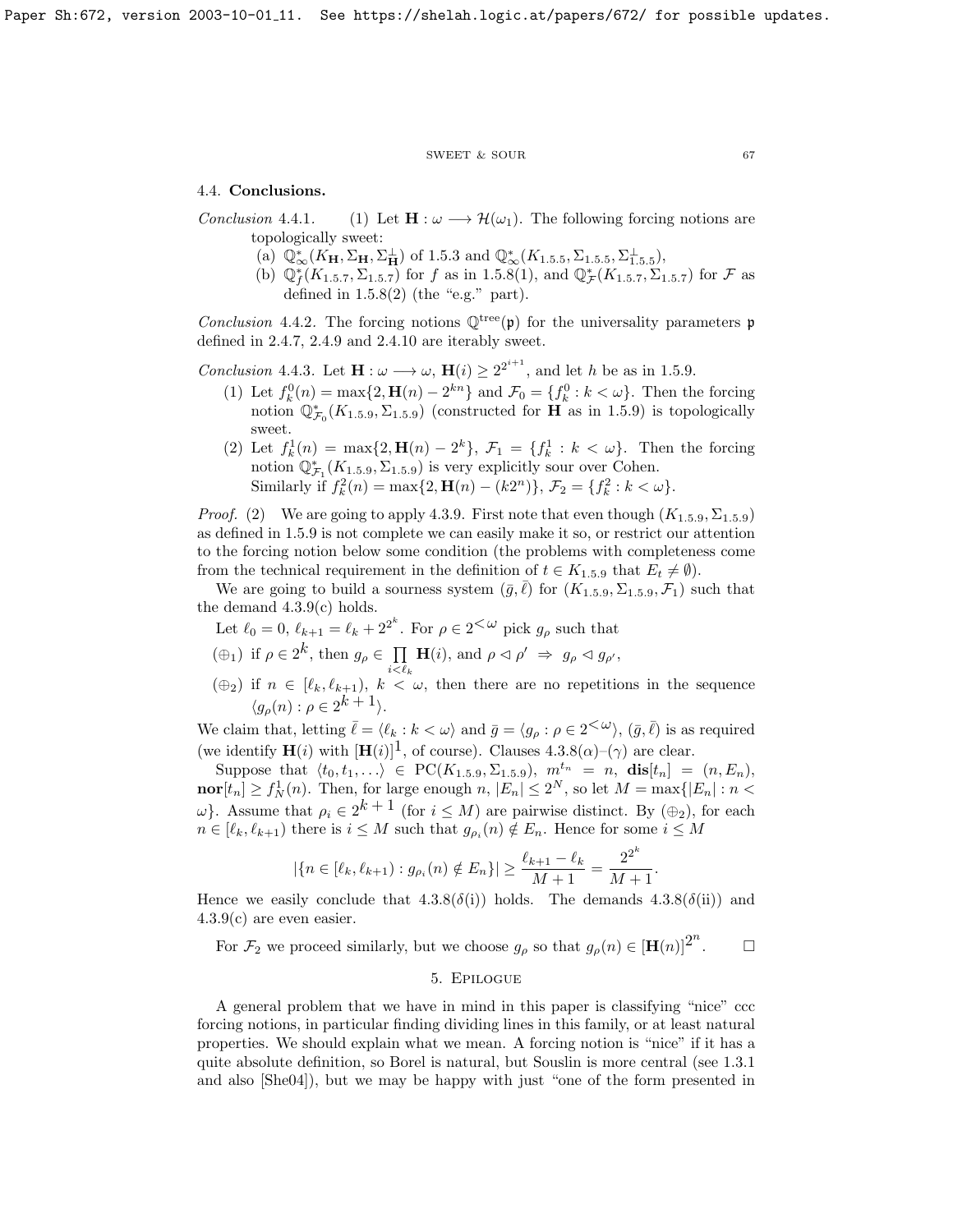this paper". A dividing line is a property of such definitions, so that both it and its negation is meaningful (that is we can prove theorems from both). Thus a dividing line may serve as a division to cases in solving problems. (On parallel in Model Theory see [\[She90\]](#page-70-13) and [\[She00b\]](#page-70-14).)

The first (possible) dividing line we considered here is determined by "being  $\omega$ nw–nep" (or just "being very Souslin ccc"). In some sense, one can consider very Souslin forcing notion as those which are really close to random and Cohen. We have examples of very Borel ccc forcing notions (see [1.5.8\(](#page-7-2)2), [1.5.11,](#page-8-1) [1.5.15\(](#page-29-0)3)), and forcing notions which are not  $\omega$ –nw–nep (see [1.5.4,](#page-7-3) [1.5.6,](#page-17-0) [1.5.8\(](#page-7-2)1), [1.5.15\(](#page-29-0)1,2)). The argument for "not being  $\omega$ -nw-nep" was in all cases the same: adding a dominating real. So we arrive to the following question.

**Problem 5.1.** Suppose  $\mathbb{P}$  is a Borel ccc forcing notion which is not equivalent to a  $\omega$ -nw-nep forcing. Does  $\mathbb P$  add a dominating real?

If one looks at [1.3.4\(](#page-7-3)3) and [1.5.11,](#page-8-1) then the following (perhaps less central but still intriguing) question related to  $\omega$ –nw–nep forcing notions arises.

**Problem 5.2.** Assume  $H, K, \Sigma, \mathcal{F}$  and h are as in [1.3.4\(](#page-7-3)1c) or as in 1.3.4(2b). Is the forcing notion  $\mathbb{Q}_{\mathcal{F}}^*(K,\Sigma)$  (or  $\mathbb{Q}_{\mathcal{F}}^{\text{tree}}(K,\Sigma)$ , respectively) very Borel ccc? (Of course, we are interested in non-finitary  $(K, \Sigma)$ .)

The second dividing line originates in [\[She84\]](#page-70-7) and studies of the Baire property (and measurability) of projective sets. To get a model in which all projective sets have the Baire property, [\[She84\]](#page-70-7) uses sweetness while [\[Ste85\]](#page-70-9) applies topological sweetness. However, the use of the two variants of sweetness might be slightly confusing. What we really need for this type of construction are two properties, say, (a)–sweetness and (b)–sweetness such that

- (i) if  $\mathbb P$  is (a)–sweet and  $\dot{\mathbb Q}$  is a  $\mathbb P$ –name for a (b)–sweet forcing notion, then  $\mathbb{P} * \dot{\mathbb{Q}}$  is (a)-sweet,
- (ii) if  $\mathbb{P}_0$ ,  $\mathbb{P}_1$  are (a)–sweet then for sufficiently many forcing notions  $\mathbb Q$  and their two complete embeddings  $f_\ell : \mathbb{Q} \longrightarrow \text{RO}(\mathbb{P}_\ell)$ , the amalgamation  $\mathbb{P}_0 \times_{f_0,f_1} \mathbb{P}_1$ is (a)–sweet,
- (iii) the Universal Meager forcing notion UM is (b)–sweet,
- (iv) (a)–sweetness implies the ccc.

(Note that in (ii) we do not require that all amalgamations are (a)–sweet, we just need to cover the amalgamations needed to ensure suitable homogeneity of the Boolean algebra we construct; see [\[JR92b\]](#page-70-3)) To some extend this approach was materialized in [4.2.4:](#page-53-0) the topological sweetness may serve as (a)–sweetness and iterable sweetness is a good candidate for (b)–sweetness. It should be remarked here, that it is quite surprising that compositions of (topologically) sweet forcing notions with the Universal Meager UM (or the Hechler forcing notion  $\mathbb D$ ) are topologically sweet because the second iterand is sweet. (The respective proofs in [\[She84\]](#page-70-7), [\[Ste85\]](#page-70-9) were somewhat less general.) Still, it is very reasonable to ask

**Problem 5.3.** Can [4.2.4](#page-53-0) be improved by weakening the demands on  $\dot{\mathbb{Q}}$ ? Can you find (a)–sweetness and (b)–sweetness satisfying  $(i)$ –(iv) and weaker than topological sweetness and iterable sweetness, respectively?

The sweet/sour division is sometimes very surprising — compare  $4.4.3(1)$  and [4.4.3\(](#page-51-0)2). The forcing notions  $\mathbb{Q}_{\mathcal{F}_0}^*(K_{1.5.9}, \Sigma_{1.5.9})$  $\mathbb{Q}_{\mathcal{F}_0}^*(K_{1.5.9}, \Sigma_{1.5.9})$  $\mathbb{Q}_{\mathcal{F}_0}^*(K_{1.5.9}, \Sigma_{1.5.9})$  and  $\mathbb{Q}_{\mathcal{F}_2}^*(K_{1.5.9}, \Sigma_{1.5.9})$  (of [4.4.3\)](#page-51-0)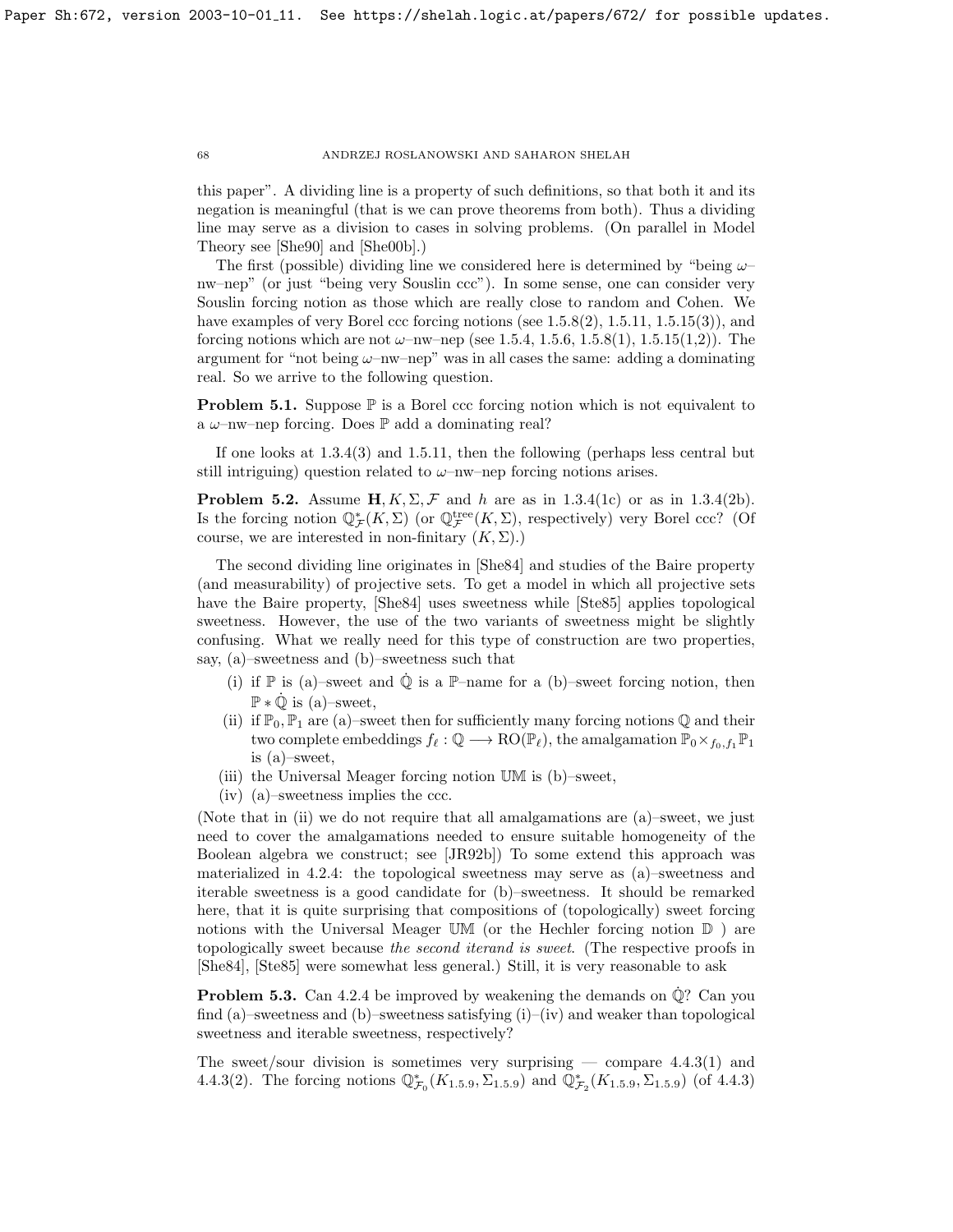#### $\begin{tabular}{lllll} \multicolumn{2}{l}{{\bf SWEET}} & $\&$ {\bf SOUR} & \multicolumn{2}{l}{\bf 69} \\ \multicolumn{2}{l}{\bf 69} & $\&$ {\bf 69} \\ \multicolumn{2}{l}{\bf 69} & $\&$ {\bf 69} \\ \multicolumn{2}{l}{\bf 69} & $\&$ {\bf 69} \\ \multicolumn{2}{l}{\bf 69} & $\&$ {\bf 69} \\ \multicolumn{2}{l}{\bf 69} & $\&$ {\bf 69} \\ \multicolumn{2}{l}{\bf 69} & $\&$ {\bf 69} \\ \multicolumn{2}{l}{\bf$

look very similar and one could expect that both are like the Cohen forcing. However, the first is topologically sweet (so not so far from Cohen) while the other is very explicitly sour (so one could even say that worse than random).

Topological sweetness occurs to be not so seldom (see [4.4.1\)](#page-52-0), however it does not imply that we could make real use of these forcing notions in constructions like [\[S](#page-70-12)+]. These forcings seem to be quite far from the iterable sweetness, so we conjecture that the following has an affirmative answer.

**Problem 5.4.** Let  $\mathbb{Q}$  be one of the forcing notion covered by [4.2.5\(](#page-60-0)1,2) and [4.2.8.](#page-58-1) Is there  $k < \omega$  such that the (k-step) iteration  $\mathbb{Q}^{(k)}$  is sour over Cohen? Over  $\mathbb{Q}$ ?

Proposition [4.2.5\(](#page-60-0)3) gives sweet forcing notions, so they could be of some use in constructions like that in  $[S^+]$ . However, do we really need to force additionally with these forcings? In other particular:

**Problem 5.5.** Is there a universality parameter **p** satisfying the requirements of [4.2.5\(](#page-60-0)3) such that no finite iteration of the Universal Meager forcing notion adds a  $\mathbb{Q}^{\text{tree}}(\mathfrak{p})$ –generic real? Does the Universal Meager forcing add generic reals for the forcing of [2.4.10?](#page-33-2) Of [2.4.9?](#page-33-1)

An intriguing thing is that in the cases we proved sourness over the Cohen, we actually got that the considered forcing notion is very explicitly sour over Cohen (so in particular the amalgamation collapses  $\mathfrak{c}$ ).

**Problem 5.6.** Let  $\mathbb{Q}$  be a Souslin ccc (or just nep ccc) forcing notion, and  $(\mathbb{P}, W)$ is as in [3.1.1.](#page-48-0)

- (1) Assume that  $\mathbb{O}$  is sour over  $(\mathbb{P}, \dot{W})$ . Is it explicitly sour over  $(\mathbb{P}, \dot{W})$ ? Very explicitly?
- (2) Suppose that Q is not topologically sweet and adds a Cohen real. Is it (weakly) sour over Cohen?

Since sweet/sour division is related to the Baire property of projective sets, let us finish with the following general problem.

**Problem 5.7.** (1) Let  $(\mathbb{P}, \dot{W})$  be as in [3.1.1,](#page-48-0)  $\mathbb{P}$  be of the type studied in this paper. For a cardinal  $\kappa$ , let  $\mathcal{I}^{\kappa}_{\mathbb{P},\dot{W}}$  be a  $\lt\kappa$ -complete ideal generated by  $\mathcal{I}_{\mathbb{P}, \dot{W}}.$ 

What is the consistency strength of the statement "every projective subset of  ${\mathcal X}$  has the  ${\mathcal I}^\kappa_{{\mathbb P},\dot{W}}{\operatorname{-Baire}}$  property" ?

(We conjecture that it is always either  $ZFC$  or " $ZFC$  + there exists an inaccessible cardinal ", and we would like to characterize and/or describe this dividing line.)

(2) Similarly for (typically non-ccc) ideals  $\mathcal{I}_{\mathfrak{p}}$  determined by suitable universality parameters p (see [3.2.1\)](#page-48-0).

### **REFERENCES**

- [BJ93] Jörg Brendle and Haim Judah, *Perfect sets of random reals*, Israel Journal of Mathematics 83 (1993), 153–176.
- <span id="page-69-0"></span>[BJ95] Tomek Bartoszyński and Haim Judah, Set theory: On the structure of the real line, A K Peters, Wellesley, Massachusetts, 1995.
- [GJ92] Martin Goldstern and Haim Judah, Iteration of souslin forcing, projective measurability and the borel conjecture, Israel Journal of Mathematics 78 (1992), 335–362.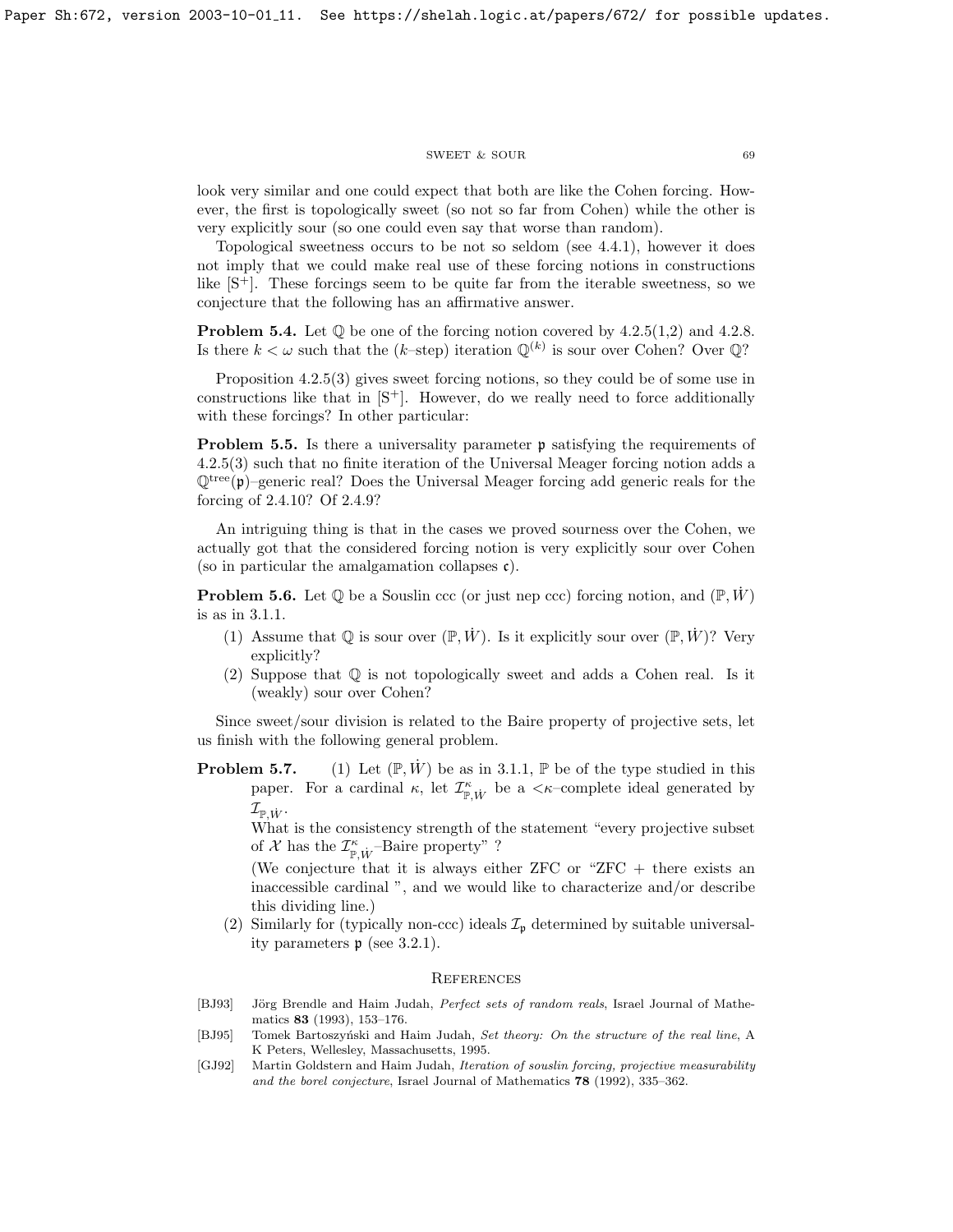- [Hal35] Philip Hall, On representatives of subsets, Journal of the London Mathematical Society 10 (1935), 26–30.
- <span id="page-70-2"></span>[JR92a] Haim Judah and Andrzej Rosłanowski, The ideals determined by souslin forcing notions, unpublished notes, 1992.
- <span id="page-70-3"></span>[JR92b] , On shelah's amalgamation, Set Theory of the Reals, Israel Mathematical Conference Proceedings, vol. 6, 1992, pp. 385–414.
- [JRS94] Haim I. Judah, Andrzej Rosłanowski, and Saharon Shelah, Examples for Souslin forcing, Fund. Math. 144 (1994), no. 1, 23–42, [arXiv: math/9310224.](https://arxiv.org/abs/math/9310224) MR 1271476
- [JS88] Haim I. Judah and Saharon Shelah, Souslin forcing, J. Symbolic Logic 53 (1988), no. 4, 1188–1207. MR 973109
- <span id="page-70-11"></span>[JS93] , Retracted: Baire property and axiom of choice, Israel J. Math. 84 (1993), no. 3, 435–450, [arXiv: math/9211213.](https://arxiv.org/abs/math/9211213) MR 1244679
- [KS95] Alexander S. Kechris and Sławomir Solecki, Approximation of analytic by borel sets and definable countable chain conditions, Israel Journal of Mathematics 89 (1995), 343–356.
- [Kun84] Kenneth Kunen, Random and cohen reals, Handbook of Set–Theoretic Topology (K. Kunen and J. E. Vaughan, eds.), Elsevier Science Publishers B.V., 1984, pp. 887–911.
- [Mil81] Arnold W. Miller, Some properties of measure and category, Transactions of the American Mathematical Society 266 (1981), 93–114.
- <span id="page-70-8"></span>[Roi02] Judith Roitman, More homogeneous almost disjoint families, Algebra Universalis 47 (2002), 267–282.
- [RS] Andrzej Rosłanowski and Saharon Shelah, Norms on possibilities III: strange subsets of the real line.
- [RS97] , Norms on possibilities. II. More ccc ideals on  $2^{\omega}$ , J. Appl. Anal. 3 (1997), no. 1, 103–127, [arXiv: math/9703222.](https://arxiv.org/abs/math/9703222) MR 1618851
- <span id="page-70-0"></span>[RS99] , Norms on possibilities. I. Forcing with trees and creatures, Mem. Amer. Math. Soc. 141 (1999), no. 671, xii+167, [arXiv: math/9807172.](https://arxiv.org/abs/math/9807172) MR 1613600
- [RS06] , Measured creatures, Israel J. Math. 151 (2006), 61–110, [arXiv: math/0010070.](https://arxiv.org/abs/math/0010070) MR 2214118
- <span id="page-70-12"></span>[S<sup>+</sup>] S. Shelah et al., *Tba*, In preparation. Preliminary number: Sh:F380.
- <span id="page-70-7"></span>[She84] Saharon Shelah, Can you take Solovay's inaccessible away?, Israel J. Math. 48 (1984), no. 1, 1–47. MR 768264
- <span id="page-70-13"></span>[She90]  $\_\_\_\_\_\$  Classification theory and the number of nonisomorphic models, second ed., Studies in Logic and the Foundations of Mathematics, vol. 92, North-Holland Publishing Co., Amsterdam, 1990. MR 1083551
- [She94] , How special are Cohen and random forcings, i.e. Boolean algebras of the family of subsets of reals modulo meagre or null, Israel J. Math. 88 (1994), no. 1-3, 159–174, [arXiv: math/9303208.](https://arxiv.org/abs/math/9303208) MR 1303493
- <span id="page-70-1"></span>[She98] , Proper and improper forcing, second ed., Perspectives in Mathematical Logic, Springer-Verlag, Berlin, 1998. MR 1623206
- <span id="page-70-4"></span>[She00a]  $\Box$ , On what I do not understand (and have something to say). I, Fund. Math. 166 (2000), no. 1-2, 1–82, [arXiv: math/9906113.](https://arxiv.org/abs/math/9906113) MR 1804704
- <span id="page-70-14"></span>[She00b] , On what I do not understand (and have something to say), model theory, Math. Japon. 51 (2000), no. 2, 329–377, [arXiv: math/9910158.](https://arxiv.org/abs/math/9910158) MR 1747306
- <span id="page-70-5"></span>[She04] , Properness without elementaricity, J. Appl. Anal. 10 (2004), no. 2, 169–289, [arXiv: math/9712283.](https://arxiv.org/abs/math/9712283) MR 2115943
- [She05]  $\ldots$ , On nicely definable forcing notions, J. Appl. Anal. 11 (2005), no. 1, 1–17, [arXiv:](https://arxiv.org/abs/math/0303293) [math/0303293.](https://arxiv.org/abs/math/0303293) MR 2151390
- [She06]  $\qquad \qquad$ , Non-Cohen oracle C.C.C, J. Appl. Anal. 12 (2006), no. 1, 1–17, [arXiv:](https://arxiv.org/abs/math/0303294) [math/0303294.](https://arxiv.org/abs/math/0303294) MR 2243849
- <span id="page-70-10"></span>[Sol70] Robert M. Solovay, A model of set theory in which every set of reals is lebesgue measurable, Annals of Math. **92** (1970), 1-56.
- [Sol99] Sławomir Solecki, Analytic ideals and their applications, Annals of Pure and Applied Logic 99 (1999), 51–72.
- <span id="page-70-6"></span>[ST71] Robert M. Solovay and S. Tennenbaum, Iterated cohen extensions and souslin's problem, Annals of Math. 94 (1971), 201–245.
- <span id="page-70-9"></span>[Ste85] Jacques Stern, Regularity properties of definable sets of reals, Annals of Pure and Applied Logic 29 (1985), 289–324.